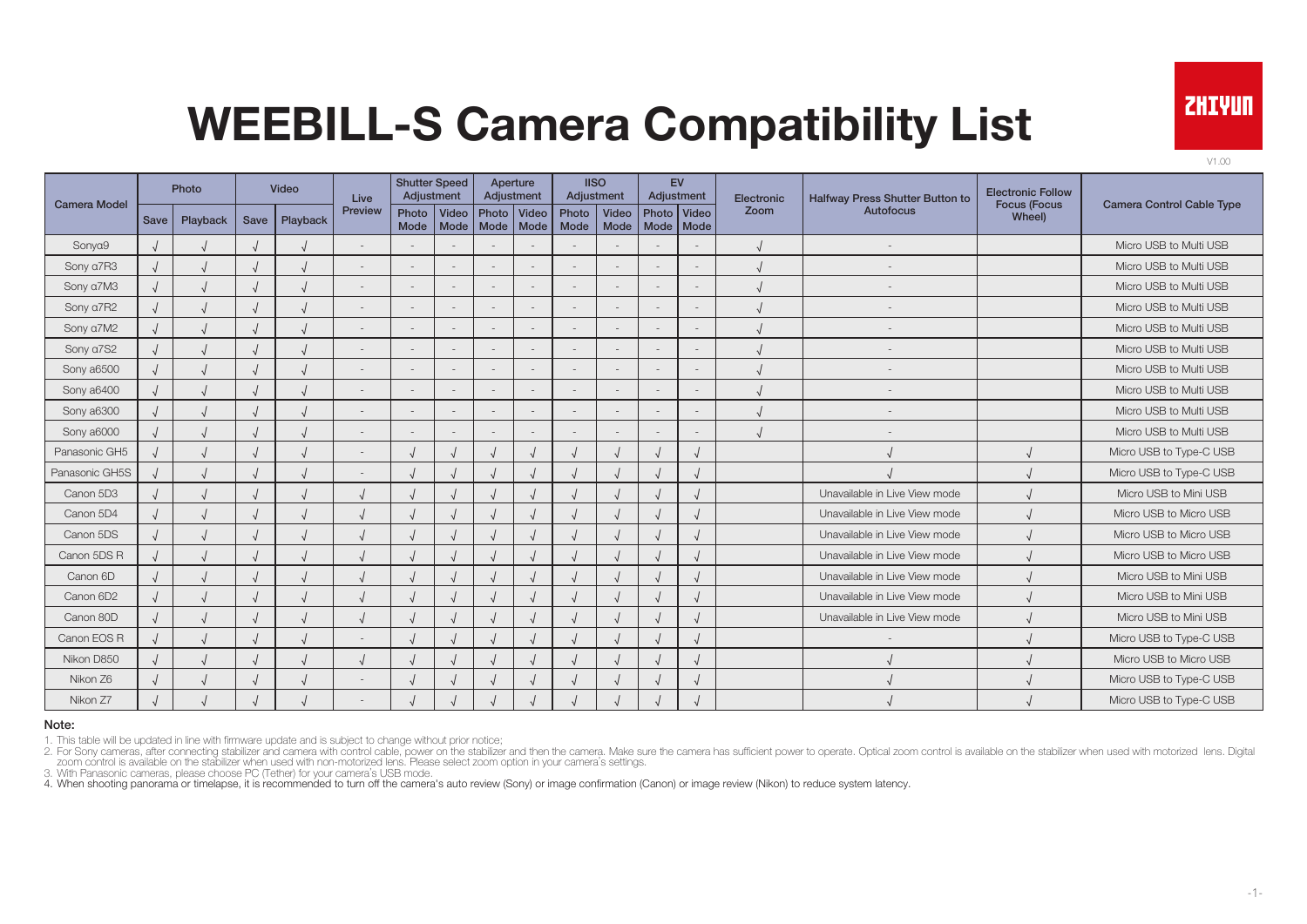

| Camera<br><b>Brand</b> | <b>Model</b> | <b>Lens Model</b>                      | <b>Mounting Status</b>                           | <b>Balance</b><br><b>Adiustment</b> | Camera Backing<br><b>Base</b> | Balance Adjustment with Camera and Lens Only                        | Servo Zoom/<br><b>Focus Motor</b>                       | <b>Installation</b><br><b>Remark</b> |
|------------------------|--------------|----------------------------------------|--------------------------------------------------|-------------------------------------|-------------------------------|---------------------------------------------------------------------|---------------------------------------------------------|--------------------------------------|
|                        |              |                                        | Camera and lens                                  |                                     |                               |                                                                     |                                                         |                                      |
|                        |              | EF 11-24mm f/4L USM                    | Camera, lens and servo motor (for focus control) | $\overline{\phantom{a}}$            |                               |                                                                     |                                                         |                                      |
| Canon                  |              |                                        | Camera, lens and servo motor (for focus control) | $\sim$                              |                               |                                                                     |                                                         |                                      |
|                        |              |                                        | Camera and lens                                  | $\cdot$                             |                               | Can be balanced at any focal length; No need to remove eyepiece cap |                                                         |                                      |
|                        |              | EF 16-35mm f/4L IS USM                 | Camera, lens and servo motor (for zoom control)  | $\sqrt{ }$                          |                               | Can be balanced at any focal length; No need to remove eyepiece cap | Servo zoom & focus<br>motor installed on<br>the left    |                                      |
|                        |              |                                        | Camera, lens and servo motor (for focus control) | $\sqrt{ }$                          |                               | Can be balanced at any focal length; No need to remove eyepiece cap | Servo zoom & focus<br>motor installed on<br>the left    |                                      |
|                        |              |                                        | Camera and lens                                  | $\sqrt{ }$                          |                               | Can be balanced at any focal length; No need to remove eyepiece cap |                                                         |                                      |
|                        |              | EF 16-35mm f/2.8L III USM              | Camera, lens and servo motor (for zoom control)  | $\sqrt{ }$                          |                               | Can be balanced at any focal length; No need to remove eyepiece cap | Servo zoom & focus<br>motor installed on<br>either side |                                      |
|                        |              |                                        | Camera, lens and servo motor (for focus control) | $\sqrt{ }$                          |                               | Can be balanced at any focal length; No need to remove eyepiece cap | Servo zoom & focus<br>motor installed on<br>either side |                                      |
|                        |              |                                        | Camera and lens                                  | $\sqrt{ }$                          | $\sim$                        | Can be balanced at any focal length; No need to remove eyepiece cap |                                                         |                                      |
|                        |              | EF 17-40mm f/4L USM                    | Camera, lens and servo motor (for zoom control)  | $\sqrt{ }$                          |                               | Can be balanced at any focal length; No need to remove eyepiece cap | Servo zoom & focus<br>motor installed on<br>either side |                                      |
|                        |              |                                        | Camera, lens and servo motor (for focus control) | $\sqrt{ }$                          |                               | Can be balanced at any focal length; No need to remove eyepiece cap | Servo zoom & focus<br>motor installed on<br>either side |                                      |
|                        | 5DS          |                                        | Camera and lens                                  | $\sqrt{ }$                          | $\overline{\phantom{a}}$      | Can be balanced at any focal length; No need to remove eyepiece cap |                                                         |                                      |
|                        |              | EF 24-70mm f/2.8L II USM               | Camera, lens and servo motor (for zoom control)  | $\sqrt{ }$                          |                               | Can be balanced at any focal length; No need to remove eyepiece cap | Servo zoom & focus<br>motor installed on<br>the left    |                                      |
|                        |              |                                        | Camera, lens and servo motor (for focus control) | $\sqrt{ }$                          |                               | Can be balanced at any focal length; No need to remove eyepiece cap | Servo zoom & focus<br>motor installed on<br>the left    |                                      |
|                        |              |                                        | Camera and lens                                  | $\sqrt{ }$                          |                               | Can be balanced at any focal length; No need to remove eyepiece cap |                                                         |                                      |
|                        |              | EF 24-70mm f/4L IS USM                 | Camera, lens and servo motor (for zoom control)  | $\sqrt{ }$                          |                               | Can be balanced at any focal length; No need to remove eyepiece cap | Servo zoom & focus<br>motor installed on<br>either side |                                      |
|                        |              |                                        | Camera, lens and servo motor (for focus control) | $\sqrt{ }$                          |                               | Can be balanced at any focal length; No need to remove eyepiece cap | Servo zoom & focus<br>motor installed on<br>either side |                                      |
|                        |              |                                        | Camera and lens                                  | $\sqrt{ }$                          | $\sim$                        | Can be balanced at any focal length; No need to remove eyepiece cap |                                                         |                                      |
|                        |              | EF 24-105mm f/4L IS II USM             | Camera, lens and servo motor (for zoom control)  | $\sqrt{ }$                          |                               | Can be balanced at any focal length; No need to remove eyepiece cap | Servo zoom & focus<br>motor installed on<br>the left    |                                      |
|                        |              |                                        | Camera, lens and servo motor (for zoom control)  | $\sim$                              |                               | Can be balanced at any focal length; No need to remove eyepiece cap |                                                         |                                      |
|                        |              |                                        | Camera and lens                                  | $\cdot$                             | $\sim$                        | Can be balanced at any focal length; No need to remove eyepiece cap |                                                         |                                      |
|                        |              | EF 24-105mm f/3.5-5.6 IS<br><b>STM</b> | Camera, lens and servo motor (for zoom control)  | $\sqrt{ }$                          |                               | Can be balanced at any focal length; No need to remove eyepiece cap | Servo zoom & focus<br>motor installed on<br>either side |                                      |
|                        |              |                                        | Camera, lens and servo motor (for focus control) |                                     |                               |                                                                     | Servo zoom & focus<br>motor installed on<br>either side |                                      |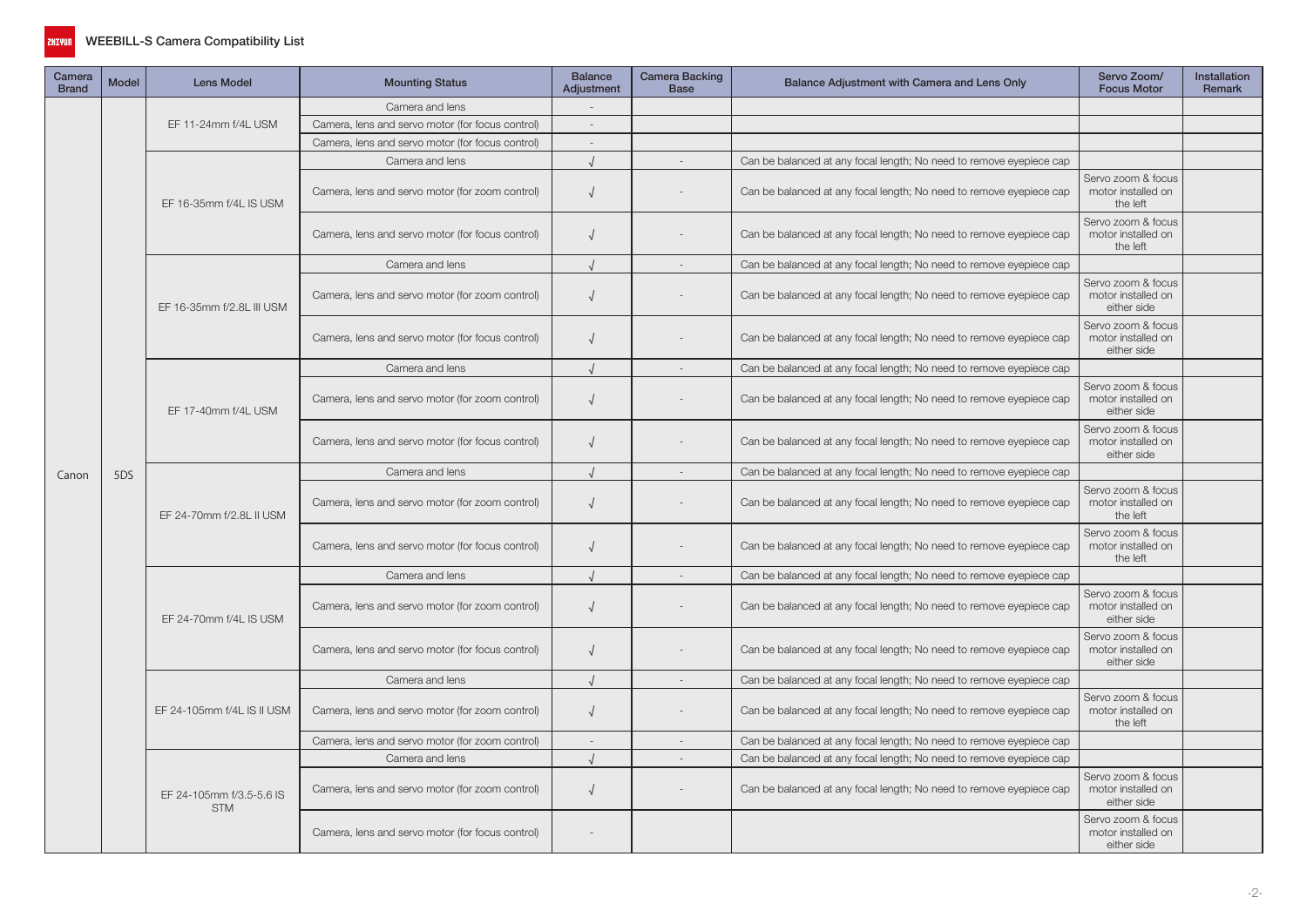

| Camera<br><b>Brand</b> | <b>Model</b> | <b>Lens Model</b>                        | <b>Mounting Status</b>                           | <b>Balance</b><br>Adjustment | <b>Camera Backing</b><br><b>Base</b> | Balance Adjustment with Camera and Lens Only                        | Servo Zoom/<br><b>Focus Motor</b>                       | Installation<br>Remark |
|------------------------|--------------|------------------------------------------|--------------------------------------------------|------------------------------|--------------------------------------|---------------------------------------------------------------------|---------------------------------------------------------|------------------------|
|                        |              |                                          | Camera and lens                                  |                              |                                      | No need to remove eyepiece cap                                      |                                                         |                        |
|                        |              | EF 24mm f/1.4L II USM                    | Camera, lens and servo motor (for zoom control)  |                              |                                      | No need to remove eyepiece cap                                      | Servo zoom & focus<br>motor installed on<br>either side |                        |
|                        |              |                                          | Camera and lens                                  |                              | $\overline{\phantom{a}}$             | No need to remove eyepiece cap                                      |                                                         |                        |
|                        |              | EF 35mm f/1.4L II USM                    | Camera, lens and servo motor (for zoom control)  |                              |                                      | No need to remove eyepiece cap                                      | Servo zoom & focus<br>motor installed on<br>either side |                        |
|                        |              |                                          | Camera and lens                                  |                              | $\overline{\phantom{a}}$             | No need to remove eyepiece cap                                      |                                                         |                        |
|                        |              | EF 50mm f/1.4 USM                        | Camera, lens and servo motor (for zoom control)  |                              |                                      | No need to remove eyepiece cap                                      | Servo zoom & focus<br>motor installed on<br>either side |                        |
|                        |              |                                          | Camera and lens                                  |                              | $\overline{\phantom{a}}$             | No need to remove eyepiece cap                                      |                                                         |                        |
|                        |              | EF 85mm f/1.4L IS USM                    | Camera, lens and servo motor (for zoom control)  |                              |                                      | No need to remove eyepiece cap                                      | Servo zoom & focus<br>motor installed on<br>either side |                        |
| Canon                  | 5DS          |                                          | Camera and lens                                  |                              | $\sim$                               | No need to remove eyepiece cap                                      |                                                         |                        |
|                        |              | EF 85mm f/1.8 USM                        | Camera, lens and servo motor (for zoom control)  |                              |                                      | No need to remove eyepiece cap                                      | Servo zoom & focus<br>motor installed on<br>either side |                        |
|                        |              |                                          | Camera, lens and servo motor (for focus control) |                              |                                      |                                                                     |                                                         |                        |
|                        |              |                                          | Camera and lens                                  |                              |                                      | Can be balanced at any focal length; No need to remove eyepiece cap |                                                         |                        |
|                        |              | Sigma 24-70mm f/2.8 DG<br><b>HSM Art</b> | Camera, lens and servo motor (for zoom control)  |                              |                                      |                                                                     |                                                         |                        |
|                        |              |                                          | Camera, lens and servo motor (for focus control) | $\overline{\phantom{a}}$     |                                      |                                                                     |                                                         |                        |
|                        |              |                                          | Camera and lens                                  |                              | $\overline{\phantom{a}}$             | No need to remove eyepiece cap                                      |                                                         |                        |
|                        |              | Sigma 35mm f/1.4 DG HSM<br>Art           | Camera, lens and servo motor (for zoom control)  |                              |                                      | No need to remove eyepiece cap                                      | Servo zoom & focus<br>motor installed on<br>either side |                        |
|                        |              |                                          | Camera and lens                                  |                              | $\overline{\phantom{a}}$             | No need to remove eyepiece cap                                      |                                                         |                        |
|                        |              | Sigma 50mm f/1.4 DG HSM<br>Art           | Camera, lens and servo motor (for zoom control)  |                              |                                      | No need to remove eyepiece cap                                      | Servo zoom & focus<br>motor installed on<br>either side |                        |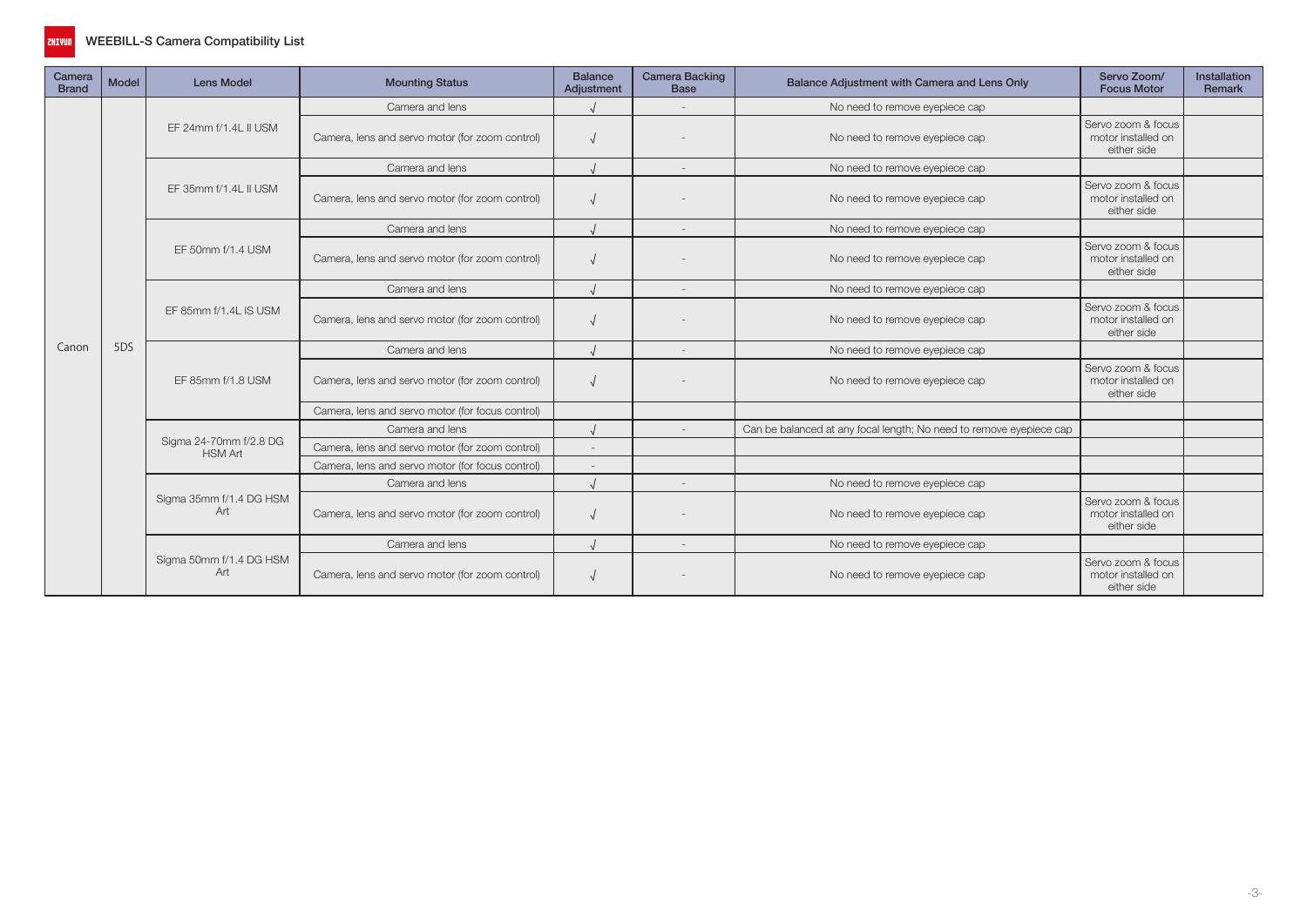

| Camera<br><b>Brand</b> | <b>Model</b> | <b>Lens Model</b>                      | <b>Mounting Status</b>                           | <b>Balance</b><br>Adjustment | Camera Backing<br><b>Base</b> | Balance Adjustment with Camera and Lens Only                        | Servo Zoom/<br><b>Focus Motor</b>                       | Installation<br><b>Remark</b> |
|------------------------|--------------|----------------------------------------|--------------------------------------------------|------------------------------|-------------------------------|---------------------------------------------------------------------|---------------------------------------------------------|-------------------------------|
|                        |              |                                        | Camera and lens                                  |                              |                               |                                                                     |                                                         |                               |
|                        |              | EF 11-24mm f/4L USM                    | Camera, lens and servo motor (for zoom control)  | $\overline{\phantom{a}}$     |                               |                                                                     |                                                         |                               |
| Canon                  |              |                                        | Camera, lens and servo motor (for focus control) | $\sim$                       |                               |                                                                     |                                                         |                               |
|                        |              |                                        | Camera and lens                                  |                              |                               | Can be balanced at any focal length; No need to remove eyepiece cap |                                                         |                               |
|                        |              | EF 16-35mm f/4L IS USM                 | Camera, lens and servo motor (for zoom control)  | $\sqrt{ }$                   |                               | Can be balanced at any focal length; No need to remove eyepiece cap | Servo zoom & focus<br>motor installed on<br>the left    |                               |
|                        |              |                                        | Camera, lens and servo motor (for focus control) |                              |                               | Can be balanced at any focal length; No need to remove eyepiece cap | Servo zoom & focus<br>motor installed on<br>the left    |                               |
|                        |              |                                        | Camera and lens                                  | $\sqrt{ }$                   |                               | Can be balanced at any focal length; No need to remove eyepiece cap |                                                         |                               |
|                        |              | EF 16-35mm f/2.8L III USM              | Camera, lens and servo motor (for zoom control)  | $\sqrt{ }$                   |                               | Can be balanced at any focal length; No need to remove eyepiece cap | Servo zoom & focus<br>motor installed on<br>either side |                               |
|                        |              |                                        | Camera, lens and servo motor (for focus control) | $\sqrt{ }$                   |                               | Can be balanced at any focal length; No need to remove eyepiece cap | Servo zoom & focus<br>motor installed on<br>either side |                               |
|                        |              |                                        | Camera and lens                                  | $\sqrt{ }$                   | $\sim$                        | Can be balanced at any focal length; No need to remove eyepiece cap |                                                         |                               |
|                        |              | EF 17-40mm f/4L USM                    | Camera, lens and servo motor (for zoom control)  | $\sqrt{ }$                   |                               | Can be balanced at any focal length; No need to remove eyepiece cap | Servo zoom & focus<br>motor installed on<br>either side |                               |
|                        |              |                                        | Camera, lens and servo motor (for focus control) |                              |                               | Can be balanced at any focal length; No need to remove eyepiece cap | Servo zoom & focus<br>motor installed on<br>either side |                               |
|                        | 5DSR         |                                        | Camera and lens                                  | $\sqrt{ }$                   | $\sim$                        | Can be balanced at any focal length; No need to remove eyepiece cap |                                                         |                               |
|                        |              | EF 24-70mm f/2.8L II USM               | Camera, lens and servo motor (for zoom control)  | $\sqrt{ }$                   |                               | Can be balanced at any focal length; No need to remove eyepiece cap | Servo zoom & focus<br>motor installed on<br>the right   |                               |
|                        |              |                                        | Camera, lens and servo motor (for focus control) |                              |                               | Can be balanced at any focal length; No need to remove eyepiece cap | Servo zoom & focus<br>motor installed on<br>the right   |                               |
|                        |              |                                        | Camera and lens                                  | $\sqrt{ }$                   | $\overline{\phantom{a}}$      | Can be balanced at any focal length; No need to remove eyepiece cap |                                                         |                               |
|                        |              | EF 24-70mm f/4L IS USM                 | Camera, lens and servo motor (for zoom control)  | $\sqrt{ }$                   |                               | Can be balanced at any focal length; No need to remove eyepiece cap | Servo zoom & focus<br>motor installed on<br>either side |                               |
|                        |              |                                        | Camera, lens and servo motor (for focus control) |                              |                               | Can be balanced at any focal length; No need to remove eyepiece cap | Servo zoom & focus<br>motor installed on<br>either side |                               |
|                        |              |                                        | Camera and lens                                  | $\sqrt{ }$                   | $\sim$                        | Can be balanced at any focal length; No need to remove eyepiece cap |                                                         |                               |
|                        |              | EF 24-105mm f/4L IS II USM             | Camera, lens and servo motor (for zoom control)  | $\sqrt{ }$                   |                               | Can be balanced at any focal length; No need to remove eyepiece cap | Servo zoom & focus<br>motor installed on<br>the right   |                               |
|                        |              |                                        | Camera, lens and servo motor (for focus control) | $\sim$                       |                               | Can be balanced at any focal length; No need to remove eyepiece cap |                                                         |                               |
|                        |              |                                        | Camera and lens                                  | $\cdot$                      |                               | Can be balanced at any focal length; No need to remove eyepiece cap |                                                         |                               |
|                        |              | EF 24-105mm f/3.5-5.6 IS<br><b>STM</b> | Camera, lens and servo motor (for zoom control)  | $\sqrt{ }$                   |                               | Can be balanced at any focal length; No need to remove eyepiece cap | Servo zoom & focus<br>motor installed on<br>either side |                               |
|                        |              |                                        | Camera, lens and servo motor (for focus control) |                              |                               |                                                                     | Servo zoom & focus<br>motor installed on<br>either side |                               |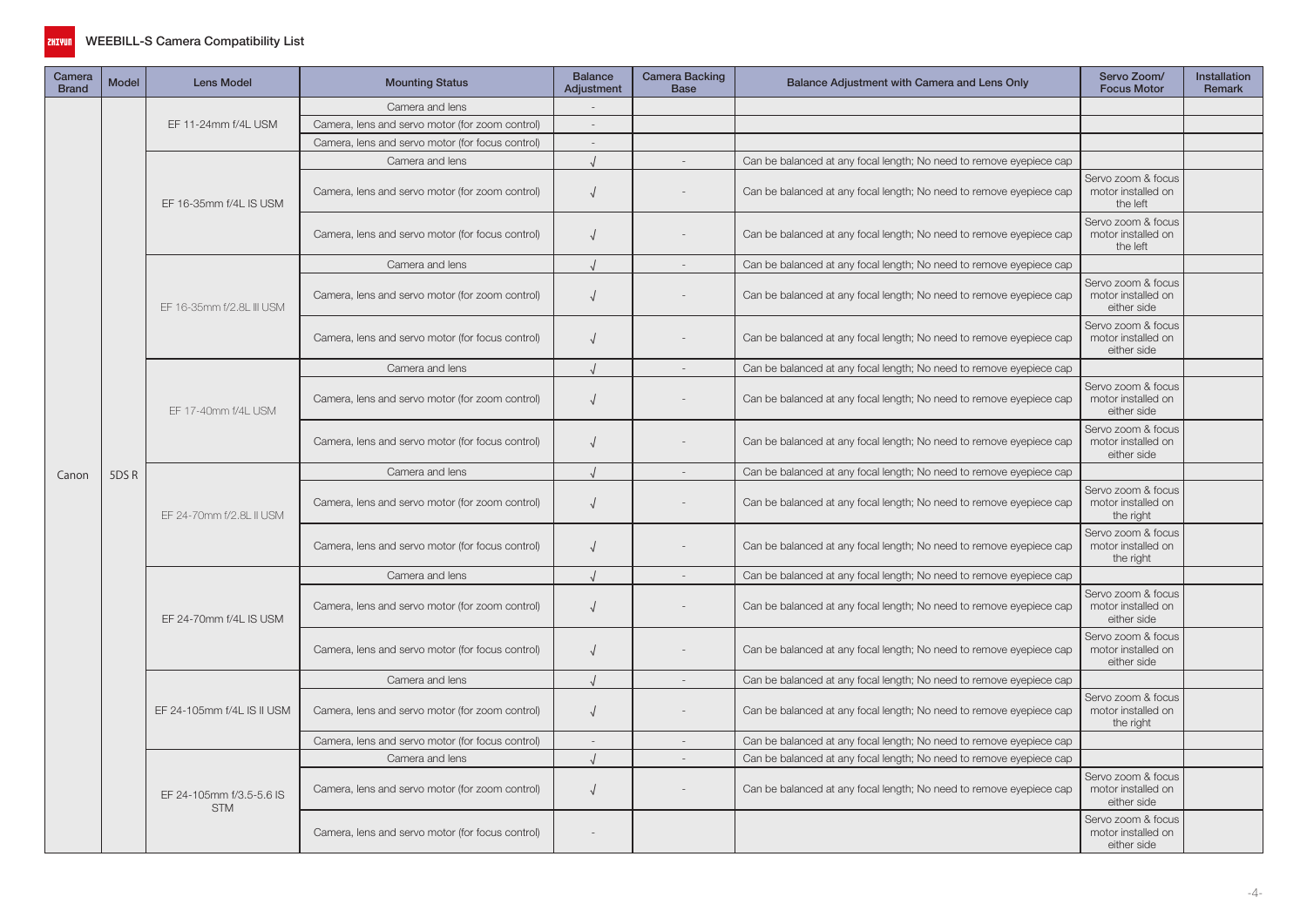

| Camera<br><b>Brand</b> | <b>Model</b> | <b>Lens Model</b>                        | <b>Mounting Status</b>                           | <b>Balance</b><br>Adiustment | <b>Camera Backing</b><br><b>Base</b> | Balance Adjustment with Camera and Lens Only                        | Servo Zoom/<br><b>Focus Motor</b>                       | Installation<br>Remark |
|------------------------|--------------|------------------------------------------|--------------------------------------------------|------------------------------|--------------------------------------|---------------------------------------------------------------------|---------------------------------------------------------|------------------------|
|                        |              |                                          | Camera and lens                                  |                              |                                      | No need to remove eyepiece cap                                      |                                                         |                        |
|                        |              | EF 24mm f/1.4L II USM                    | Camera, lens and servo motor (for zoom control)  |                              |                                      | No need to remove eyepiece cap                                      | Servo zoom & focus<br>motor installed on<br>either side |                        |
|                        |              |                                          | Camera and lens                                  |                              |                                      | No need to remove eyepiece cap                                      |                                                         |                        |
|                        |              | EF 35mm f/1.4L II USM                    | Camera, lens and servo motor (for zoom control)  |                              |                                      | No need to remove eyepiece cap                                      | Servo zoom & focus<br>motor installed on<br>either side |                        |
|                        |              |                                          | Camera and lens                                  |                              |                                      | No need to remove eyepiece cap                                      |                                                         |                        |
|                        |              | EF 50mm f/1.4 USM                        | Camera, lens and servo motor (for zoom control)  |                              |                                      | No need to remove eyepiece cap                                      | Servo zoom & focus<br>motor installed on<br>either side |                        |
|                        |              |                                          | Camera and lens                                  |                              | $\overline{a}$                       | No need to remove eyepiece cap                                      |                                                         |                        |
|                        |              | EF 85mm f/1.2L II USM                    | Camera, lens and servo motor (for zoom control)  |                              |                                      | No need to remove eyepiece cap                                      | Servo zoom & focus<br>motor installed on<br>either side |                        |
|                        |              |                                          | Camera and lens                                  |                              |                                      | No need to remove eyepiece cap                                      |                                                         |                        |
| Canon                  | 5DSR         | EF 85mm f/1.4L IS USM                    | Camera, lens and servo motor (for zoom control)  |                              |                                      | No need to remove eyepiece cap                                      | Servo zoom & focus<br>motor installed on<br>either side |                        |
|                        |              |                                          | Camera and lens                                  |                              |                                      | Can be balanced at any focal length; No need to remove eyepiece cap |                                                         |                        |
|                        |              | EF 85mm f/1.8 USM                        | Camera, lens and servo motor (for zoom control)  |                              |                                      |                                                                     |                                                         |                        |
|                        |              |                                          | Camera, lens and servo motor (for focus control) |                              |                                      |                                                                     |                                                         |                        |
|                        |              |                                          | Camera and lens                                  |                              | $\overline{\phantom{a}}$             | No need to remove eyepiece cap                                      |                                                         |                        |
|                        |              | Sigma 24-70mm f/2.8 DG<br><b>HSM Art</b> | Camera, lens and servo motor (for zoom control)  |                              |                                      | No need to remove eyepiece cap                                      | Servo zoom & focus<br>motor installed on<br>either side |                        |
|                        |              |                                          | Camera and lens                                  |                              | $\overline{\phantom{a}}$             | No need to remove eyepiece cap                                      |                                                         |                        |
|                        |              | Sigma 35mm f/1.4 DG HSM Art              | Camera, lens and servo motor (for zoom control)  |                              |                                      | No need to remove eyepiece cap                                      | Servo zoom & focus<br>motor installed on<br>either side |                        |
|                        |              |                                          | Camera, lens and servo motor (for zoom control)  |                              | $\overline{\phantom{a}}$             | No need to remove eyepiece cap                                      |                                                         |                        |
|                        |              | EF 35mm f/1.4L II USM                    | Camera, lens and servo motor (for focus control) |                              |                                      | No need to remove eyepiece cap                                      | Servo zoom & focus<br>motor installed on<br>either side |                        |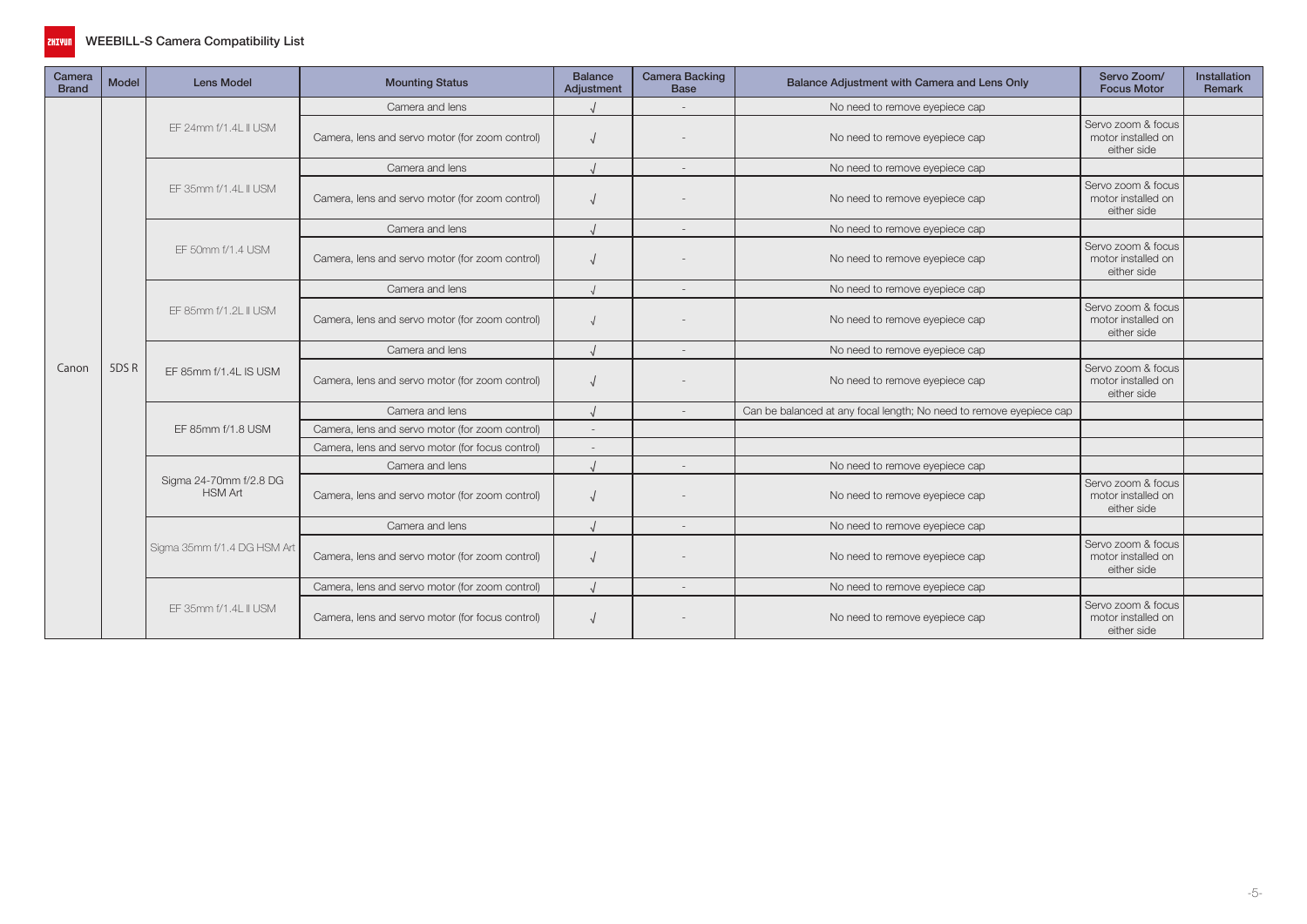

| Camera<br><b>Brand</b> | <b>Model</b>   | <b>Lens Model</b>          | <b>Mounting Status</b>                           | <b>Balance</b><br>Adjustment | Camera Backing<br><b>Base</b> | Balance Adjustment with Camera and Lens Only                        | Servo Zoom/<br><b>Focus Motor</b>                       | Installation<br>Remark |
|------------------------|----------------|----------------------------|--------------------------------------------------|------------------------------|-------------------------------|---------------------------------------------------------------------|---------------------------------------------------------|------------------------|
|                        |                |                            | Camera and lens                                  |                              |                               |                                                                     |                                                         |                        |
|                        |                | EF 11-24mm f/4L USM        | Camera, lens and servo motor (for zoom control)  | $\sim$                       |                               |                                                                     |                                                         |                        |
| Canon                  |                |                            | Camera, lens and servo motor (for focus control) |                              |                               |                                                                     |                                                         |                        |
|                        |                |                            | Camera and lens                                  |                              |                               | Can be balanced at any focal length; No need to remove eyepiece cap |                                                         |                        |
|                        |                | EF 16-35mm f/4L IS USM     | Camera, lens and servo motor (for zoom control)  | $\sqrt{2}$                   |                               | Can be balanced at any focal length; No need to remove eyepiece cap | Servo zoom & focus<br>motor installed on<br>the left    |                        |
|                        |                |                            | Camera, lens and servo motor (for focus control) | $\sqrt{2}$                   |                               | Can be balanced at any focal length; No need to remove eyepiece cap | Servo zoom & focus<br>motor installed on<br>the left    |                        |
|                        |                |                            | Camera and lens                                  | $\sqrt{ }$                   |                               | Can be balanced at any focal length; No need to remove eyepiece cap |                                                         |                        |
|                        |                | EF 16-35mm f/2.8L III USM  | Camera, lens and servo motor (for zoom control)  | $\sqrt{ }$                   |                               | Can be balanced at any focal length; No need to remove eyepiece cap | Servo zoom & focus<br>motor installed on<br>either side |                        |
|                        |                |                            | Camera, lens and servo motor (for focus control) | $\sqrt{ }$                   |                               | Can be balanced at any focal length; No need to remove eyepiece cap | Servo zoom & focus<br>motor installed on<br>either side |                        |
|                        |                |                            | Camera and lens                                  |                              | $\overline{\phantom{a}}$      | Can be balanced at any focal length; No need to remove eyepiece cap |                                                         |                        |
|                        |                | EF 17-40mm f/4L USM        | Camera, lens and servo motor (for zoom control)  | $\sqrt{ }$                   |                               | Can be balanced at any focal length; No need to remove eyepiece cap | Servo zoom & focus<br>motor installed on<br>either side |                        |
|                        | 5 <sub>D</sub> |                            | Camera, lens and servo motor (for focus control) | $\sqrt{ }$                   |                               | Can be balanced at any focal length; No need to remove eyepiece cap | Servo zoom & focus<br>motor installed on<br>either side |                        |
|                        | Mark           |                            | Camera and lens                                  | $\cdot$                      | $\overline{\phantom{a}}$      | Can be balanced at any focal length; No need to remove eyepiece cap |                                                         |                        |
|                        | IV             | EF 24-70mm f/2.8L II USM   | Camera, lens and servo motor (for zoom control)  | $\sqrt{ }$                   |                               | Can be balanced at any focal length; No need to remove eyepiece cap | Servo zoom & focus<br>motor installed on<br>either side |                        |
|                        |                |                            | Camera, lens and servo motor (for focus control) | $\sqrt{ }$                   |                               | Can be balanced at any focal length; No need to remove eyepiece cap | Servo zoom & focus<br>motor installed on<br>either side |                        |
|                        |                |                            | Camera and lens                                  |                              | $\overline{\phantom{a}}$      | Can be balanced at any focal length; No need to remove eyepiece cap |                                                         |                        |
|                        |                | EF 24-70mm f/2.8L II USM   | Camera, lens and servo motor (for zoom control)  | $\sqrt{ }$                   |                               | Can be balanced at any focal length; No need to remove eyepiece cap | Servo zoom & focus<br>motor installed on<br>the right   |                        |
|                        |                |                            | Camera, lens and servo motor (for focus control) | $\cdot$                      |                               | Can be balanced at any focal length; No need to remove eyepiece cap | Servo zoom & focus<br>motor installed on<br>the right   |                        |
|                        |                |                            | Camera and lens                                  | $\cdot$                      | $\sim$                        | Can be balanced at any focal length; No need to remove eyepiece cap |                                                         |                        |
|                        |                | EF 24-70mm f/4L IS USM     | Camera, lens and servo motor (for zoom control)  | $\sqrt{2}$                   |                               | Can be balanced at any focal length; No need to remove eyepiece cap | Servo zoom & focus<br>motor installed on<br>either side |                        |
|                        |                |                            | Camera, lens and servo motor (for focus control) | $\sqrt{ }$                   |                               | Can be balanced at any focal length; No need to remove eyepiece cap | Servo zoom & focus<br>motor installed on<br>either side |                        |
|                        |                |                            | Camera and lens                                  | $\cdot$                      |                               | Can be balanced at any focal length; No need to remove eyepiece cap |                                                         |                        |
|                        |                | EF 24-105mm f/4L IS II USM | Camera, lens and servo motor (for zoom control)  | $\sqrt{ }$                   |                               | Can be balanced at any focal length; No need to remove eyepiece cap | Servo zoom & focus<br>motor installed on<br>the right   |                        |
|                        |                |                            | Camera, lens and servo motor (for focus control) |                              |                               | Can be balanced at any focal length; No need to remove eyepiece cap |                                                         |                        |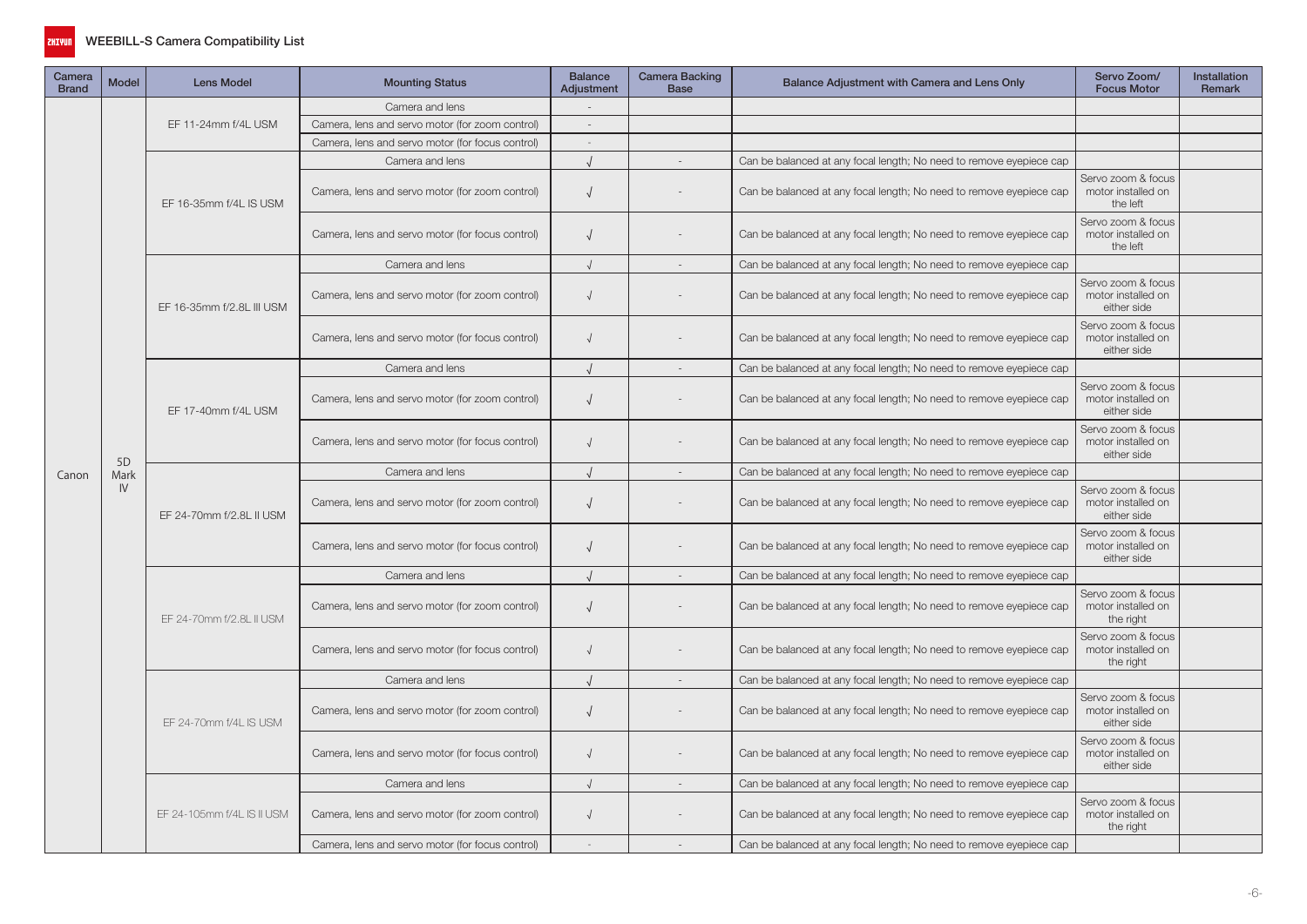

| Camera<br><b>Brand</b> | <b>Model</b>   | <b>Lens Model</b>                        | <b>Mounting Status</b>                           | <b>Balance</b><br>Adjustment | <b>Camera Backing</b><br><b>Base</b> | Balance Adjustment with Camera and Lens Only                        | Servo Zoom/<br><b>Focus Motor</b>                       | <b>Installation</b><br>Remark |
|------------------------|----------------|------------------------------------------|--------------------------------------------------|------------------------------|--------------------------------------|---------------------------------------------------------------------|---------------------------------------------------------|-------------------------------|
|                        |                |                                          | Camera and lens                                  |                              |                                      | Can be balanced at any focal length; No need to remove eyepiece cap |                                                         |                               |
|                        |                | EF 24-105mm f/3.5-5.6 IS STM             | Camera, lens and servo motor (for zoom control)  |                              |                                      | Can be balanced at any focal length; No need to remove eyepiece cap | Servo zoom & focus<br>motor installed on<br>either side |                               |
|                        |                |                                          | Camera, lens and servo motor (for focus control) |                              |                                      | Can be balanced at any focal length; No need to remove eyepiece cap | Servo zoom & focus<br>motor installed on<br>either side |                               |
|                        |                |                                          | Camera and lens                                  |                              | $\sim$                               | No need to remove eyepiece cap                                      |                                                         |                               |
|                        |                | EF 24mm f/1.4L II USM                    | Camera, lens and servo motor (for zoom control)  |                              |                                      | No need to remove eyepiece cap                                      | Servo zoom & focus<br>motor installed on<br>either side |                               |
|                        |                |                                          | Camera and lens                                  | $\cdot$                      |                                      | No need to remove eyepiece cap                                      |                                                         |                               |
|                        |                | EF 35mm f/1.4L II USM                    | Camera, lens and servo motor (for zoom control)  |                              |                                      | No need to remove eyepiece cap                                      | Servo zoom & focus<br>motor installed on<br>either side |                               |
|                        |                |                                          | Camera and lens                                  |                              | $\overline{\phantom{a}}$             | No need to remove eyepiece cap                                      |                                                         |                               |
|                        | 5 <sub>D</sub> | EF 50mm f/1.4 USM                        | Camera, lens and servo motor (for zoom control)  |                              |                                      | No need to remove eyepiece cap                                      | Servo zoom & focus<br>motor installed on<br>either side |                               |
| Canon                  | Mark           |                                          | Camera and lens                                  |                              |                                      | No need to remove eyepiece cap                                      |                                                         |                               |
|                        | IV             | EF 85mm f/1.4L IS USM                    | Camera, lens and servo motor (for zoom control)  |                              |                                      | No need to remove eyepiece cap                                      | Servo zoom & focus<br>motor installed on<br>either side |                               |
|                        |                |                                          | Camera and lens                                  |                              |                                      | No need to remove eyepiece cap                                      |                                                         |                               |
|                        |                | EF 85mm f/1.8 USM                        | Camera, lens and servo motor (for zoom control)  |                              |                                      | No need to remove eyepiece cap                                      | Servo zoom & focus<br>motor installed on<br>either side |                               |
|                        |                |                                          | Camera and lens                                  |                              |                                      | Can be balanced at any focal length; No need to remove eyepiece cap |                                                         |                               |
|                        |                | Sigma 24-70mm f/2.8 DG<br><b>HSM Art</b> | Camera, lens and servo motor (for zoom control)  | ÷                            |                                      |                                                                     |                                                         |                               |
|                        |                |                                          | Camera, lens and servo motor (for focus control) |                              |                                      |                                                                     |                                                         |                               |
|                        |                |                                          | Camera and lens                                  |                              | $\overline{\phantom{a}}$             | No need to remove eyepiece cap                                      |                                                         |                               |
|                        |                | Sigma 35mm f/1.4 DG HSM<br>Art           | Camera, lens and servo motor (for zoom control)  |                              |                                      | No need to remove eyepiece cap                                      | Servo zoom & focus<br>motor installed on<br>either side |                               |
|                        |                |                                          | Camera and lens                                  |                              |                                      | No need to remove eyepiece cap                                      |                                                         |                               |
|                        |                | Sigma 50mm f/1.4 DG HSM Art              | Camera, lens and servo motor (for zoom control)  |                              |                                      | No need to remove eyepiece cap                                      | Servo zoom & focus<br>motor installed on<br>either side |                               |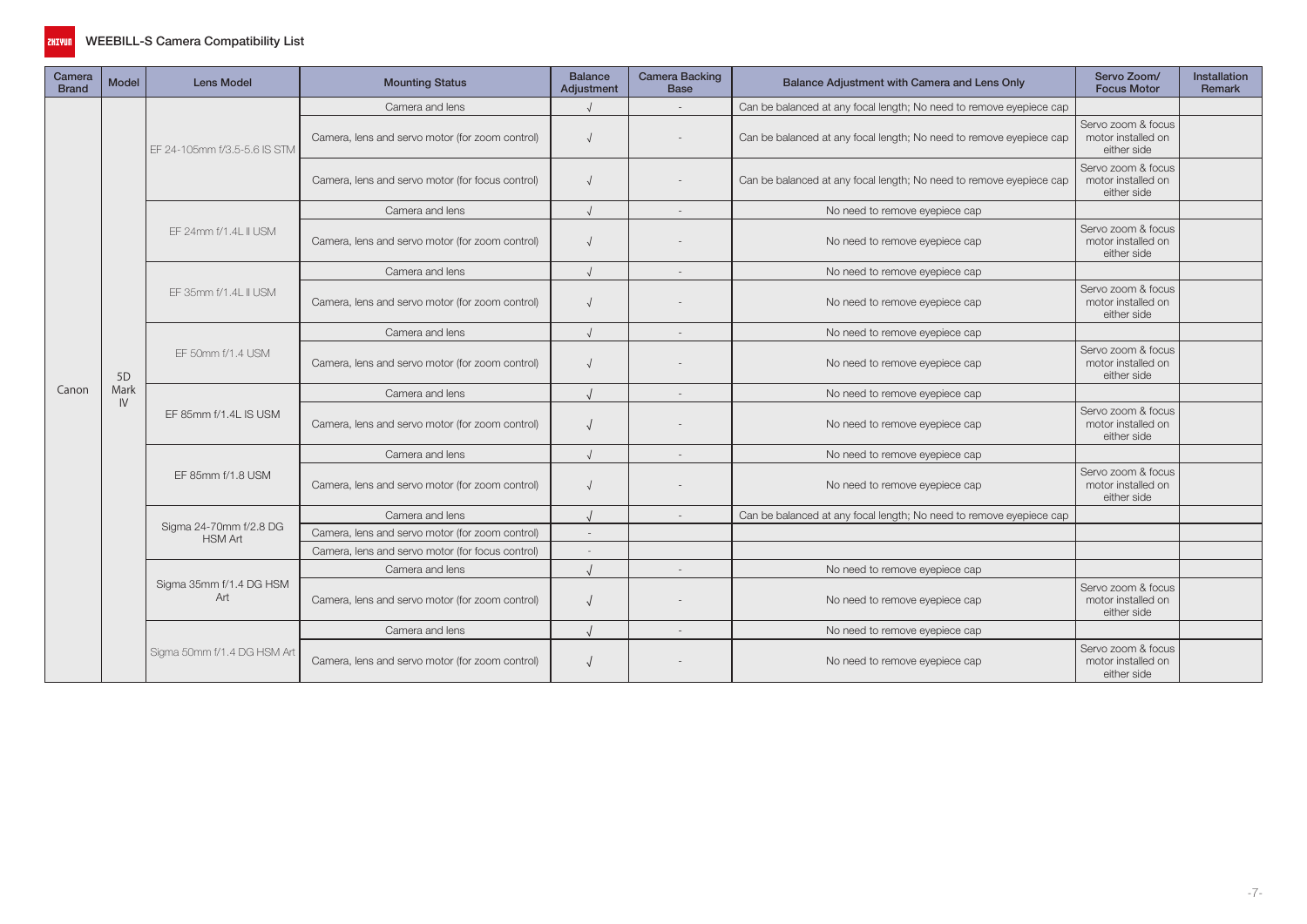

| Camera<br><b>Brand</b> | <b>Model</b>   | <b>Lens Model</b>                      | <b>Mounting Status</b>                           | <b>Balance</b><br>Adjustment | Camera Backing<br><b>Base</b> | Balance Adjustment with Camera and Lens Only                        | Servo Zoom/<br><b>Focus Motor</b>                       | Installation<br>Remark |
|------------------------|----------------|----------------------------------------|--------------------------------------------------|------------------------------|-------------------------------|---------------------------------------------------------------------|---------------------------------------------------------|------------------------|
|                        |                |                                        | Camera and lens                                  |                              |                               |                                                                     |                                                         |                        |
|                        |                | EF 11-24mm f/4L USM                    | Camera, lens and servo motor (for zoom control)  | $\sim$                       |                               |                                                                     |                                                         |                        |
| Canon                  |                |                                        | Camera, lens and servo motor (for focus control) | $\overline{\phantom{a}}$     |                               |                                                                     |                                                         |                        |
|                        |                |                                        | Camera and lens                                  |                              |                               | Can be balanced at any focal length; No need to remove eyepiece cap |                                                         |                        |
|                        |                | EF 16-35mm f/4L IS USM                 | Camera, lens and servo motor (for zoom control)  | $\sqrt{ }$                   |                               | Can be balanced at any focal length; No need to remove eyepiece cap | Servo zoom & focus<br>motor installed on<br>the left    |                        |
|                        |                |                                        | Camera, lens and servo motor (for focus control) | $\sqrt{2}$                   |                               | Can be balanced at any focal length; No need to remove eyepiece cap | Servo zoom & focus<br>motor installed on<br>the left    |                        |
|                        |                |                                        | Camera and lens                                  | $\cdot$                      |                               | Can be balanced at any focal length; No need to remove eyepiece cap |                                                         |                        |
|                        |                | EF 16-35mm f/2.8L III USM              | Camera, lens and servo motor (for zoom control)  | $\sqrt{ }$                   |                               | Can be balanced at any focal length; No need to remove eyepiece cap | Servo zoom & focus<br>motor installed on<br>either side |                        |
|                        |                |                                        | Camera, lens and servo motor (for focus control) | $\sqrt{ }$                   |                               | Can be balanced at any focal length; No need to remove eyepiece cap | Servo zoom & focus<br>motor installed on<br>either side |                        |
|                        |                |                                        | Camera and lens                                  |                              | $\sim$                        | Can be balanced at any focal length; No need to remove eyepiece cap |                                                         |                        |
|                        |                | EF 17-40mm f/4L USM                    | Camera, lens and servo motor (for zoom control)  | $\sqrt{ }$                   |                               | Can be balanced at any focal length; No need to remove eyepiece cap | Servo zoom & focus<br>motor installed on<br>either side |                        |
|                        | 5 <sub>D</sub> |                                        | Camera, lens and servo motor (for focus control) | $\sqrt{ }$                   |                               | Can be balanced at any focal length; No need to remove eyepiece cap | Servo zoom & focus<br>motor installed on<br>either side |                        |
|                        | Mark           |                                        | Camera and lens                                  | $\sqrt{ }$                   | $\sim$                        | Can be balanced at any focal length; No need to remove eyepiece cap |                                                         |                        |
|                        | $\mathbf{III}$ | EF 24-70mm f/2.8L II USM               | Camera, lens and servo motor (for zoom control)  | $\sqrt{ }$                   |                               | Can be balanced at any focal length; No need to remove eyepiece cap | Servo zoom & focus<br>motor installed on<br>the right   |                        |
|                        |                |                                        | Camera, lens and servo motor (for focus control) | $\sqrt{ }$                   |                               | Can be balanced at any focal length; No need to remove eyepiece cap | Servo zoom & focus<br>motor installed on<br>the right   |                        |
|                        |                |                                        | Camera and lens                                  |                              |                               | Can be balanced at any focal length; No need to remove eyepiece cap |                                                         |                        |
|                        |                | EF 24-70mm f/4L IS USM                 | Camera, lens and servo motor (for zoom control)  | $\sqrt{2}$                   |                               | Can be balanced at any focal length; No need to remove eyepiece cap | Servo zoom & focus<br>motor installed on<br>either side |                        |
|                        |                |                                        | Camera, lens and servo motor (for focus control) | $\sqrt{2}$                   |                               | Can be balanced at any focal length; No need to remove eyepiece cap | Servo zoom & focus<br>motor installed on<br>either side |                        |
|                        |                |                                        | Camera and lens                                  | $\sqrt{ }$                   | $\overline{a}$                | Can be balanced at any focal length; No need to remove eyepiece cap |                                                         |                        |
|                        |                | EF 24-105mm f/4L IS II USM             | Camera, lens and servo motor (for zoom control)  | $\sqrt{ }$                   |                               | Can be balanced at any focal length; No need to remove eyepiece cap | Servo zoom & focus<br>motor installed on<br>the right   |                        |
|                        |                |                                        | Camera, lens and servo motor (for focus control) |                              |                               | Can be balanced at any focal length; No need to remove eyepiece cap |                                                         |                        |
|                        |                |                                        | Camera and lens                                  | $\cdot$                      |                               | Can be balanced at any focal length; No need to remove eyepiece cap |                                                         |                        |
|                        |                | EF 24-105mm f/3.5-5.6 IS<br><b>STM</b> | Camera, lens and servo motor (for zoom control)  | $\sqrt{ }$                   |                               | Can be balanced at any focal length; No need to remove eyepiece cap | Servo zoom & focus<br>motor installed on<br>either side |                        |
|                        |                |                                        | Camera, lens and servo motor (for focus control) | $\sqrt{ }$                   |                               | Can be balanced at any focal length; No need to remove eyepiece cap | Servo zoom & focus<br>motor installed on<br>either side |                        |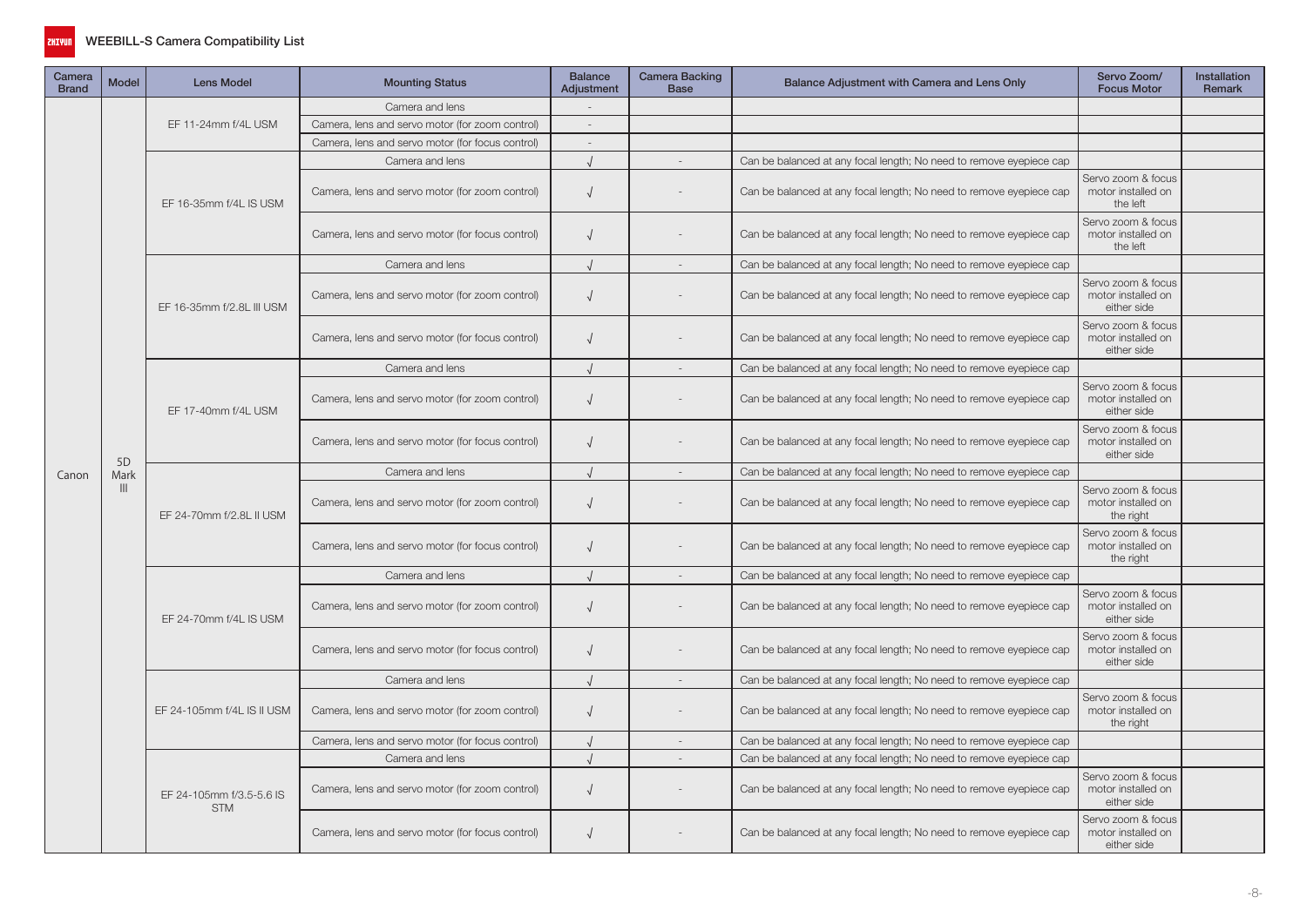

| Camera<br><b>Brand</b> | <b>Model</b>   | <b>Lens Model</b>                        | <b>Mounting Status</b>                           | <b>Balance</b><br>Adjustment | <b>Camera Backing</b><br><b>Base</b> | Balance Adjustment with Camera and Lens Only                        | Servo Zoom/<br><b>Focus Motor</b>                       | Installation<br>Remark |
|------------------------|----------------|------------------------------------------|--------------------------------------------------|------------------------------|--------------------------------------|---------------------------------------------------------------------|---------------------------------------------------------|------------------------|
|                        |                |                                          | Camera and lens                                  |                              |                                      | No need to remove eyepiece cap                                      |                                                         |                        |
|                        |                | EF 24mm f/1.4L II USM                    | Camera, lens and servo motor (for zoom control)  |                              |                                      | No need to remove eyepiece cap                                      | Servo zoom & focus<br>motor installed on<br>either side |                        |
|                        |                |                                          | Camera and lens                                  |                              | $\overline{\phantom{a}}$             | No need to remove eyepiece cap                                      |                                                         |                        |
|                        |                | EF 35mm f/1.4L II USM                    | Camera, lens and servo motor (for zoom control)  |                              |                                      | No need to remove eyepiece cap                                      | Servo zoom & focus<br>motor installed on<br>either side |                        |
|                        |                | EF 50mm f/1.2L USM                       | Camera and lens                                  |                              | $\sim$                               | No need to remove eyepiece cap                                      |                                                         |                        |
|                        |                |                                          | Camera, lens and servo motor (for zoom control)  |                              | $\overline{\phantom{a}}$             | No need to remove eyepiece cap                                      |                                                         |                        |
|                        |                |                                          | Camera and lens                                  |                              | $\sim$                               | No need to remove eyepiece cap                                      |                                                         |                        |
|                        |                | EF 50mm f/1.4 USM                        | Camera, lens and servo motor (for zoom control)  |                              |                                      | No need to remove eyepiece cap                                      | Servo zoom & focus<br>motor installed on<br>either side |                        |
|                        |                |                                          | Camera and lens                                  |                              | $\overline{\phantom{a}}$             | No need to remove eyepiece cap                                      |                                                         |                        |
|                        |                | EF 85mm f/1.4L IS USM                    | Camera, lens and servo motor (for zoom control)  | $\sqrt{ }$                   |                                      | No need to remove eyepiece cap                                      | Servo zoom & focus<br>motor installed on<br>either side |                        |
|                        |                |                                          | Camera and lens                                  |                              | $\sim$                               | No need to remove eyepiece cap                                      |                                                         |                        |
|                        | 5 <sub>D</sub> | EF 85mm f/1.8 USM                        | Camera, lens and servo motor (for zoom control)  | $\sqrt{ }$                   |                                      | No need to remove eyepiece cap                                      | Servo zoom & focus<br>motor installed on<br>either side |                        |
| Canon                  | Mark           |                                          | Camera and lens                                  |                              |                                      | Can be balanced at any focal length; No need to remove eyepiece cap |                                                         |                        |
|                        | $\mathbb{H}$   | Sigma 24-70mm f/2.8 DG<br><b>HSM Art</b> | Camera, lens and servo motor (for zoom control)  |                              |                                      |                                                                     |                                                         |                        |
|                        |                |                                          | Camera, lens and servo motor (for focus control) | $\sim$                       |                                      |                                                                     |                                                         |                        |
|                        |                |                                          | Camera and lens                                  |                              | $\overline{\phantom{a}}$             | No need to remove eyepiece cap                                      |                                                         |                        |
|                        |                | Sigma 35mm f/1.4 DG HSM<br>Art           | Camera, lens and servo motor (for zoom control)  | $\sqrt{ }$                   |                                      | No need to remove eyepiece cap                                      | Servo zoom & focus<br>motor installed on<br>either side |                        |
|                        |                |                                          | Camera and lens                                  |                              |                                      | No need to remove eyepiece cap                                      |                                                         |                        |
|                        |                | Sigma 50mm f/1.4 DG HSM<br>Art           | Camera, lens and servo motor (for zoom control)  |                              |                                      | No need to remove eyepiece cap                                      | Servo zoom & focus<br>motor installed on<br>either side |                        |
|                        |                |                                          | Camera and lens                                  |                              |                                      | Can be balanced at any focal length; No need to remove eyepiece cap |                                                         |                        |
|                        |                | EF 24-70mm f/4L IS USM                   | Camera, lens and servo motor (for zoom control)  |                              |                                      | Can be balanced at any focal length; No need to remove eyepiece cap | Servo zoom & focus<br>motor installed on<br>either side |                        |
|                        |                |                                          | Camera, lens and servo motor (for focus control) | $\sqrt{2}$                   |                                      | Can be balanced at any focal length; No need to remove eyepiece cap | Servo zoom & focus<br>motor installed on<br>either side |                        |
|                        |                |                                          | Camera and lens                                  |                              |                                      | Can be balanced at any focal length. Need to remove eyepiece cap    |                                                         |                        |
|                        |                | EF 24-105mm f/4L IS II USM               | Camera, lens and servo motor (for zoom control)  | $\sqrt{ }$                   |                                      | Can be balanced at any focal length. Need to remove eyepiece cap    | Servo zoom & focus<br>motor installed on<br>the right   |                        |
|                        |                |                                          | Camera, lens and servo motor (for focus control) |                              |                                      | Can be balanced at any focal length. Need to remove eyepiece cap    |                                                         |                        |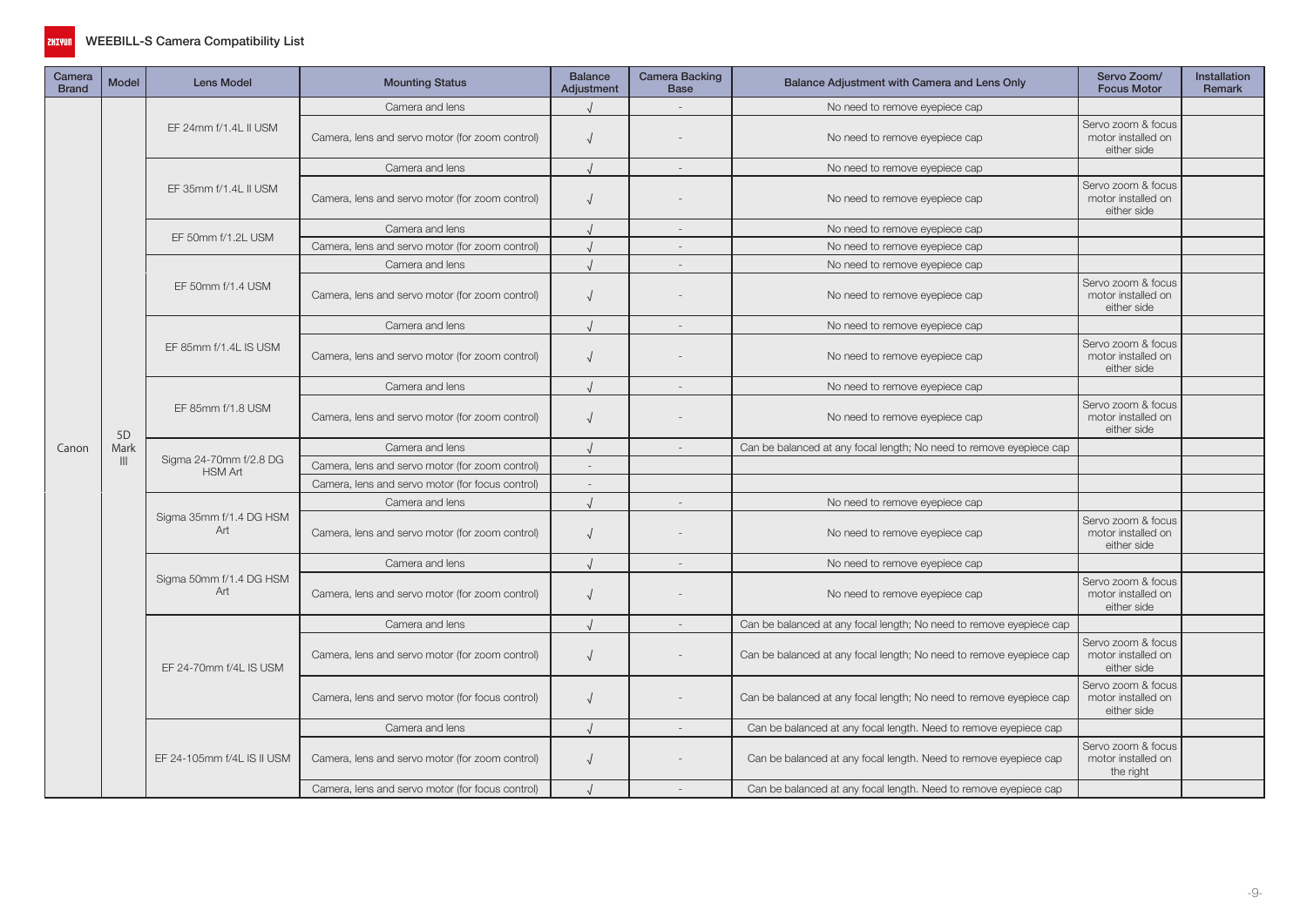

| Camera<br><b>Brand</b> | Model      | <b>Lens Model</b>                      | <b>Mounting Status</b>                           | <b>Balance</b><br>Adjustment | <b>Camera Backing</b><br><b>Base</b> | Balance Adjustment with Camera and Lens Only                        | Servo Zoom/<br><b>Focus Motor</b>                     | <b>Installation</b><br>Remark |
|------------------------|------------|----------------------------------------|--------------------------------------------------|------------------------------|--------------------------------------|---------------------------------------------------------------------|-------------------------------------------------------|-------------------------------|
|                        |            |                                        | Camera and lens                                  |                              |                                      | Can be balanced at any focal length; No need to remove eyepiece cap |                                                       |                               |
|                        |            | EF 24-105mm f/3.5-5.6 IS<br><b>STM</b> | Camera, lens and servo motor (for zoom control)  |                              |                                      | Can be balanced at any focal length; No need to remove eyepiece cap | Servo zoom & focus<br>motor installed on<br>the right |                               |
|                        |            |                                        | Camera, lens and servo motor (for focus control) |                              |                                      | Can be balanced at any focal length; No need to remove eyepiece cap | Servo zoom & focus<br>motor installed on<br>the right |                               |
|                        |            |                                        | Camera and lens                                  |                              |                                      | No need to remove eyepiece cap                                      |                                                       |                               |
| Canon                  | 5D<br>Mark | EF 24mm f/1.4L II USM                  | Camera, lens and servo motor (for zoom control)  |                              |                                      | No need to remove eyepiece cap                                      | Servo zoom & focus<br>motor installed on<br>the right |                               |
|                        |            |                                        | Camera and lens                                  |                              |                                      | No need to remove eyepiece cap                                      |                                                       |                               |
|                        |            | EF 50mm f/1.2L USM                     | Camera, lens and servo motor (for zoom control)  |                              |                                      | No need to remove eyepiece cap                                      | Servo zoom & focus<br>motor installed on<br>the right |                               |
|                        |            |                                        | Camera and lens                                  |                              | $\overline{\phantom{a}}$             | No need to remove eyepiece cap                                      |                                                       |                               |
|                        |            | EF 50mm f/1.4 USM                      | Camera, lens and servo motor (for zoom control)  |                              |                                      | No need to remove eyepiece cap                                      | Servo zoom & focus<br>motor installed on<br>the right |                               |

| Camera<br><b>Brand</b> | Model          | <b>Lens Model</b>                        | <b>Mounting Status</b>                           | <b>Balance</b><br>Adjustment | <b>Camera Backing</b><br><b>Base</b> | Balance Adjustment with Camera and Lens Only                        | Servo Zoom/<br><b>Focus Motor</b>                     | <b>Installation</b><br><b>Remark</b> |
|------------------------|----------------|------------------------------------------|--------------------------------------------------|------------------------------|--------------------------------------|---------------------------------------------------------------------|-------------------------------------------------------|--------------------------------------|
|                        |                |                                          | Camera and lens                                  |                              |                                      | No need to remove eyepiece cap                                      |                                                       |                                      |
|                        |                | EF 85mm f/1.4L IS USM                    | Camera, lens and servo motor (for zoom control)  |                              |                                      | No need to remove eyepiece cap                                      | Servo zoom & focus<br>motor installed on<br>the right |                                      |
|                        |                |                                          | Camera and lens                                  |                              |                                      | No need to remove eyepiece cap                                      |                                                       |                                      |
|                        |                | EF 85mm f/1.8 USM                        | Camera, lens and servo motor (for zoom control)  |                              |                                      | No need to remove eyepiece cap                                      | Servo zoom & focus<br>motor installed on<br>the right |                                      |
|                        | 6 <sub>D</sub> |                                          | Camera and lens                                  |                              |                                      | Can be balanced at any focal length; No need to remove eyepiece cap |                                                       |                                      |
| Canon                  | Mark           | Sigma 24-70mm f/2.8 DG<br><b>HSM Art</b> | Camera, lens and servo motor (for zoom control)  |                              |                                      |                                                                     |                                                       |                                      |
|                        |                |                                          | Camera, lens and servo motor (for focus control) |                              |                                      |                                                                     |                                                       |                                      |
|                        |                |                                          | Camera and lens                                  |                              |                                      | No need to remove eyepiece cap                                      |                                                       |                                      |
|                        |                | Sigma 35mm f/1.4 DG HSM<br>Art           | Camera, lens and servo motor (for zoom control)  |                              |                                      | No need to remove eyepiece cap                                      | Servo zoom & focus<br>motor installed on<br>the right |                                      |
|                        |                |                                          | Camera and lens                                  |                              |                                      | No need to remove eyepiece cap                                      |                                                       |                                      |
|                        |                | Sigma 50mm f/1.4 DG HSM<br>Art           | Camera, lens and servo motor (for zoom control)  |                              |                                      | No need to remove eyepiece cap                                      | Servo zoom & focus<br>motor installed on<br>the right |                                      |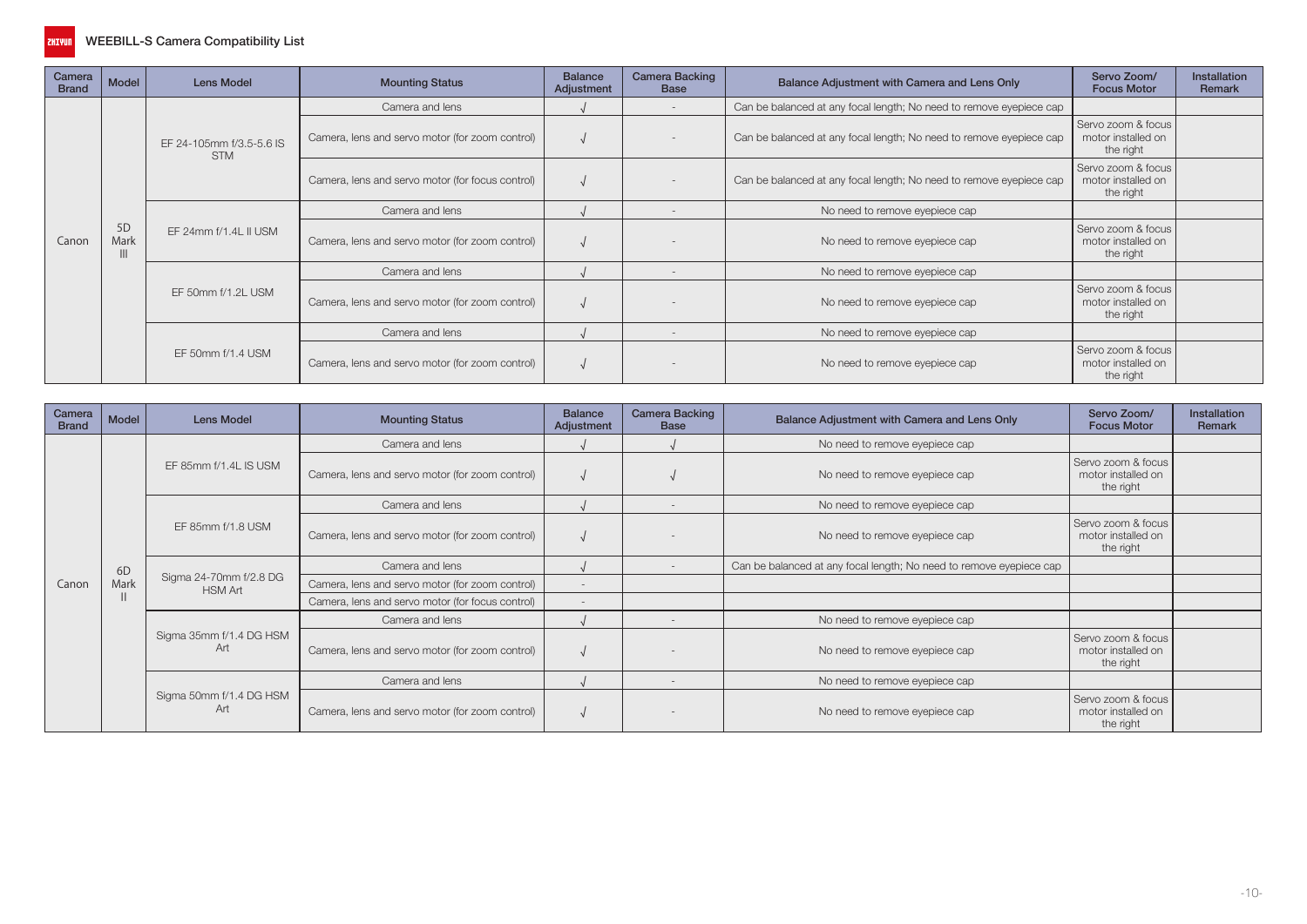

| Camera<br><b>Brand</b> | Model | <b>Lens Model</b>                      | <b>Mounting Status</b>                           | <b>Balance</b><br>Adjustment | <b>Camera Backing</b><br><b>Base</b> | Balance Adjustment with Camera and Lens Only                        | Servo Zoom/<br><b>Focus Motor</b>                       | <b>Installation</b><br>Remark |
|------------------------|-------|----------------------------------------|--------------------------------------------------|------------------------------|--------------------------------------|---------------------------------------------------------------------|---------------------------------------------------------|-------------------------------|
|                        |       |                                        | Camera and lens                                  |                              |                                      |                                                                     |                                                         |                               |
|                        |       | EF 11-24mm f/4L USM                    | Camera, lens and servo motor (for zoom control)  | $\sim$                       |                                      |                                                                     |                                                         |                               |
| Canon                  |       |                                        | Camera, lens and servo motor (for focus control) | $\sim$                       |                                      |                                                                     |                                                         |                               |
|                        |       |                                        | Camera and lens                                  |                              |                                      | Can be balanced at any focal length; No need to remove eyepiece cap |                                                         |                               |
|                        |       | EF 16-35mm f/4L IS USM                 | Camera, lens and servo motor (for zoom control)  | $\sqrt{ }$                   |                                      | Can be balanced at any focal length; No need to remove eyepiece cap | Servo zoom & focus<br>motor installed on<br>the left    |                               |
|                        |       |                                        | Camera, lens and servo motor (for focus control) | $\sqrt{ }$                   |                                      | Can be balanced at any focal length; No need to remove eyepiece cap | Servo zoom & focus<br>motor installed on<br>the left    |                               |
|                        |       |                                        | Camera and lens                                  | $\sqrt{ }$                   | $\sim$                               | Can be balanced at any focal length; No need to remove eyepiece cap |                                                         |                               |
|                        |       | EF 16-35mm f/2.8L III USM              | Camera, lens and servo motor (for zoom control)  | $\sqrt{ }$                   |                                      | Can be balanced at any focal length; No need to remove eyepiece cap | Servo zoom & focus<br>motor installed on<br>either side |                               |
|                        |       |                                        | Camera, lens and servo motor (for focus control) | $\sqrt{ }$                   |                                      | Can be balanced at any focal length; No need to remove eyepiece cap | Servo zoom & focus<br>motor installed on<br>either side |                               |
|                        |       |                                        | Camera and lens                                  |                              | $\sim$                               | Can be balanced at any focal length; No need to remove eyepiece cap |                                                         |                               |
|                        |       | EF 17-40mm f/4L USM                    | Camera, lens and servo motor (for zoom control)  | $\sqrt{ }$                   |                                      | Can be balanced at any focal length; No need to remove eyepiece cap | Servo zoom & focus<br>motor installed on<br>either side |                               |
|                        |       |                                        | Camera, lens and servo motor (for focus control) | $\sqrt{ }$                   |                                      | Can be balanced at any focal length; No need to remove eyepiece cap | Servo zoom & focus<br>motor installed on<br>either side |                               |
|                        | 6D    |                                        | Camera and lens                                  | $\sqrt{ }$                   | $\sim$                               | Can be balanced at any focal length. Need to remove eyepiece cap    |                                                         |                               |
|                        |       | EF 24-70mm f/2.8L II USM               | Camera, lens and servo motor (for zoom control)  | $\sqrt{ }$                   |                                      | Can be balanced at any focal length. Need to remove eyepiece cap    | Servo zoom & focus<br>motor installed on<br>the right   |                               |
|                        |       |                                        | Camera, lens and servo motor (for focus control) | $\sqrt{ }$                   |                                      | Can be balanced at any focal length. Need to remove eyepiece cap    | Servo zoom & focus<br>motor installed on<br>the right   |                               |
|                        |       |                                        | Camera and lens                                  |                              |                                      | Can be balanced at any focal length; No need to remove eyepiece cap |                                                         |                               |
|                        |       | EF 24-70mm f/4L IS USM                 | Camera, lens and servo motor (for zoom control)  | $\sqrt{ }$                   |                                      | Can be balanced at any focal length; No need to remove eyepiece cap | Servo zoom & focus<br>motor installed on<br>either side |                               |
|                        |       |                                        | Camera, lens and servo motor (for focus control) |                              |                                      | Can be balanced at any focal length; No need to remove eyepiece cap | Servo zoom & focus<br>motor installed on<br>either side |                               |
|                        |       |                                        | Camera and lens                                  | $\sqrt{ }$                   |                                      | Can be balanced at any focal length. Need to remove eyepiece cap    |                                                         |                               |
|                        |       | EF 24-105mm f/4L IS II USM             | Camera, lens and servo motor (for zoom control)  | $\sqrt{ }$                   |                                      | Can be balanced at any focal length. Need to remove eyepiece cap    | Servo zoom & focus<br>motor installed on<br>the right   |                               |
|                        |       |                                        | Camera, lens and servo motor (for focus control) |                              |                                      | Can be balanced at any focal length. Need to remove eyepiece cap    |                                                         |                               |
|                        |       |                                        | Camera and lens                                  | $\cdot$                      | $\overline{a}$                       | Can be balanced at any focal length; No need to remove eyepiece cap |                                                         |                               |
|                        |       | EF 24-105mm f/3.5-5.6 IS<br><b>STM</b> | Camera, lens and servo motor (for zoom control)  | $\sqrt{ }$                   |                                      | Can be balanced at any focal length; No need to remove eyepiece cap | Servo zoom & focus<br>motor installed on<br>either side |                               |
|                        |       |                                        | Camera, lens and servo motor (for focus control) | $\sqrt{ }$                   |                                      | Can be balanced at any focal length; No need to remove eyepiece cap | Servo zoom & focus<br>motor installed on<br>either side |                               |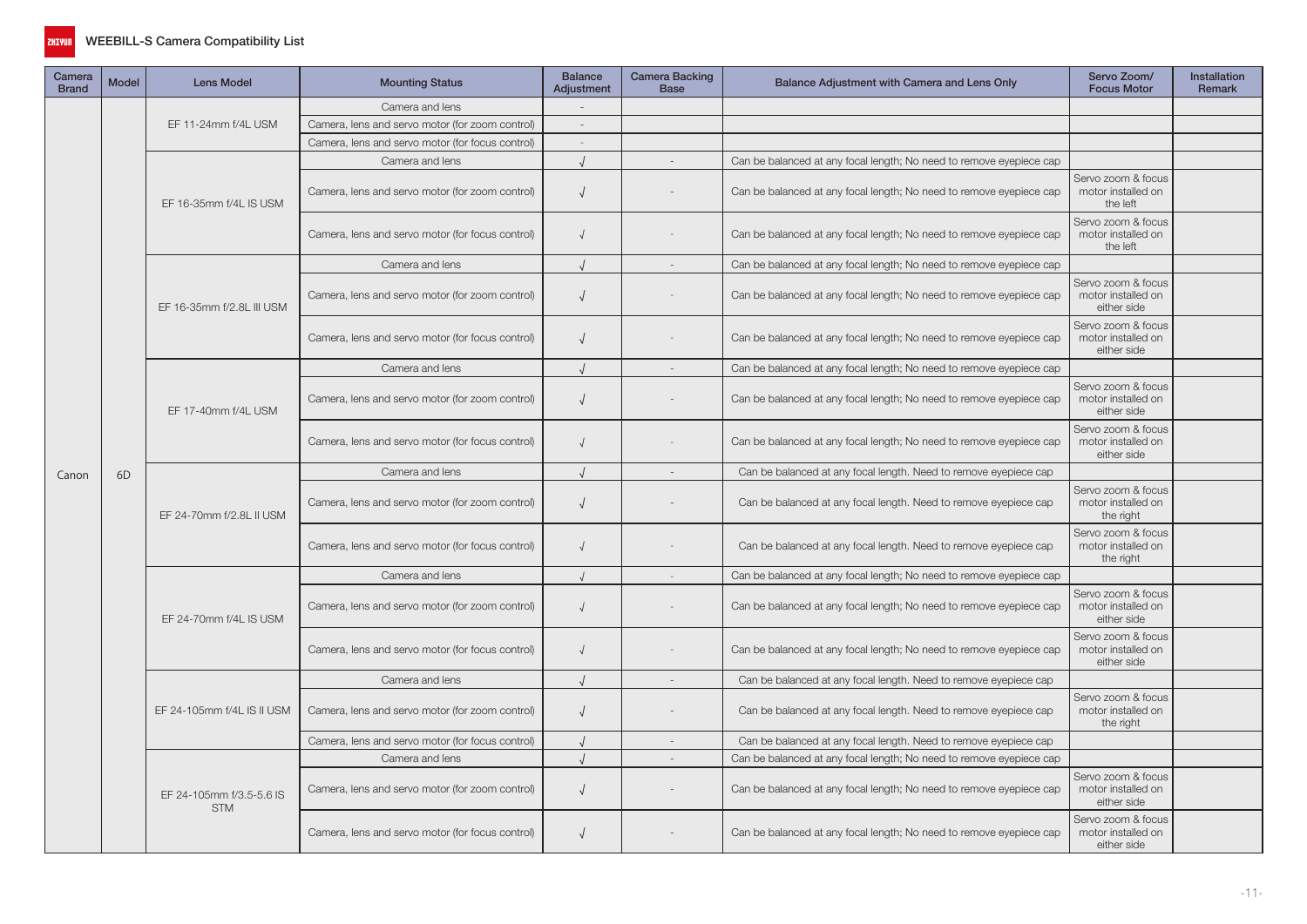

| Camera<br><b>Brand</b> | <b>Model</b>   | <b>Lens Model</b>                        | <b>Mounting Status</b>                           | <b>Balance</b><br>Adjustment | <b>Camera Backing</b><br><b>Base</b> | Balance Adjustment with Camera and Lens Only                        | Servo Zoom/<br><b>Focus Motor</b>                                                                                                        | Installation<br>Remark |
|------------------------|----------------|------------------------------------------|--------------------------------------------------|------------------------------|--------------------------------------|---------------------------------------------------------------------|------------------------------------------------------------------------------------------------------------------------------------------|------------------------|
|                        |                |                                          | Camera and lens                                  |                              |                                      | No need to remove eyepiece cap                                      |                                                                                                                                          |                        |
|                        |                | EF 24mm f/1.4L II USM                    | Camera, lens and servo motor (for zoom control)  |                              |                                      | No need to remove eyepiece cap                                      | Servo zoom & focus<br>motor installed on<br>either side                                                                                  |                        |
|                        |                |                                          | Camera and lens                                  |                              | $\overline{\phantom{a}}$             | No need to remove eyepiece cap                                      |                                                                                                                                          |                        |
|                        |                | EF 35mm f/1.4L II USM                    | Camera, lens and servo motor (for zoom control)  |                              |                                      | No need to remove eyepiece cap                                      | Servo zoom & focus<br>motor installed on<br>either side                                                                                  |                        |
|                        |                |                                          | Camera and lens                                  |                              |                                      | No need to remove eyepiece cap                                      |                                                                                                                                          |                        |
|                        |                | EF 50mm f/1.2L USM                       | Camera, lens and servo motor (for zoom control)  |                              |                                      | No need to remove eyepiece cap                                      | Servo zoom & focus<br>motor installed on<br>either side<br>Servo zoom & focus<br>motor installed on<br>either side<br>Servo zoom & focus |                        |
|                        |                |                                          | Camera and lens                                  |                              |                                      | No need to remove eyepiece cap                                      |                                                                                                                                          |                        |
|                        |                | EF 50mm f/1.4 USM                        | Camera, lens and servo motor (for zoom control)  |                              |                                      | No need to remove eyepiece cap                                      |                                                                                                                                          |                        |
|                        | 6 <sub>D</sub> |                                          | Camera and lens                                  |                              |                                      | No need to remove eyepiece cap                                      |                                                                                                                                          |                        |
| Canon                  |                | EF 85mm f/1.4L IS USM                    | Camera, lens and servo motor (for zoom control)  |                              |                                      | No need to remove eyepiece cap                                      | motor installed on<br>either side                                                                                                        |                        |
|                        |                |                                          | Camera and lens                                  |                              |                                      | No need to remove eyepiece cap                                      |                                                                                                                                          |                        |
|                        |                | EF 85mm f/1.8 USM                        | Camera, lens and servo motor (for zoom control)  |                              |                                      | No need to remove eyepiece cap                                      | Servo zoom & focus<br>motor installed on<br>either side                                                                                  |                        |
|                        |                |                                          | Camera and lens                                  |                              |                                      | Can be balanced at any focal length; No need to remove eyepiece cap |                                                                                                                                          |                        |
|                        |                | Sigma 24-70mm f/2.8 DG<br><b>HSM Art</b> | Camera, lens and servo motor (for zoom control)  |                              |                                      |                                                                     |                                                                                                                                          |                        |
|                        |                |                                          | Camera, lens and servo motor (for focus control) |                              |                                      |                                                                     |                                                                                                                                          |                        |
|                        |                |                                          | Camera and lens                                  |                              | $\sim$                               | No need to remove eyepiece cap                                      |                                                                                                                                          |                        |
|                        |                | Sigma 35mm f/1.4 DG HSM<br>Art           | Camera, lens and servo motor (for zoom control)  |                              |                                      | No need to remove eyepiece cap                                      | Servo zoom & focus<br>motor installed on<br>either side                                                                                  |                        |
|                        |                |                                          | Camera and lens                                  |                              | $\sim$                               | No need to remove eyepiece cap                                      |                                                                                                                                          |                        |
|                        |                | Sigma 50mm f/1.4 DG HSM<br>Art           | Camera, lens and servo motor (for zoom control)  |                              |                                      | No need to remove eyepiece cap                                      | Servo zoom & focus<br>motor installed on<br>either side                                                                                  |                        |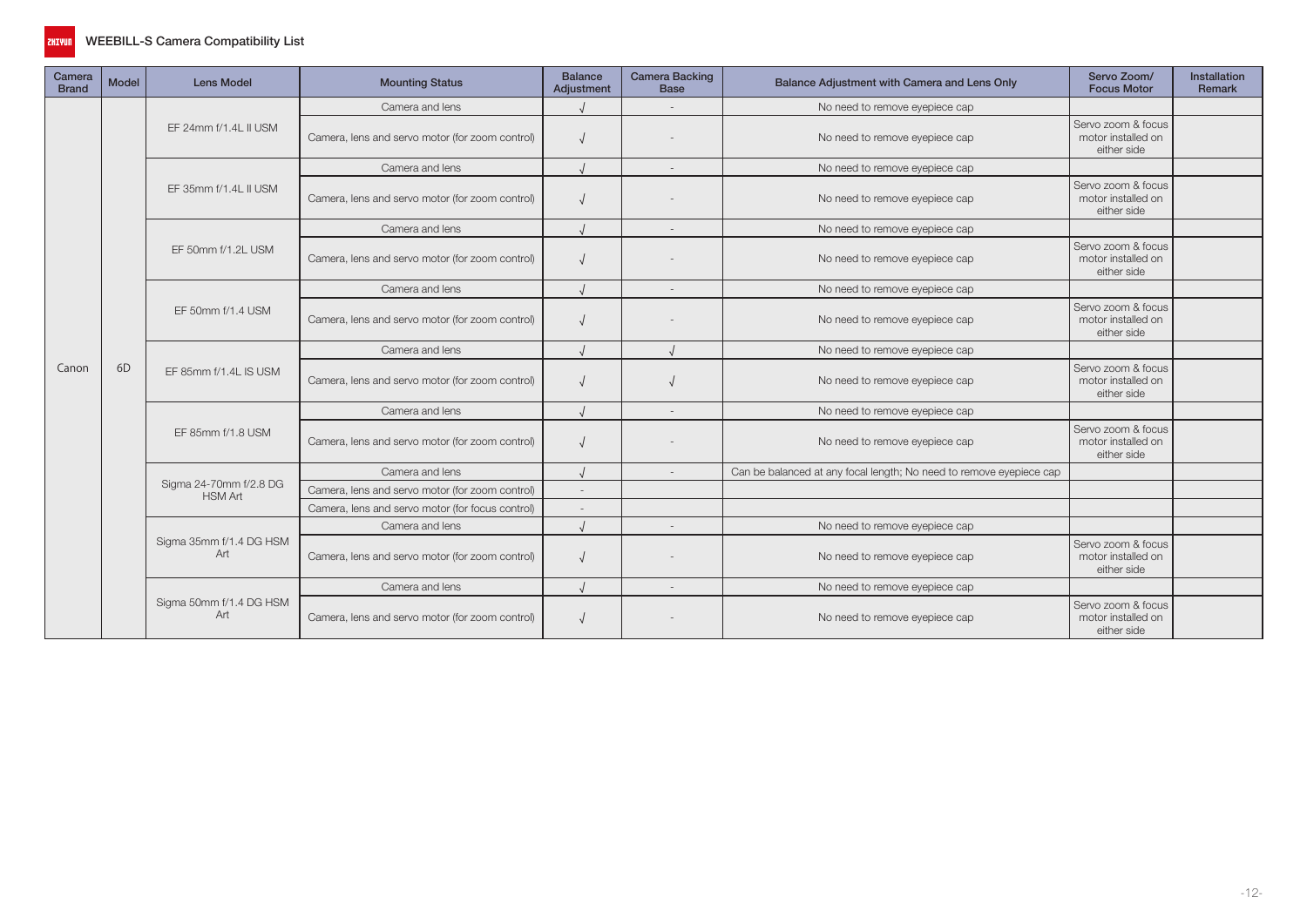

| Camera<br><b>Brand</b> | <b>Model</b>    | <b>Lens Model</b>                      | <b>Mounting Status</b>                           | <b>Balance</b><br>Adjustment                    | Camera Backing<br><b>Base</b> | Balance Adjustment with Camera and Lens Only                                    | Servo Zoom/<br><b>Focus Motor</b>                                   | <b>Installation</b><br>Remark                           |  |
|------------------------|-----------------|----------------------------------------|--------------------------------------------------|-------------------------------------------------|-------------------------------|---------------------------------------------------------------------------------|---------------------------------------------------------------------|---------------------------------------------------------|--|
|                        |                 |                                        | Camera and lens                                  |                                                 |                               |                                                                                 |                                                                     |                                                         |  |
|                        |                 | EF 11-24mm f/4L USM                    | Camera, lens and servo motor (for zoom control)  |                                                 |                               |                                                                                 |                                                                     |                                                         |  |
|                        |                 |                                        | Camera, lens and servo motor (for focus control) | $\overline{\phantom{a}}$                        |                               |                                                                                 |                                                                     |                                                         |  |
|                        |                 |                                        | Camera and lens                                  |                                                 |                               | Can be balanced at any focal length; No need to remove eyepiece cap             |                                                                     |                                                         |  |
|                        |                 | EF 16-35mm f/4L IS USM                 | Camera, lens and servo motor (for zoom control)  | $\sqrt{ }$                                      |                               | Can be balanced at any focal length; No need to remove eyepiece cap             | Servo zoom & focus<br>motor installed on<br>either side             |                                                         |  |
|                        |                 |                                        | Camera, lens and servo motor (for focus control) | $\sqrt{ }$                                      |                               | Can be balanced at any focal length; No need to remove eyepiece cap             | Servo zoom & focus<br>motor installed on<br>either side             |                                                         |  |
|                        |                 |                                        | Camera and lens                                  |                                                 |                               | Can be balanced at any focal length; No need to remove eyepiece cap             |                                                                     |                                                         |  |
|                        |                 |                                        | EF 16-35mm f/2.8L III USM                        | Camera, lens and servo motor (for zoom control) | $\sqrt{ }$                    |                                                                                 | Can be balanced at any focal length; No need to remove eyepiece cap | Servo zoom & focus<br>motor installed on<br>either side |  |
|                        |                 |                                        | Camera, lens and servo motor (for focus control) | $\sqrt{ }$                                      |                               | Can be balanced at any focal length; No need to remove eyepiece cap             | Servo zoom & focus<br>motor installed on<br>either side             |                                                         |  |
|                        |                 | EF 17-40mm f/4L USM                    | Camera and lens                                  |                                                 |                               | Can be balanced at any focal length; No need to remove eyepiece cap             |                                                                     |                                                         |  |
|                        | 80 <sub>D</sub> |                                        | Camera, lens and servo motor (for zoom control)  | $\sqrt{ }$                                      |                               | Can be balanced at any focal length; No need to remove eyepiece cap             | Servo zoom & focus<br>motor installed on<br>either side             |                                                         |  |
| Canon                  |                 |                                        | Camera, lens and servo motor (for focus control) | $\sqrt{ }$                                      |                               | Can be balanced at any focal length; No need to remove eyepiece cap             | Servo zoom & focus<br>motor installed on<br>either side             |                                                         |  |
|                        |                 | EF 24-70mm f/2.8L II USM               | Camera and lens                                  |                                                 |                               | Can be balanced at any focal length; No need to remove eyepiece cap             |                                                                     |                                                         |  |
|                        |                 |                                        | Camera, lens and servo motor (for zoom control)  | $\sqrt{ }$                                      |                               | Can be balanced between focal length 24-50mm. No need to remove<br>eyepiece cap | Servo zoom & focus<br>motor installed on<br>the left                |                                                         |  |
|                        |                 |                                        | Camera, lens and servo motor (for focus control) | $\sim$                                          |                               |                                                                                 |                                                                     |                                                         |  |
|                        |                 |                                        | Camera and lens                                  |                                                 |                               | Can be balanced at any focal length; No need to remove eyepiece cap             |                                                                     |                                                         |  |
|                        |                 | EF 24-105mm f/4L IS II USM             | Camera, lens and servo motor (for zoom control)  | $\sqrt{ }$                                      |                               | Can be balanced between focal length 24-50mm. No need to remove<br>eyepiece cap | Servo zoom & focus<br>motor installed on<br>the left                |                                                         |  |
|                        |                 |                                        | Camera, lens and servo motor (for focus control) |                                                 |                               |                                                                                 |                                                                     |                                                         |  |
|                        |                 |                                        | Camera and lens                                  | $\sqrt{ }$                                      |                               | Can be balanced at any focal length; No need to remove eyepiece cap             |                                                                     |                                                         |  |
|                        |                 | EF 24-105mm f/3.5-5.6 IS<br><b>STM</b> | Camera, lens and servo motor (for zoom control)  | $\sqrt{ }$                                      |                               | Can be balanced at any focal length; No need to remove eyepiece cap             | Servo zoom & focus<br>motor installed on<br>either side             |                                                         |  |
|                        |                 |                                        | Camera, lens and servo motor (for focus control) | $\sqrt{ }$                                      |                               | Can be balanced at any focal length; No need to remove eyepiece cap             | Servo zoom & focus<br>motor installed on<br>either side             |                                                         |  |
|                        |                 |                                        | Camera and lens                                  |                                                 |                               | No need to remove eyepiece cap                                                  |                                                                     |                                                         |  |
|                        |                 | EF 24mm f/1.4L II USM                  | Camera, lens and servo motor (for zoom control)  | $\sqrt{ }$                                      |                               | No need to remove eyepiece cap                                                  | Servo zoom & focus<br>motor installed on<br>either side             |                                                         |  |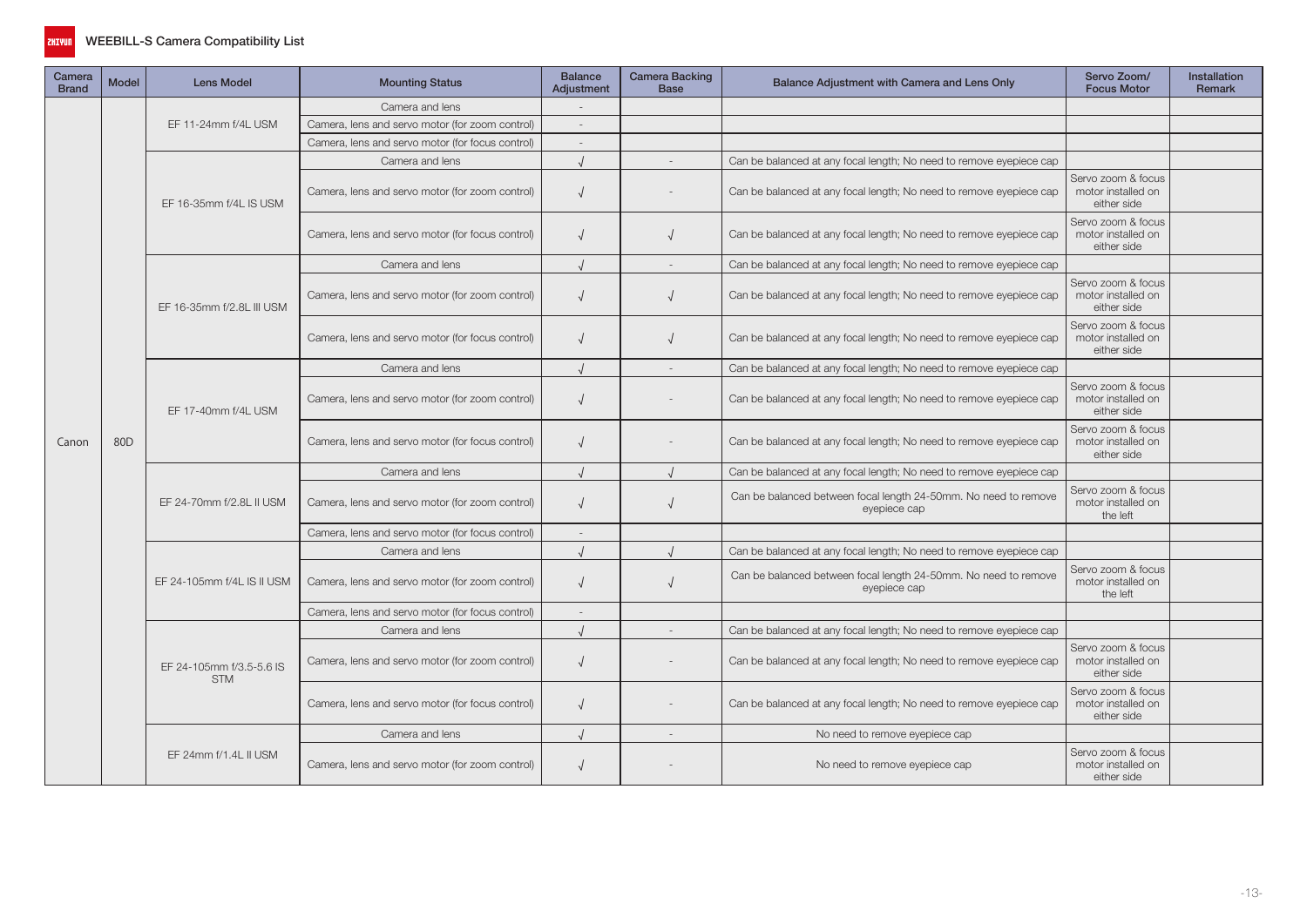

| Camera<br><b>Brand</b> | <b>Model</b>    | <b>Lens Model</b>                        | <b>Mounting Status</b>                           | <b>Balance</b><br>Adjustment | <b>Camera Backing</b><br><b>Base</b> | Balance Adjustment with Camera and Lens Only                        | Servo Zoom/<br><b>Focus Motor</b>                                                                                                                                                                                                        | Installation<br><b>Remark</b> |
|------------------------|-----------------|------------------------------------------|--------------------------------------------------|------------------------------|--------------------------------------|---------------------------------------------------------------------|------------------------------------------------------------------------------------------------------------------------------------------------------------------------------------------------------------------------------------------|-------------------------------|
|                        |                 | EF 35mm f/1.4L II USM                    | Camera and lens                                  | $\sqrt{ }$                   |                                      | No need to remove eyepiece cap                                      | Servo zoom & focus<br>motor installed on<br>either side                                                                                                                                                                                  |                               |
|                        |                 |                                          | Camera, lens and servo motor (for zoom control)  | $\sqrt{ }$                   |                                      | No need to remove eyepiece cap                                      | Servo zoom & focus<br>motor installed on<br>either side                                                                                                                                                                                  |                               |
|                        |                 | EF 50mm f/1.4 USM                        | Camera and lens                                  |                              |                                      | No need to remove eyepiece cap                                      | Servo zoom & focus<br>motor installed on<br>either side                                                                                                                                                                                  |                               |
|                        |                 |                                          | Camera, lens and servo motor (for zoom control)  | $\sqrt{ }$                   |                                      | No need to remove eyepiece cap                                      | Servo zoom & focus<br>motor installed on<br>either side                                                                                                                                                                                  |                               |
|                        |                 | EF 85mm f/1.4L IS USM                    | Camera and lens                                  | $\sqrt{ }$                   |                                      | No need to remove eyepiece cap                                      | Servo zoom & focus<br>motor installed on<br>either side<br>Servo zoom & focus<br>motor installed on<br>either side<br>Servo zoom & focus<br>motor installed on<br>either side<br>Servo zoom & focus<br>motor installed on<br>either side |                               |
|                        | 80 <sub>D</sub> |                                          | Camera, lens and servo motor (for zoom control)  | $\sqrt{ }$                   |                                      | No need to remove eyepiece cap                                      |                                                                                                                                                                                                                                          |                               |
|                        |                 | EF 85mm f/1.8 USM                        | Camera and lens                                  | $\sqrt{ }$                   |                                      | No need to remove eyepiece cap                                      |                                                                                                                                                                                                                                          |                               |
| Canon                  |                 |                                          | Camera, lens and servo motor (for zoom control)  | $\sqrt{ }$                   |                                      | No need to remove eyepiece cap                                      |                                                                                                                                                                                                                                          |                               |
|                        |                 |                                          | Camera and lens                                  |                              | $\overline{\phantom{a}}$             | Can be balanced at any focal length; No need to remove eyepiece cap |                                                                                                                                                                                                                                          |                               |
|                        |                 | Sigma 24-70mm f/2.8 DG<br><b>HSM Art</b> | Camera, lens and servo motor (for zoom control)  | $\overline{\phantom{a}}$     |                                      |                                                                     |                                                                                                                                                                                                                                          |                               |
|                        |                 |                                          | Camera, lens and servo motor (for focus control) | $\overline{\phantom{a}}$     |                                      |                                                                     |                                                                                                                                                                                                                                          |                               |
|                        |                 | Sigma 35mm f/1.4 DG HSM                  | Camera and lens                                  | $\sqrt{ }$                   |                                      | No need to remove eyepiece cap                                      | Servo zoom & focus<br>motor installed on<br>either side                                                                                                                                                                                  |                               |
|                        |                 | Art                                      | Camera, lens and servo motor (for zoom control)  | $\sqrt{ }$                   |                                      | No need to remove eyepiece cap                                      | Servo zoom & focus<br>motor installed on<br>either side                                                                                                                                                                                  |                               |
|                        |                 | Sigma 50mm f/1.4 DG HSM                  | Camera and lens                                  | $\sqrt{ }$                   |                                      | No need to remove eyepiece cap                                      | Servo zoom & focus<br>motor installed on<br>either side                                                                                                                                                                                  |                               |
|                        |                 | Art                                      | Camera, lens and servo motor (for zoom control)  | $\sqrt{ }$                   |                                      | No need to remove eyepiece cap                                      | Servo zoom & focus<br>motor installed on<br>either side                                                                                                                                                                                  |                               |
|                        |                 |                                          | Camera and lens                                  |                              |                                      | Can be balanced at any focal length; No need to remove eyepiece cap |                                                                                                                                                                                                                                          |                               |
|                        |                 | Sigma 18-35mm f/1.8 DG<br><b>HSM Art</b> | Camera, lens and servo motor (for zoom control)  | $\sqrt{ }$                   | $\sqrt{ }$                           | Can be balanced at any focal length; No need to remove eyepiece cap | Servo zoom & focus<br>motor installed on<br>the right                                                                                                                                                                                    |                               |
|                        |                 |                                          | Camera, lens and servo motor (for focus control) |                              |                                      |                                                                     |                                                                                                                                                                                                                                          |                               |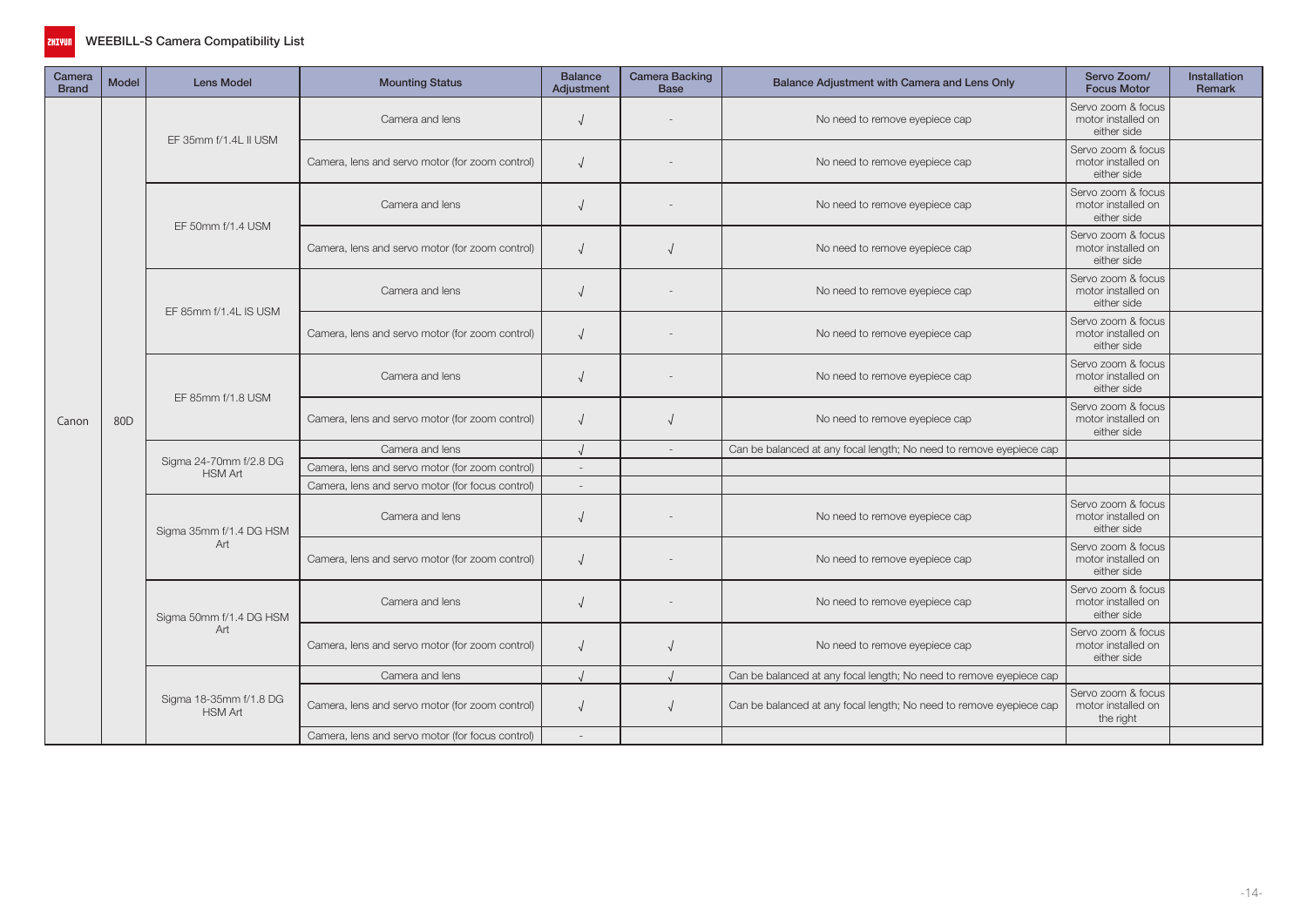

| Camera<br><b>Brand</b> | <b>Model</b>           | <b>Lens Model</b>                      | <b>Mounting Status</b>                           | <b>Balance</b><br>Adjustment | <b>Camera Backing</b><br><b>Base</b> | Balance Adjustment with Camera and Lens Only                                | Servo Zoom/<br><b>Focus Motor</b>                       | Installation<br>Remark |
|------------------------|------------------------|----------------------------------------|--------------------------------------------------|------------------------------|--------------------------------------|-----------------------------------------------------------------------------|---------------------------------------------------------|------------------------|
|                        |                        |                                        | Camera and lens                                  |                              |                                      |                                                                             |                                                         |                        |
|                        |                        | EF 11-24mm f/4L USM                    | Camera, lens and servo motor (for zoom control)  | $\overline{a}$               |                                      |                                                                             |                                                         |                        |
|                        |                        |                                        | Camera, lens and servo motor (for focus control) | $\overline{\phantom{a}}$     |                                      |                                                                             |                                                         |                        |
|                        |                        |                                        | Camera and lens                                  |                              | $\overline{a}$                       | Can be balanced at any focal length; No need to remove eyepiece cap         |                                                         |                        |
|                        |                        | EF 16-35mm f/4L IS USM                 | Camera, lens and servo motor (for zoom control)  | $\sqrt{ }$                   |                                      | Can be balanced at any focal length; No need to remove eyepiece cap         | Servo zoom & focus<br>motor installed on<br>either side |                        |
|                        |                        |                                        | Camera, lens and servo motor (for focus control) | $\sqrt{ }$                   | V                                    | Can be balanced at any focal length; No need to remove eyepiece cap         | Servo zoom & focus<br>motor installed on<br>either side |                        |
|                        |                        |                                        | Camera and lens                                  | $\overline{\phantom{a}}$     |                                      |                                                                             |                                                         |                        |
|                        |                        | EF 16-35mm f/2.8L III USM              | Camera, lens and servo motor (for zoom control)  | $\overline{a}$               |                                      |                                                                             |                                                         |                        |
|                        |                        |                                        | Camera, lens and servo motor (for focus control) | $\sim$                       |                                      |                                                                             |                                                         |                        |
|                        |                        |                                        | Camera and lens                                  | $\cdot$                      |                                      | Can be balanced at any focal length; No need to remove eyepiece cap         |                                                         |                        |
|                        |                        | EF 17-40mm f/4L USM                    | Camera, lens and servo motor (for zoom control)  | $\sqrt{ }$                   |                                      | Can be balanced at any focal length; No need to remove eyepiece cap         | Servo zoom & focus<br>motor installed on<br>either side |                        |
|                        |                        |                                        | Camera, lens and servo motor (for focus control) | $\sqrt{ }$                   | V                                    | Can be balanced at any focal length; No need to remove eyepiece cap         | Servo zoom & focus<br>motor installed on<br>either side |                        |
|                        | EOS R                  |                                        | Camera and lens                                  | $\overline{a}$               |                                      |                                                                             |                                                         |                        |
|                        | (Mount                 | EF 24-70mm f/2.8L II USM               | Camera, lens and servo motor (for zoom control)  | $\sim$                       |                                      |                                                                             |                                                         |                        |
| Canon                  | adapter<br>EF-EOS R is |                                        | Camera, lens and servo motor (for focus control) | $\overline{a}$               |                                      |                                                                             |                                                         |                        |
|                        | needed for             |                                        | Camera and lens                                  |                              |                                      | Can be balanced at focal length 24mm; Do not remove eyepiece cap            |                                                         |                        |
|                        | non-RF lens)           | EF 24-70mm f/4L IS USM                 | Camera, lens and servo motor (for zoom control)  | $\sqrt{ }$                   |                                      | Can be balanced at focal length 24mm; Do not remove eyepiece cap            | Servo zoom & focus<br>motor installed on<br>either side |                        |
|                        |                        |                                        | Camera, lens and servo motor (for focus control) | $\sqrt{ }$                   |                                      | Can be balanced at focal length 24mm; Do not remove eyepiece cap            | Servo zoom & focus<br>motor installed on<br>the left    |                        |
|                        |                        |                                        | Camera and lens                                  |                              |                                      |                                                                             |                                                         |                        |
|                        |                        | EF 24-105mm f/4L IS II USM             | Camera, lens and servo motor (for zoom control)  | $\sim$                       |                                      |                                                                             |                                                         |                        |
|                        |                        |                                        | Camera, lens and servo motor (for focus control) | $\sim$                       |                                      |                                                                             |                                                         |                        |
|                        |                        |                                        | Camera and lens                                  |                              |                                      | Can be balanced at any focal length; No need to remove eyepiece cap         |                                                         |                        |
|                        |                        | EF 24-105mm f/3.5-5.6 IS<br><b>STM</b> | Camera, lens and servo motor (for zoom control)  | $\sqrt{ }$                   |                                      | Can be balanced between focal length 24-50mm. Do not remove<br>eyepiece cap | Servo zoom & focus<br>motor installed on<br>the left    |                        |
|                        |                        |                                        | Camera, lens and servo motor (for focus control) |                              |                                      |                                                                             |                                                         |                        |
|                        |                        |                                        | Camera and lens                                  |                              |                                      | Do not remove eyepiece cap                                                  |                                                         |                        |
|                        |                        | EF 24mm f/1.4L II USM                  | Camera, lens and servo motor (for zoom control)  | $\sqrt{ }$                   |                                      | Do not remove eyepiece cap                                                  | Servo zoom & focus<br>motor installed on<br>either side |                        |
|                        |                        |                                        | Camera and lens                                  |                              | $\overline{a}$                       | Do not remove eyepiece cap                                                  |                                                         |                        |
|                        |                        | EF 35mm f/1.4L II USM                  | Camera, lens and servo motor (for zoom control)  | $\sqrt{ }$                   |                                      | Do not remove eyepiece cap                                                  | Servo zoom & focus<br>motor installed on<br>either side |                        |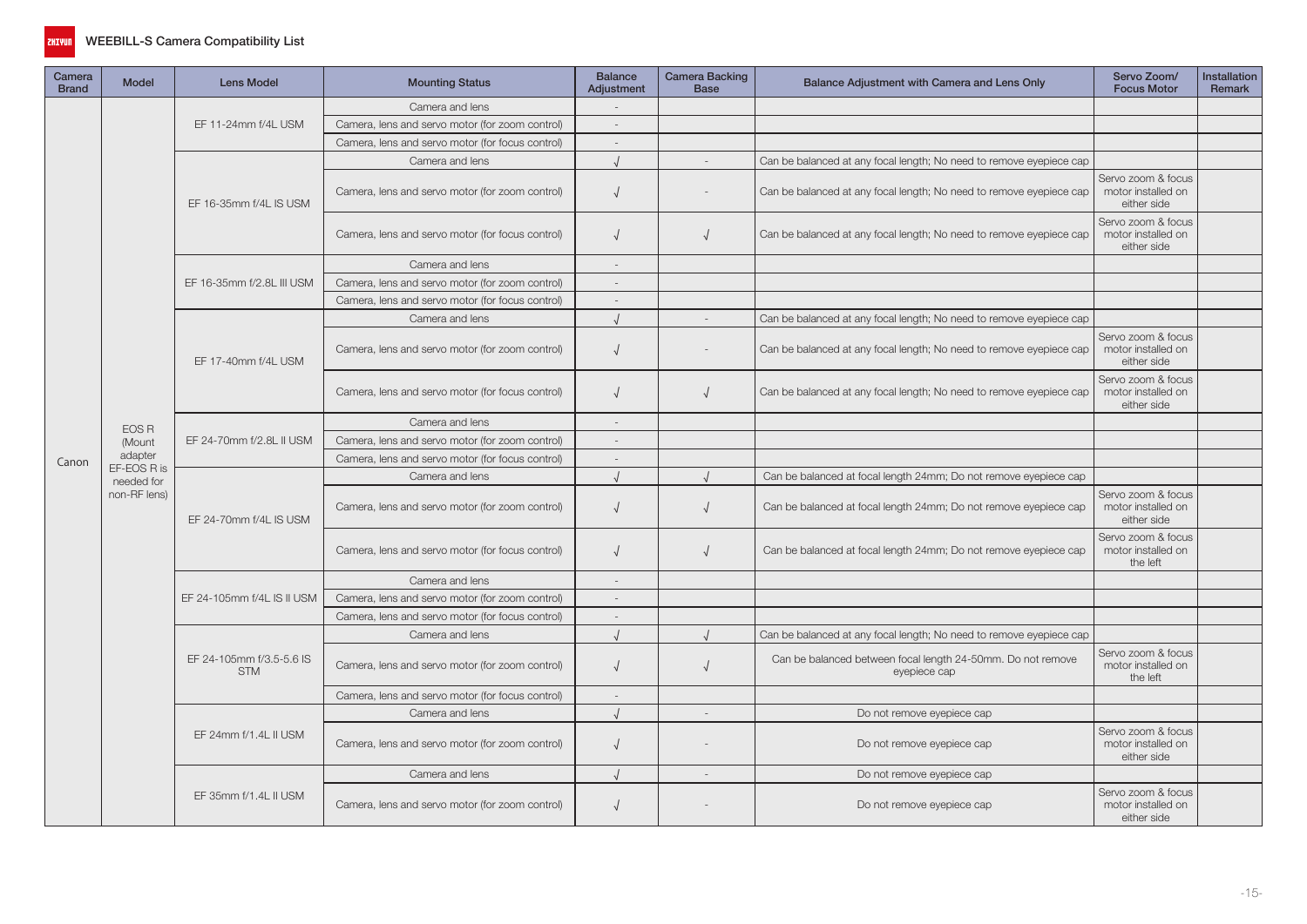

| Camera<br><b>Brand</b> | <b>Model</b>           | <b>Lens Model</b>                               | <b>Mounting Status</b>                           | <b>Balance</b><br>Adjustment                                                           | <b>Camera Backing</b><br><b>Base</b> | Balance Adjustment with Camera and Lens Only | Servo Zoom/<br><b>Focus Motor</b>                                                                                                                                                                                                                                                    | Installation<br>Remark |
|------------------------|------------------------|-------------------------------------------------|--------------------------------------------------|----------------------------------------------------------------------------------------|--------------------------------------|----------------------------------------------|--------------------------------------------------------------------------------------------------------------------------------------------------------------------------------------------------------------------------------------------------------------------------------------|------------------------|
|                        |                        |                                                 | Camera and lens                                  |                                                                                        | $\sim$                               | Do not remove eyepiece cap                   |                                                                                                                                                                                                                                                                                      |                        |
|                        |                        | EF 50mm f/1.2L USM                              | Camera, lens and servo motor (for zoom control)  |                                                                                        |                                      | Do not remove eyepiece cap                   | Servo zoom & focus<br>motor installed on<br>either side<br>Servo zoom & focus<br>motor installed on<br>either side<br>Servo zoom & focus<br>motor installed on<br>either side<br>Servo zoom & focus<br>motor installed on<br>either side<br>Servo zoom & focus<br>motor installed on |                        |
|                        |                        |                                                 | Camera and lens                                  |                                                                                        | $\sim$                               | Do not remove eyepiece cap                   |                                                                                                                                                                                                                                                                                      |                        |
|                        |                        | EF 50mm f/1.4 USM                               | Camera, lens and servo motor (for zoom control)  |                                                                                        |                                      | Do not remove eyepiece cap                   |                                                                                                                                                                                                                                                                                      |                        |
|                        |                        | EF 85mm f/1.4L IS USM                           | Camera and lens                                  |                                                                                        | $\sim$                               | Do not remove eyepiece cap                   |                                                                                                                                                                                                                                                                                      |                        |
|                        |                        | Camera, lens and servo motor (for zoom control) |                                                  |                                                                                        |                                      |                                              |                                                                                                                                                                                                                                                                                      |                        |
|                        |                        | Camera and lens                                 |                                                  | $\sim$                                                                                 | Do not remove eyepiece cap           |                                              |                                                                                                                                                                                                                                                                                      |                        |
|                        |                        | EF 85mm f/1.8 USM                               | Camera, lens and servo motor (for zoom control)  |                                                                                        |                                      | Do not remove eyepiece cap                   | either side<br>Servo zoom & focus<br>motor installed on<br>either side                                                                                                                                                                                                               |                        |
|                        | <b>EOS R</b>           |                                                 | Camera and lens                                  | $\sim$                                                                                 |                                      |                                              |                                                                                                                                                                                                                                                                                      |                        |
|                        | (Mount                 | Sigma 24-70mm f/2.8 DG<br><b>HSM Art</b>        | Camera, lens and servo motor (for zoom control)  |                                                                                        |                                      |                                              |                                                                                                                                                                                                                                                                                      |                        |
| Canon                  | adapter<br>EF-EOS R is |                                                 | Camera, lens and servo motor (for focus control) |                                                                                        |                                      |                                              |                                                                                                                                                                                                                                                                                      |                        |
|                        | needed for             |                                                 | Camera and lens                                  |                                                                                        |                                      | Do not remove eyepiece cap                   |                                                                                                                                                                                                                                                                                      |                        |
|                        | non-RF lens)           | Sigma 35mm f/1.4 DG HSM<br>Art                  | Camera, lens and servo motor (for zoom control)  | Do not remove eyepiece cap<br>Do not remove eyepiece cap<br>Do not remove eyepiece cap |                                      |                                              |                                                                                                                                                                                                                                                                                      |                        |
|                        |                        |                                                 | Camera and lens                                  |                                                                                        |                                      |                                              |                                                                                                                                                                                                                                                                                      |                        |
|                        |                        | Sigma 50mm f/1.4 DG HSM<br>Art                  | Camera, lens and servo motor (for zoom control)  |                                                                                        |                                      |                                              |                                                                                                                                                                                                                                                                                      |                        |
|                        |                        |                                                 | Camera and lens                                  |                                                                                        |                                      |                                              |                                                                                                                                                                                                                                                                                      |                        |
|                        |                        | RF28-70mm F2 L                                  | Camera, lens and servo motor (for zoom control)  |                                                                                        |                                      |                                              |                                                                                                                                                                                                                                                                                      |                        |
|                        |                        |                                                 | Camera, lens and servo motor (for focus control) |                                                                                        |                                      |                                              |                                                                                                                                                                                                                                                                                      |                        |
|                        |                        |                                                 | Camera and lens                                  |                                                                                        |                                      | Do not remove eyepiece cap                   |                                                                                                                                                                                                                                                                                      |                        |
|                        |                        | RF50mm F1.2 L USM                               | Camera, lens and servo motor (for zoom control)  |                                                                                        |                                      | Do not remove eyepiece cap                   |                                                                                                                                                                                                                                                                                      |                        |
|                        |                        |                                                 | Camera, lens and servo motor (for focus control) |                                                                                        |                                      |                                              |                                                                                                                                                                                                                                                                                      |                        |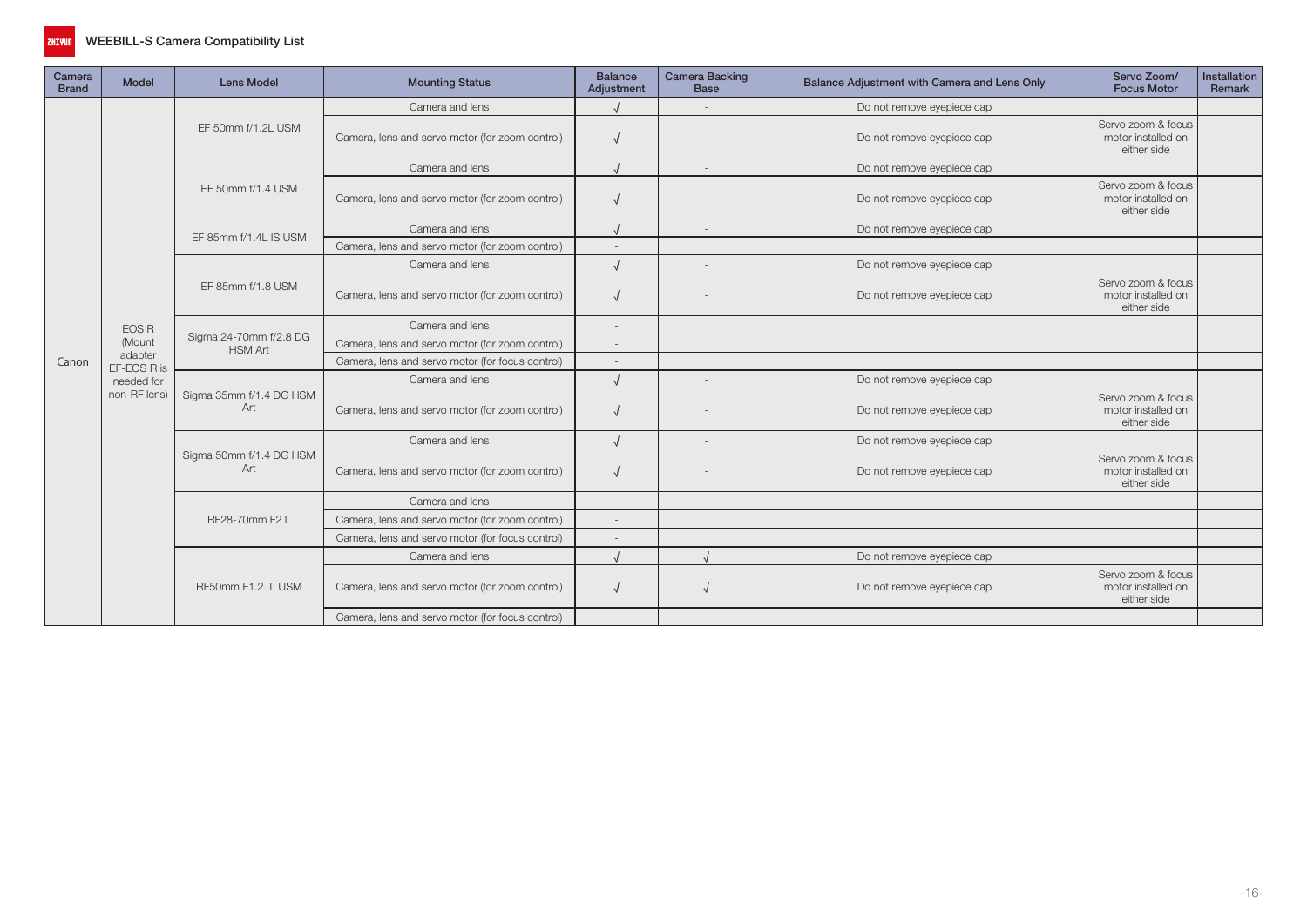

| Camera<br><b>Brand</b> | <b>Model</b>           | <b>Lens Model</b>                      | <b>Mounting Status</b>                           | <b>Balance</b><br>Adjustment | Camera Backing<br><b>Base</b> | Balance Adjustment with Camera and Lens Only                                | Servo Zoom/<br><b>Focus Motor</b>                       | <b>Installation</b><br>Remark                         |
|------------------------|------------------------|----------------------------------------|--------------------------------------------------|------------------------------|-------------------------------|-----------------------------------------------------------------------------|---------------------------------------------------------|-------------------------------------------------------|
|                        |                        |                                        | Camera and lens                                  |                              |                               |                                                                             |                                                         |                                                       |
|                        |                        | EF 11-24mm f/4L USM                    | Camera, lens and servo motor (for zoom control)  | $\overline{\phantom{a}}$     |                               |                                                                             |                                                         |                                                       |
|                        |                        |                                        | Camera, lens and servo motor (for focus control) | $\sim$                       |                               |                                                                             |                                                         |                                                       |
|                        |                        |                                        | Camera and lens                                  |                              |                               | Can be balanced at any focal length; No need to remove eyepiece cap         |                                                         |                                                       |
|                        |                        | EF 16-35mm f/4L IS<br><b>USM</b>       | Camera, lens and servo motor (for zoom control)  |                              | $\sqrt{2}$                    | Can be balanced at any focal length; No need to remove eyepiece cap         | Servo zoom & focus<br>motor installed on<br>either side |                                                       |
|                        |                        |                                        | Camera, lens and servo motor (for focus control) | $\overline{ }$               | $\sqrt{ }$                    | Can be balanced at any focal length; No need to remove eyepiece cap         | Servo zoom & focus<br>motor installed on<br>either side |                                                       |
|                        |                        | EF 16-35mm f/2.8L III<br><b>USM</b>    | Camera and lens                                  |                              |                               | Can be balanced between focal length 16mm. Do not remove eyepiece<br>cap    |                                                         | Evepiece cap<br>slightly rub<br>against the<br>camera |
|                        |                        |                                        | Camera, lens and servo motor (for zoom control)  | $\sim$                       |                               |                                                                             |                                                         |                                                       |
|                        |                        |                                        | Camera, lens and servo motor (for focus control) | $\sim$                       |                               |                                                                             |                                                         |                                                       |
|                        |                        |                                        | Camera and lens                                  |                              | $\sqrt{ }$                    | Can be balanced at any focal length; No need to remove eyepiece cap         |                                                         |                                                       |
|                        |                        | EF 17-40mm f/4L USM                    | Camera, lens and servo motor (for zoom control)  |                              |                               | Can be balanced at any focal length; No need to remove eyepiece cap         | Servo zoom & focus<br>motor installed on<br>either side |                                                       |
|                        | EOS RP<br>(Mount       |                                        | Camera, lens and servo motor (for focus control) |                              |                               | Can be balanced at any focal length; No need to remove eyepiece cap         | Servo zoom & focus<br>motor installed on<br>either side |                                                       |
| Canon                  | adapter<br>EF-EOS R is |                                        | Camera and lens                                  |                              |                               | Can be balanced at focal length 24mm; Do not remove eyepiece cap            |                                                         |                                                       |
|                        | needed for             | EF 24-70mm f/2.8L II<br><b>USM</b>     | Camera, lens and servo motor (for zoom control)  | $\sim$                       |                               |                                                                             |                                                         |                                                       |
|                        | non-RF lens)           |                                        | Camera, lens and servo motor (for focus control) | $\sim$                       |                               |                                                                             |                                                         |                                                       |
|                        |                        |                                        | Camera and lens                                  | $\sqrt{ }$                   | $\sqrt{2}$                    | Can be balanced at focal length 24mm; Do not remove eyepiece cap            |                                                         |                                                       |
|                        |                        | EF 24-70mm f/4L IS<br><b>USM</b>       | Camera, lens and servo motor (for zoom control)  |                              |                               | Can be balanced at focal length 24mm; Do not remove eyepiece cap            | Servo zoom & focus<br>motor installed on<br>either side | Eyepiece cap<br>slightly rub<br>against the<br>camera |
|                        |                        |                                        | Camera, lens and servo motor (for focus control) |                              |                               | Can be balanced at focal length 24mm; Do not remove eyepiece cap            | Servo zoom & focus<br>motor installed on<br>the left    | Eyepiece cap<br>slightly rub<br>against the<br>camera |
|                        |                        |                                        | Camera and lens                                  |                              |                               | Can be balanced at focal length 24mm; Do not remove eyepiece cap            |                                                         |                                                       |
|                        |                        | EF 24-105mm f/4L IS<br>II USM          | Camera, lens and servo motor (for zoom control)  | $\sim$                       |                               |                                                                             |                                                         |                                                       |
|                        |                        |                                        | Camera, lens and servo motor (for focus control) | $\overline{\phantom{a}}$     |                               |                                                                             |                                                         |                                                       |
|                        |                        |                                        | Camera and lens                                  | $\sqrt{2}$                   | $\sqrt{ }$                    | Can be balanced between focal length 24-70mm; Do not remove<br>eyepiece cap |                                                         |                                                       |
|                        |                        | EF 24-105mm f/3.5-5.6<br><b>IS STM</b> | Camera, lens and servo motor (for zoom control)  |                              |                               | Can be balanced at focal length 24mm; Do not remove eyepiece cap            | Servo zoom & focus<br>motor installed on<br>the left    |                                                       |
|                        |                        |                                        | Camera, lens and servo motor (for focus control) |                              |                               | Can be balanced at focal length 24mm; Do not remove eyepiece cap            | Servo zoom & focus<br>motor installed on<br>the left    |                                                       |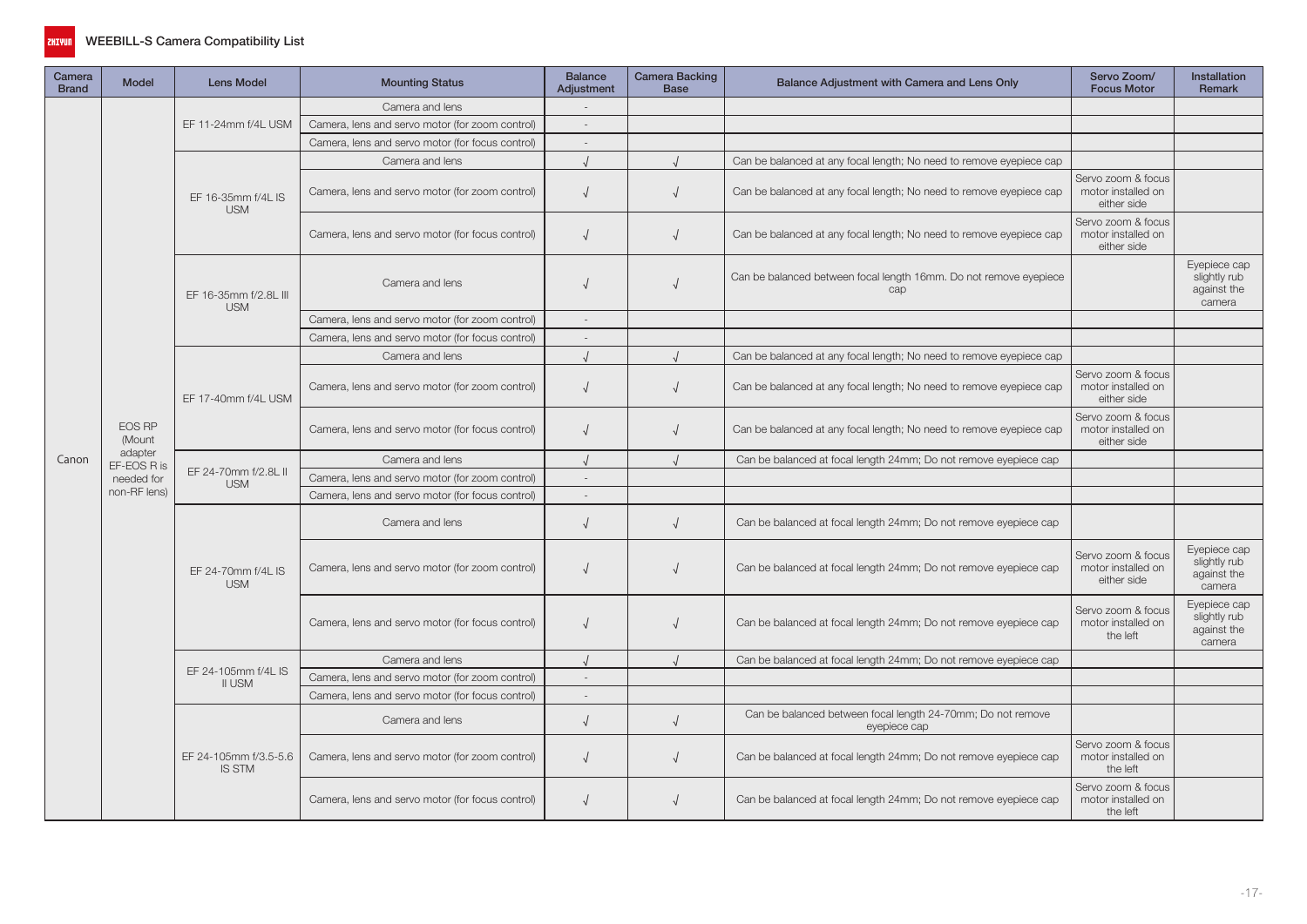

| Camera<br><b>Brand</b> | <b>Model</b>                               | <b>Lens Model</b>                        | <b>Mounting Status</b>                           | <b>Balance</b><br>Adjustment | <b>Camera Backing</b><br><b>Base</b> | Balance Adjustment with Camera and Lens Only | Servo Zoom/<br><b>Focus Motor</b>                    | <b>Installation</b><br><b>Remark</b>                  |
|------------------------|--------------------------------------------|------------------------------------------|--------------------------------------------------|------------------------------|--------------------------------------|----------------------------------------------|------------------------------------------------------|-------------------------------------------------------|
|                        |                                            |                                          | Camera and lens                                  |                              |                                      | Do not remove eyepiece cap                   |                                                      |                                                       |
|                        |                                            | EF 24mm f/1.4L II USM                    | Camera, lens and servo motor (for zoom control)  | $\sqrt{ }$                   |                                      | Do not remove eyepiece cap                   | Servo zoom & focus<br>motor installed on<br>the left |                                                       |
|                        |                                            |                                          | Camera and lens                                  | $\prime$                     |                                      | Do not remove eyepiece cap                   |                                                      |                                                       |
|                        |                                            | EF 35mm f/1.4L II USM                    | Camera, lens and servo motor (for zoom control)  |                              |                                      | Do not remove eyepiece cap                   | Servo zoom & focus<br>motor installed on<br>the left |                                                       |
|                        |                                            |                                          | Camera and lens                                  | $\prime$                     |                                      | Do not remove eyepiece cap                   |                                                      |                                                       |
|                        |                                            | EF 50mm f/1.2L USM                       | Camera, lens and servo motor (for zoom control)  | $\sqrt{ }$                   |                                      | Do not remove eyepiece cap                   | Servo zoom & focus<br>motor installed on<br>the left |                                                       |
|                        |                                            |                                          | Camera and lens                                  |                              |                                      | Do not remove eyepiece cap                   |                                                      |                                                       |
|                        |                                            | EF 50mm f/1.4 USM                        | Camera, lens and servo motor (for zoom control)  |                              |                                      | Do not remove eyepiece cap                   | Servo zoom & focus<br>motor installed on<br>the left |                                                       |
|                        |                                            |                                          | Camera and lens                                  | $\cdot$                      |                                      | Do not remove eyepiece cap                   |                                                      |                                                       |
| Canon                  | EOS RP<br>(Mount<br>adapter<br>EF-EOS R is | EF 85mm f/1.4L IS USM                    | Camera, lens and servo motor (for zoom control)  |                              |                                      | Do not remove eyepiece cap                   | Servo zoom & focus<br>motor installed on<br>the left | Eyepiece cap<br>slightly rub<br>against the<br>camera |
|                        | needed for<br>non-RF lens)                 |                                          | Camera and lens                                  | $\overline{a}$               |                                      |                                              |                                                      |                                                       |
|                        |                                            | Sigma 24-70mm f/2.8 DG<br><b>HSM Art</b> | Camera, lens and servo motor (for zoom control)  | $\overline{\phantom{a}}$     |                                      |                                              |                                                      |                                                       |
|                        |                                            |                                          | Camera, lens and servo motor (for focus control) | $\overline{\phantom{a}}$     |                                      |                                              |                                                      |                                                       |
|                        |                                            |                                          | Camera and lens                                  |                              |                                      | Do not remove eyepiece cap                   |                                                      |                                                       |
|                        |                                            | Sigma 35mm f/1.4 DG HSM<br>Art           | Camera, lens and servo motor (for zoom control)  | $\sqrt{ }$                   |                                      | Do not remove eyepiece cap                   | Servo zoom & focus<br>motor installed on<br>the left |                                                       |
|                        |                                            |                                          | Camera and lens                                  |                              |                                      | Do not remove eyepiece cap                   |                                                      |                                                       |
|                        |                                            | Sigma 50mm f/1.4 DG HSM<br>Art           | Camera, lens and servo motor (for zoom control)  | $\sqrt{ }$                   |                                      | Do not remove eyepiece cap                   | Servo zoom & focus<br>motor installed on<br>the left |                                                       |
|                        |                                            |                                          | Camera and lens                                  | $\sim$                       |                                      |                                              |                                                      |                                                       |
|                        |                                            | RF28-70mm F2 L                           | Camera, lens and servo motor (for zoom control)  | $\overline{\phantom{a}}$     |                                      |                                              |                                                      |                                                       |
|                        |                                            |                                          | Camera, lens and servo motor (for focus control) | $\overline{\phantom{a}}$     |                                      |                                              |                                                      |                                                       |
|                        |                                            |                                          | Camera and lens                                  | $\prime$                     |                                      | Do not remove eyepiece cap                   | Servo zoom & focus<br>motor installed on<br>the left |                                                       |
|                        |                                            | RF50mm F1.2 L USM                        | Camera, lens and servo motor (for zoom control)  |                              |                                      | Do not remove eyepiece cap                   |                                                      |                                                       |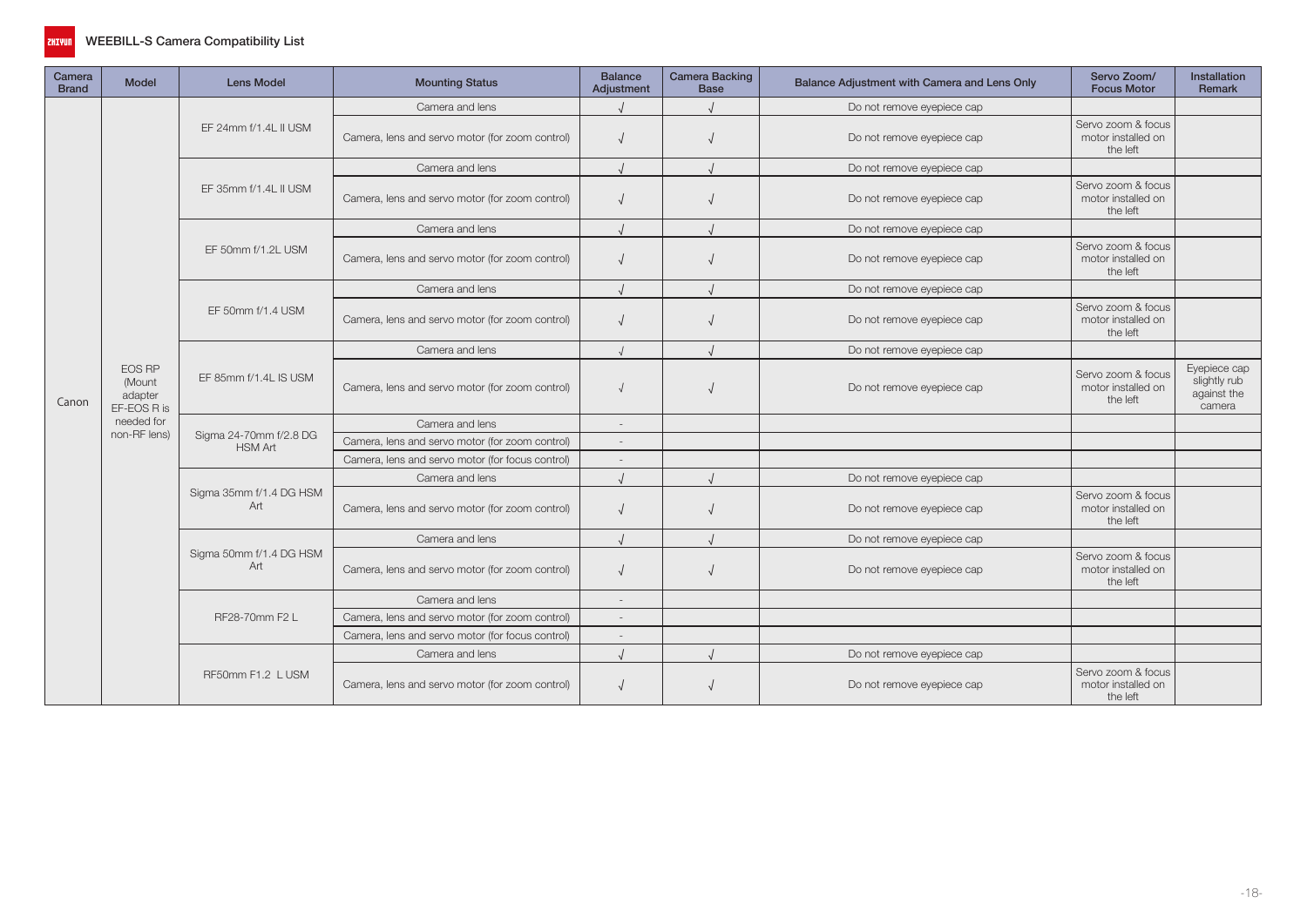

| Camera<br><b>Brand</b> | <b>Model</b> | Lens Model                                | <b>Mounting Status</b>                           | <b>Balance</b><br>Adjustment | <b>Camera Backing</b><br><b>Base</b> | Balance Adjustment with Camera and Lens Only                                                                                                                                                                                                                                                                   | Servo Zoom/<br><b>Focus Motor</b>                       | Installation<br>Remark |
|------------------------|--------------|-------------------------------------------|--------------------------------------------------|------------------------------|--------------------------------------|----------------------------------------------------------------------------------------------------------------------------------------------------------------------------------------------------------------------------------------------------------------------------------------------------------------|---------------------------------------------------------|------------------------|
|                        |              |                                           | Camera and lens                                  | $\sim$                       |                                      |                                                                                                                                                                                                                                                                                                                |                                                         |                        |
|                        |              | AF-S NIKKOR 14-24mm<br>f/2.8G ED          | Camera, lens and servo motor (for zoom control)  |                              |                                      |                                                                                                                                                                                                                                                                                                                |                                                         |                        |
|                        |              |                                           | Camera, lens and servo motor (for focus control) | $\overline{a}$               |                                      |                                                                                                                                                                                                                                                                                                                |                                                         |                        |
|                        |              |                                           | Camera and lens                                  | $\sqrt{ }$                   |                                      | Can be balanced at any focal length; No need to remove eyepiece cap                                                                                                                                                                                                                                            |                                                         |                        |
|                        |              | AF-S NIKKOR 16-35mm f/4G<br>ED VR         | Camera, lens and servo motor (for zoom control)  | $\sqrt{ }$                   |                                      | Can be balanced at any focal length; No need to remove eyepiece cap                                                                                                                                                                                                                                            |                                                         |                        |
|                        |              |                                           | Camera, lens and servo motor (for focus control) | $\sqrt{ }$                   |                                      | Can be balanced at any focal length; No need to remove eyepiece cap                                                                                                                                                                                                                                            |                                                         |                        |
|                        |              |                                           | Camera and lens                                  |                              |                                      |                                                                                                                                                                                                                                                                                                                |                                                         |                        |
|                        |              | AF-S NIKKOR 24-70mm<br>f/2.8E ED VR       | Camera, lens and servo motor (for zoom control)  | $\sim$                       |                                      |                                                                                                                                                                                                                                                                                                                |                                                         |                        |
|                        |              |                                           | Camera, lens and servo motor (for focus control) |                              |                                      |                                                                                                                                                                                                                                                                                                                |                                                         |                        |
|                        |              |                                           | Camera and lens                                  |                              |                                      |                                                                                                                                                                                                                                                                                                                |                                                         |                        |
|                        |              | AF-S NIKKOR 24-70mm<br>f/2.8GED           | Camera, lens and servo motor (for zoom control)  | $\overline{a}$               |                                      |                                                                                                                                                                                                                                                                                                                |                                                         |                        |
|                        |              |                                           | Camera, lens and servo motor (for focus control) | $\sim$                       |                                      |                                                                                                                                                                                                                                                                                                                |                                                         |                        |
|                        |              |                                           | Camera and lens                                  |                              |                                      | Can be balanced at any focal length; No need to remove eyepiece cap                                                                                                                                                                                                                                            |                                                         |                        |
|                        |              | AF-S NIKKOR 24-120mm f/4G<br><b>ED VR</b> | Camera, lens and servo motor (for zoom control)  |                              |                                      |                                                                                                                                                                                                                                                                                                                |                                                         |                        |
|                        |              |                                           | Camera, lens and servo motor (for focus control) |                              |                                      | Can be balanced at any focal length; No need to remove eyepiece cap                                                                                                                                                                                                                                            |                                                         |                        |
|                        |              |                                           | Camera and lens                                  | $\cdot$                      |                                      | No need to remove eyepiece cap                                                                                                                                                                                                                                                                                 |                                                         |                        |
|                        |              | AF-S NIKKOR 24mm f/1.4G<br>ED             | Camera, lens and servo motor (for zoom control)  | $\sqrt{ }$                   |                                      | No need to remove eyepiece cap                                                                                                                                                                                                                                                                                 | Servo zoom & focus<br>motor installed on<br>either side |                        |
|                        |              | AF-S NIKKOR 24mm f/1.8G<br>ED             | Camera and lens                                  | $\cdot$                      | $\overline{a}$                       | No need to remove eyepiece cap                                                                                                                                                                                                                                                                                 |                                                         |                        |
| Nikon                  | D850         |                                           | Camera, lens and servo motor (for zoom control)  | $\sqrt{ }$                   |                                      | No need to remove eyepiece cap                                                                                                                                                                                                                                                                                 | Servo zoom & focus<br>motor installed on<br>either side |                        |
|                        |              |                                           | Camera and lens                                  | $\cdot$                      |                                      | No need to remove eyepiece cap                                                                                                                                                                                                                                                                                 |                                                         |                        |
|                        |              | AF-S NIKKOR 35mm f/1.4G                   | Camera, lens and servo motor (for zoom control)  | $\sqrt{ }$                   |                                      | No need to remove eyepiece cap                                                                                                                                                                                                                                                                                 | Servo zoom & focus<br>motor installed on<br>either side |                        |
|                        |              |                                           | Camera and lens                                  | $\sqrt{ }$                   | $\sim$                               | No need to remove eyepiece cap                                                                                                                                                                                                                                                                                 |                                                         |                        |
|                        |              | AF-S NIKKOR 50mm f/1.4G                   | Camera, lens and servo motor (for zoom control)  | $\sqrt{ }$                   |                                      | No need to remove eyepiece cap<br>No need to remove eyepiece cap<br>No need to remove eyepiece cap<br>No need to remove eyepiece cap<br>No need to remove eyepiece cap<br>No need to remove eyepiece cap<br>No need to remove eyepiece cap<br>No need to remove eyepiece cap<br>No need to remove eyepiece cap | Servo zoom & focus<br>motor installed on<br>either side |                        |
|                        |              |                                           | Camera and lens                                  |                              |                                      |                                                                                                                                                                                                                                                                                                                |                                                         |                        |
|                        |              | AF-S NIKKOR 85mm f/1.4G                   | Camera, lens and servo motor (for zoom control)  | $\sqrt{ }$                   |                                      |                                                                                                                                                                                                                                                                                                                | Servo zoom & focus<br>motor installed on<br>either side |                        |
|                        |              |                                           | Camera and lens                                  |                              |                                      |                                                                                                                                                                                                                                                                                                                |                                                         |                        |
|                        |              | AF-S NIKKOR 85mm f/1.8G                   | Camera, lens and servo motor (for zoom control)  | $\sqrt{ }$                   |                                      |                                                                                                                                                                                                                                                                                                                | Servo zoom & focus<br>motor installed on<br>either side |                        |
|                        |              |                                           | Camera and lens                                  |                              |                                      |                                                                                                                                                                                                                                                                                                                |                                                         |                        |
|                        |              | Sigma 24 70mm f/2.8L DG                   | Camera, lens and servo motor (for zoom control)  | $\sqrt{ }$                   |                                      |                                                                                                                                                                                                                                                                                                                | Servo zoom & focus<br>motor installed on<br>either side |                        |
|                        |              |                                           | Camera and lens                                  | $\cdot$                      | $\sim$                               |                                                                                                                                                                                                                                                                                                                |                                                         |                        |
|                        |              | Sigma 35mm F1.4 DG                        | Camera, lens and servo motor (for zoom control)  | $\sqrt{ }$                   |                                      |                                                                                                                                                                                                                                                                                                                | Servo zoom & focus<br>motor installed on<br>either side |                        |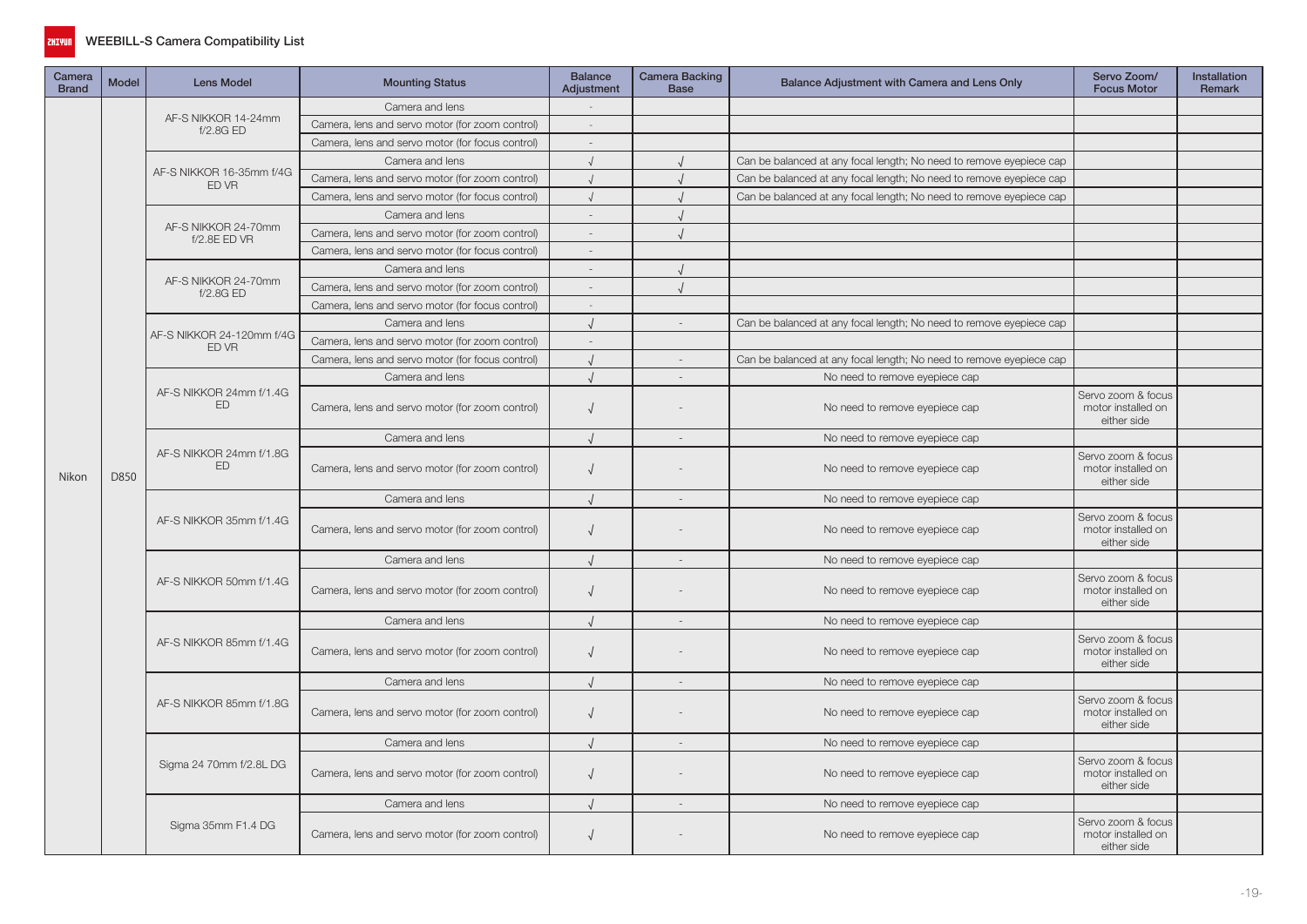| Camera   Model  <br><b>Brand</b> |      | Lens Model         | <b>Mounting Status</b>                          | <b>Balance</b><br>Adjustment | Camera Backing  <br><b>Base</b> | Balance Adjustment with Camera and Lens Only | Servo Zoom/<br><b>Focus Motor</b>                       | <b>Installation</b><br>Remark |
|----------------------------------|------|--------------------|-------------------------------------------------|------------------------------|---------------------------------|----------------------------------------------|---------------------------------------------------------|-------------------------------|
|                                  |      |                    | Camera and lens                                 |                              |                                 | No need to remove eyepiece cap               |                                                         |                               |
| Nikon                            | D850 | Sigma 50mm F1.4 DG | Camera, lens and servo motor (for zoom control) |                              |                                 | No need to remove eyepiece cap               | Servo zoom & focus<br>motor installed on<br>either side |                               |

| Camera<br><b>Brand</b> | <b>Model</b>                                                                                                                                                     | <b>Lens Model</b>                    | <b>Mounting Status</b>                           | <b>Balance</b><br>Adjustment | <b>Camera Backing</b><br><b>Base</b> | Balance Adjustment with Camera and Lens Only                                                                                | Servo Zoom/<br><b>Focus Motor</b>                       | Installation<br><b>Remark</b> |
|------------------------|------------------------------------------------------------------------------------------------------------------------------------------------------------------|--------------------------------------|--------------------------------------------------|------------------------------|--------------------------------------|-----------------------------------------------------------------------------------------------------------------------------|---------------------------------------------------------|-------------------------------|
|                        |                                                                                                                                                                  |                                      | Camera and lens                                  |                              |                                      | Can be balanced at any focal length; No need to remove eyepiece cap                                                         |                                                         |                               |
|                        |                                                                                                                                                                  | AF-S NIKKOR 14-24mm<br>f/2.8GED      | Camera, lens and servo motor (for zoom control)  |                              |                                      | Can be balanced at any focal length; No need to remove eyepiece cap                                                         | Servo zoom & focus<br>motor installed on<br>either side |                               |
|                        |                                                                                                                                                                  |                                      | Camera, lens and servo motor (for focus control) |                              |                                      |                                                                                                                             |                                                         |                               |
|                        |                                                                                                                                                                  |                                      | Camera and lens                                  |                              |                                      | Can be balanced at any focal length; No need to remove eyepiece cap                                                         |                                                         |                               |
|                        |                                                                                                                                                                  | AF-S NIKKOR 16-35mm f/4G<br>ED VR    | Camera, lens and servo motor (for zoom control)  |                              |                                      | Can be balanced at any focal length; No need to remove eyepiece cap                                                         | Servo zoom & focus<br>motor installed on<br>either side |                               |
|                        |                                                                                                                                                                  |                                      | Camera, lens and servo motor (for focus control) |                              |                                      | Can be balanced at any focal length; No need to remove eyepiece cap                                                         | Servo zoom & focus<br>motor installed on<br>either side |                               |
|                        |                                                                                                                                                                  |                                      | Camera and lens                                  |                              |                                      |                                                                                                                             |                                                         |                               |
|                        |                                                                                                                                                                  | AF-S NIKKOR 24-70mm<br>f/2.8E ED VR  | Camera, lens and servo motor (for zoom control)  |                              |                                      |                                                                                                                             |                                                         |                               |
|                        |                                                                                                                                                                  |                                      | Camera, lens and servo motor (for focus control) |                              |                                      |                                                                                                                             |                                                         |                               |
|                        | Camera and lens<br>Can be balanced at any focal length; No need to remove eyepiece cap<br>Camera, lens and servo motor (for zoom control)<br>AF-S NIKKOR 24-70mm |                                      |                                                  |                              |                                      |                                                                                                                             |                                                         |                               |
|                        |                                                                                                                                                                  |                                      |                                                  |                              |                                      | Servo zoom & focus<br>Can be balanced at any focal length; No need to remove eyepiece cap<br>motor installed on<br>the left |                                                         |                               |
| Nikon                  | D750                                                                                                                                                             | f/2.8GED                             | Camera, lens and servo motor (for focus control) |                              |                                      |                                                                                                                             |                                                         |                               |
|                        |                                                                                                                                                                  | AF-S NIKKOR 24mm f/1.4G<br>ED        | Camera and lens                                  |                              |                                      | No need to remove eyepiece cap                                                                                              |                                                         |                               |
|                        |                                                                                                                                                                  |                                      | Camera, lens and servo motor (for zoom control)  |                              |                                      | No need to remove eyepiece cap                                                                                              | Servo zoom & focus<br>motor installed on<br>either side |                               |
|                        |                                                                                                                                                                  |                                      | Camera and lens                                  |                              |                                      | No need to remove eyepiece cap                                                                                              |                                                         |                               |
|                        |                                                                                                                                                                  | AF-S NIKKOR 24mm f/1.8G<br><b>FD</b> | Camera, lens and servo motor (for zoom control)  |                              |                                      | No need to remove eyepiece cap                                                                                              | Servo zoom & focus<br>motor installed on<br>either side |                               |
|                        |                                                                                                                                                                  |                                      | Camera and lens                                  |                              |                                      | No need to remove eyepiece cap                                                                                              |                                                         |                               |
|                        |                                                                                                                                                                  | AF-S NIKKOR 35mm f/1.4G              | Camera, lens and servo motor (for zoom control)  |                              |                                      | No need to remove eyepiece cap                                                                                              | Servo zoom & focus<br>motor installed on<br>either side |                               |
|                        |                                                                                                                                                                  |                                      | Camera and lens                                  |                              |                                      | No need to remove eyepiece cap                                                                                              |                                                         |                               |
|                        |                                                                                                                                                                  | AF-S NIKKOR 50mm f/1.4G              | Camera, lens and servo motor (for zoom control)  |                              |                                      | No need to remove eyepiece cap                                                                                              | Servo zoom & focus<br>motor installed on<br>either side |                               |
|                        |                                                                                                                                                                  |                                      | Camera and lens                                  |                              |                                      | No need to remove eyepiece cap                                                                                              |                                                         |                               |
|                        |                                                                                                                                                                  | AF-S NIKKOR 85mm f/1.4G              | Camera, lens and servo motor (for zoom control)  |                              |                                      | No need to remove eyepiece cap                                                                                              | Servo zoom & focus<br>motor installed on<br>either side |                               |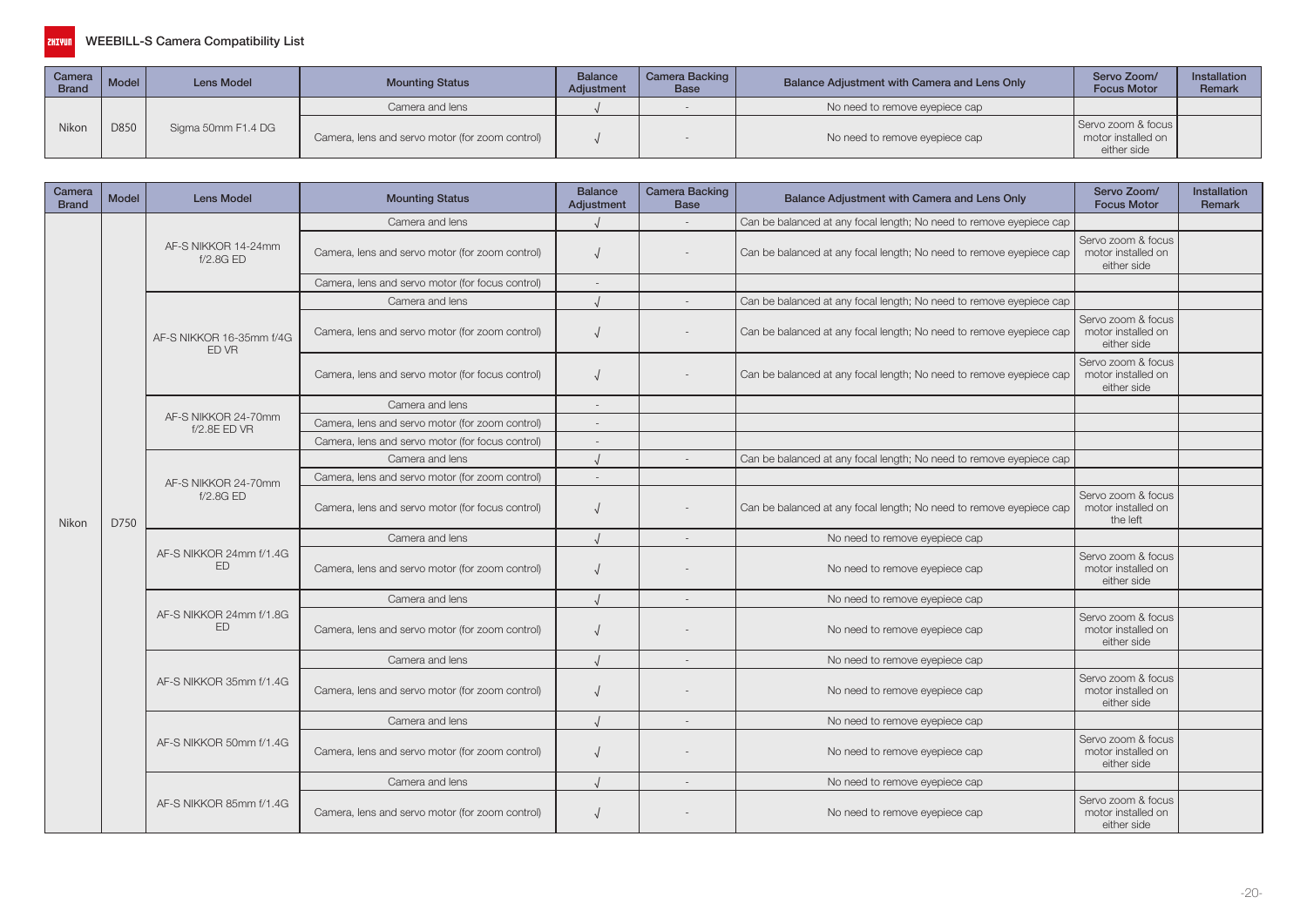

| Camera<br><b>Brand</b> | Model | <b>Lens Model</b>       | <b>Mounting Status</b>                           | <b>Balance</b><br>Adjustment | <b>Camera Backing</b><br><b>Base</b> | Balance Adjustment with Camera and Lens Only | Servo Zoom/<br><b>Focus Motor</b>                       | <b>Installation</b><br>Remark |
|------------------------|-------|-------------------------|--------------------------------------------------|------------------------------|--------------------------------------|----------------------------------------------|---------------------------------------------------------|-------------------------------|
|                        |       |                         | Camera and lens                                  |                              | $\overline{\phantom{a}}$             | No need to remove eyepiece cap               |                                                         |                               |
|                        |       | AF-S NIKKOR 85mm f/1.8G | Camera, lens and servo motor (for zoom control)  |                              |                                      | No need to remove eyepiece cap               | Servo zoom & focus<br>motor installed on<br>either side |                               |
|                        |       |                         | Camera and lens                                  |                              | $\overline{\phantom{a}}$             | No need to remove eyepiece cap               |                                                         |                               |
|                        |       |                         | Camera, lens and servo motor (for zoom control)  |                              |                                      |                                              | Servo zoom & focus<br>motor installed on                |                               |
| Nikon                  | D750  | Sigma 24 70mm f/2.8L DG | Camera, lens and servo motor (for focus control) |                              |                                      | No need to remove eyepiece cap               | either side                                             |                               |
|                        |       |                         | Camera and lens                                  |                              |                                      | No need to remove eyepiece cap               |                                                         |                               |
|                        |       | Sigma 35mm F1.4 DG      | Camera, lens and servo motor (for zoom control)  |                              |                                      | No need to remove eyepiece cap               | Servo zoom & focus<br>motor installed on<br>either side |                               |
|                        |       |                         | Camera and lens                                  |                              | $\overline{\phantom{a}}$             | No need to remove eyepiece cap               |                                                         |                               |
|                        |       | Sigma 50mm F1.4 DG      | Camera, lens and servo motor (for zoom control)  |                              |                                      | No need to remove eyepiece cap               | Servo zoom & focus<br>motor installed on<br>either side |                               |

| Camera<br><b>Brand</b> | <b>Model</b>   | <b>Lens Model</b>                 | <b>Mounting Status</b>                           | <b>Balance</b><br>Adjustment | <b>Camera Backing</b><br><b>Base</b> | Balance Adjustment with Camera and Lens Only                        | Servo Zoom/<br><b>Focus Motor</b>                                                                   | Installation<br><b>Remark</b> |
|------------------------|----------------|-----------------------------------|--------------------------------------------------|------------------------------|--------------------------------------|---------------------------------------------------------------------|-----------------------------------------------------------------------------------------------------|-------------------------------|
|                        |                |                                   | Camera and lens                                  |                              |                                      | Can be balanced at any focal length; No need to remove eyepiece cap |                                                                                                     |                               |
|                        |                | NIKKOR Z 24-70mm f/2.8S           | Camera, lens and servo motor (for zoom control)  |                              |                                      | Can be balanced at any focal length; No need to remove eyepiece cap | Servo zoom & focus<br>motor installed on<br>either side                                             |                               |
|                        |                |                                   | Camera, lens and servo motor (for focus control) |                              |                                      | Can be balanced at any focal length; No need to remove eyepiece cap | Servo zoom & focus<br>motor installed on<br>either side                                             |                               |
|                        |                |                                   | Camera and lens                                  |                              |                                      | Can be balanced at any focal length; No need to remove eyepiece cap |                                                                                                     |                               |
|                        |                | NIKKOR Z 24-70mm f/4S             | Camera, lens and servo motor (for zoom control)  |                              |                                      | Can be balanced at any focal length; No need to remove eyepiece cap | Servo zoom & focus<br>motor installed on<br>either side                                             |                               |
|                        |                |                                   | Camera, lens and servo motor (for focus control) |                              |                                      | Can be balanced at any focal length; No need to remove eyepiece cap | Servo zoom & focus<br>motor installed on<br>either side<br>Servo zoom & focus<br>motor installed on |                               |
| Nikon                  | Z <sub>6</sub> |                                   | Camera and lens                                  |                              |                                      | Can be balanced at any focal length; No need to remove eyepiece cap |                                                                                                     |                               |
|                        |                | NIKKOR Z 35mm f/1.8S              | Camera, lens and servo motor (for zoom control)  |                              |                                      | Can be balanced at any focal length; No need to remove eyepiece cap | either side                                                                                         |                               |
|                        |                |                                   | Camera and lens                                  |                              |                                      | Can be balanced at any focal length; No need to remove eyepiece cap |                                                                                                     |                               |
|                        |                | NIKKOR Z 50mm f/1.8S              | Camera, lens and servo motor (for zoom control)  |                              |                                      | Can be balanced at any focal length; No need to remove eyepiece cap | Servo zoom & focus<br>motor installed on<br>either side                                             |                               |
|                        |                |                                   | Camera and lens                                  |                              |                                      |                                                                     |                                                                                                     |                               |
|                        |                | AF-S NIKKOR 14-24mm<br>f/2.8GED   | Camera, lens and servo motor (for zoom control)  |                              |                                      |                                                                     |                                                                                                     |                               |
|                        |                |                                   | Camera, lens and servo motor (for focus control) | $\overline{\phantom{a}}$     |                                      |                                                                     |                                                                                                     |                               |
|                        |                |                                   | Camera and lens                                  |                              | $\overline{\phantom{a}}$             |                                                                     |                                                                                                     |                               |
|                        |                | AF-S NIKKOR 16-35mm f/4G<br>ED VR | Camera, lens and servo motor (for zoom control)  | $\overline{\phantom{a}}$     |                                      |                                                                     |                                                                                                     |                               |
|                        |                |                                   | Camera, lens and servo motor (for focus control) | $\overline{\phantom{a}}$     |                                      |                                                                     |                                                                                                     |                               |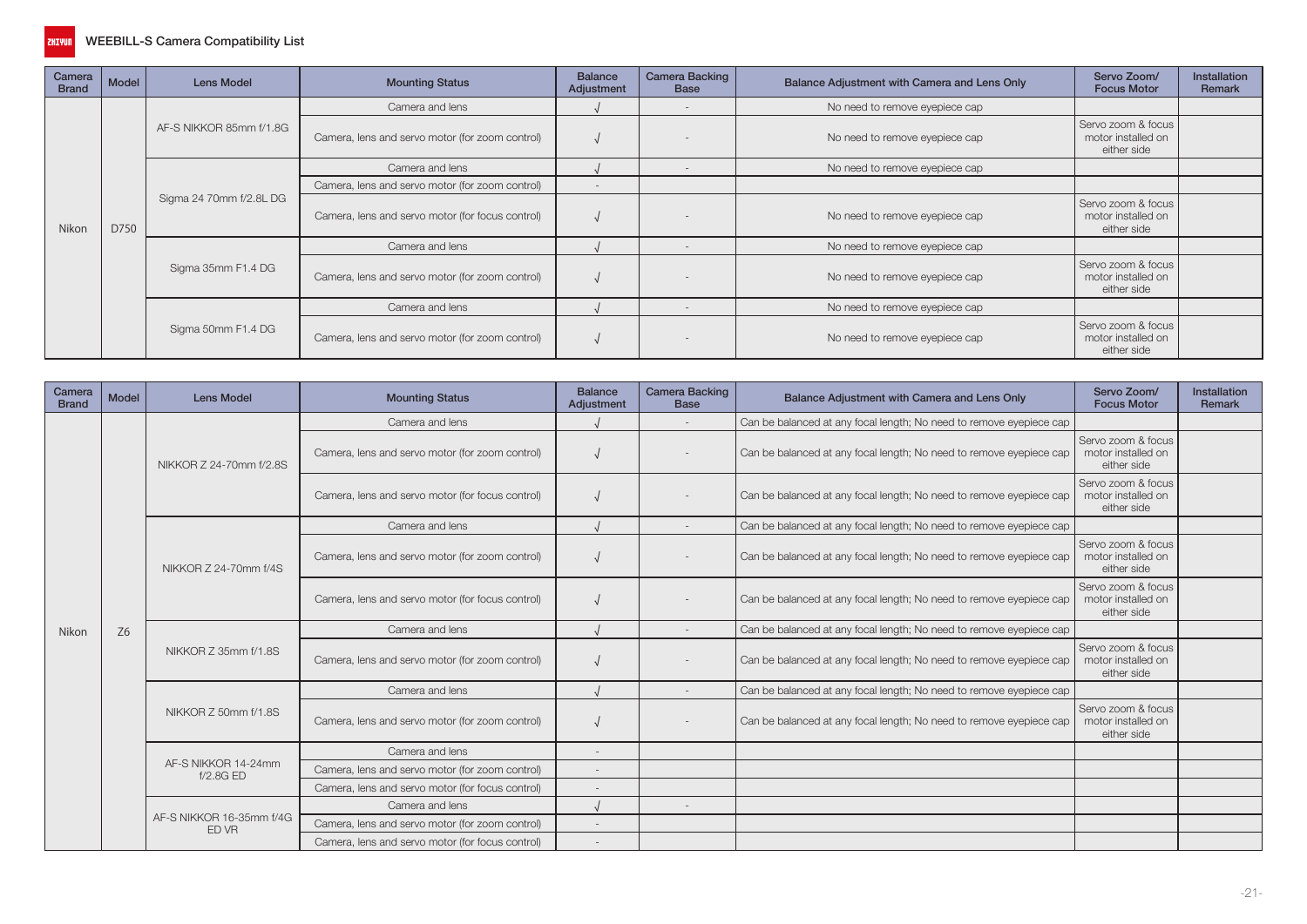

| Camera<br><b>Brand</b> | Model          | <b>Lens Model</b>                         | <b>Mounting Status</b>                           | <b>Balance</b><br>Adjustment | <b>Camera Backing</b><br><b>Base</b> | Balance Adjustment with Camera and Lens Only                                 | Servo Zoom/<br><b>Focus Motor</b> | <b>Installation</b><br><b>Remark</b> |
|------------------------|----------------|-------------------------------------------|--------------------------------------------------|------------------------------|--------------------------------------|------------------------------------------------------------------------------|-----------------------------------|--------------------------------------|
|                        |                |                                           | Camera and lens                                  |                              |                                      |                                                                              |                                   |                                      |
|                        |                | AF-S NIKKOR 24-70mm<br>f/2.8E ED VR       | Camera, lens and servo motor (for zoom control)  | $\overline{\phantom{a}}$     |                                      |                                                                              |                                   |                                      |
|                        |                |                                           | Camera, lens and servo motor (for focus control) |                              |                                      |                                                                              |                                   |                                      |
|                        |                |                                           | Camera and lens                                  |                              |                                      |                                                                              |                                   |                                      |
|                        |                | AF-S NIKKOR 24-70mm<br>f/2.8GED           | Camera, lens and servo motor (for zoom control)  |                              |                                      |                                                                              |                                   |                                      |
|                        |                |                                           | Camera, lens and servo motor (for focus control) |                              |                                      |                                                                              |                                   |                                      |
|                        |                |                                           | Camera and lens                                  |                              |                                      | Can be balanced at any focal length; No need to remove eyepiece cap          |                                   |                                      |
|                        |                | AF-S NIKKOR 24-120mm f/4G<br><b>ED VR</b> | Camera, lens and servo motor (for zoom control)  |                              |                                      | Can be balanced between focal length 24-85mm. Need to remove<br>eyepiece cap |                                   |                                      |
|                        |                |                                           | Camera, lens and servo motor (for focus control) |                              |                                      | Can be balanced between focal length 24-85mm. Need to remove<br>eyepiece cap |                                   |                                      |
|                        |                | AF-S NIKKOR 24mm f/1.4G<br><b>ED</b>      | Camera and lens                                  |                              |                                      | Can be balanced at any focal length. Need to remove eyepiece cap             |                                   |                                      |
|                        |                |                                           | Camera, lens and servo motor (for zoom control)  |                              |                                      | Can be balanced at any focal length. Need to remove eyepiece cap             |                                   |                                      |
| Nikon                  | Z <sub>6</sub> | AF-S NIKKOR 24mm f/1.8G                   | Camera and lens                                  |                              | $\overline{\phantom{a}}$             | Can be balanced at any focal length. Need to remove eyepiece cap             |                                   |                                      |
|                        |                | <b>FD</b>                                 | Camera, lens and servo motor (for zoom control)  |                              |                                      | Can be balanced at any focal length. Need to remove eyepiece cap             |                                   |                                      |
|                        |                | AF-S NIKKOR 35mm f/1.4G                   | Camera and lens                                  |                              |                                      | Can be balanced at any focal length. Need to remove eyepiece cap             |                                   |                                      |
|                        |                |                                           | Camera, lens and servo motor (for zoom control)  |                              |                                      | Can be balanced at any focal length. Need to remove eyepiece cap             |                                   |                                      |
|                        |                | AF-S NIKKOR 50mm f/1.4G                   | Camera and lens                                  |                              |                                      | Can be balanced at any focal length. Need to remove eyepiece cap             |                                   |                                      |
|                        |                |                                           | Camera, lens and servo motor (for zoom control)  |                              |                                      | Can be balanced at any focal length. Need to remove eyepiece cap             |                                   |                                      |
|                        |                |                                           | Camera and lens                                  |                              |                                      | Can be balanced at any focal length; No need to remove eyepiece cap          |                                   |                                      |
|                        |                | Sigma 24 70mm f/2.8L DG                   | Camera, lens and servo motor (for zoom control)  |                              |                                      | Can be balanced between focal length 24-40mm. Need to remove<br>eyepiece cap |                                   |                                      |
|                        |                |                                           | Camera, lens and servo motor (for focus control) |                              |                                      | Can be balanced between focal length 24-40mm. Need to remove<br>eyepiece cap |                                   |                                      |
|                        |                |                                           | Camera and lens                                  |                              |                                      | Can be balanced at any focal length. Need to remove eyepiece cap             |                                   |                                      |
|                        |                | Sigma 35mm F1.4 DG                        | Camera, lens and servo motor (for zoom control)  |                              |                                      | Can be balanced at any focal length. Need to remove eyepiece cap             |                                   |                                      |
|                        |                |                                           | Camera and lens                                  |                              |                                      | Can be balanced at any focal length. Need to remove eyepiece cap             |                                   |                                      |
|                        |                | Sigma 50mm F1.4 DG                        | Camera, lens and servo motor (for zoom control)  |                              |                                      | Can be balanced at any focal length. Need to remove eyepiece cap             |                                   |                                      |

| Camera<br><b>Brand</b> | Model | Lens Model              | <b>Mounting Status</b>                           | <b>Balance</b><br>Adjustment | <b>Camera Backing</b><br>Base | Balance Adjustment with Camera and Lens Only                        | Servo Zoom/<br><b>Focus Motor</b>                       | Installation<br>Remark |
|------------------------|-------|-------------------------|--------------------------------------------------|------------------------------|-------------------------------|---------------------------------------------------------------------|---------------------------------------------------------|------------------------|
|                        |       |                         | Camera and lens                                  |                              |                               | Can be balanced at any focal length; No need to remove eyepiece cap |                                                         |                        |
|                        |       | NIKKOR Z 24-70mm f/2.8S | Camera, lens and servo motor (for zoom control)  |                              |                               | Can be balanced at any focal length; No need to remove eyepiece cap | Servo zoom & focus<br>motor installed on<br>either side |                        |
|                        | Z7    |                         | Camera, lens and servo motor (for focus control) |                              |                               | Can be balanced at any focal length; No need to remove eyepiece cap | Servo zoom & focus<br>motor installed on<br>either side |                        |
| Nikon                  |       |                         | Camera and lens                                  |                              |                               | Can be balanced at any focal length; No need to remove eyepiece cap |                                                         |                        |
|                        |       | NIKKOR Z 24-70mm f/4S   | Camera, lens and servo motor (for zoom control)  |                              |                               | Can be balanced at any focal length; No need to remove eyepiece cap | Servo zoom & focus<br>motor installed on<br>either side |                        |
|                        |       |                         | Camera, lens and servo motor (for focus control) |                              |                               | Can be balanced at any focal length; No need to remove eyepiece cap | Servo zoom & focus<br>motor installed on<br>either side |                        |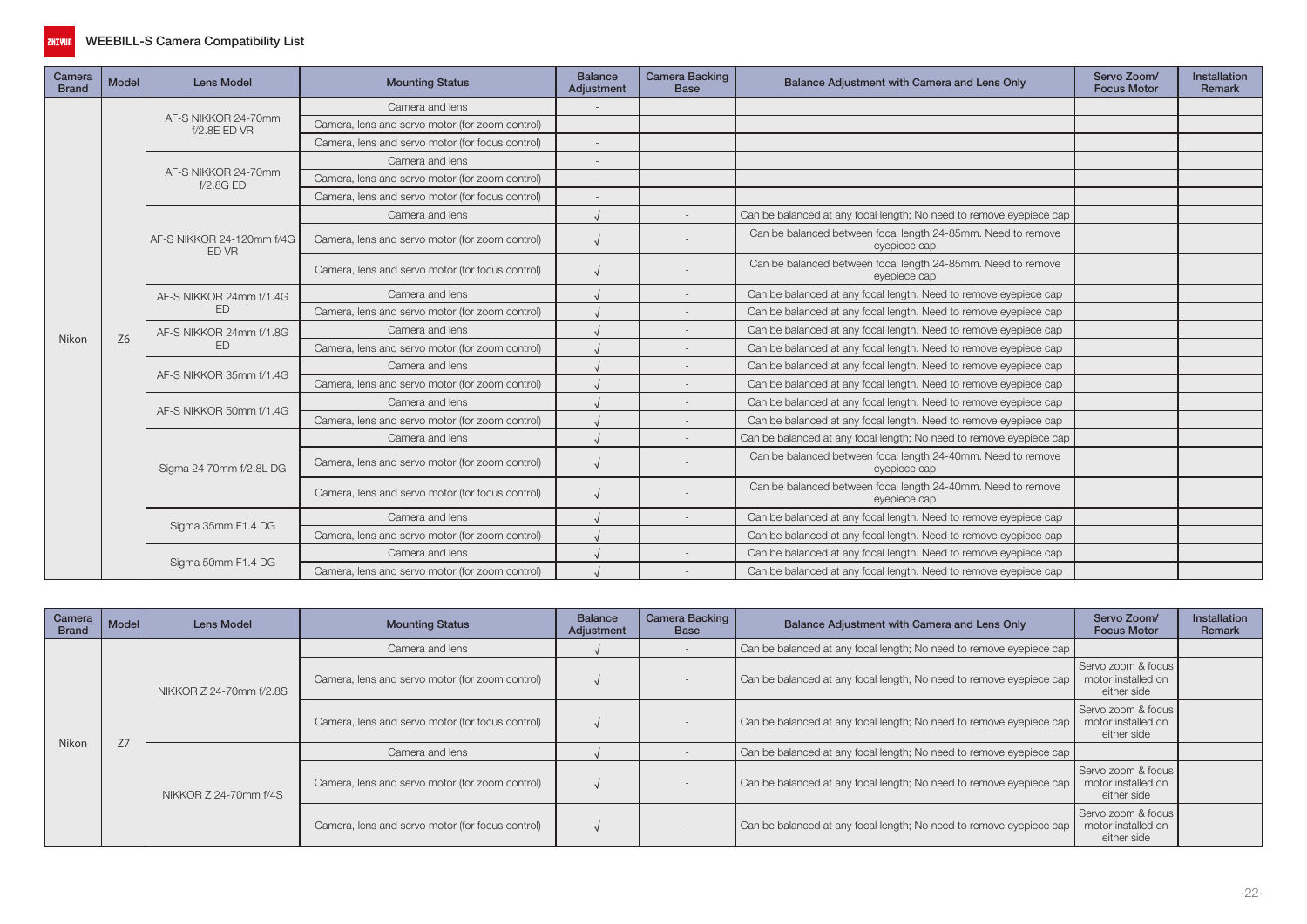

| Camera<br><b>Brand</b> | Model | <b>Lens Model</b>                   | <b>Mounting Status</b>                           | <b>Balance</b><br><b>Adjustment</b> | Camera Backing<br><b>Base</b> | Balance Adjustment with Camera and Lens Only                                 | Servo Zoom/<br><b>Focus Motor</b>                       | <b>Installation</b><br>Remark |
|------------------------|-------|-------------------------------------|--------------------------------------------------|-------------------------------------|-------------------------------|------------------------------------------------------------------------------|---------------------------------------------------------|-------------------------------|
| Nikon                  |       |                                     | Camera and lens                                  |                                     |                               | Can be balanced at any focal length; No need to remove eyepiece cap          |                                                         |                               |
|                        |       | NIKKOR Z 35mm f/1.8S                | Camera, lens and servo motor (for zoom control)  | $\sqrt{ }$                          |                               | Can be balanced at any focal length; No need to remove eyepiece cap          | Servo zoom & focus<br>motor installed on<br>either side |                               |
|                        |       |                                     | Camera and lens                                  |                                     |                               | Can be balanced at any focal length; No need to remove eyepiece cap          |                                                         |                               |
|                        |       | NIKKOR Z 50mm f/1.8S                | Camera, lens and servo motor (for zoom control)  | $\sqrt{ }$                          |                               | Can be balanced at any focal length; No need to remove eyepiece cap          | Servo zoom & focus<br>motor installed on<br>either side |                               |
|                        |       |                                     | Camera and lens                                  |                                     |                               |                                                                              |                                                         |                               |
|                        |       | AF-S NIKKOR 14-24mm<br>f/2.8GED     | Camera, lens and servo motor (for zoom control)  |                                     |                               |                                                                              |                                                         |                               |
|                        |       |                                     | Camera, lens and servo motor (for focus control) |                                     |                               |                                                                              |                                                         |                               |
|                        |       |                                     | Camera and lens                                  |                                     | $\sim$                        |                                                                              |                                                         |                               |
|                        |       | AF-S NIKKOR 16-35mm f/4G<br>ED VR   | Camera, lens and servo motor (for zoom control)  | $\sim$                              |                               |                                                                              |                                                         |                               |
|                        |       |                                     | Camera, lens and servo motor (for focus control) |                                     |                               |                                                                              |                                                         |                               |
|                        |       | AF-S NIKKOR 24-70mm<br>f/2.8E ED VR | Camera and lens                                  |                                     |                               |                                                                              |                                                         |                               |
|                        |       |                                     | Camera, lens and servo motor (for zoom control)  |                                     |                               |                                                                              |                                                         |                               |
|                        |       |                                     | Camera, lens and servo motor (for focus control) |                                     |                               |                                                                              |                                                         |                               |
|                        |       |                                     | Camera and lens                                  |                                     |                               |                                                                              |                                                         |                               |
|                        |       | AF-S NIKKOR 24-70mm<br>f/2.8G ED    | Camera, lens and servo motor (for zoom control)  | $\overline{\phantom{a}}$            |                               |                                                                              |                                                         |                               |
|                        | Z7    |                                     | Camera, lens and servo motor (for focus control) | $\overline{\phantom{a}}$            |                               |                                                                              |                                                         |                               |
|                        |       |                                     | Camera and lens                                  |                                     |                               | Can be balanced at any focal length; No need to remove eyepiece cap          |                                                         |                               |
|                        |       | AF-S NIKKOR 24-120mm f/4G<br>ED VR  | Camera, lens and servo motor (for zoom control)  | $\sqrt{ }$                          |                               | Can be balanced between focal length 24-85mm. Need to remove<br>eyepiece cap |                                                         |                               |
|                        |       |                                     | Camera, lens and servo motor (for focus control) | $\sqrt{ }$                          |                               | Can be balanced between focal length 24-85mm. Need to remove<br>eyepiece cap |                                                         |                               |
|                        |       | AF-S NIKKOR 24mm f/1.4G             | Camera and lens                                  |                                     |                               | Can be balanced at any focal length. Need to remove eyepiece cap             |                                                         |                               |
|                        |       | <b>ED</b>                           | Camera, lens and servo motor (for zoom control)  |                                     |                               | Can be balanced at any focal length. Need to remove eyepiece cap             |                                                         |                               |
|                        |       | AF-S NIKKOR 24mm f/1.8G             | Camera and lens                                  |                                     |                               | Can be balanced at any focal length. Need to remove eyepiece cap             |                                                         |                               |
|                        |       | ED                                  | Camera, lens and servo motor (for zoom control)  |                                     | $\overline{\phantom{a}}$      | Can be balanced at any focal length. Need to remove eyepiece cap             |                                                         |                               |
|                        |       | AF-S NIKKOR 35mm f/1.4G             | Camera and lens                                  |                                     |                               | Can be balanced at any focal length. Need to remove eyepiece cap             |                                                         |                               |
|                        |       |                                     | Camera, lens and servo motor (for zoom control)  |                                     |                               | Can be balanced at any focal length. Need to remove eyepiece cap             |                                                         |                               |
|                        |       | AF-S NIKKOR 50mm f/1.4G             | Camera and lens                                  |                                     |                               | Can be balanced at any focal length. Need to remove eyepiece cap             |                                                         |                               |
|                        |       |                                     | Camera, lens and servo motor (for zoom control)  |                                     | $\sim$                        | Can be balanced at any focal length. Need to remove eyepiece cap             |                                                         |                               |
|                        |       |                                     | Camera and lens                                  |                                     | $\sim$                        | Can be balanced at any focal length; No need to remove eyepiece cap          |                                                         |                               |
|                        |       | Sigma 24 70mm f/2.8L DG             | Camera, lens and servo motor (for zoom control)  | $\sqrt{ }$                          |                               | Can be balanced between focal length 24-40mm. Need to remove<br>eyepiece cap |                                                         |                               |
|                        |       |                                     | Camera, lens and servo motor (for focus control) | $\sqrt{ }$                          |                               | Can be balanced between focal length 24-40mm. Need to remove<br>eyepiece cap |                                                         |                               |
|                        |       | Sigma 35mm F1.4 DG                  | Camera and lens                                  |                                     | $\sim$                        | Can be balanced at any focal length. Need to remove eyepiece cap             |                                                         |                               |
|                        |       |                                     | Camera, lens and servo motor (for zoom control)  |                                     |                               | Can be balanced at any focal length. Need to remove eyepiece cap             |                                                         |                               |
|                        |       |                                     | Camera and lens                                  |                                     |                               | Can be balanced at any focal length. Need to remove eyepiece cap             |                                                         |                               |
|                        |       | Sigma 50mm F1.4 DG                  | Camera, lens and servo motor (for zoom control)  |                                     |                               | Can be balanced at any focal length. Need to remove eyepiece cap             |                                                         |                               |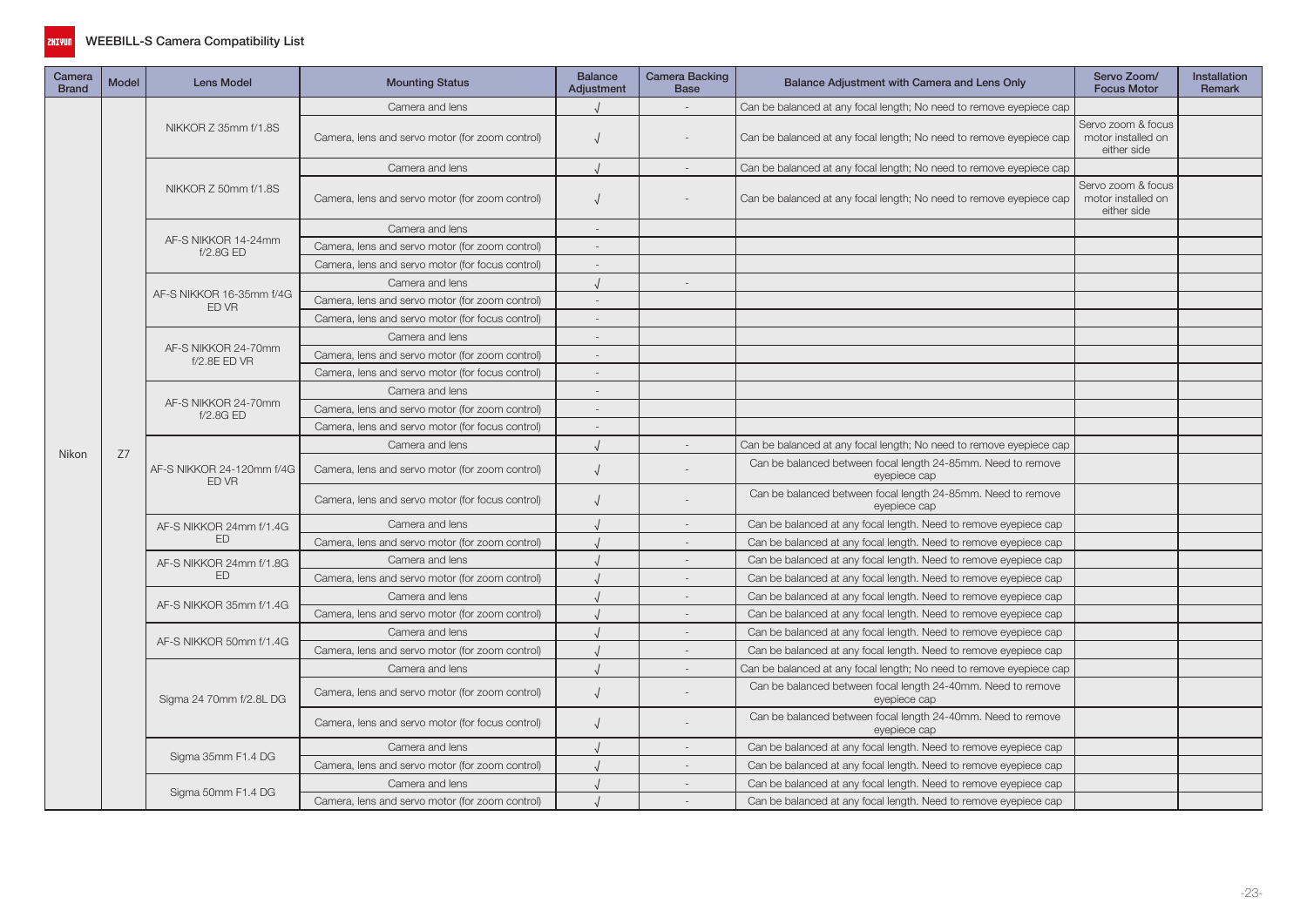

| Camera<br><b>Brand</b> | <b>Model</b>                                                                                                                                                                                                                                                                                                                                                                                                                                                                                                                                                                                                                                                                                                                                                                                                                       | <b>Lens Model</b>                                                   | <b>Mounting Status</b>                                  | <b>Balance</b><br>Adjustment | <b>Camera Backing</b><br><b>Base</b> | Balance Adjustment with Camera and Lens Only                        | Servo Zoom/<br><b>Focus Motor</b>                                                                                                                                                                                                                                                                                                                                               | Installation<br>Remark |
|------------------------|------------------------------------------------------------------------------------------------------------------------------------------------------------------------------------------------------------------------------------------------------------------------------------------------------------------------------------------------------------------------------------------------------------------------------------------------------------------------------------------------------------------------------------------------------------------------------------------------------------------------------------------------------------------------------------------------------------------------------------------------------------------------------------------------------------------------------------|---------------------------------------------------------------------|---------------------------------------------------------|------------------------------|--------------------------------------|---------------------------------------------------------------------|---------------------------------------------------------------------------------------------------------------------------------------------------------------------------------------------------------------------------------------------------------------------------------------------------------------------------------------------------------------------------------|------------------------|
|                        |                                                                                                                                                                                                                                                                                                                                                                                                                                                                                                                                                                                                                                                                                                                                                                                                                                    |                                                                     | Camera and lens                                         |                              | $\sim$                               | Can be balanced at any focal length; No need to remove eyepiece cap |                                                                                                                                                                                                                                                                                                                                                                                 |                        |
|                        |                                                                                                                                                                                                                                                                                                                                                                                                                                                                                                                                                                                                                                                                                                                                                                                                                                    | FE 16-35mm F2.8 GM                                                  | Camera, lens and servo motor (for zoom control)         | $\sqrt{ }$                   |                                      | Can be balanced at any focal length; No need to remove eyepiece cap | Servo zoom & focus<br>motor installed on<br>either side                                                                                                                                                                                                                                                                                                                         |                        |
|                        |                                                                                                                                                                                                                                                                                                                                                                                                                                                                                                                                                                                                                                                                                                                                                                                                                                    |                                                                     | Camera, lens and servo motor (for focus control)        | $\sqrt{ }$                   |                                      | Can be balanced at any focal length; No need to remove eyepiece cap | Servo zoom & focus<br>motor installed on<br>either side                                                                                                                                                                                                                                                                                                                         |                        |
|                        |                                                                                                                                                                                                                                                                                                                                                                                                                                                                                                                                                                                                                                                                                                                                                                                                                                    |                                                                     | Camera and lens                                         | $\sqrt{ }$                   | $\overline{\phantom{a}}$             | Can be balanced at any focal length; No need to remove eyepiece cap |                                                                                                                                                                                                                                                                                                                                                                                 |                        |
|                        |                                                                                                                                                                                                                                                                                                                                                                                                                                                                                                                                                                                                                                                                                                                                                                                                                                    | FE 16-35mm F4 ZAISS                                                 | Camera, lens and servo motor (for zoom control)         | $\sqrt{ }$                   |                                      | Can be balanced at any focal length; No need to remove eyepiece cap | Servo zoom & focus<br>motor installed on<br>either side                                                                                                                                                                                                                                                                                                                         |                        |
|                        | Camera, lens and servo motor (for focus control)<br>$\sqrt{ }$<br>Camera and lens<br>$\sqrt{ }$<br>Camera, lens and servo motor (for zoom control)<br>$\sqrt{ }$<br>FE 12-24mm F4 G<br>Camera, lens and servo motor (for focus control)<br>$\sqrt{ }$<br>Camera and lens<br>FE 24mm f1.4GM<br>Camera, lens and servo motor (for zoom control)<br>$\sqrt{ }$<br>Camera and lens<br>Sony<br>A9<br>$\sqrt{ }$<br>$\sqrt{ }$<br>Camera, lens and servo motor (for zoom control)<br>FE 24-70mm F2.8 GM<br>$\sqrt{ }$<br>Camera, lens and servo motor (for focus control)<br>$\sqrt{ }$<br>Camera and lens<br>$\sim$<br>Camera, lens and servo motor (for zoom control)<br>$\sqrt{ }$<br>FE 24-70mm F4 ZA OSS<br>Camera, lens and servo motor (for focus control)<br>$\sqrt{ }$<br>$\sqrt{ }$<br>Camera and lens<br>$\sim$<br>FE 28mm F2 | Can be balanced at any focal length; No need to remove eyepiece cap | Servo zoom & focus<br>motor installed on<br>either side |                              |                                      |                                                                     |                                                                                                                                                                                                                                                                                                                                                                                 |                        |
|                        |                                                                                                                                                                                                                                                                                                                                                                                                                                                                                                                                                                                                                                                                                                                                                                                                                                    |                                                                     |                                                         |                              |                                      | Can be balanced at any focal length; No need to remove eyepiece cap | Servo zoom & focus<br>motor installed on<br>either side<br>Servo zoom & focus<br>motor installed on<br>either side<br>Servo zoom & focus<br>motor installed on<br>either side<br>Servo zoom & focus<br>motor installed on<br>eyepiece cap<br>either side<br>Servo zoom & focus<br>motor installed on<br>eyepiece cap<br>either side<br>Servo zoom & focus<br>motor installed on |                        |
|                        |                                                                                                                                                                                                                                                                                                                                                                                                                                                                                                                                                                                                                                                                                                                                                                                                                                    |                                                                     |                                                         |                              |                                      | Can be balanced at any focal length; No need to remove eyepiece cap |                                                                                                                                                                                                                                                                                                                                                                                 |                        |
|                        |                                                                                                                                                                                                                                                                                                                                                                                                                                                                                                                                                                                                                                                                                                                                                                                                                                    |                                                                     |                                                         |                              |                                      | Can be balanced at any focal length; No need to remove eyepiece cap |                                                                                                                                                                                                                                                                                                                                                                                 |                        |
|                        |                                                                                                                                                                                                                                                                                                                                                                                                                                                                                                                                                                                                                                                                                                                                                                                                                                    |                                                                     |                                                         |                              |                                      | No need to remove eyepiece cap                                      |                                                                                                                                                                                                                                                                                                                                                                                 |                        |
|                        |                                                                                                                                                                                                                                                                                                                                                                                                                                                                                                                                                                                                                                                                                                                                                                                                                                    |                                                                     |                                                         |                              |                                      | No need to remove eyepiece cap                                      |                                                                                                                                                                                                                                                                                                                                                                                 |                        |
|                        |                                                                                                                                                                                                                                                                                                                                                                                                                                                                                                                                                                                                                                                                                                                                                                                                                                    |                                                                     |                                                         |                              |                                      | Can be balanced at any focal length; No need to remove eyepiece cap |                                                                                                                                                                                                                                                                                                                                                                                 |                        |
|                        |                                                                                                                                                                                                                                                                                                                                                                                                                                                                                                                                                                                                                                                                                                                                                                                                                                    |                                                                     |                                                         |                              |                                      | Can be balanced between focal length 24-50mm. Need to remove        |                                                                                                                                                                                                                                                                                                                                                                                 |                        |
|                        |                                                                                                                                                                                                                                                                                                                                                                                                                                                                                                                                                                                                                                                                                                                                                                                                                                    |                                                                     |                                                         |                              |                                      | Can be balanced between focal length 24-50mm. Need to remove        |                                                                                                                                                                                                                                                                                                                                                                                 |                        |
|                        |                                                                                                                                                                                                                                                                                                                                                                                                                                                                                                                                                                                                                                                                                                                                                                                                                                    |                                                                     |                                                         |                              |                                      | Can be balanced at any focal length; No need to remove eyepiece cap |                                                                                                                                                                                                                                                                                                                                                                                 |                        |
|                        |                                                                                                                                                                                                                                                                                                                                                                                                                                                                                                                                                                                                                                                                                                                                                                                                                                    |                                                                     |                                                         |                              |                                      | Can be balanced at any focal length; No need to remove eyepiece cap | either side                                                                                                                                                                                                                                                                                                                                                                     |                        |
|                        |                                                                                                                                                                                                                                                                                                                                                                                                                                                                                                                                                                                                                                                                                                                                                                                                                                    |                                                                     |                                                         |                              |                                      | Can be balanced at any focal length; No need to remove eyepiece cap | Servo zoom & focus<br>motor installed on<br>either side                                                                                                                                                                                                                                                                                                                         |                        |
|                        |                                                                                                                                                                                                                                                                                                                                                                                                                                                                                                                                                                                                                                                                                                                                                                                                                                    |                                                                     |                                                         |                              |                                      | No need to remove eyepiece cap                                      |                                                                                                                                                                                                                                                                                                                                                                                 |                        |
|                        |                                                                                                                                                                                                                                                                                                                                                                                                                                                                                                                                                                                                                                                                                                                                                                                                                                    |                                                                     | Camera, lens and servo motor (for zoom control)         | $\sqrt{ }$                   |                                      | No need to remove eyepiece cap                                      | Servo zoom & focus<br>motor installed on<br>either side                                                                                                                                                                                                                                                                                                                         |                        |
|                        |                                                                                                                                                                                                                                                                                                                                                                                                                                                                                                                                                                                                                                                                                                                                                                                                                                    |                                                                     | Camera and lens                                         |                              | $\overline{\phantom{a}}$             | No need to remove eyepiece cap                                      |                                                                                                                                                                                                                                                                                                                                                                                 |                        |
|                        |                                                                                                                                                                                                                                                                                                                                                                                                                                                                                                                                                                                                                                                                                                                                                                                                                                    | FE 50mm F1.8                                                        | Camera, lens and servo motor (for zoom control)         | $\sqrt{2}$                   |                                      | No need to remove eyepiece cap                                      | Servo zoom & focus<br>motor installed on<br>either side                                                                                                                                                                                                                                                                                                                         |                        |
|                        |                                                                                                                                                                                                                                                                                                                                                                                                                                                                                                                                                                                                                                                                                                                                                                                                                                    |                                                                     | Camera and lens                                         |                              |                                      | No need to remove eyepiece cap                                      |                                                                                                                                                                                                                                                                                                                                                                                 |                        |
|                        |                                                                                                                                                                                                                                                                                                                                                                                                                                                                                                                                                                                                                                                                                                                                                                                                                                    | FE 85mm F1.4 GM                                                     | Camera, lens and servo motor (for zoom control)         | $\sqrt{ }$                   |                                      | No need to remove eyepiece cap                                      | Servo zoom & focus<br>motor installed on<br>either side                                                                                                                                                                                                                                                                                                                         |                        |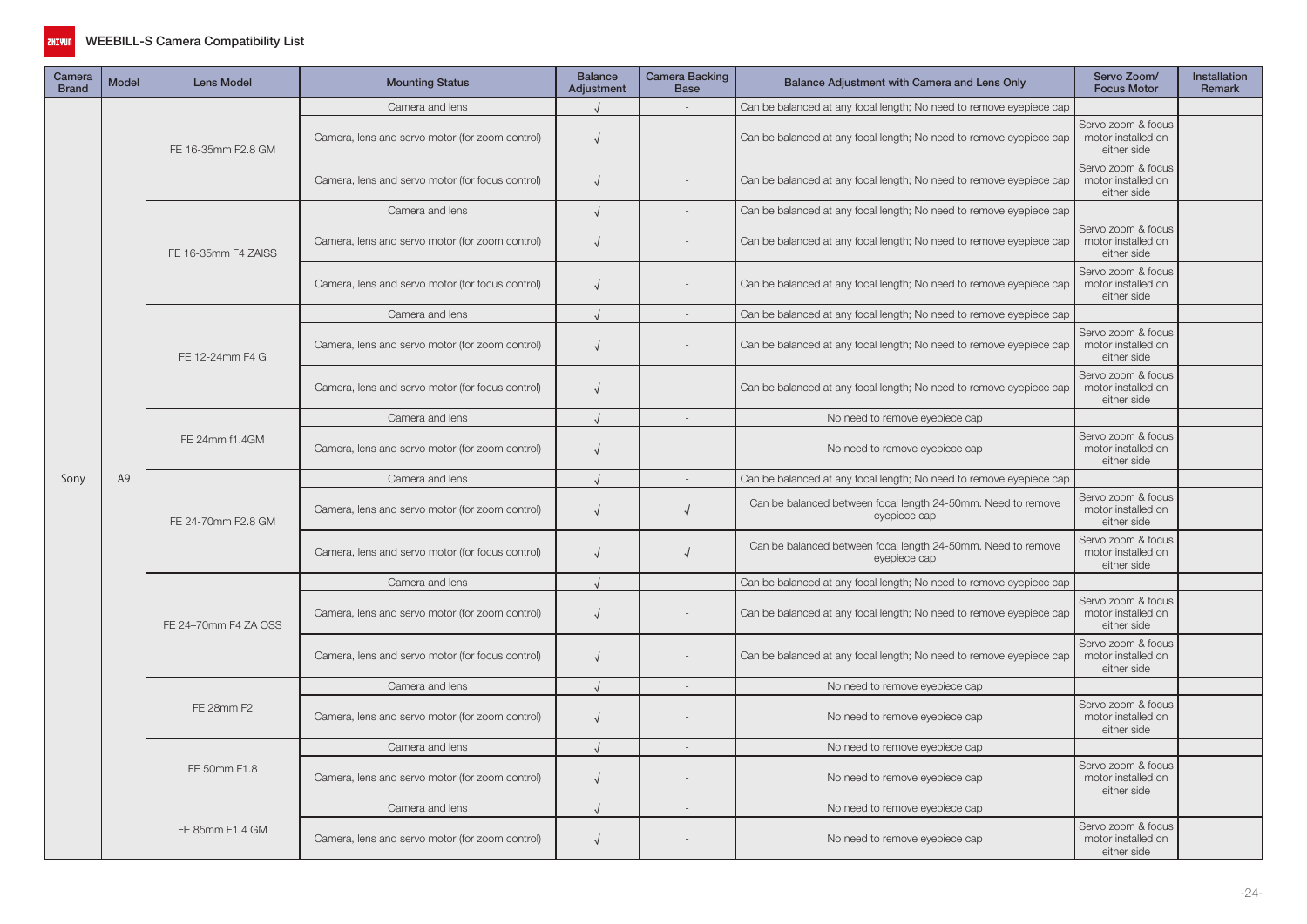

| Camera<br><b>Brand</b> | <b>Model</b> | <b>Lens Model</b>           | <b>Mounting Status</b>                           | <b>Balance</b><br>Adjustment | Camera Backing<br><b>Base</b> | Balance Adjustment with Camera and Lens Only                        | Servo Zoom/<br><b>Focus Motor</b>                       | <b>Installation</b><br><b>Remark</b> |
|------------------------|--------------|-----------------------------|--------------------------------------------------|------------------------------|-------------------------------|---------------------------------------------------------------------|---------------------------------------------------------|--------------------------------------|
|                        |              |                             | Camera and lens                                  |                              |                               | No need to remove eyepiece cap                                      |                                                         |                                      |
|                        |              | Distagon T* FE 35mm F1.4 ZA | Camera, lens and servo motor (for zoom control)  | $\sqrt{ }$                   |                               | No need to remove eyepiece cap                                      | Servo zoom & focus<br>motor installed on<br>the left    |                                      |
|                        |              |                             | Camera and lens                                  |                              |                               | No need to remove eyepiece cap                                      |                                                         |                                      |
|                        |              | Sonnar T* FE 35mm F2.8 ZA   | Camera, lens and servo motor (for zoom control)  | $\sqrt{ }$                   |                               | No need to remove eyepiece cap                                      | Servo zoom & focus<br>motor installed on<br>the right   |                                      |
|                        |              |                             | Camera and lens                                  |                              |                               | No need to remove eyepiece cap                                      |                                                         |                                      |
|                        |              | Sonnar® T* FE 55mm F1.8 ZA  | Camera, lens and servo motor (for zoom control)  | $\sqrt{ }$                   |                               | No need to remove eyepiece cap                                      | Servo zoom & focus<br>motor installed on<br>either side |                                      |
|                        | A9<br>LE     |                             | Camera and lens                                  |                              |                               | Can be balanced at any focal length; No need to remove eyepiece cap |                                                         |                                      |
|                        |              | E 10-18mm F4 OSS            | Camera, lens and servo motor (for zoom control)  | $\sqrt{ }$                   |                               | Can be balanced at any focal length; No need to remove eyepiece cap | Servo zoom & focus<br>motor installed on<br>either side |                                      |
|                        |              |                             | Camera, lens and servo motor (for focus control) | $\sqrt{ }$                   |                               | Can be balanced at any focal length; No need to remove eyepiece cap | Servo zoom & focus<br>motor installed on<br>either side |                                      |
|                        |              | E PZ 18-105mm F4 G OSS      | Camera and lens                                  |                              | $\sim$                        | Can be balanced at any focal length; No need to remove eyepiece cap |                                                         |                                      |
|                        |              |                             | Camera, lens and servo motor (for zoom control)  | $\sqrt{ }$                   |                               | Can be balanced at any focal length; No need to remove eyepiece cap | Servo zoom & focus<br>motor installed on<br>either side |                                      |
| Sony                   |              |                             | Camera, lens and servo motor (for focus control) | $\sqrt{ }$                   |                               | Can be balanced at any focal length; No need to remove eyepiece cap | Servo zoom & focus<br>motor installed on<br>either side |                                      |
|                        |              | E 18-200mm F3.5-6.3 OSS     | Camera and lens                                  |                              |                               | Can be balanced at any focal length; No need to remove eyepiece cap |                                                         |                                      |
|                        |              |                             | Camera, lens and servo motor (for zoom control)  | $\sqrt{ }$                   | $\sqrt{ }$                    | Can be balanced at any focal length; No need to remove eyepiece cap | Servo zoom & focus<br>motor installed on<br>the left    |                                      |
|                        |              |                             | Camera, lens and servo motor (for focus control) | $\sqrt{ }$                   |                               | Can be balanced at any focal length; No need to remove eyepiece cap | Servo zoom & focus<br>motor installed on<br>the left    |                                      |
|                        |              |                             | Camera and lens                                  |                              |                               | No need to remove eyepiece cap                                      |                                                         |                                      |
|                        |              | Sigma 30mm f/1.4 DC DN      | Camera, lens and servo motor (for zoom control)  | $\sqrt{ }$                   |                               | No need to remove eyepiece cap                                      | Servo zoom & focus<br>motor installed on<br>either side |                                      |
|                        |              |                             | Camera and lens                                  |                              | $\sim$                        | No need to remove eyepiece cap                                      |                                                         |                                      |
|                        |              | Sigma 50mm f/1.4 DG         | Camera, lens and servo motor (for zoom control)  | $\sqrt{ }$                   |                               | No need to remove eyepiece cap                                      | Servo zoom & focus<br>motor installed on<br>the left    |                                      |
|                        |              |                             | Camera and lens                                  | $\cdot$                      |                               | Can be balanced at any focal length; No need to remove eyepiece cap |                                                         |                                      |
|                        |              | Tamron 28-75mm f/2.8        | Camera, lens and servo motor (for zoom control)  | $\sqrt{ }$                   |                               | Can be balanced at any focal length; No need to remove eyepiece cap | Servo zoom & focus<br>motor installed on<br>the left    |                                      |
|                        |              |                             | Camera, lens and servo motor (for focus control) | $\sqrt{ }$                   |                               | Can be balanced at any focal length; No need to remove eyepiece cap | Servo zoom & focus<br>motor installed on<br>the left    |                                      |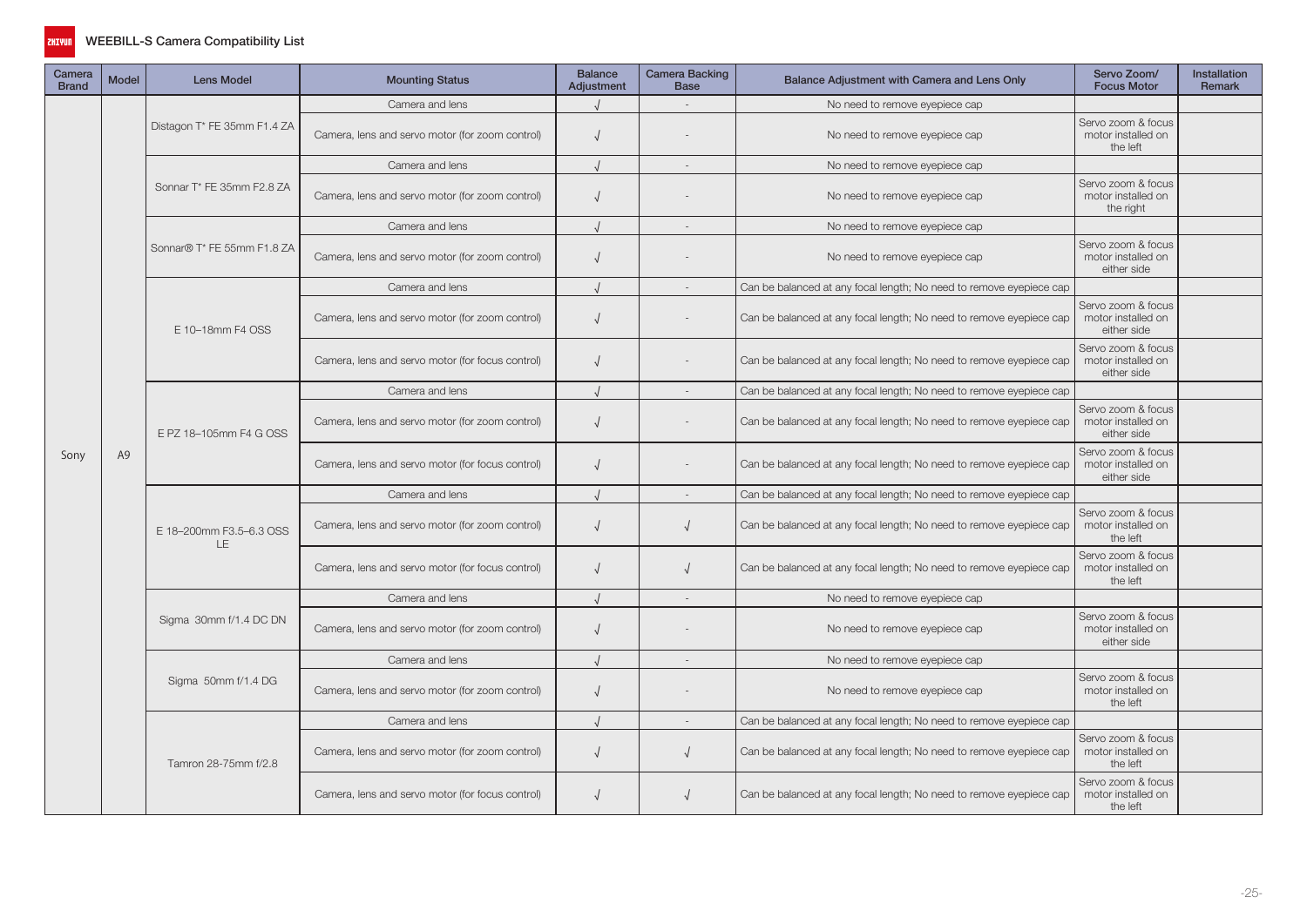

| Camera<br><b>Brand</b> | Model | Lens Model                                              | <b>Mounting Status</b>                           | <b>Balance</b><br>Adjustment | Camera Backing  <br>Base | Balance Adjustment with Camera and Lens Only                        | Servo Zoom/<br><b>Focus Motor</b>                                                                                                                          | <b>Installation</b><br>Remark |
|------------------------|-------|---------------------------------------------------------|--------------------------------------------------|------------------------------|--------------------------|---------------------------------------------------------------------|------------------------------------------------------------------------------------------------------------------------------------------------------------|-------------------------------|
|                        |       |                                                         | Camera and lens                                  |                              |                          | Can be balanced at any focal length; No need to remove eyepiece cap |                                                                                                                                                            |                               |
| Sony                   |       | sigma18-35mm $f/1.8$ DC HSM<br>Art (Canon lens adapter) | Camera, lens and servo motor (for zoom control)  |                              |                          | Can be balanced at any focal length. Need to remove eyepiece cap    | Servo zoom & focus   Roll axis slightly  <br>motor installed on<br>the left<br>Servo zoom & focus   Roll axis slightly  <br>motor installed on<br>the left | rub against the<br>camera     |
|                        |       |                                                         | Camera, lens and servo motor (for focus control) |                              |                          | Can be balanced at any focal length. Need to remove eyepiece cap    |                                                                                                                                                            | rub against the<br>camera     |

| Camera<br><b>Brand</b> | <b>Model</b> | <b>Lens Model</b>    | <b>Mounting Status</b>                           | <b>Balance</b><br>Adjustment | <b>Camera Backing</b><br><b>Base</b> | Balance Adjustment with Camera and Lens Only                        | Servo Zoom/<br><b>Focus Motor</b>                       | <b>Installation</b><br><b>Remark</b>            |
|------------------------|--------------|----------------------|--------------------------------------------------|------------------------------|--------------------------------------|---------------------------------------------------------------------|---------------------------------------------------------|-------------------------------------------------|
|                        |              |                      | Camera and lens                                  |                              |                                      | Can be balanced at any focal length; No need to remove eyepiece cap |                                                         |                                                 |
|                        |              | FE 16-35mm F2.8 GM   | Camera, lens and servo motor (for zoom control)  |                              |                                      | Can be balanced at any focal length; No need to remove eyepiece cap | Servo zoom & focus<br>motor installed on<br>either side |                                                 |
|                        |              |                      | Camera, lens and servo motor (for focus control) |                              |                                      | Can be balanced at any focal length; No need to remove eyepiece cap | Servo zoom & focus<br>motor installed on<br>either side |                                                 |
|                        |              |                      | Camera and lens                                  |                              |                                      | Can be balanced at any focal length; No need to remove eyepiece cap |                                                         |                                                 |
|                        |              | FE 16-35mm F4 ZAISS  | Camera, lens and servo motor (for zoom control)  |                              |                                      | Can be balanced at any focal length; No need to remove eyepiece cap | Servo zoom & focus<br>motor installed on<br>either side |                                                 |
|                        |              |                      | Camera, lens and servo motor (for focus control) |                              |                                      | Can be balanced at any focal length; No need to remove eyepiece cap | Servo zoom & focus<br>motor installed on<br>either side |                                                 |
|                        |              |                      | Camera and lens                                  |                              |                                      | Can be balanced at any focal length; No need to remove eyepiece cap |                                                         |                                                 |
|                        |              | FE 12-24mm F4 G      | Camera, lens and servo motor (for zoom control)  |                              |                                      | Can be balanced at any focal length; No need to remove eyepiece cap | Servo zoom & focus<br>motor installed on<br>either side |                                                 |
| Sony                   | A7M2         |                      | Camera, lens and servo motor (for focus control) |                              |                                      | Can be balanced at any focal length; No need to remove eyepiece cap | Servo zoom & focus<br>motor installed on<br>either side |                                                 |
|                        |              | FE 24mm f1.4GM       | Camera and lens                                  |                              |                                      | No need to remove eyepiece cap                                      |                                                         |                                                 |
|                        |              |                      | Camera, lens and servo motor (for zoom control)  |                              |                                      | No need to remove eyepiece cap                                      | Servo zoom & focus<br>motor installed on<br>either side |                                                 |
|                        |              |                      | Camera and lens                                  |                              |                                      | Can be balanced at any focal length; No need to remove eyepiece cap |                                                         |                                                 |
|                        |              | FE 24-70mm F2.8 GM   | Camera, lens and servo motor (for zoom control)  |                              |                                      | Can be balanced at any focal length. Need to remove eyepiece cap    | Servo zoom & focus<br>motor installed on<br>the left    | Roll axis slightly<br>rub against the<br>camera |
|                        |              |                      | Camera, lens and servo motor (for focus control) |                              |                                      | Can be balanced at any focal length. Need to remove eyepiece cap    | Servo zoom & focus<br>motor installed on<br>the left    | Roll axis slightly<br>rub against the<br>camera |
|                        |              |                      | Camera and lens                                  |                              |                                      | Can be balanced at any focal length; No need to remove eyepiece cap |                                                         |                                                 |
|                        |              | FE 24-70mm F4 ZA OSS | Camera, lens and servo motor (for zoom control)  |                              |                                      | Can be balanced at any focal length; No need to remove eyepiece cap | Servo zoom & focus<br>motor installed on<br>either side |                                                 |
|                        |              |                      | Camera, lens and servo motor (for focus control) |                              |                                      | Can be balanced at any focal length; No need to remove eyepiece cap | Servo zoom & focus<br>motor installed on<br>either side |                                                 |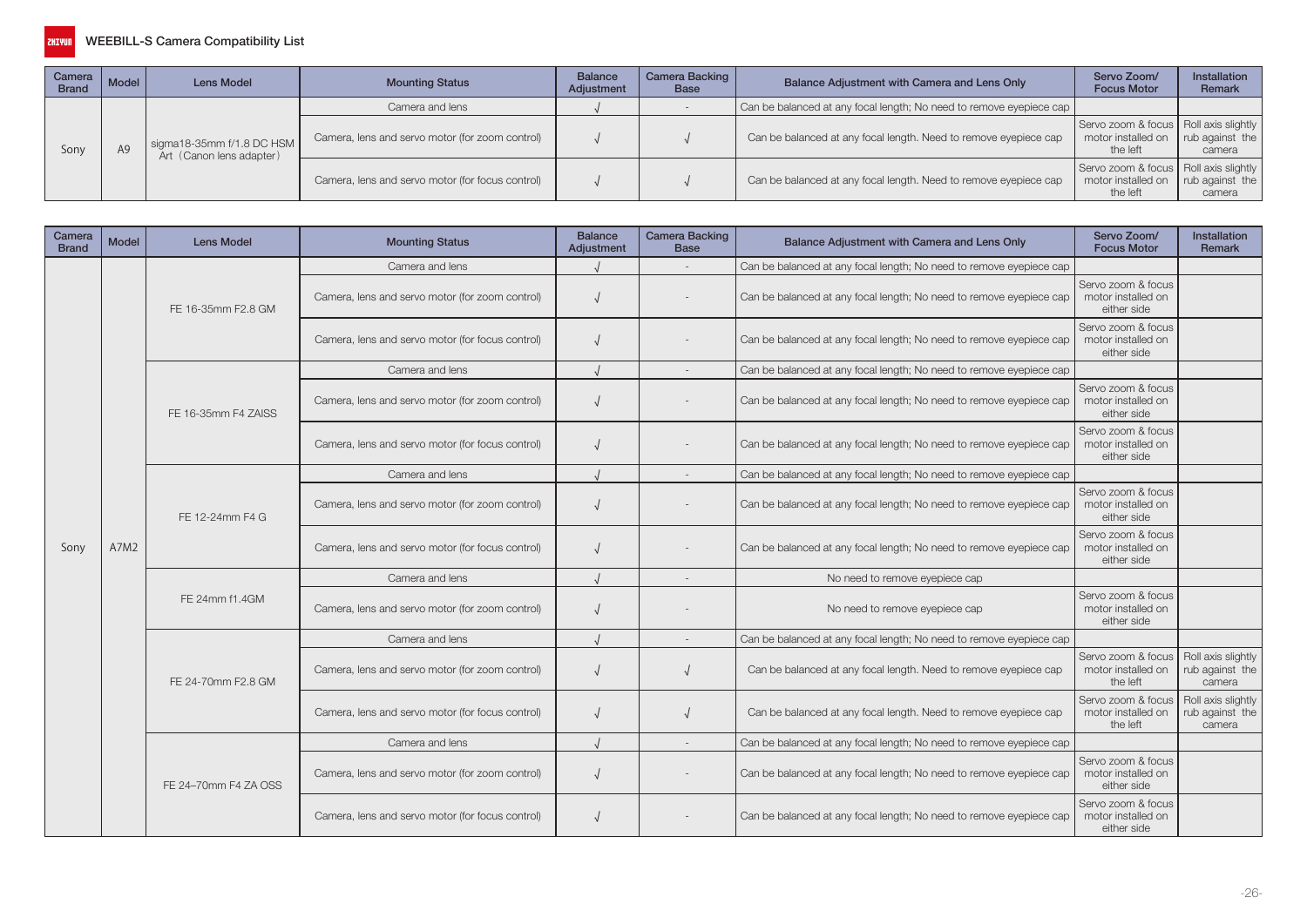

| Camera<br><b>Brand</b> | <b>Model</b> | <b>Lens Model</b>              | <b>Mounting Status</b>                           | <b>Balance</b><br>Adjustment | <b>Camera Backing</b><br><b>Base</b> | Balance Adjustment with Camera and Lens Only                        | Servo Zoom/<br><b>Focus Motor</b>                       | <b>Installation</b><br>Remark |
|------------------------|--------------|--------------------------------|--------------------------------------------------|------------------------------|--------------------------------------|---------------------------------------------------------------------|---------------------------------------------------------|-------------------------------|
|                        |              |                                | Camera and lens                                  |                              |                                      | No need to remove eyepiece cap                                      |                                                         |                               |
|                        |              | FE 28mm F2                     | Camera, lens and servo motor (for zoom control)  | $\sqrt{ }$                   |                                      | No need to remove eyepiece cap                                      | Servo zoom & focus<br>motor installed on<br>either side |                               |
|                        |              |                                | Camera and lens                                  |                              | $\sim$                               | No need to remove eyepiece cap                                      |                                                         |                               |
|                        |              | FE 50mm F1.8                   | Camera, lens and servo motor (for zoom control)  | $\sqrt{ }$                   |                                      | No need to remove eyepiece cap                                      | Servo zoom & focus<br>motor installed on<br>either side |                               |
|                        |              |                                | Camera and lens                                  |                              |                                      | No need to remove eyepiece cap                                      |                                                         |                               |
|                        |              | FE 85mm F1.4 GM                | Camera, lens and servo motor (for zoom control)  | $\sqrt{ }$                   |                                      | No need to remove eyepiece cap                                      | Servo zoom & focus<br>motor installed on<br>either side |                               |
|                        |              |                                | Camera and lens                                  |                              | $\sim$                               | No need to remove eyepiece cap                                      |                                                         |                               |
|                        |              | Distagon T* FE 35mm F1.4 ZA    | Camera, lens and servo motor (for zoom control)  | $\sqrt{ }$                   |                                      | No need to remove eyepiece cap                                      | Servo zoom & focus<br>motor installed on<br>either side |                               |
|                        |              |                                | Camera and lens                                  |                              | $\overline{\phantom{a}}$             | No need to remove eyepiece cap                                      |                                                         |                               |
|                        |              | Sonnar T* FE 35mm F2.8 ZA      | Camera, lens and servo motor (for zoom control)  | $\sqrt{ }$                   |                                      | No need to remove eyepiece cap                                      | Servo zoom & focus<br>motor installed on<br>either side |                               |
|                        |              | Sonnar® T* FE 55mm F1.8 ZA     | Camera and lens                                  |                              | $\sim$                               | No need to remove eyepiece cap                                      |                                                         |                               |
|                        |              |                                | Camera, lens and servo motor (for zoom control)  | $\sqrt{ }$                   |                                      | No need to remove eyepiece cap                                      | Servo zoom & focus<br>motor installed on<br>either side |                               |
| Sony                   | A7M2         |                                | Camera and lens                                  |                              | $\sim$                               | Can be balanced at any focal length; No need to remove eyepiece cap |                                                         |                               |
|                        |              | E 10-18mm F4 OSS               | Camera, lens and servo motor (for zoom control)  | $\sqrt{ }$                   |                                      | Can be balanced at any focal length; No need to remove eyepiece cap | Servo zoom & focus<br>motor installed on<br>the left    |                               |
|                        |              |                                | Camera, lens and servo motor (for focus control) | $\sqrt{ }$                   |                                      | Can be balanced at any focal length; No need to remove eyepiece cap | Servo zoom & focus<br>motor installed on<br>the left    |                               |
|                        |              |                                | Camera and lens                                  |                              | $\sim$                               | Can be balanced at any focal length; No need to remove eyepiece cap |                                                         |                               |
|                        |              | E PZ 18-105mm F4 G OSS         | Camera, lens and servo motor (for zoom control)  | $\sqrt{ }$                   |                                      | Can be balanced at any focal length; No need to remove eyepiece cap | Servo zoom & focus<br>motor installed on<br>either side |                               |
|                        |              |                                | Camera, lens and servo motor (for focus control) | $\sqrt{ }$                   |                                      | Can be balanced at any focal length; No need to remove eyepiece cap | Servo zoom & focus<br>motor installed on<br>either side |                               |
|                        |              |                                | Camera and lens                                  |                              |                                      | Can be balanced at any focal length; No need to remove eyepiece cap |                                                         |                               |
|                        |              | E 18-200mm F3.5-6.3 OSS<br>LE. | Camera, lens and servo motor (for zoom control)  | $\sqrt{ }$                   |                                      | Can be balanced at any focal length; No need to remove eyepiece cap | Servo zoom & focus<br>motor installed on<br>either side |                               |
|                        |              |                                | Camera, lens and servo motor (for focus control) | $\sqrt{ }$                   |                                      | Can be balanced at any focal length; No need to remove eyepiece cap | Servo zoom & focus<br>motor installed on<br>either side |                               |
|                        |              |                                | Camera and lens                                  |                              | $\sim$                               | No need to remove eyepiece cap                                      |                                                         |                               |
|                        |              | Sigma 30mm f/1.4 DC DN         | Camera, lens and servo motor (for zoom control)  | $\sqrt{ }$                   |                                      | No need to remove eyepiece cap                                      | Servo zoom & focus<br>motor installed on<br>either side |                               |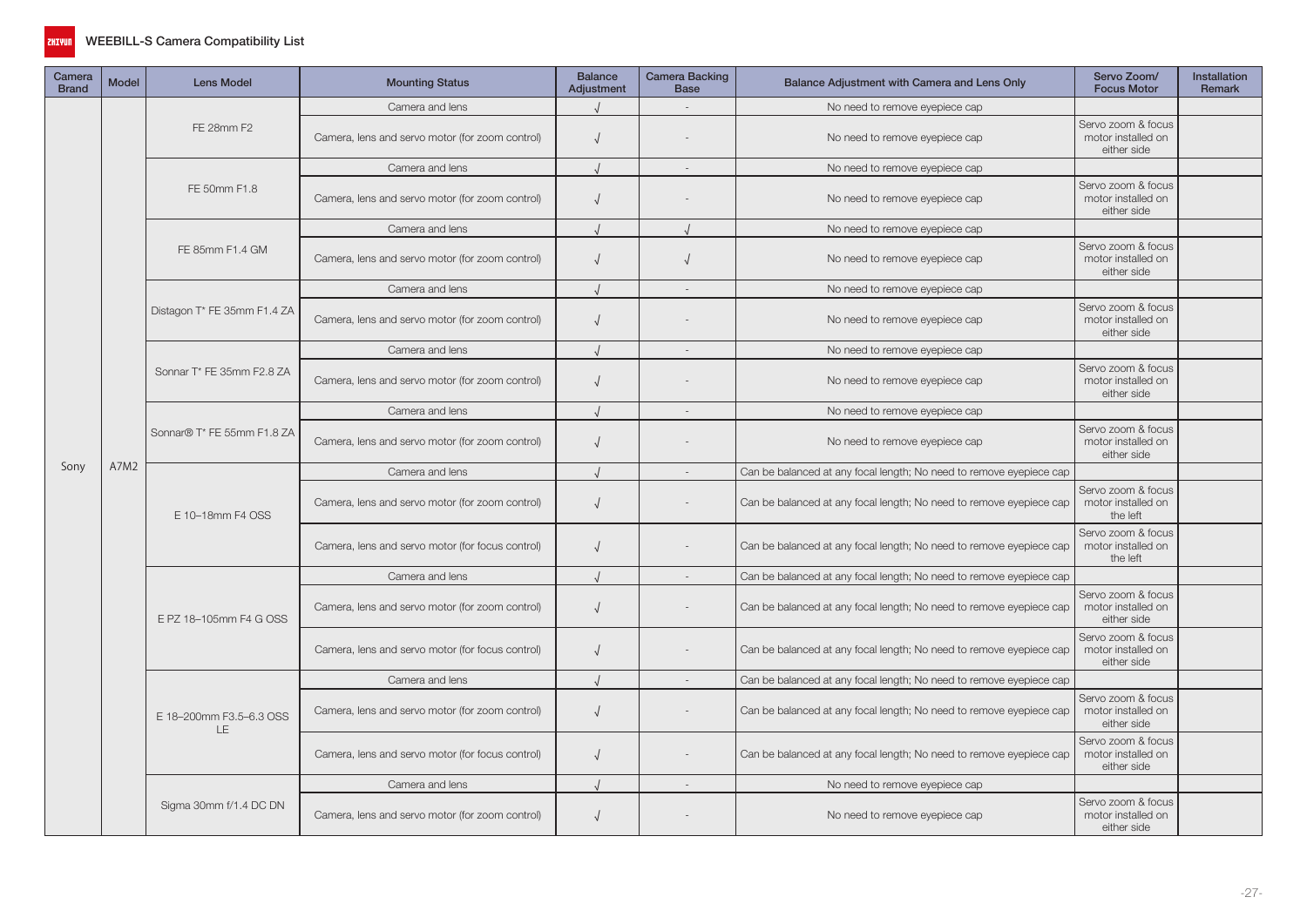

| Camera<br><b>Brand</b> | Model | <b>Lens Model</b>                            | <b>Mounting Status</b>                           | <b>Balance</b><br>Adjustment | <b>Camera Backing</b><br><b>Base</b> | Balance Adjustment with Camera and Lens Only                        | Servo Zoom/<br><b>Focus Motor</b>                       | <b>Installation</b><br><b>Remark</b> |
|------------------------|-------|----------------------------------------------|--------------------------------------------------|------------------------------|--------------------------------------|---------------------------------------------------------------------|---------------------------------------------------------|--------------------------------------|
|                        |       |                                              | Camera and lens                                  |                              |                                      | No need to remove eyepiece cap                                      |                                                         |                                      |
|                        |       | Sigma 50mm f/1.4 DG                          | Camera, lens and servo motor (for zoom control)  |                              |                                      | No need to remove eyepiece cap                                      | Servo zoom & focus<br>motor installed on<br>either side |                                      |
|                        |       |                                              | Camera and lens                                  |                              |                                      | Can be balanced at any focal length; No need to remove eyepiece cap |                                                         |                                      |
| Sony                   | A7M2  | Tamron 28-75mm f/2.8                         | Camera, lens and servo motor (for zoom control)  |                              |                                      | Can be balanced at any focal length; No need to remove eyepiece cap | Servo zoom & focus<br>motor installed on<br>either side |                                      |
|                        |       |                                              | Camera, lens and servo motor (for focus control) |                              |                                      | Can be balanced at any focal length; No need to remove eyepiece cap | Servo zoom & focus<br>motor installed on<br>either side |                                      |
|                        |       | sigma18-35mm f/1.8 DC<br>HSM Art (Canon lens | Camera and lens                                  |                              |                                      | Can be balanced at any focal length. Need to remove eyepiece cap    |                                                         |                                      |
|                        |       |                                              | Camera, lens and servo motor (for zoom control)  |                              |                                      |                                                                     |                                                         |                                      |
|                        |       | adapter)                                     | Camera, lens and servo motor (for focus control) |                              |                                      |                                                                     |                                                         |                                      |

| Camera<br><b>Brand</b> | Model | <b>Lens Model</b>   | <b>Mounting Status</b>                           | <b>Balance</b><br>Adjustment | <b>Camera Backing</b><br><b>Base</b> | Balance Adjustment with Camera and Lens Only                        | Servo Zoom/<br><b>Focus Motor</b>                                                                                  | <b>Installation</b><br>Remark                   |
|------------------------|-------|---------------------|--------------------------------------------------|------------------------------|--------------------------------------|---------------------------------------------------------------------|--------------------------------------------------------------------------------------------------------------------|-------------------------------------------------|
|                        |       |                     | Camera and lens                                  |                              |                                      | Can be balanced at any focal length; No need to remove eyepiece cap |                                                                                                                    |                                                 |
|                        |       | FE 16-35mm F2.8 GM  | Camera, lens and servo motor (for zoom control)  |                              |                                      | Can be balanced at any focal length; No need to remove eyepiece cap | Servo zoom & focus<br>motor installed on<br>either side                                                            |                                                 |
|                        |       |                     | Camera, lens and servo motor (for focus control) |                              |                                      | Can be balanced at any focal length; No need to remove eyepiece cap | Servo zoom & focus<br>motor installed on<br>either side                                                            |                                                 |
|                        |       |                     | Camera and lens                                  |                              |                                      | Can be balanced at any focal length; No need to remove eyepiece cap |                                                                                                                    |                                                 |
|                        |       | FE 16-35mm F4 ZAISS | Camera, lens and servo motor (for zoom control)  |                              |                                      | Can be balanced at any focal length; No need to remove eyepiece cap | Servo zoom & focus<br>motor installed on<br>either side                                                            |                                                 |
|                        |       |                     | Camera, lens and servo motor (for focus control) |                              |                                      | Can be balanced at any focal length; No need to remove eyepiece cap | Servo zoom & focus<br>motor installed on<br>either side                                                            |                                                 |
|                        |       |                     | Camera and lens                                  |                              |                                      | Can be balanced at any focal length; No need to remove eyepiece cap | Servo zoom & focus<br>motor installed on<br>either side<br>Servo zoom & focus<br>motor installed on<br>either side |                                                 |
| Sony                   | A7R2  | FE 12-24mm F4 G     | Camera, lens and servo motor (for zoom control)  |                              |                                      | Can be balanced at any focal length; No need to remove eyepiece cap |                                                                                                                    |                                                 |
|                        |       |                     | Camera, lens and servo motor (for focus control) |                              |                                      | Can be balanced at any focal length; No need to remove eyepiece cap |                                                                                                                    |                                                 |
|                        |       |                     | Camera and lens                                  |                              | $\overline{a}$                       | No need to remove eyepiece cap                                      |                                                                                                                    |                                                 |
|                        |       | FE 24mm f1.4GM      | Camera, lens and servo motor (for zoom control)  |                              |                                      | No need to remove eyepiece cap                                      | Servo zoom & focus<br>motor installed on<br>either side                                                            |                                                 |
|                        |       |                     | Camera and lens                                  |                              |                                      | Can be balanced at any focal length; No need to remove eyepiece cap |                                                                                                                    |                                                 |
|                        |       | FE 24-70mm F2.8 GM  | Camera, lens and servo motor (for zoom control)  |                              |                                      | Can be balanced at any focal length. Need to remove eyepiece cap    | Servo zoom & focus<br>motor installed on<br>the left                                                               | Roll axis slightly<br>rub against the<br>camera |
|                        |       |                     | Camera, lens and servo motor (for focus control) |                              |                                      | Can be balanced at any focal length. Need to remove eyepiece cap    | Servo zoom & focus<br>motor installed on<br>the left                                                               | Roll axis slightly<br>rub against the<br>camera |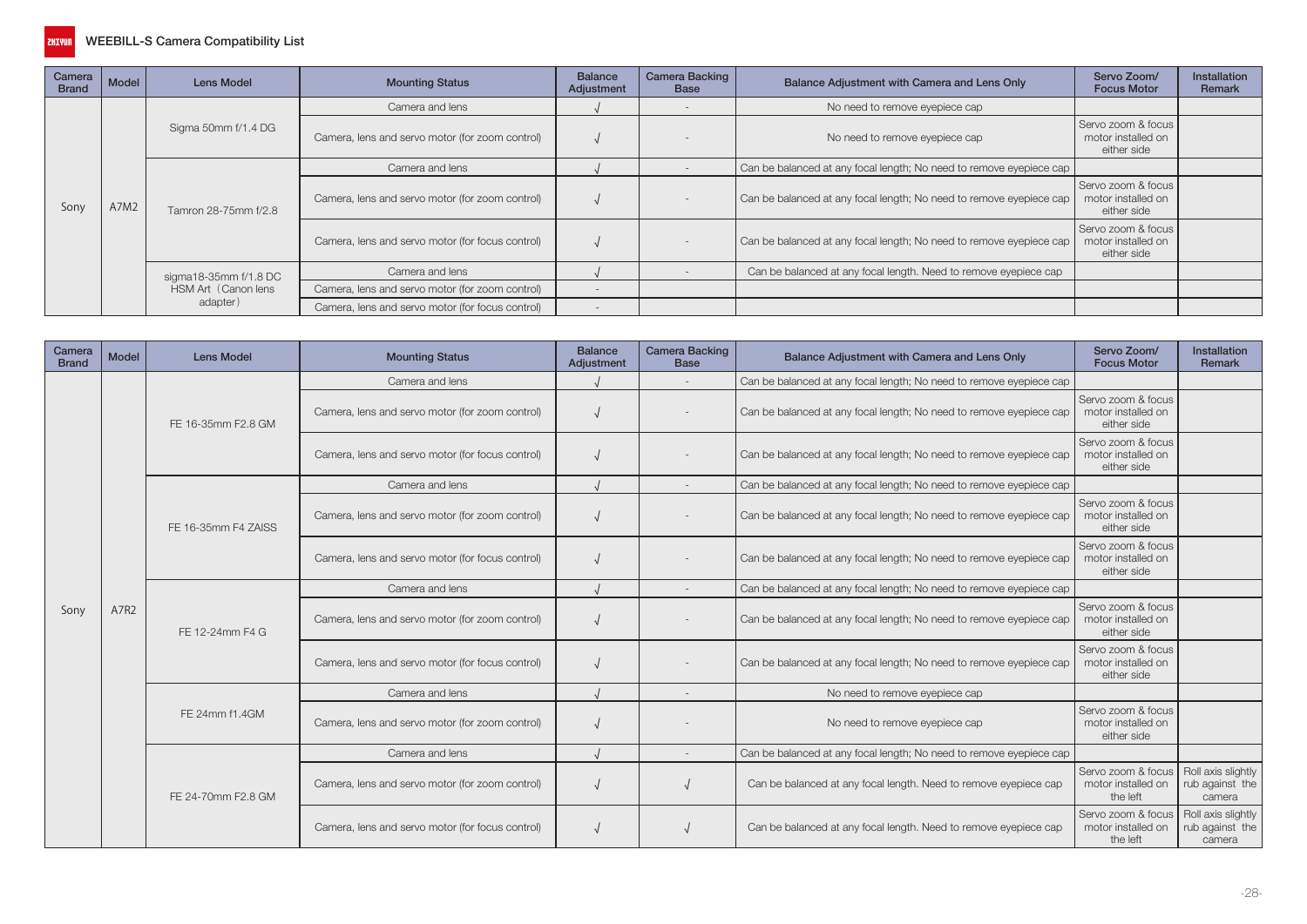

| Camera<br><b>Brand</b> | <b>Model</b> | <b>Lens Model</b>           | <b>Mounting Status</b>                           | <b>Balance</b><br>Adjustment | Camera Backing<br><b>Base</b> | Balance Adjustment with Camera and Lens Only                        | Servo Zoom/<br><b>Focus Motor</b>                                                                                                                                             | Installation<br><b>Remark</b> |
|------------------------|--------------|-----------------------------|--------------------------------------------------|------------------------------|-------------------------------|---------------------------------------------------------------------|-------------------------------------------------------------------------------------------------------------------------------------------------------------------------------|-------------------------------|
| Sony                   |              |                             | Camera and lens                                  |                              |                               | Can be balanced at any focal length; No need to remove eyepiece cap |                                                                                                                                                                               |                               |
|                        |              | FE 24-70mm F4 ZA OSS        | Camera, lens and servo motor (for zoom control)  | $\sqrt{ }$                   |                               | Can be balanced at any focal length; No need to remove eyepiece cap | Servo zoom & focus<br>motor installed on<br>either side                                                                                                                       |                               |
|                        |              |                             | Camera, lens and servo motor (for focus control) | $\sqrt{ }$                   |                               | Can be balanced at any focal length; No need to remove eyepiece cap | Servo zoom & focus<br>motor installed on<br>either side                                                                                                                       |                               |
|                        |              |                             | Camera and lens                                  |                              |                               | No need to remove eyepiece cap                                      |                                                                                                                                                                               |                               |
|                        | A7R2         | FE 28mm F2                  | Camera, lens and servo motor (for zoom control)  | $\sqrt{ }$                   |                               | No need to remove eyepiece cap                                      | Servo zoom & focus<br>motor installed on<br>either side                                                                                                                       |                               |
|                        |              |                             | Camera and lens                                  |                              |                               | No need to remove eyepiece cap                                      |                                                                                                                                                                               |                               |
|                        |              | FE 50mm F1.8                | Camera, lens and servo motor (for zoom control)  | $\sqrt{ }$                   |                               | No need to remove eyepiece cap                                      | Servo zoom & focus<br>motor installed on<br>either side                                                                                                                       |                               |
|                        |              |                             | Camera and lens                                  |                              |                               | No need to remove eyepiece cap                                      | Servo zoom & focus<br>motor installed on<br>either side<br>Servo zoom & focus<br>motor installed on<br>either side<br>Servo zoom & focus<br>motor installed on<br>either side |                               |
|                        |              | FE 85mm F1.4 GM             | Camera, lens and servo motor (for zoom control)  |                              |                               | No need to remove eyepiece cap                                      |                                                                                                                                                                               |                               |
|                        |              | Distagon T* FE 35mm F1.4 ZA | Camera and lens                                  |                              |                               | No need to remove eyepiece cap                                      |                                                                                                                                                                               |                               |
|                        |              |                             | Camera, lens and servo motor (for zoom control)  | $\sqrt{ }$                   |                               | No need to remove eyepiece cap                                      |                                                                                                                                                                               |                               |
|                        |              |                             | Camera and lens                                  |                              |                               | No need to remove eyepiece cap                                      |                                                                                                                                                                               |                               |
|                        |              | Sonnar T* FE 35mm F2.8 ZA   | Camera, lens and servo motor (for zoom control)  | $\sqrt{ }$                   |                               | No need to remove eyepiece cap                                      |                                                                                                                                                                               |                               |
|                        |              |                             | Camera and lens                                  |                              | $\sim$                        | No need to remove eyepiece cap                                      |                                                                                                                                                                               |                               |
|                        |              | Sonnar® T* FE 55mm F1.8 ZA  | Camera, lens and servo motor (for zoom control)  | $\sqrt{2}$                   |                               | No need to remove eyepiece cap                                      | Servo zoom & focus<br>motor installed on<br>either side                                                                                                                       |                               |
|                        |              |                             | Camera and lens                                  |                              |                               | Can be balanced at any focal length; No need to remove eyepiece cap |                                                                                                                                                                               |                               |
|                        |              | E 10-18mm F4 OSS            | Camera, lens and servo motor (for zoom control)  | $\sqrt{ }$                   |                               | Can be balanced at any focal length; No need to remove eyepiece cap | Servo zoom & focus<br>motor installed on<br>the left                                                                                                                          |                               |
|                        |              |                             | Camera, lens and servo motor (for focus control) | $\sqrt{2}$                   |                               | Can be balanced at any focal length; No need to remove eyepiece cap | Servo zoom & focus<br>motor installed on<br>the left                                                                                                                          |                               |
|                        |              |                             | Camera and lens                                  |                              |                               | Can be balanced at any focal length; No need to remove eyepiece cap |                                                                                                                                                                               |                               |
|                        |              | E PZ 18-105mm F4 G OSS      | Camera, lens and servo motor (for zoom control)  | $\sqrt{ }$                   |                               | Can be balanced at any focal length; No need to remove eyepiece cap | Servo zoom & focus<br>motor installed on<br>either side                                                                                                                       |                               |
|                        |              |                             | Camera, lens and servo motor (for focus control) | $\sqrt{ }$                   |                               | Can be balanced at any focal length; No need to remove eyepiece cap | Servo zoom & focus<br>motor installed on<br>either side                                                                                                                       |                               |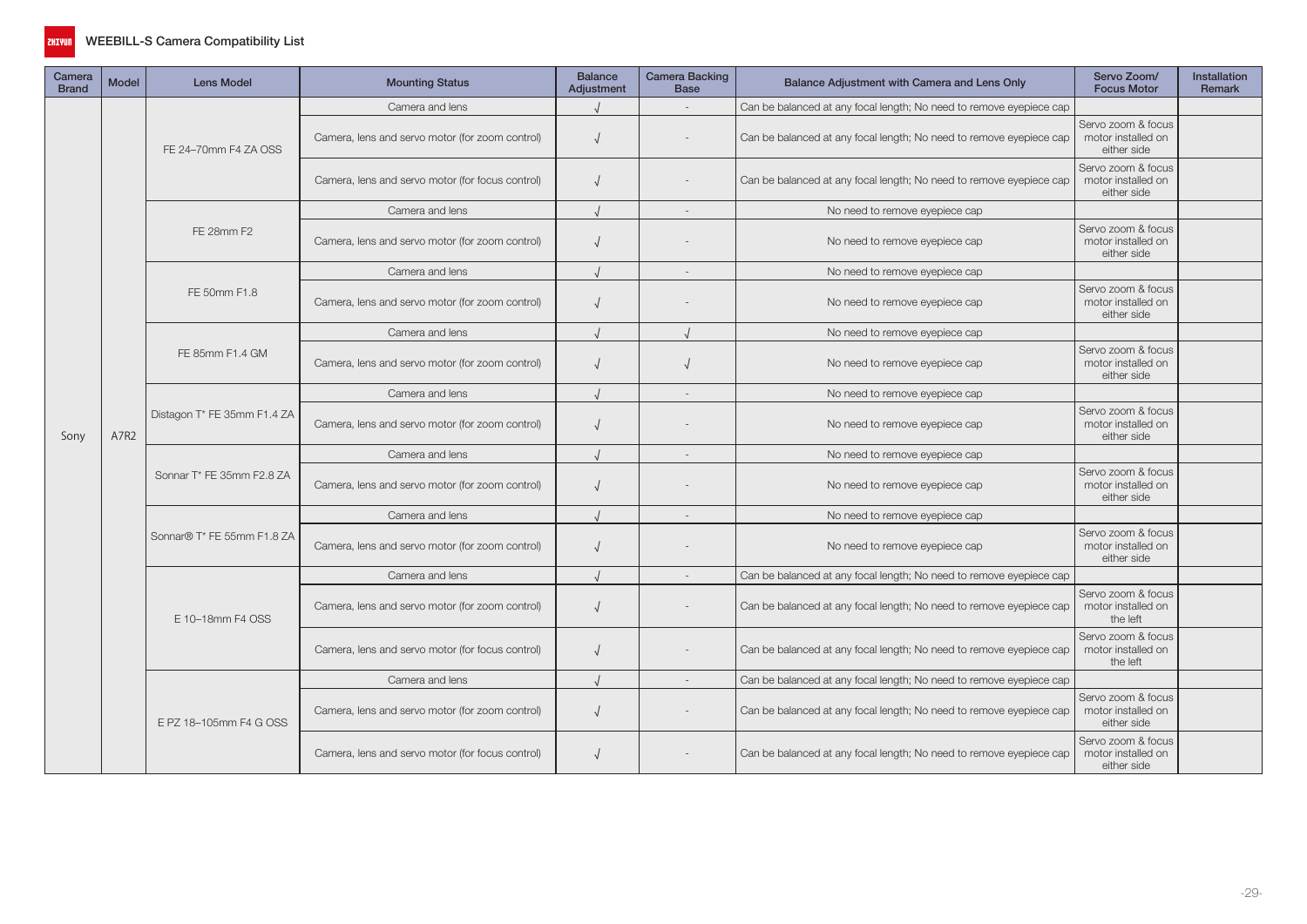

| Camera<br><b>Brand</b> | <b>Model</b> | <b>Lens Model</b>                                     | <b>Mounting Status</b>                           | <b>Balance</b><br>Adjustment | <b>Camera Backing</b><br><b>Base</b> | Balance Adjustment with Camera and Lens Only                        | Servo Zoom/<br><b>Focus Motor</b>                                                                                  | Installation<br>Remark |
|------------------------|--------------|-------------------------------------------------------|--------------------------------------------------|------------------------------|--------------------------------------|---------------------------------------------------------------------|--------------------------------------------------------------------------------------------------------------------|------------------------|
|                        |              |                                                       | Camera and lens                                  |                              |                                      | Can be balanced at any focal length; No need to remove eyepiece cap |                                                                                                                    |                        |
|                        |              | E 18-200mm F3.5-6.3 OSS<br>ΙF                         | Camera, lens and servo motor (for zoom control)  |                              |                                      | Can be balanced at any focal length; No need to remove eyepiece cap | Servo zoom & focus<br>motor installed on<br>either side                                                            |                        |
|                        |              |                                                       | Camera, lens and servo motor (for focus control) |                              |                                      | Can be balanced at any focal length; No need to remove eyepiece cap | Servo zoom & focus<br>motor installed on<br>either side                                                            |                        |
|                        |              |                                                       | Camera and lens                                  |                              |                                      | No need to remove eyepiece cap                                      | Servo zoom & focus<br>motor installed on<br>either side<br>Servo zoom & focus<br>motor installed on<br>either side |                        |
|                        |              | Sigma 30mm f/1.4 DC DN                                | Camera, lens and servo motor (for zoom control)  |                              |                                      | No need to remove eyepiece cap                                      |                                                                                                                    |                        |
|                        |              | Sigma 50mm f/1.4 DG                                   | Camera and lens                                  |                              |                                      | No need to remove eyepiece cap                                      |                                                                                                                    |                        |
| Sony                   | A7R2         |                                                       | Camera, lens and servo motor (for zoom control)  |                              |                                      | No need to remove eyepiece cap                                      |                                                                                                                    |                        |
|                        |              |                                                       | Camera and lens                                  |                              |                                      | Can be balanced at any focal length; No need to remove eyepiece cap |                                                                                                                    |                        |
|                        |              | Tamron 28-75mm f/2.8                                  | Camera, lens and servo motor (for zoom control)  |                              |                                      | Can be balanced at any focal length; No need to remove eyepiece cap | Servo zoom & focus<br>motor installed on<br>either side                                                            |                        |
|                        |              |                                                       | Camera, lens and servo motor (for focus control) |                              |                                      | Can be balanced at any focal length; No need to remove eyepiece cap | Servo zoom & focus<br>motor installed on<br>either side                                                            |                        |
|                        |              |                                                       | Camera and lens                                  |                              |                                      | Can be balanced at any focal length. Need to remove eyepiece cap    |                                                                                                                    |                        |
|                        |              | sigma18-35mm f/1.8 DC HSM<br>Art (Canon lens adapter) | Camera, lens and servo motor (for zoom control)  | $\overline{\phantom{a}}$     |                                      |                                                                     |                                                                                                                    |                        |
|                        |              |                                                       | Camera, lens and servo motor (for focus control) |                              |                                      |                                                                     |                                                                                                                    |                        |

| Camera<br><b>Brand</b> | Model | Lens Model          | <b>Mounting Status</b>                           | <b>Balance</b><br>Adjustment | <b>Camera Backing</b><br><b>Base</b> | Balance Adjustment with Camera and Lens Only                        | Servo Zoom/<br><b>Focus Motor</b>                       | <b>Installation</b><br>Remark |
|------------------------|-------|---------------------|--------------------------------------------------|------------------------------|--------------------------------------|---------------------------------------------------------------------|---------------------------------------------------------|-------------------------------|
|                        |       |                     | Camera and lens                                  |                              |                                      | Can be balanced at any focal length; No need to remove eyepiece cap |                                                         |                               |
|                        |       | FE 16-35mm F2.8 GM  | Camera, lens and servo motor (for zoom control)  |                              |                                      | Can be balanced at any focal length; No need to remove eyepiece cap | Servo zoom & focus<br>motor installed on<br>either side |                               |
|                        |       |                     | Camera, lens and servo motor (for focus control) |                              |                                      | Can be balanced at any focal length; No need to remove eyepiece cap | Servo zoom & focus<br>motor installed on<br>either side |                               |
|                        |       |                     | Camera and lens                                  |                              |                                      | Can be balanced at any focal length; No need to remove eyepiece cap |                                                         |                               |
| Sony                   | A7S2  | FE 16-35mm F4 ZAISS | Camera, lens and servo motor (for zoom control)  |                              |                                      | Can be balanced at any focal length; No need to remove eyepiece cap | Servo zoom & focus<br>motor installed on<br>either side |                               |
|                        |       |                     | Camera, lens and servo motor (for focus control) |                              |                                      | Can be balanced at any focal length; No need to remove eyepiece cap | Servo zoom & focus<br>motor installed on<br>either side |                               |
|                        |       |                     | Camera and lens                                  |                              |                                      | Can be balanced at any focal length; No need to remove eyepiece cap |                                                         |                               |
|                        |       | FE 12-24mm F4 G     | Camera, lens and servo motor (for zoom control)  |                              |                                      | Can be balanced at any focal length; No need to remove eyepiece cap | Servo zoom & focus<br>motor installed on<br>either side |                               |
|                        |       |                     | Camera, lens and servo motor (for focus control) |                              |                                      | Can be balanced at any focal length; No need to remove eyepiece cap | Servo zoom & focus<br>motor installed on<br>either side |                               |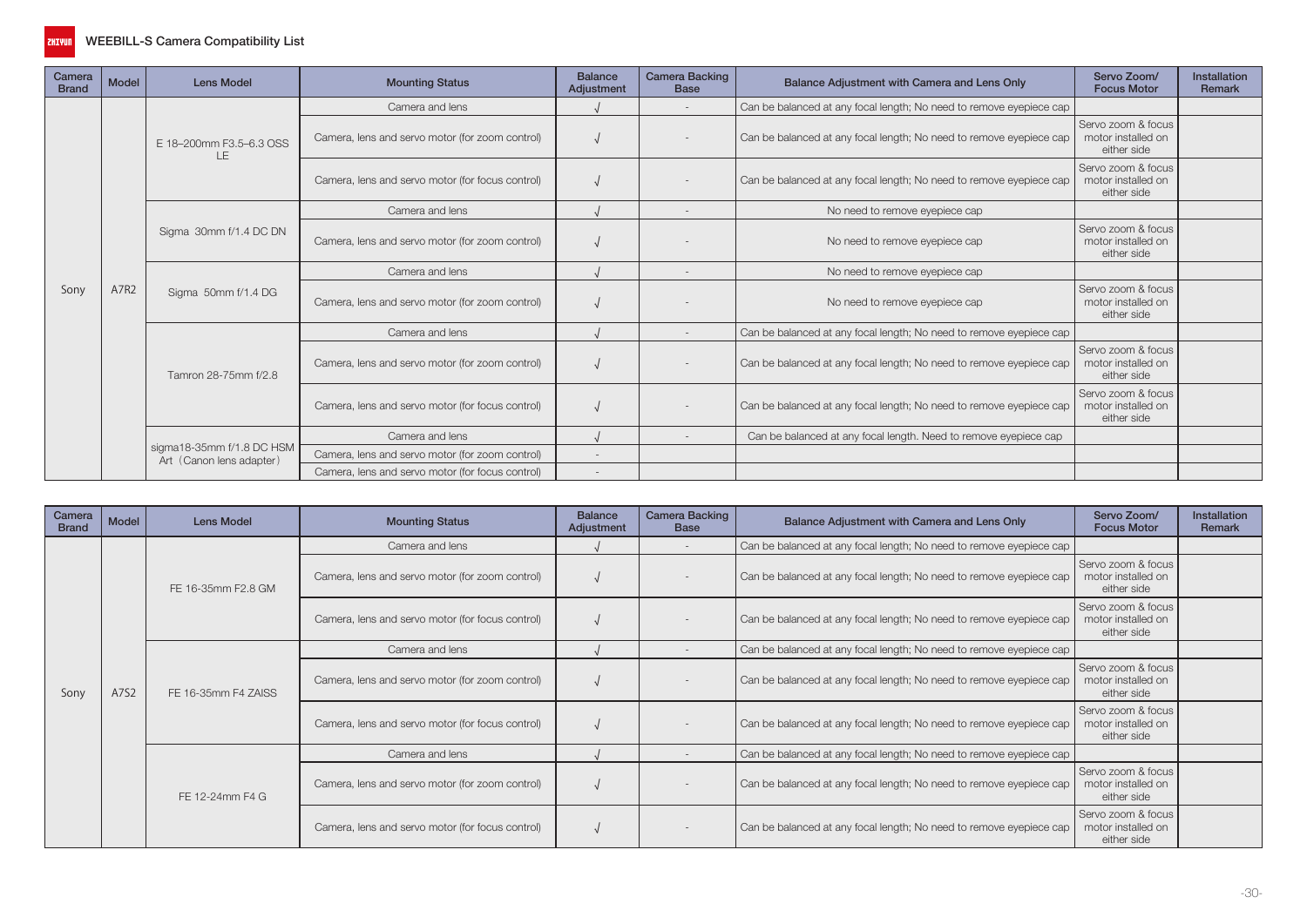

| Camera<br><b>Brand</b> | <b>Model</b> | <b>Lens Model</b>           | <b>Mounting Status</b>                           | <b>Balance</b><br>Adjustment | Camera Backing<br><b>Base</b> | Balance Adjustment with Camera and Lens Only                        | Servo Zoom/<br><b>Focus Motor</b>                                                                                                                              | Installation<br>Remark                          |
|------------------------|--------------|-----------------------------|--------------------------------------------------|------------------------------|-------------------------------|---------------------------------------------------------------------|----------------------------------------------------------------------------------------------------------------------------------------------------------------|-------------------------------------------------|
|                        |              |                             | Camera and lens                                  |                              |                               | No need to remove eyepiece cap                                      |                                                                                                                                                                |                                                 |
|                        |              | FE 24mm f1.4GM              | Camera, lens and servo motor (for zoom control)  | $\sqrt{2}$                   |                               | No need to remove eyepiece cap                                      | Servo zoom & focus<br>motor installed on<br>either side                                                                                                        |                                                 |
|                        | A7S2         |                             | Camera and lens                                  |                              |                               | Can be balanced at any focal length; No need to remove eyepiece cap |                                                                                                                                                                |                                                 |
|                        |              | FE 24-70mm F2.8 GM          | Camera, lens and servo motor (for zoom control)  | $\sqrt{ }$                   | $\sqrt{ }$                    | Can be balanced at any focal length. Need to remove eyepiece cap    | Servo zoom & focus<br>motor installed on<br>the left                                                                                                           | Roll axis slightly<br>rub against the<br>camera |
|                        |              |                             | Camera, lens and servo motor (for focus control) | $\sqrt{ }$                   | $\sqrt{ }$                    | Can be balanced at any focal length. Need to remove eyepiece cap    | Servo zoom & focus<br>motor installed on<br>the left                                                                                                           | Roll axis slightly<br>rub against the<br>camera |
|                        |              |                             | Camera and lens                                  |                              |                               | Can be balanced at any focal length; No need to remove eyepiece cap |                                                                                                                                                                |                                                 |
|                        |              | FE 24-70mm F4 ZA OSS        | Camera, lens and servo motor (for zoom control)  | $\sqrt{ }$                   |                               | Can be balanced at any focal length; No need to remove eyepiece cap | Servo zoom & focus<br>motor installed on<br>either side                                                                                                        |                                                 |
|                        |              |                             | Camera, lens and servo motor (for focus control) | $\sqrt{ }$                   |                               | Can be balanced at any focal length; No need to remove eyepiece cap | Servo zoom & focus<br>motor installed on<br>either side                                                                                                        |                                                 |
|                        |              |                             | Camera and lens                                  |                              |                               | No need to remove eyepiece cap                                      |                                                                                                                                                                |                                                 |
|                        |              | FE 28mm F2                  | Camera, lens and servo motor (for zoom control)  | $\sqrt{ }$                   |                               | No need to remove eyepiece cap                                      | Servo zoom & focus<br>motor installed on<br>either side                                                                                                        |                                                 |
|                        |              |                             | Camera and lens                                  |                              | $\sim$                        | No need to remove eyepiece cap                                      | Servo zoom & focus<br>motor installed on<br>either side<br>Servo zoom & focus<br>motor installed on<br>either side<br>Servo zoom & focus<br>motor installed on |                                                 |
| Sony                   |              | FE 50mm F1.8                | Camera, lens and servo motor (for zoom control)  | $\sqrt{ }$                   |                               | No need to remove eyepiece cap                                      |                                                                                                                                                                |                                                 |
|                        |              |                             | Camera and lens                                  |                              |                               | No need to remove eyepiece cap                                      |                                                                                                                                                                |                                                 |
|                        |              | FE 85mm F1.4 GM             | Camera, lens and servo motor (for zoom control)  | $\sqrt{ }$                   | $\sqrt{ }$                    | No need to remove eyepiece cap                                      |                                                                                                                                                                |                                                 |
|                        |              |                             | Camera and lens                                  | $\cdot$                      | $\sim$                        | No need to remove eyepiece cap                                      |                                                                                                                                                                |                                                 |
|                        |              | Distagon T* FE 35mm F1.4 ZA | Camera, lens and servo motor (for zoom control)  | $\sqrt{2}$                   |                               | No need to remove eyepiece cap                                      | either side                                                                                                                                                    |                                                 |
|                        |              |                             | Camera and lens                                  |                              | $\sim$                        | No need to remove eyepiece cap                                      |                                                                                                                                                                |                                                 |
|                        |              | Sonnar T* FE 35mm F2.8 ZA   | Camera, lens and servo motor (for zoom control)  | $\sqrt{ }$                   |                               | No need to remove eyepiece cap                                      | Servo zoom & focus<br>motor installed on<br>either side                                                                                                        |                                                 |
|                        |              |                             | Camera and lens                                  |                              | $\sim$                        | No need to remove eyepiece cap                                      |                                                                                                                                                                |                                                 |
|                        |              | Sonnar® T* FE 55mm F1.8 ZA  | Camera, lens and servo motor (for zoom control)  | $\sqrt{ }$                   |                               | No need to remove eyepiece cap                                      | Servo zoom & focus<br>motor installed on<br>either side                                                                                                        |                                                 |
|                        |              |                             | Camera and lens                                  |                              | $\sim$                        | Can be balanced at any focal length; No need to remove eyepiece cap |                                                                                                                                                                |                                                 |
|                        |              | E 10-18mm F4 OSS            | Camera, lens and servo motor (for zoom control)  | $\sqrt{ }$                   |                               | Can be balanced at any focal length; No need to remove eyepiece cap | Servo zoom & focus<br>motor installed on<br>the left                                                                                                           |                                                 |
|                        |              |                             | Camera, lens and servo motor (for focus control) | $\sqrt{2}$                   |                               | Can be balanced at any focal length; No need to remove eyepiece cap | Servo zoom & focus<br>motor installed on<br>the left                                                                                                           |                                                 |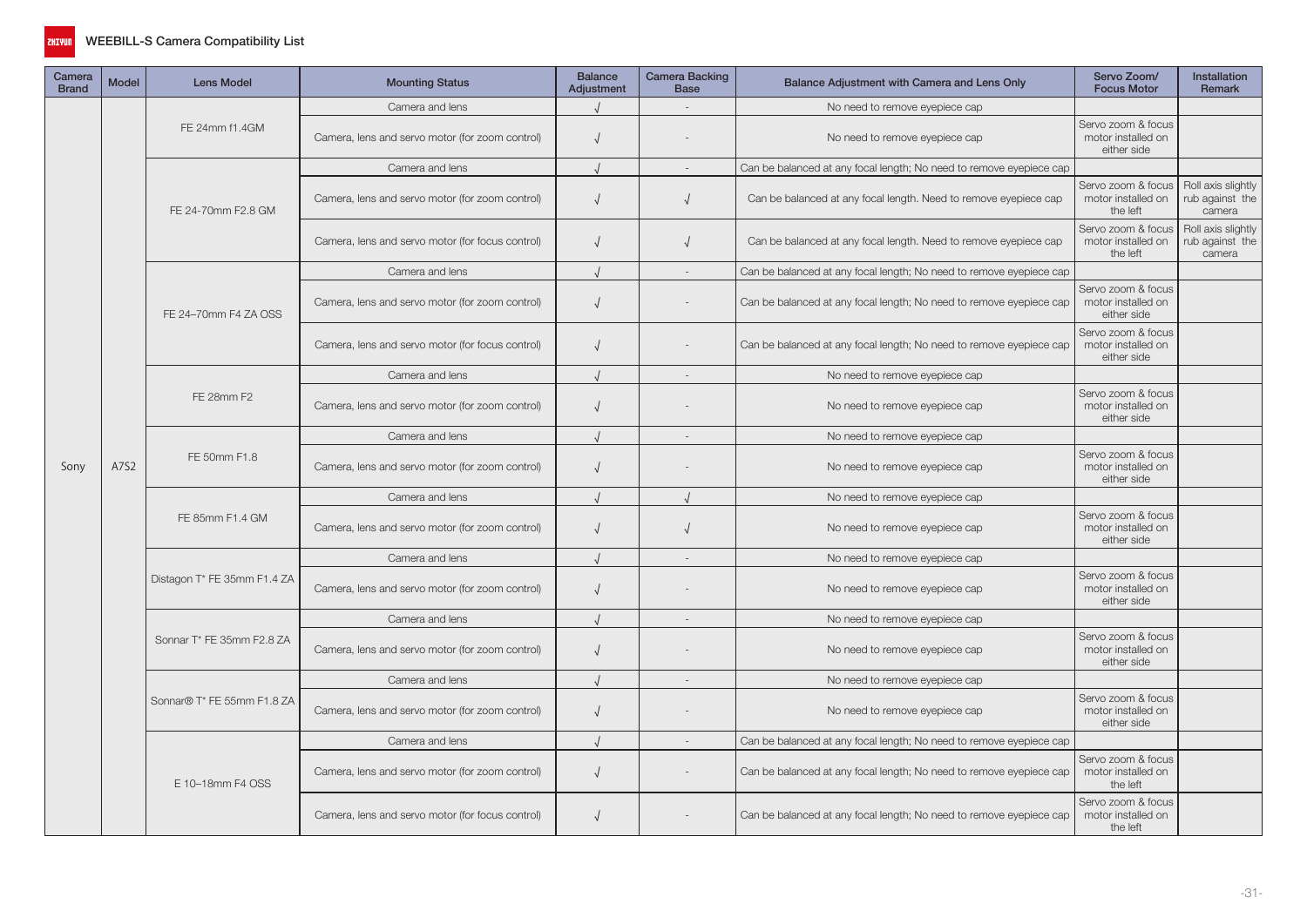

| Camera<br><b>Brand</b> | Model | <b>Lens Model</b>              | <b>Mounting Status</b>                           | <b>Balance</b><br>Adjustment | <b>Camera Backing</b><br><b>Base</b> | Balance Adjustment with Camera and Lens Only                        | Servo Zoom/<br><b>Focus Motor</b>                       | Installation<br>Remark |
|------------------------|-------|--------------------------------|--------------------------------------------------|------------------------------|--------------------------------------|---------------------------------------------------------------------|---------------------------------------------------------|------------------------|
|                        |       |                                | Camera and lens                                  |                              |                                      | Can be balanced at any focal length; No need to remove eyepiece cap |                                                         |                        |
|                        |       | E PZ 18-105mm F4 G OSS         | Camera, lens and servo motor (for zoom control)  |                              |                                      | Can be balanced at any focal length; No need to remove eyepiece cap | Servo zoom & focus<br>motor installed on<br>either side |                        |
|                        | A7S2  |                                | Camera, lens and servo motor (for focus control) |                              |                                      | Can be balanced at any focal length; No need to remove eyepiece cap | Servo zoom & focus<br>motor installed on<br>either side |                        |
|                        |       |                                | Camera and lens                                  |                              |                                      | Can be balanced at any focal length; No need to remove eyepiece cap |                                                         |                        |
|                        |       | E 18-200mm F3.5-6.3 OSS<br>LE. | Camera, lens and servo motor (for zoom control)  |                              |                                      | Can be balanced at any focal length; No need to remove eyepiece cap | Servo zoom & focus<br>motor installed on<br>either side |                        |
|                        |       |                                | Camera, lens and servo motor (for focus control) |                              |                                      | Can be balanced at any focal length; No need to remove eyepiece cap | Servo zoom & focus<br>motor installed on<br>either side |                        |
|                        |       | Sigma 30mm f/1.4 DC DN         | Camera and lens                                  |                              |                                      | No need to remove eyepiece cap                                      |                                                         |                        |
| Sony                   |       |                                | Camera, lens and servo motor (for zoom control)  |                              |                                      | No need to remove eyepiece cap                                      | Servo zoom & focus<br>motor installed on<br>either side |                        |
|                        |       |                                | Camera and lens                                  |                              |                                      | No need to remove eyepiece cap                                      |                                                         |                        |
|                        |       | Sigma 50mm f/1.4 DG            | Camera, lens and servo motor (for zoom control)  |                              |                                      | No need to remove eyepiece cap                                      | Servo zoom & focus<br>motor installed on<br>either side |                        |
|                        |       |                                | Camera and lens                                  |                              |                                      | Can be balanced at any focal length; No need to remove eyepiece cap |                                                         |                        |
|                        |       | Tamron 28-75mm f/2.8           | Camera, lens and servo motor (for zoom control)  |                              |                                      | Can be balanced at any focal length; No need to remove eyepiece cap | Servo zoom & focus<br>motor installed on<br>either side |                        |
|                        |       |                                | Camera, lens and servo motor (for focus control) |                              |                                      | Can be balanced at any focal length; No need to remove eyepiece cap | Servo zoom & focus<br>motor installed on<br>either side |                        |
|                        |       |                                | Camera and lens                                  |                              |                                      | Can be balanced at any focal length. Need to remove eyepiece cap    |                                                         |                        |
|                        |       | sigma18-35mm f/1.8 DC HSM      | Camera, lens and servo motor (for zoom control)  |                              |                                      |                                                                     |                                                         |                        |
|                        |       | Art (Canon lens adapter)       | Camera, lens and servo motor (for focus control) |                              |                                      |                                                                     |                                                         |                        |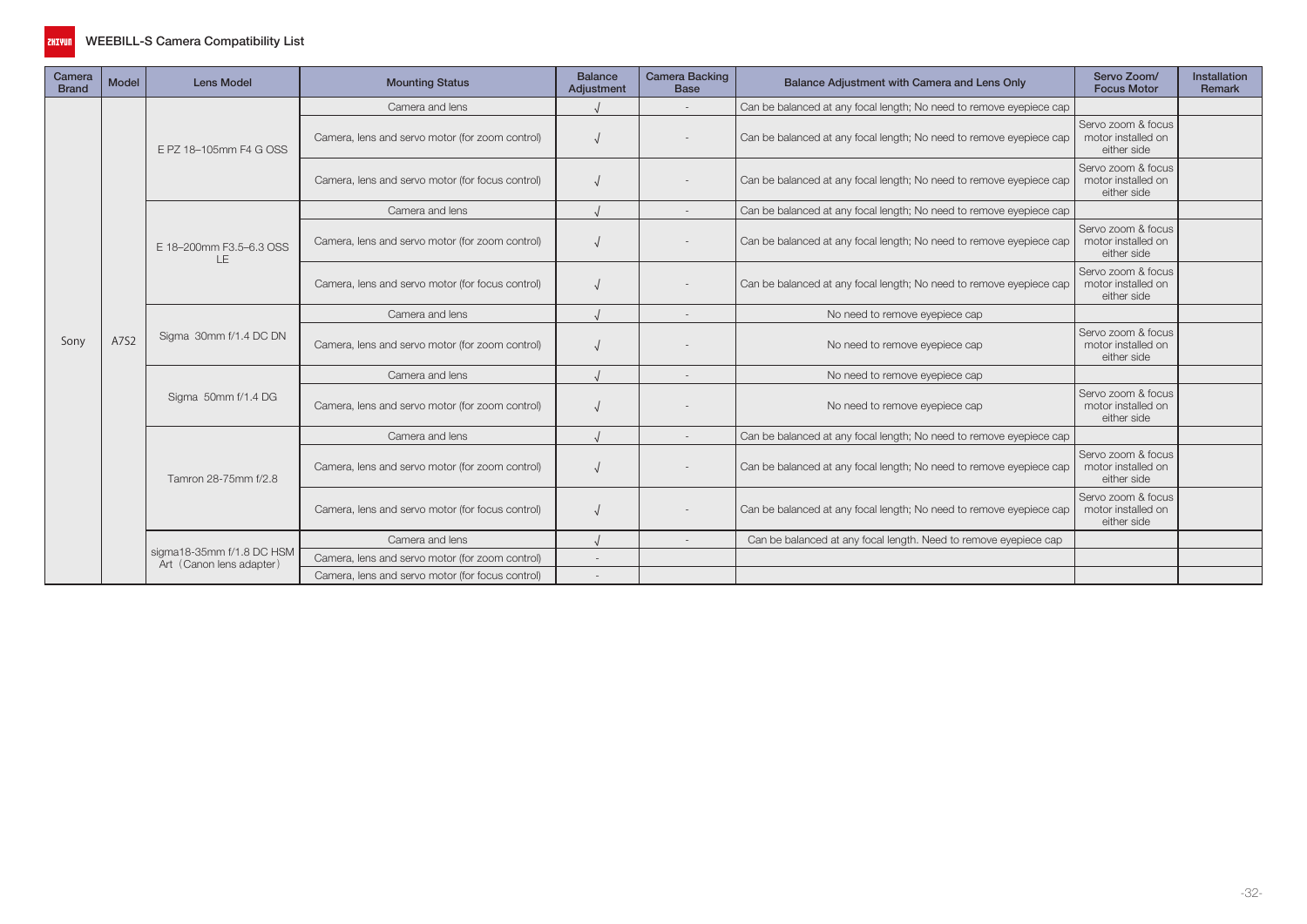

| Camera<br><b>Brand</b> | <b>Model</b> | <b>Lens Model</b>    | <b>Mounting Status</b>                           | <b>Balance</b><br>Adjustment | <b>Camera Backing</b><br><b>Base</b> | Balance Adjustment with Camera and Lens Only                        | Servo Zoom/<br><b>Focus Motor</b>                       | <b>Installation</b><br><b>Remark</b>                                                               |
|------------------------|--------------|----------------------|--------------------------------------------------|------------------------------|--------------------------------------|---------------------------------------------------------------------|---------------------------------------------------------|----------------------------------------------------------------------------------------------------|
|                        |              |                      | Camera and lens                                  |                              |                                      | Can be balanced at any focal length; No need to remove eyepiece cap |                                                         |                                                                                                    |
|                        |              | FE 16-35mm F2.8 GM   | Camera, lens and servo motor (for zoom control)  | $\sqrt{ }$                   |                                      | Can be balanced at any focal length; No need to remove eyepiece cap | Servo zoom & focus<br>motor installed on<br>either side |                                                                                                    |
|                        |              |                      | Camera, lens and servo motor (for focus control) | $\sqrt{ }$                   |                                      | Can be balanced at any focal length; No need to remove eyepiece cap | Servo zoom & focus<br>motor installed on<br>either side |                                                                                                    |
|                        |              |                      | Camera and lens                                  |                              | $\sim$                               | Can be balanced at any focal length; No need to remove eyepiece cap |                                                         |                                                                                                    |
|                        |              | FE 16-35mm F4 ZAISS  | Camera, lens and servo motor (for zoom control)  | $\sqrt{ }$                   |                                      | Can be balanced at any focal length; No need to remove eyepiece cap | Servo zoom & focus<br>motor installed on<br>either side | Roll axis slightly<br>rub against the<br>camera<br>Roll axis slightly<br>rub against the<br>camera |
|                        |              |                      | Camera, lens and servo motor (for focus control) |                              |                                      | Can be balanced at any focal length; No need to remove eyepiece cap | Servo zoom & focus<br>motor installed on<br>either side |                                                                                                    |
|                        |              |                      | Camera and lens                                  |                              | $\sim$                               | Can be balanced at any focal length; No need to remove eyepiece cap |                                                         |                                                                                                    |
|                        |              | FE 12-24mm F4 G      | Camera, lens and servo motor (for zoom control)  |                              |                                      | Can be balanced at any focal length; No need to remove eyepiece cap | Servo zoom & focus<br>motor installed on<br>either side |                                                                                                    |
|                        | A7M3         |                      | Camera, lens and servo motor (for focus control) | $\sqrt{ }$                   |                                      | Can be balanced at any focal length; No need to remove eyepiece cap | Servo zoom & focus<br>motor installed on<br>either side |                                                                                                    |
|                        |              |                      | Camera and lens                                  |                              |                                      | No need to remove eyepiece cap                                      |                                                         |                                                                                                    |
| Sony                   |              | FE 24mm f1.4GM       | Camera, lens and servo motor (for zoom control)  | $\sqrt{ }$                   |                                      | No need to remove eyepiece cap                                      | Servo zoom & focus<br>motor installed on<br>either side |                                                                                                    |
|                        |              |                      | Camera and lens                                  |                              |                                      | Can be balanced at any focal length; No need to remove eyepiece cap |                                                         |                                                                                                    |
|                        |              | FE 24-70mm F2.8 GM   | Camera, lens and servo motor (for zoom control)  |                              |                                      | Can be balanced at any focal length. Need to remove eyepiece cap    | Servo zoom & focus<br>motor installed on<br>either side |                                                                                                    |
|                        |              |                      | Camera, lens and servo motor (for focus control) |                              |                                      | Can be balanced at any focal length. Need to remove eyepiece cap    | Servo zoom & focus<br>motor installed on<br>either side |                                                                                                    |
|                        |              |                      | Camera and lens                                  |                              | $\sim$                               | Can be balanced at any focal length; No need to remove eyepiece cap |                                                         |                                                                                                    |
|                        |              | FE 24-70mm F4 ZA OSS | Camera, lens and servo motor (for zoom control)  | $\sqrt{ }$                   |                                      | Can be balanced at any focal length; No need to remove eyepiece cap | Servo zoom & focus<br>motor installed on<br>either side |                                                                                                    |
|                        |              |                      | Camera, lens and servo motor (for focus control) | $\sqrt{ }$                   |                                      | Can be balanced at any focal length; No need to remove eyepiece cap | Servo zoom & focus<br>motor installed on<br>either side |                                                                                                    |
|                        |              |                      | Camera and lens                                  |                              |                                      | No need to remove eyepiece cap                                      |                                                         |                                                                                                    |
|                        |              | FE 28mm F2           | Camera, lens and servo motor (for zoom control)  | $\sqrt{ }$                   |                                      | No need to remove eyepiece cap                                      | Servo zoom & focus<br>motor installed on<br>either side |                                                                                                    |
|                        |              |                      | Camera and lens                                  |                              | $\sim$                               | No need to remove eyepiece cap                                      |                                                         |                                                                                                    |
|                        |              | FE 50mm F1.8         | Camera, lens and servo motor (for zoom control)  |                              |                                      | No need to remove eyepiece cap                                      | Servo zoom & focus<br>motor installed on<br>either side |                                                                                                    |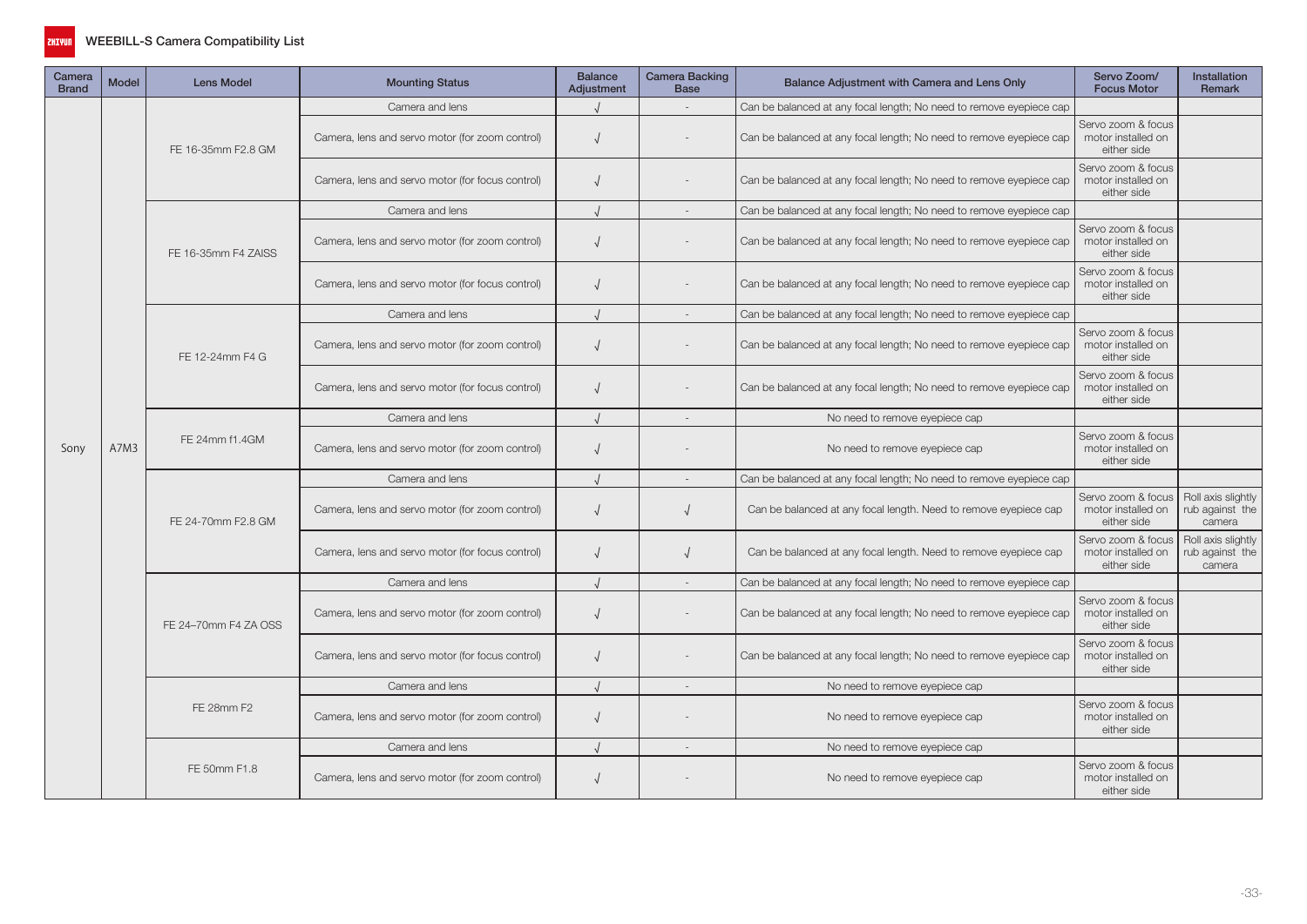

| Camera<br><b>Brand</b> | <b>Model</b> | <b>Lens Model</b>                    | <b>Mounting Status</b>                                                                                                                                                                                                                                                                                                                                                                                                                                                                                                                                                                                                                                                                                       | <b>Balance</b><br>Adjustment                            | Camera Backing<br><b>Base</b> | Balance Adjustment with Camera and Lens Only                        | Servo Zoom/<br><b>Focus Motor</b>                       | <b>Installation</b><br><b>Remark</b> |
|------------------------|--------------|--------------------------------------|--------------------------------------------------------------------------------------------------------------------------------------------------------------------------------------------------------------------------------------------------------------------------------------------------------------------------------------------------------------------------------------------------------------------------------------------------------------------------------------------------------------------------------------------------------------------------------------------------------------------------------------------------------------------------------------------------------------|---------------------------------------------------------|-------------------------------|---------------------------------------------------------------------|---------------------------------------------------------|--------------------------------------|
|                        |              |                                      | Camera and lens                                                                                                                                                                                                                                                                                                                                                                                                                                                                                                                                                                                                                                                                                              |                                                         |                               | No need to remove eyepiece cap                                      |                                                         |                                      |
|                        |              | FE 85mm F1.4 GM                      | Camera, lens and servo motor (for zoom control)                                                                                                                                                                                                                                                                                                                                                                                                                                                                                                                                                                                                                                                              |                                                         |                               | No need to remove eyepiece cap                                      | Servo zoom & focus<br>motor installed on<br>either side |                                      |
|                        |              |                                      | Camera and lens                                                                                                                                                                                                                                                                                                                                                                                                                                                                                                                                                                                                                                                                                              |                                                         | $\sim$                        | No need to remove eyepiece cap                                      |                                                         |                                      |
|                        |              | Distagon T* FE 35mm F1.4 ZA          | Camera, lens and servo motor (for zoom control)                                                                                                                                                                                                                                                                                                                                                                                                                                                                                                                                                                                                                                                              | $\sqrt{2}$                                              |                               | No need to remove eyepiece cap                                      | Servo zoom & focus<br>motor installed on<br>either side |                                      |
|                        |              |                                      | Camera and lens                                                                                                                                                                                                                                                                                                                                                                                                                                                                                                                                                                                                                                                                                              |                                                         |                               | No need to remove eyepiece cap                                      |                                                         |                                      |
|                        |              | Sonnar T* FE 35mm F2.8 ZA            | Camera, lens and servo motor (for zoom control)                                                                                                                                                                                                                                                                                                                                                                                                                                                                                                                                                                                                                                                              | $\sqrt{ }$                                              |                               | No need to remove eyepiece cap                                      | Servo zoom & focus<br>motor installed on<br>either side |                                      |
|                        |              |                                      | Camera and lens                                                                                                                                                                                                                                                                                                                                                                                                                                                                                                                                                                                                                                                                                              |                                                         | $\sim$                        | No need to remove eyepiece cap                                      |                                                         |                                      |
|                        |              | Sonnar® T* FE 55mm F1.8 ZA           | Camera, lens and servo motor (for zoom control)<br>$\sqrt{ }$<br>No need to remove eyepiece cap<br>Camera and lens<br>Can be balanced at any focal length; No need to remove eyepiece cap<br>Camera, lens and servo motor (for zoom control)<br>Can be balanced at any focal length; No need to remove eyepiece cap<br>$\sqrt{ }$<br>Camera, lens and servo motor (for focus control)<br>Can be balanced at any focal length; No need to remove eyepiece cap<br>$\sqrt{ }$<br>Camera and lens<br>Can be balanced at any focal length; No need to remove eyepiece cap<br>Can be balanced at any focal length; No need to remove eyepiece cap<br>Camera, lens and servo motor (for zoom control)<br>$\sqrt{2}$ | Servo zoom & focus<br>motor installed on<br>either side |                               |                                                                     |                                                         |                                      |
|                        |              |                                      |                                                                                                                                                                                                                                                                                                                                                                                                                                                                                                                                                                                                                                                                                                              |                                                         |                               |                                                                     |                                                         |                                      |
|                        | A7M3         | E 10-18mm F4 OSS                     |                                                                                                                                                                                                                                                                                                                                                                                                                                                                                                                                                                                                                                                                                                              |                                                         |                               |                                                                     | Servo zoom & focus<br>motor installed on<br>the left    |                                      |
| Sony                   |              |                                      |                                                                                                                                                                                                                                                                                                                                                                                                                                                                                                                                                                                                                                                                                                              |                                                         |                               |                                                                     | Servo zoom & focus<br>motor installed on<br>the left    |                                      |
|                        |              |                                      |                                                                                                                                                                                                                                                                                                                                                                                                                                                                                                                                                                                                                                                                                                              |                                                         |                               |                                                                     |                                                         |                                      |
|                        |              | E PZ 18-105mm F4 G OSS               |                                                                                                                                                                                                                                                                                                                                                                                                                                                                                                                                                                                                                                                                                                              |                                                         |                               |                                                                     | Servo zoom & focus<br>motor installed on<br>either side |                                      |
|                        |              |                                      | Camera, lens and servo motor (for focus control)                                                                                                                                                                                                                                                                                                                                                                                                                                                                                                                                                                                                                                                             |                                                         |                               | Can be balanced at any focal length; No need to remove eyepiece cap | Servo zoom & focus<br>motor installed on<br>either side |                                      |
|                        |              |                                      | Camera and lens                                                                                                                                                                                                                                                                                                                                                                                                                                                                                                                                                                                                                                                                                              |                                                         |                               | Can be balanced at any focal length; No need to remove eyepiece cap |                                                         |                                      |
|                        |              | E 18-200mm F3.5-6.3 OSS<br><b>LE</b> | Camera, lens and servo motor (for zoom control)                                                                                                                                                                                                                                                                                                                                                                                                                                                                                                                                                                                                                                                              |                                                         |                               | Can be balanced at any focal length; No need to remove eyepiece cap | Servo zoom & focus<br>motor installed on<br>either side |                                      |
|                        |              |                                      | Camera, lens and servo motor (for focus control)                                                                                                                                                                                                                                                                                                                                                                                                                                                                                                                                                                                                                                                             | $\sqrt{ }$                                              |                               | Can be balanced at any focal length; No need to remove eyepiece cap | Servo zoom & focus<br>motor installed on<br>either side |                                      |
|                        |              |                                      | Camera and lens                                                                                                                                                                                                                                                                                                                                                                                                                                                                                                                                                                                                                                                                                              |                                                         |                               | No need to remove eyepiece cap                                      |                                                         |                                      |
|                        |              | Sigma 30mm f/1.4 DC DN               | Camera, lens and servo motor (for zoom control)                                                                                                                                                                                                                                                                                                                                                                                                                                                                                                                                                                                                                                                              | $\sqrt{ }$                                              |                               | No need to remove eyepiece cap                                      | Servo zoom & focus<br>motor installed on<br>either side |                                      |
|                        |              |                                      | Camera and lens                                                                                                                                                                                                                                                                                                                                                                                                                                                                                                                                                                                                                                                                                              |                                                         | $\sim$                        | No need to remove eyepiece cap                                      |                                                         |                                      |
|                        |              | Sigma 50mm f/1.4 DG                  | Camera, lens and servo motor (for zoom control)                                                                                                                                                                                                                                                                                                                                                                                                                                                                                                                                                                                                                                                              |                                                         |                               | No need to remove eyepiece cap                                      | Servo zoom & focus<br>motor installed on<br>either side |                                      |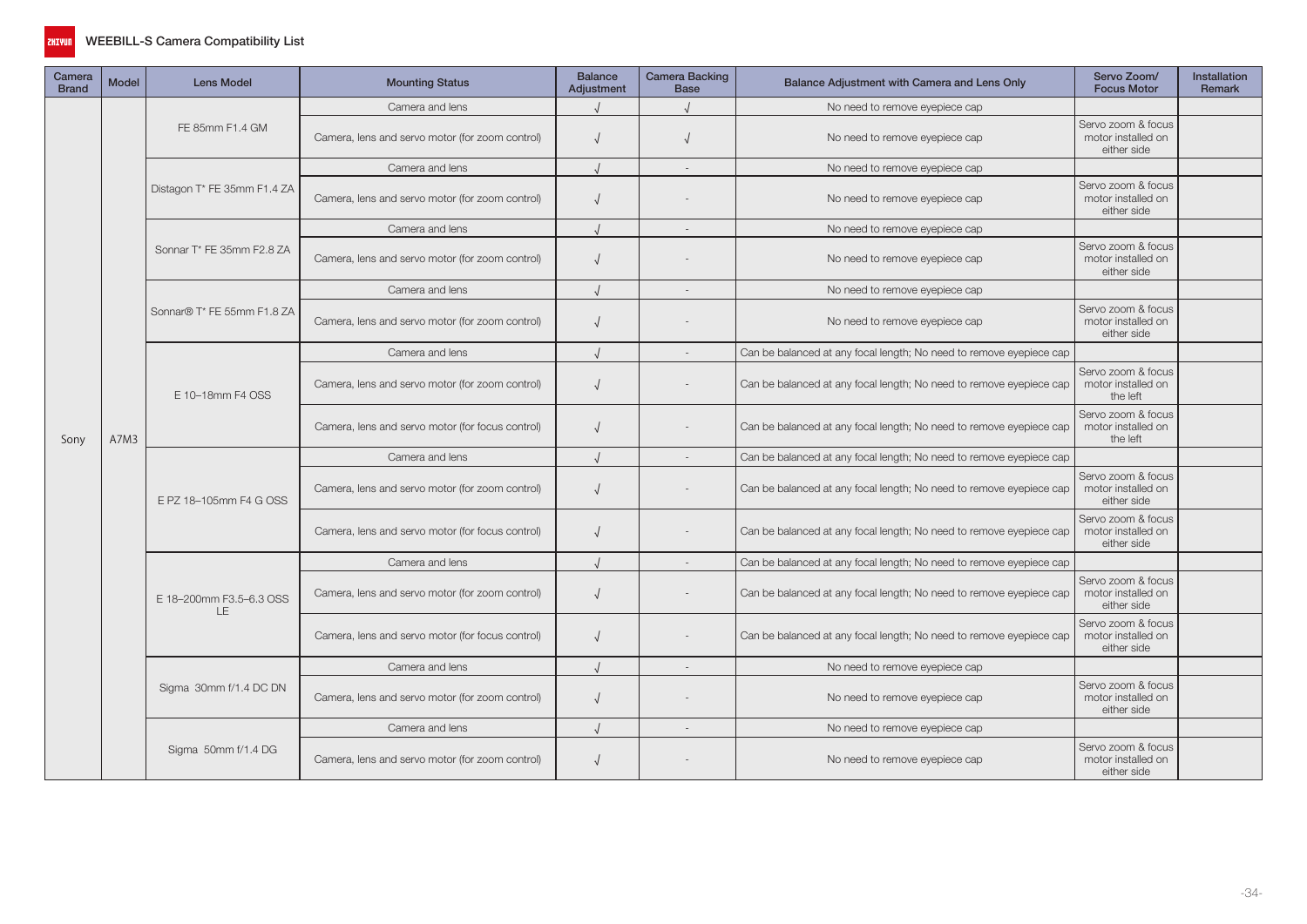

| Camera<br><b>Brand</b> | $ $ Model | <b>Lens Model</b>                                                                 | <b>Mounting Status</b>                           | <b>Balance</b><br>Adjustment | Camera Backing<br><b>Base</b> | Balance Adjustment with Camera and Lens Only                        | Servo Zoom/<br><b>Focus Motor</b>                       | <b>Installation</b><br>Remark |
|------------------------|-----------|-----------------------------------------------------------------------------------|--------------------------------------------------|------------------------------|-------------------------------|---------------------------------------------------------------------|---------------------------------------------------------|-------------------------------|
|                        |           |                                                                                   | Camera and lens                                  |                              |                               | Can be balanced at any focal length; No need to remove eyepiece cap |                                                         |                               |
|                        |           | Tamron 28-75mm f/2.8<br>  sigma18-35mm f/1.8 DC HSM  <br>Art (Canon lens adapter) | Camera, lens and servo motor (for zoom control)  |                              |                               | Can be balanced at any focal length; No need to remove eyepiece cap | Servo zoom & focus<br>motor installed on<br>either side |                               |
| Sony                   | A7M3      |                                                                                   | Camera, lens and servo motor (for focus control) |                              |                               | Can be balanced at any focal length; No need to remove eyepiece cap | Servo zoom & focus<br>motor installed on<br>either side |                               |
|                        |           |                                                                                   | Camera and lens                                  |                              |                               | Can be balanced at any focal length. Need to remove eyepiece cap    |                                                         |                               |
|                        |           |                                                                                   | Camera, lens and servo motor (for zoom control)  |                              |                               |                                                                     |                                                         |                               |
|                        |           |                                                                                   | Camera, lens and servo motor (for focus control) |                              |                               |                                                                     |                                                         |                               |

| Camera<br><b>Brand</b> | Model                                                                                                                                                                                                                                                                                                                                  | <b>Lens Model</b>                                                   | <b>Mounting Status</b>                                  | <b>Balance</b><br>Adjustment | <b>Camera Backing</b><br><b>Base</b> | Balance Adjustment with Camera and Lens Only                        | Servo Zoom/<br><b>Focus Motor</b>                                                                                                                           | Installation<br>Remark                          |
|------------------------|----------------------------------------------------------------------------------------------------------------------------------------------------------------------------------------------------------------------------------------------------------------------------------------------------------------------------------------|---------------------------------------------------------------------|---------------------------------------------------------|------------------------------|--------------------------------------|---------------------------------------------------------------------|-------------------------------------------------------------------------------------------------------------------------------------------------------------|-------------------------------------------------|
|                        |                                                                                                                                                                                                                                                                                                                                        |                                                                     | Camera and lens                                         |                              |                                      | Can be balanced at any focal length; No need to remove eyepiece cap |                                                                                                                                                             |                                                 |
|                        |                                                                                                                                                                                                                                                                                                                                        | FE 16-35mm F2.8 GM                                                  | Camera, lens and servo motor (for zoom control)         |                              |                                      | Can be balanced at any focal length; No need to remove eyepiece cap | Servo zoom & focus<br>motor installed on<br>either side                                                                                                     |                                                 |
|                        | Camera, lens and servo motor (for focus control)<br>Camera and lens<br>Camera, lens and servo motor (for zoom control)<br>FE 16-35mm F4 ZAISS<br>Camera, lens and servo motor (for focus control)<br>Camera and lens<br>$\overline{\phantom{a}}$<br>A7R3<br>Sony<br>Camera, lens and servo motor (for zoom control)<br>FE 12-24mm F4 G | Can be balanced at any focal length; No need to remove eyepiece cap | Servo zoom & focus<br>motor installed on<br>either side |                              |                                      |                                                                     |                                                                                                                                                             |                                                 |
|                        |                                                                                                                                                                                                                                                                                                                                        |                                                                     |                                                         |                              |                                      | Can be balanced at any focal length; No need to remove eyepiece cap |                                                                                                                                                             |                                                 |
|                        |                                                                                                                                                                                                                                                                                                                                        |                                                                     |                                                         |                              |                                      | Can be balanced at any focal length; No need to remove eyepiece cap | Servo zoom & focus<br>motor installed on<br>either side                                                                                                     |                                                 |
|                        |                                                                                                                                                                                                                                                                                                                                        |                                                                     |                                                         |                              |                                      | Can be balanced at any focal length; No need to remove eyepiece cap | Servo zoom & focus<br>motor installed on<br>either side                                                                                                     |                                                 |
|                        |                                                                                                                                                                                                                                                                                                                                        |                                                                     |                                                         |                              |                                      | Can be balanced at any focal length; No need to remove eyepiece cap |                                                                                                                                                             |                                                 |
|                        |                                                                                                                                                                                                                                                                                                                                        |                                                                     |                                                         |                              |                                      | Can be balanced at any focal length; No need to remove eyepiece cap | Servo zoom & focus<br>motor installed on<br>either side                                                                                                     |                                                 |
|                        |                                                                                                                                                                                                                                                                                                                                        |                                                                     | Camera, lens and servo motor (for focus control)        |                              |                                      | Can be balanced at any focal length; No need to remove eyepiece cap | Servo zoom & focus<br>motor installed on<br>either side                                                                                                     |                                                 |
|                        |                                                                                                                                                                                                                                                                                                                                        |                                                                     | Camera and lens                                         |                              |                                      | No need to remove eyepiece cap                                      | Servo zoom & focus<br>motor installed on<br>either side<br>Servo zoom & focus<br>motor installed on<br>the left<br>Servo zoom & focus<br>motor installed on |                                                 |
|                        |                                                                                                                                                                                                                                                                                                                                        | FE 24mm f1.4GM                                                      | Camera, lens and servo motor (for zoom control)         |                              |                                      | No need to remove eyepiece cap                                      |                                                                                                                                                             |                                                 |
|                        |                                                                                                                                                                                                                                                                                                                                        |                                                                     | Camera and lens                                         |                              | $\overline{\phantom{a}}$             | Can be balanced at any focal length; No need to remove eyepiece cap |                                                                                                                                                             |                                                 |
|                        |                                                                                                                                                                                                                                                                                                                                        | FE 24-70mm F2.8 GM                                                  | Camera, lens and servo motor (for zoom control)         |                              |                                      | Can be balanced at any focal length. Need to remove eyepiece cap    |                                                                                                                                                             | Roll axis slightly<br>rub against the<br>camera |
|                        |                                                                                                                                                                                                                                                                                                                                        |                                                                     | Camera, lens and servo motor (for focus control)        |                              |                                      | Can be balanced at any focal length. Need to remove eyepiece cap    | the left                                                                                                                                                    | Roll axis slightly<br>rub against the<br>camera |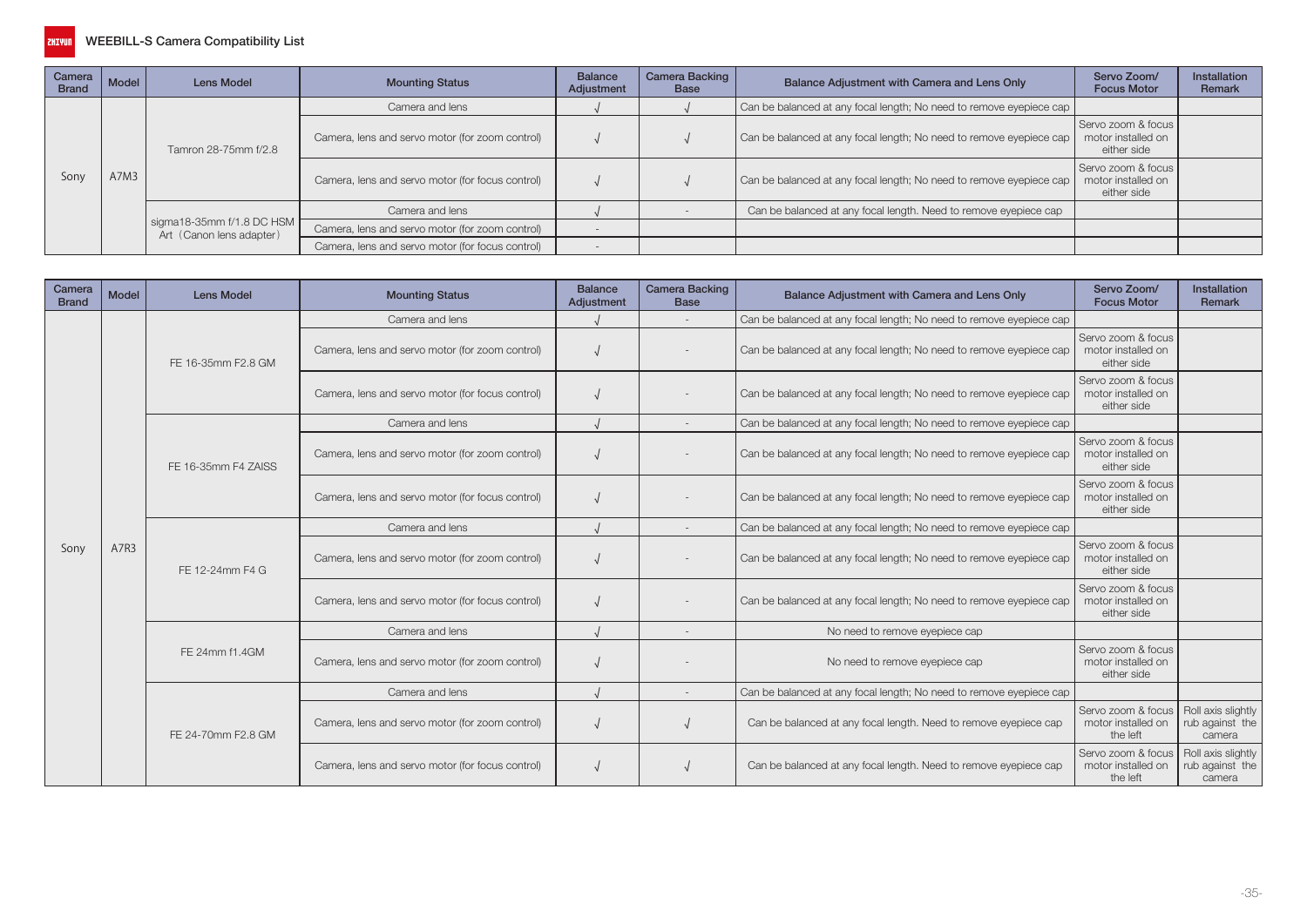

| Camera<br><b>Brand</b> | Model | <b>Lens Model</b>              | <b>Mounting Status</b>                           | <b>Balance</b><br>Adjustment                                                      | <b>Camera Backing</b><br><b>Base</b> | Balance Adjustment with Camera and Lens Only                        | Servo Zoom/<br><b>Focus Motor</b>                       | <b>Installation</b><br>Remark |
|------------------------|-------|--------------------------------|--------------------------------------------------|-----------------------------------------------------------------------------------|--------------------------------------|---------------------------------------------------------------------|---------------------------------------------------------|-------------------------------|
|                        |       |                                | Camera and lens                                  |                                                                                   |                                      | Can be balanced at any focal length; No need to remove eyepiece cap |                                                         |                               |
|                        |       | FE 24-70mm F4 ZA OSS           | Camera, lens and servo motor (for zoom control)  | $\sqrt{ }$                                                                        |                                      | Can be balanced at any focal length; No need to remove eyepiece cap | Servo zoom & focus<br>motor installed on<br>either side |                               |
|                        |       |                                | Camera, lens and servo motor (for focus control) | $\sqrt{ }$                                                                        |                                      | Can be balanced at any focal length; No need to remove eyepiece cap | Servo zoom & focus<br>motor installed on<br>either side |                               |
|                        |       |                                | Camera and lens                                  |                                                                                   |                                      | No need to remove eyepiece cap                                      |                                                         |                               |
|                        |       | FE 28mm F2                     | Camera, lens and servo motor (for zoom control)  | $\sqrt{ }$                                                                        |                                      | No need to remove eyepiece cap                                      | Servo zoom & focus<br>motor installed on<br>either side |                               |
|                        |       |                                | Camera and lens                                  |                                                                                   |                                      | No need to remove eyepiece cap                                      |                                                         |                               |
|                        | A7R3  | FE 50mm F1.8                   | Camera, lens and servo motor (for zoom control)  | $\sqrt{ }$                                                                        |                                      | No need to remove eyepiece cap                                      | Servo zoom & focus<br>motor installed on<br>either side |                               |
|                        |       |                                | Camera and lens                                  |                                                                                   |                                      | No need to remove eyepiece cap                                      |                                                         |                               |
|                        |       | FE 85mm F1.4 GM                | Camera, lens and servo motor (for zoom control)  | $\sqrt{ }$                                                                        |                                      | No need to remove eyepiece cap                                      | Servo zoom & focus<br>motor installed on<br>either side |                               |
|                        |       |                                | Camera and lens                                  |                                                                                   |                                      | No need to remove eyepiece cap                                      |                                                         |                               |
|                        |       | Distagon T* FE 35mm F1.4 ZA    | Camera, lens and servo motor (for zoom control)  | $\sqrt{ }$                                                                        |                                      | No need to remove eyepiece cap                                      | Servo zoom & focus<br>motor installed on<br>either side |                               |
|                        |       |                                | Camera and lens                                  |                                                                                   |                                      | No need to remove eyepiece cap                                      |                                                         |                               |
| Sony                   |       | Sonnar T* FE 35mm F2.8 ZA      | Camera, lens and servo motor (for zoom control)  | $\sqrt{ }$                                                                        |                                      | No need to remove eyepiece cap                                      | Servo zoom & focus<br>motor installed on<br>either side |                               |
|                        |       | Sonnar® T* FE 55mm F1.8 ZA     | Camera and lens                                  |                                                                                   |                                      | No need to remove eyepiece cap                                      |                                                         |                               |
|                        |       |                                | Camera, lens and servo motor (for zoom control)  | $\sqrt{ }$                                                                        |                                      | No need to remove eyepiece cap                                      | Servo zoom & focus<br>motor installed on<br>either side |                               |
|                        |       |                                | Camera and lens                                  | Can be balanced at any focal length; No need to remove eyepiece cap<br>$\sqrt{ }$ |                                      |                                                                     |                                                         |                               |
|                        |       |                                | Camera, lens and servo motor (for zoom control)  |                                                                                   |                                      | Can be balanced at any focal length; No need to remove eyepiece cap |                                                         |                               |
|                        |       | E 10-18mm F4 OSS               | Camera, lens and servo motor (for focus control) |                                                                                   |                                      | Can be balanced at any focal length; No need to remove eyepiece cap | Servo zoom & focus<br>motor installed on<br>the left    |                               |
|                        |       |                                | Camera and lens                                  |                                                                                   |                                      | Can be balanced at any focal length; No need to remove eyepiece cap |                                                         |                               |
|                        |       |                                | Camera, lens and servo motor (for zoom control)  |                                                                                   |                                      | Can be balanced at any focal length; No need to remove eyepiece cap |                                                         |                               |
|                        |       | E PZ 18-105mm F4 G OSS         | Camera, lens and servo motor (for focus control) | $\sqrt{ }$                                                                        |                                      | Can be balanced at any focal length; No need to remove eyepiece cap | Servo zoom & focus<br>motor installed on<br>either side |                               |
|                        |       |                                | Camera and lens                                  | $\sqrt{ }$                                                                        |                                      | Can be balanced at any focal length; No need to remove eyepiece cap | Servo zoom & focus<br>motor installed on<br>either side |                               |
|                        |       | E 18-200mm F3.5-6.3 OSS<br>LE. | Camera, lens and servo motor (for zoom control)  |                                                                                   |                                      | Can be balanced at any focal length; No need to remove eyepiece cap |                                                         |                               |
|                        |       |                                | Camera, lens and servo motor (for focus control) | $\sqrt{ }$                                                                        |                                      | Can be balanced at any focal length; No need to remove eyepiece cap | Servo zoom & focus<br>motor installed on<br>either side |                               |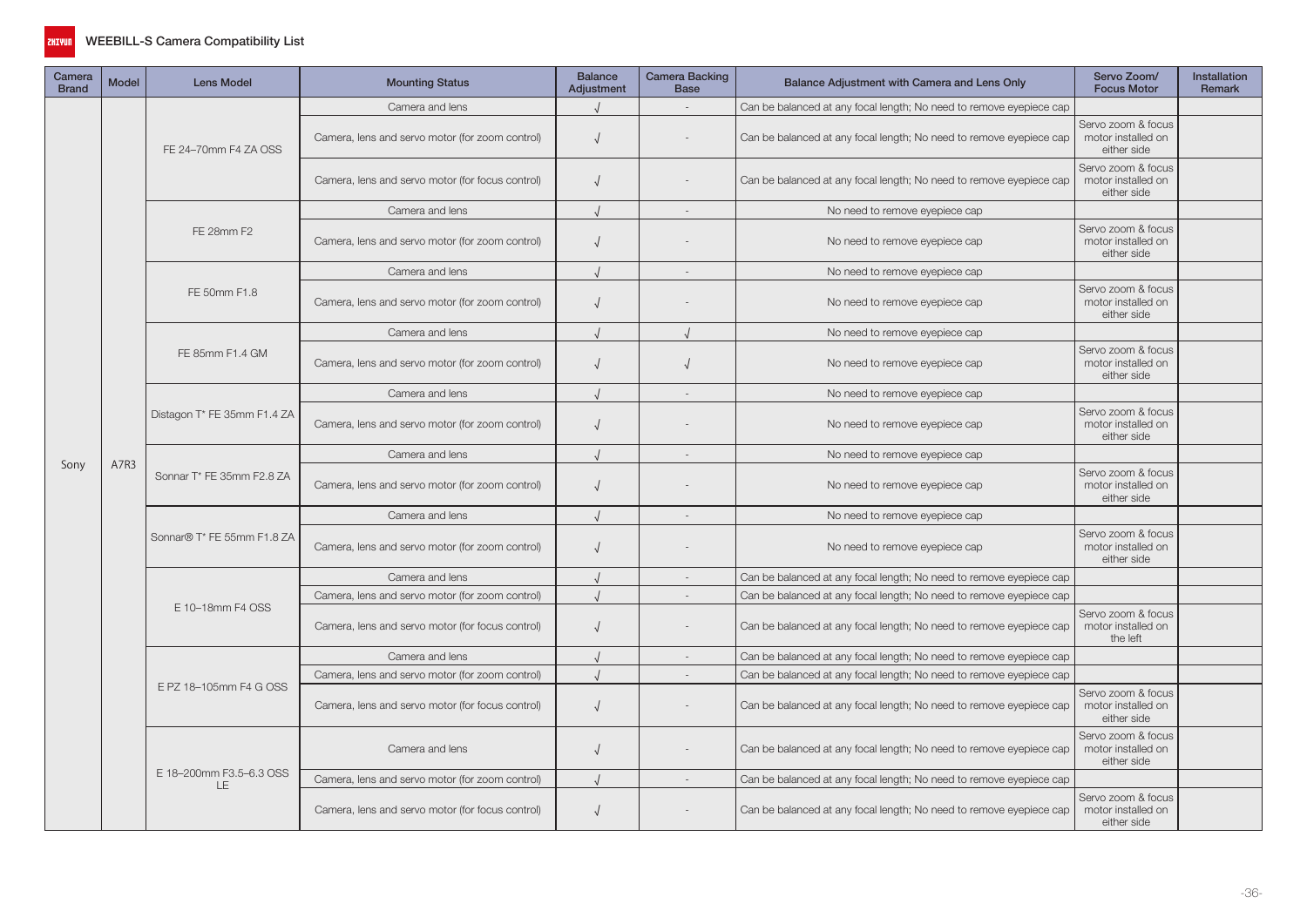

| Camera<br><b>Brand</b> | Model                        | Lens Model                | <b>Mounting Status</b>                           | <b>Balance</b><br>Adjustment | <b>Camera Backing</b><br><b>Base</b> | Balance Adjustment with Camera and Lens Only                        | Servo Zoom/<br><b>Focus Motor</b>                       | <b>Installation</b><br>Remark |
|------------------------|------------------------------|---------------------------|--------------------------------------------------|------------------------------|--------------------------------------|---------------------------------------------------------------------|---------------------------------------------------------|-------------------------------|
|                        |                              |                           | Camera and lens                                  |                              |                                      | No need to remove eyepiece cap                                      |                                                         |                               |
|                        |                              | Sigma 30mm f/1.4 DC DN    | Camera, lens and servo motor (for zoom control)  |                              |                                      | No need to remove eyepiece cap                                      |                                                         |                               |
|                        |                              |                           | Camera and lens                                  |                              |                                      | No need to remove eyepiece cap                                      |                                                         |                               |
|                        |                              | Sigma 50mm f/1.4 DG       | Camera, lens and servo motor (for zoom control)  |                              |                                      | No need to remove eyepiece cap                                      |                                                         |                               |
|                        |                              |                           | Camera and lens                                  |                              |                                      | Can be balanced at any focal length; No need to remove eyepiece cap |                                                         |                               |
|                        |                              |                           | Camera, lens and servo motor (for zoom control)  |                              |                                      | Can be balanced at any focal length; No need to remove eyepiece cap |                                                         |                               |
| Sony                   | Tamron 28-75mm f/2.8<br>A7R3 |                           | Camera, lens and servo motor (for focus control) |                              |                                      | Can be balanced at any focal length; No need to remove eyepiece cap | Servo zoom & focus<br>motor installed on<br>either side |                               |
|                        |                              | sigma18-35mm f/1.8 DC HSM | Camera and lens                                  |                              |                                      | Can be balanced at any focal length. Need to remove eyepiece cap    | Servo zoom & focus<br>motor installed on<br>either side |                               |
|                        |                              | Art (Canon lens adapter)  | Camera, lens and servo motor (for zoom control)  |                              |                                      |                                                                     |                                                         |                               |
|                        |                              |                           | Camera, lens and servo motor (for focus control) |                              |                                      |                                                                     |                                                         |                               |

| Camera<br><b>Brand</b> | Model                    | <b>Lens Model</b>                                | <b>Mounting Status</b>                           | <b>Balance</b><br>Adjustment | <b>Camera Backing</b><br><b>Base</b>                                | Balance Adjustment with Camera and Lens Only                        | Servo Zoom/<br><b>Focus Motor</b>                                                                               | <b>Installation</b><br>Remark                   |
|------------------------|--------------------------|--------------------------------------------------|--------------------------------------------------|------------------------------|---------------------------------------------------------------------|---------------------------------------------------------------------|-----------------------------------------------------------------------------------------------------------------|-------------------------------------------------|
|                        |                          |                                                  | Camera and lens                                  |                              |                                                                     | Can be balanced at any focal length; No need to remove eyepiece cap |                                                                                                                 |                                                 |
|                        |                          | FE 16-35mm F2.8 GM                               | Camera, lens and servo motor (for zoom control)  |                              |                                                                     | Can be balanced at any focal length; No need to remove eyepiece cap | Servo zoom & focus<br>motor installed on<br>either side                                                         |                                                 |
|                        |                          |                                                  | Camera, lens and servo motor (for focus control) |                              |                                                                     | Can be balanced at any focal length; No need to remove eyepiece cap | Servo zoom & focus<br>motor installed on<br>either side                                                         |                                                 |
|                        |                          |                                                  | Camera and lens                                  |                              |                                                                     | Can be balanced at any focal length; No need to remove eyepiece cap |                                                                                                                 |                                                 |
|                        |                          | FE 16-35mm F4 ZAISS                              | Camera, lens and servo motor (for zoom control)  |                              |                                                                     | Can be balanced at any focal length; No need to remove eyepiece cap | Servo zoom & focus<br>motor installed on<br>either side                                                         |                                                 |
|                        | A6500<br>FE 12-24mm F4 G | Camera, lens and servo motor (for focus control) |                                                  |                              | Can be balanced at any focal length; No need to remove eyepiece cap | Servo zoom & focus<br>motor installed on<br>either side             |                                                                                                                 |                                                 |
|                        |                          |                                                  | Camera and lens                                  |                              |                                                                     | Can be balanced at any focal length; No need to remove eyepiece cap |                                                                                                                 |                                                 |
| Sony                   |                          |                                                  | Camera, lens and servo motor (for zoom control)  |                              |                                                                     | Can be balanced at any focal length; No need to remove eyepiece cap | Servo zoom & focus<br>motor installed on<br>either side                                                         |                                                 |
|                        |                          |                                                  | Camera, lens and servo motor (for focus control) |                              |                                                                     | Can be balanced at any focal length; No need to remove eyepiece cap | Servo zoom & focus<br>motor installed on<br>either side                                                         |                                                 |
|                        |                          |                                                  | Camera and lens                                  |                              |                                                                     | No need to remove eyepiece cap                                      | Servo zoom & focus<br>motor installed on<br>either side<br>Servo zoom & focus<br>motor installed on<br>the left |                                                 |
|                        |                          | FE 24mm f1.4GM                                   | Camera, lens and servo motor (for zoom control)  |                              |                                                                     | No need to remove eyepiece cap                                      |                                                                                                                 |                                                 |
|                        |                          |                                                  | Camera and lens                                  |                              |                                                                     | Can be balanced at any focal length; No need to remove eyepiece cap |                                                                                                                 |                                                 |
|                        |                          | FE 24-70mm F2.8 GM                               | Camera, lens and servo motor (for zoom control)  |                              |                                                                     | Can be balanced at any focal length. Need to remove eyepiece cap    |                                                                                                                 | Roll axis slightly<br>rub against the<br>camera |
|                        |                          |                                                  | Camera, lens and servo motor (for focus control) |                              |                                                                     | Can be balanced at any focal length. Need to remove eyepiece cap    | Servo zoom & focus<br>motor installed on<br>the left                                                            | Roll axis slightly<br>rub against the<br>camera |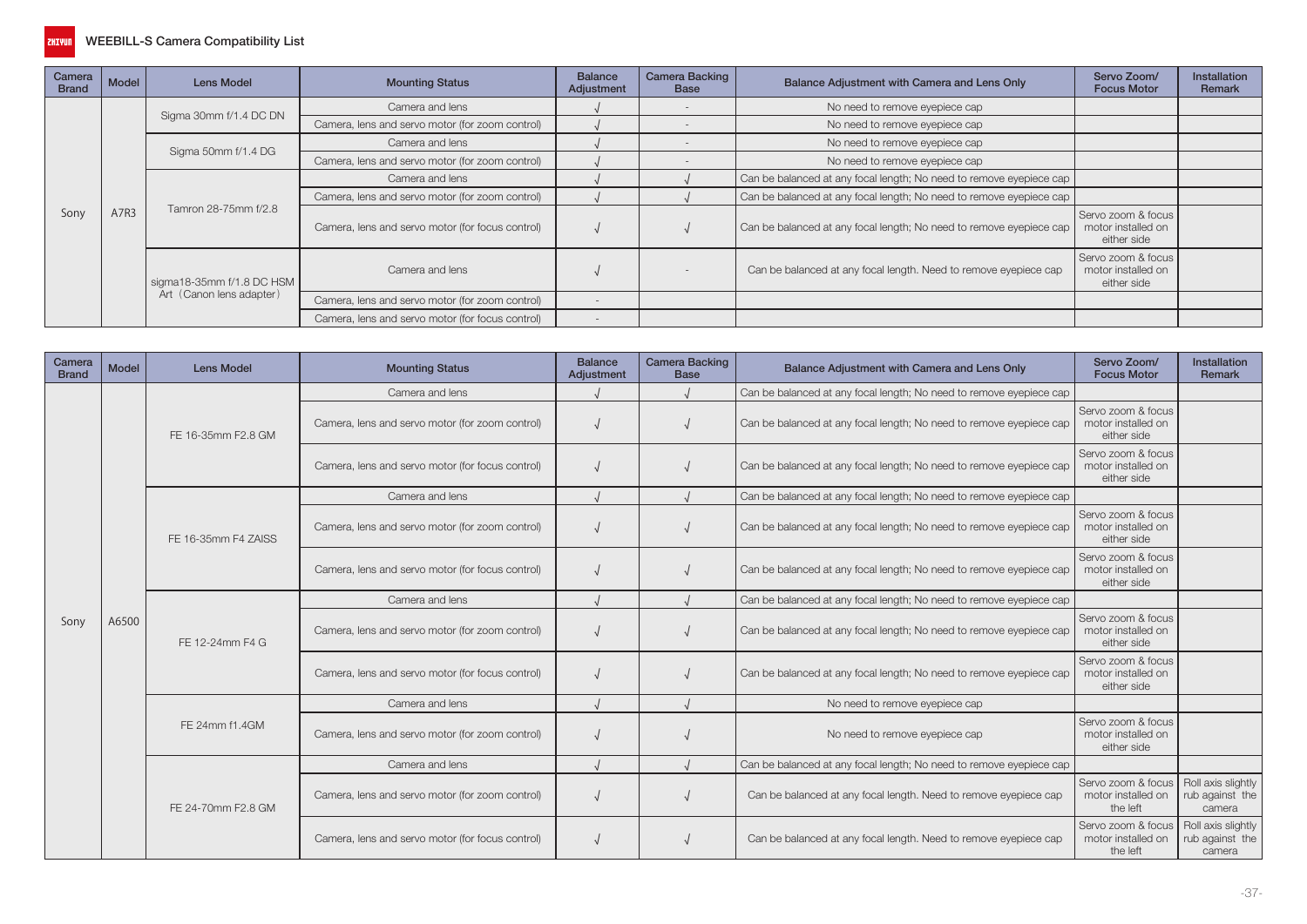

| Camera<br><b>Brand</b> | <b>Model</b> | <b>Lens Model</b>           | <b>Mounting Status</b>                           | <b>Balance</b><br>Adjustment | Camera Backing<br><b>Base</b> | Balance Adjustment with Camera and Lens Only                        | Servo Zoom/<br><b>Focus Motor</b>                       | <b>Installation</b><br><b>Remark</b> |
|------------------------|--------------|-----------------------------|--------------------------------------------------|------------------------------|-------------------------------|---------------------------------------------------------------------|---------------------------------------------------------|--------------------------------------|
|                        |              |                             | Camera and lens                                  |                              |                               | Can be balanced at any focal length; No need to remove eyepiece cap |                                                         |                                      |
|                        |              | FE 24-70mm F4 ZA OSS        | Camera, lens and servo motor (for zoom control)  | $\sqrt{ }$                   |                               | Can be balanced at any focal length; No need to remove eyepiece cap | Servo zoom & focus<br>motor installed on<br>either side |                                      |
|                        |              |                             | Camera, lens and servo motor (for focus control) | $\sqrt{ }$                   |                               | Can be balanced at any focal length; No need to remove eyepiece cap | Servo zoom & focus<br>motor installed on<br>either side |                                      |
|                        |              |                             | Camera and lens                                  |                              |                               | No need to remove eyepiece cap                                      |                                                         |                                      |
|                        |              | FE 28mm F2                  | Camera, lens and servo motor (for zoom control)  | $\sqrt{ }$                   |                               | No need to remove eyepiece cap                                      | Servo zoom & focus<br>motor installed on<br>either side |                                      |
|                        |              |                             | Camera and lens                                  |                              |                               | No need to remove eyepiece cap                                      |                                                         |                                      |
|                        |              | FE 50mm F1.8                | Camera, lens and servo motor (for zoom control)  | $\sqrt{ }$                   |                               | No need to remove eyepiece cap                                      | Servo zoom & focus<br>motor installed on<br>either side |                                      |
|                        |              | FE 85mm F1.4 GM             | Camera and lens                                  |                              |                               | No need to remove eyepiece cap                                      |                                                         |                                      |
|                        |              |                             | Camera, lens and servo motor (for zoom control)  | $\sqrt{ }$                   |                               | No need to remove eyepiece cap                                      | Servo zoom & focus<br>motor installed on<br>either side |                                      |
|                        |              | Distagon T* FE 35mm F1.4 ZA | Camera and lens                                  |                              | $\sim$                        | No need to remove eyepiece cap                                      |                                                         |                                      |
| Sony                   | A6500        |                             | Camera, lens and servo motor (for zoom control)  | $\sqrt{ }$                   |                               | No need to remove eyepiece cap                                      | Servo zoom & focus<br>motor installed on<br>either side |                                      |
|                        |              |                             | Camera and lens                                  |                              |                               | No need to remove eyepiece cap                                      |                                                         |                                      |
|                        |              | Sonnar T* FE 35mm F2.8 ZA   | Camera, lens and servo motor (for zoom control)  | $\sqrt{ }$                   |                               | No need to remove eyepiece cap                                      | Servo zoom & focus<br>motor installed on<br>either side |                                      |
|                        |              |                             | Camera and lens                                  |                              |                               | No need to remove eyepiece cap                                      |                                                         |                                      |
|                        |              | Sonnar® T* FE 55mm F1.8 ZA  | Camera, lens and servo motor (for zoom control)  | $\sqrt{ }$                   |                               | No need to remove eyepiece cap                                      | Servo zoom & focus<br>motor installed on<br>either side |                                      |
|                        |              |                             | Camera and lens                                  |                              |                               | Can be balanced at any focal length; No need to remove eyepiece cap |                                                         |                                      |
|                        |              | E 10-18mm F4 OSS            | Camera, lens and servo motor (for zoom control)  | $\sqrt{ }$                   |                               | Can be balanced at any focal length; No need to remove eyepiece cap | Servo zoom & focus<br>motor installed on<br>the left    |                                      |
|                        |              |                             | Camera, lens and servo motor (for focus control) | $\sqrt{ }$                   |                               | Can be balanced at any focal length; No need to remove eyepiece cap | Servo zoom & focus<br>motor installed on<br>the left    |                                      |
|                        |              |                             | Camera and lens                                  |                              |                               | Can be balanced at any focal length; No need to remove eyepiece cap |                                                         |                                      |
|                        |              | E PZ 18-105mm F4 G OSS      | Camera, lens and servo motor (for zoom control)  | $\sqrt{ }$                   |                               | Can be balanced at any focal length; No need to remove eyepiece cap | Servo zoom & focus<br>motor installed on<br>either side |                                      |
|                        |              |                             | Camera, lens and servo motor (for focus control) | $\sqrt{ }$                   |                               | Can be balanced at any focal length; No need to remove eyepiece cap | Servo zoom & focus<br>motor installed on<br>either side |                                      |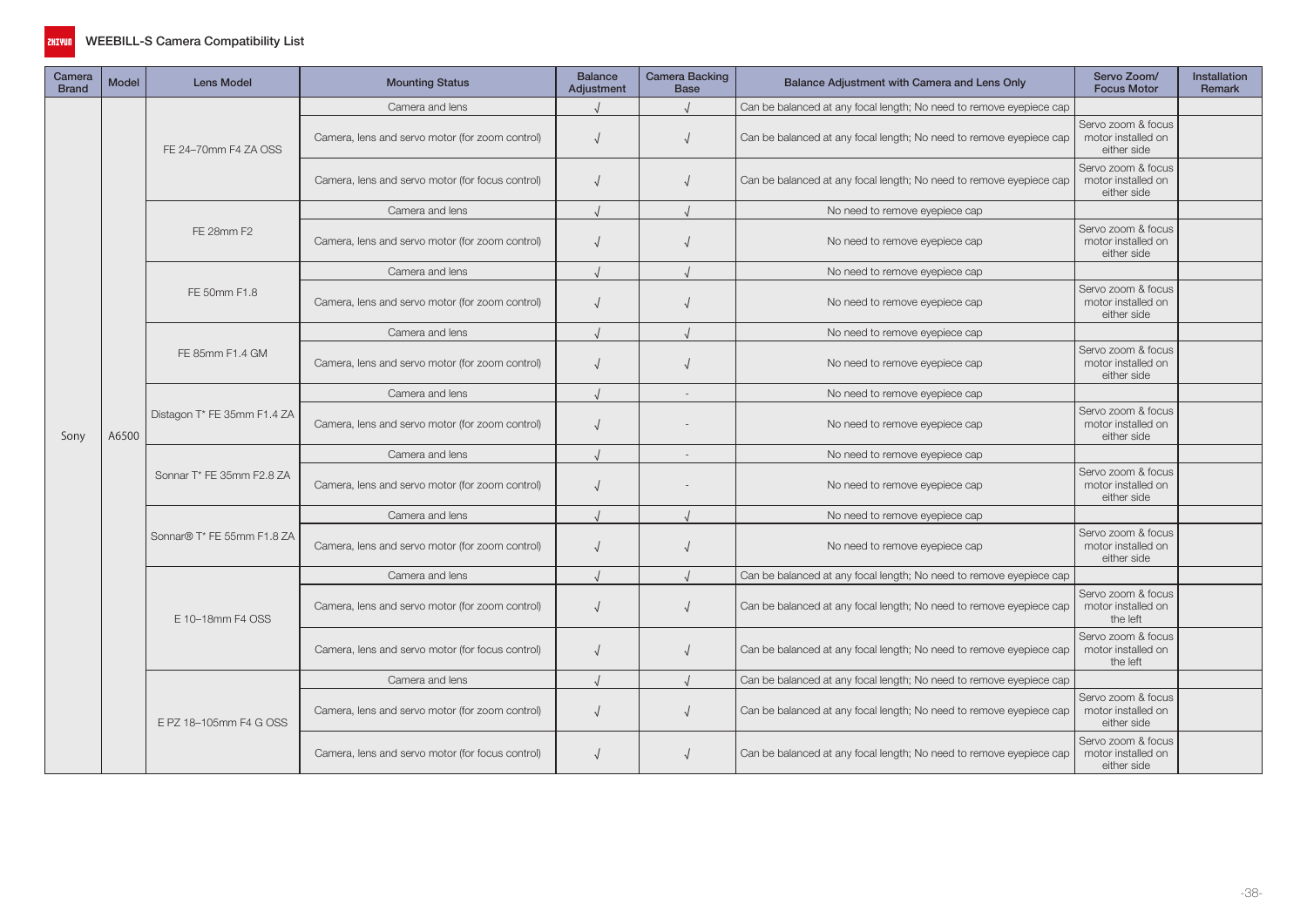

| Camera<br><b>Brand</b> | <b>Model</b>                                                                                                                                                                                                                                                                                                                                                                                                                                                                                             | <b>Lens Model</b>                                                   | <b>Mounting Status</b>                                  | <b>Balance</b><br>Adjustment | <b>Camera Backing</b><br><b>Base</b> | Balance Adjustment with Camera and Lens Only                        | Servo Zoom/<br><b>Focus Motor</b>                       | Installation<br>Remark |
|------------------------|----------------------------------------------------------------------------------------------------------------------------------------------------------------------------------------------------------------------------------------------------------------------------------------------------------------------------------------------------------------------------------------------------------------------------------------------------------------------------------------------------------|---------------------------------------------------------------------|---------------------------------------------------------|------------------------------|--------------------------------------|---------------------------------------------------------------------|---------------------------------------------------------|------------------------|
|                        |                                                                                                                                                                                                                                                                                                                                                                                                                                                                                                          |                                                                     | Camera and lens                                         |                              |                                      | Can be balanced at any focal length; No need to remove eyepiece cap |                                                         |                        |
|                        |                                                                                                                                                                                                                                                                                                                                                                                                                                                                                                          | E 18-200mm F3.5-6.3 OSS                                             | Camera, lens and servo motor (for zoom control)         |                              |                                      | Can be balanced at any focal length; No need to remove eyepiece cap | Servo zoom & focus<br>motor installed on<br>either side |                        |
|                        | <b>LE</b><br>Camera, lens and servo motor (for focus control)<br>Camera and lens<br>No need to remove eyepiece cap<br>Sigma 30mm f/1.4 DC DN<br>Camera, lens and servo motor (for zoom control)<br>No need to remove eyepiece cap<br>Camera and lens<br>No need to remove eyepiece cap<br>Sigma 50mm f/1.4 DG<br>Camera, lens and servo motor (for zoom control)<br>No need to remove eyepiece cap<br>A6500<br>Camera and lens<br>Camera, lens and servo motor (for zoom control)<br>Tamron28-75mm f/2.8 | Can be balanced at any focal length; No need to remove eyepiece cap | Servo zoom & focus<br>motor installed on<br>either side |                              |                                      |                                                                     |                                                         |                        |
|                        |                                                                                                                                                                                                                                                                                                                                                                                                                                                                                                          |                                                                     |                                                         |                              |                                      |                                                                     |                                                         |                        |
|                        |                                                                                                                                                                                                                                                                                                                                                                                                                                                                                                          |                                                                     |                                                         |                              |                                      |                                                                     | Servo zoom & focus<br>motor installed on<br>either side |                        |
|                        |                                                                                                                                                                                                                                                                                                                                                                                                                                                                                                          |                                                                     |                                                         |                              |                                      |                                                                     |                                                         |                        |
| Sony                   |                                                                                                                                                                                                                                                                                                                                                                                                                                                                                                          |                                                                     |                                                         |                              |                                      |                                                                     | Servo zoom & focus<br>motor installed on<br>either side |                        |
|                        |                                                                                                                                                                                                                                                                                                                                                                                                                                                                                                          |                                                                     |                                                         |                              |                                      | Can be balanced at any focal length; No need to remove eyepiece cap |                                                         |                        |
|                        |                                                                                                                                                                                                                                                                                                                                                                                                                                                                                                          |                                                                     |                                                         |                              |                                      | Can be balanced at any focal length; No need to remove eyepiece cap | Servo zoom & focus<br>motor installed on<br>either side |                        |
|                        |                                                                                                                                                                                                                                                                                                                                                                                                                                                                                                          |                                                                     | Camera, lens and servo motor (for focus control)        |                              |                                      | Can be balanced at any focal length; No need to remove eyepiece cap | Servo zoom & focus<br>motor installed on<br>either side |                        |
|                        |                                                                                                                                                                                                                                                                                                                                                                                                                                                                                                          |                                                                     | Camera and lens                                         |                              |                                      | Can be balanced at any focal length; No need to remove eyepiece cap |                                                         |                        |
|                        |                                                                                                                                                                                                                                                                                                                                                                                                                                                                                                          | sigma18-35mm f/1.8 DC HSM<br>Art (Canon lens adapter)               | Camera, lens and servo motor (for zoom control)         |                              |                                      | Can be balanced at any focal length; No need to remove eyepiece cap | Servo zoom & focus<br>motor installed on<br>either side |                        |
|                        |                                                                                                                                                                                                                                                                                                                                                                                                                                                                                                          |                                                                     | Camera, lens and servo motor (for focus control)        |                              |                                      | Can be balanced at any focal length; No need to remove eyepiece cap | Servo zoom & focus<br>motor installed on<br>either side |                        |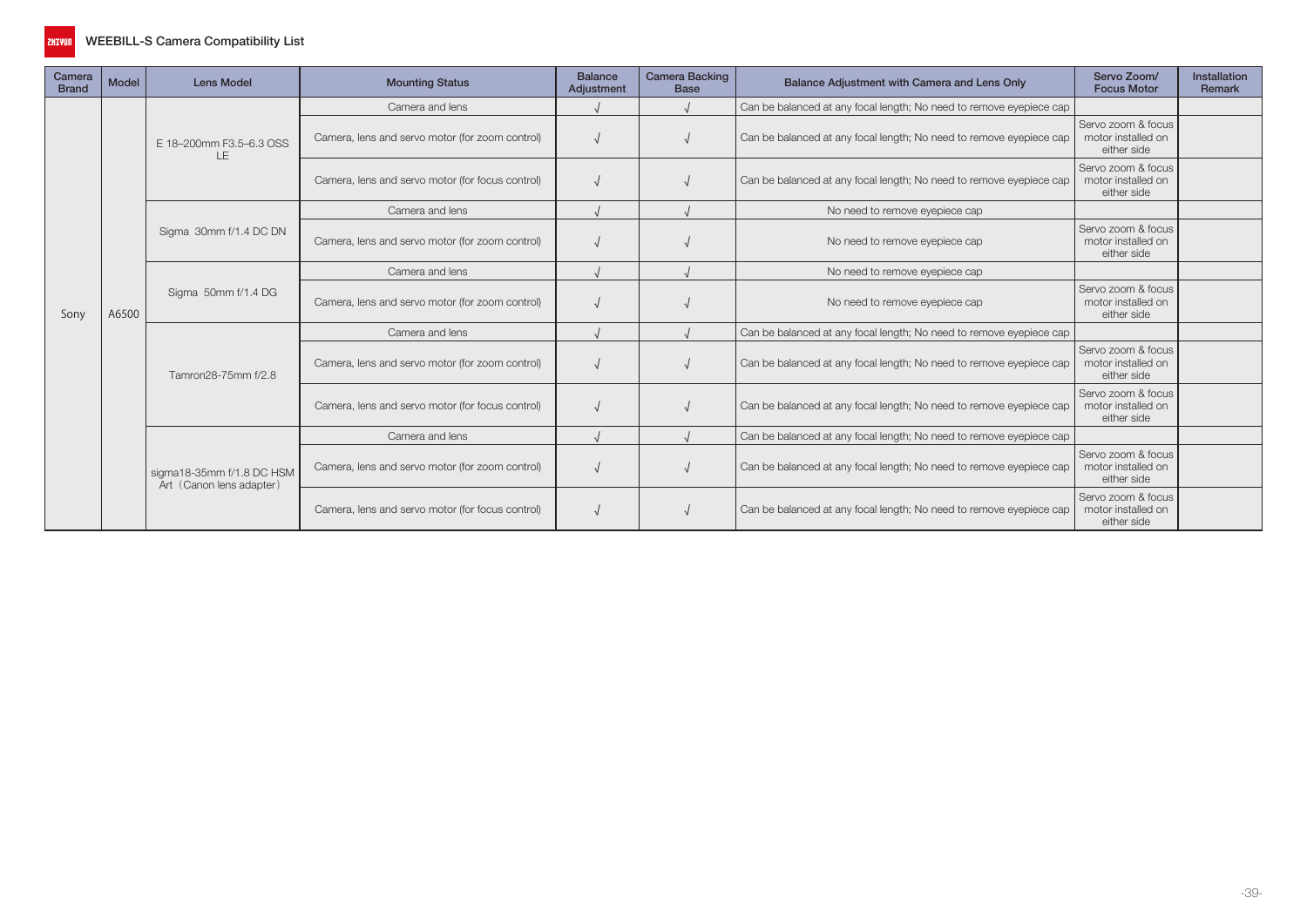

| Camera<br><b>Brand</b> | <b>Model</b>                                                                                   | <b>Lens Model</b>    | <b>Mounting Status</b>                           | <b>Balance</b><br>Adjustment | Camera Backing<br><b>Base</b> | Balance Adjustment with Camera and Lens Only                        | Servo Zoom/<br><b>Focus Motor</b>                       | Installation<br>Remark                          |
|------------------------|------------------------------------------------------------------------------------------------|----------------------|--------------------------------------------------|------------------------------|-------------------------------|---------------------------------------------------------------------|---------------------------------------------------------|-------------------------------------------------|
|                        |                                                                                                |                      | Camera and lens                                  |                              |                               | Can be balanced at any focal length; No need to remove eyepiece cap |                                                         |                                                 |
|                        |                                                                                                | FE 16-35mm F2.8 GM   | Camera, lens and servo motor (for zoom control)  | $\sqrt{ }$                   | $\sqrt{ }$                    | Can be balanced at any focal length; No need to remove eyepiece cap | Servo zoom & focus<br>motor installed on<br>either side |                                                 |
|                        |                                                                                                |                      | Camera, lens and servo motor (for focus control) | $\sqrt{ }$                   |                               | Can be balanced at any focal length; No need to remove eyepiece cap | Servo zoom & focus<br>motor installed on<br>either side |                                                 |
|                        |                                                                                                |                      | Camera and lens                                  |                              |                               | Can be balanced at any focal length; No need to remove eyepiece cap |                                                         |                                                 |
|                        |                                                                                                | FE 16-35mm F4 ZAISS  | Camera, lens and servo motor (for zoom control)  | $\sqrt{ }$                   |                               | Can be balanced at any focal length; No need to remove eyepiece cap | Servo zoom & focus<br>motor installed on<br>either side |                                                 |
|                        |                                                                                                |                      | Camera, lens and servo motor (for focus control) | $\sqrt{ }$                   |                               | Can be balanced at any focal length; No need to remove eyepiece cap | Servo zoom & focus<br>motor installed on<br>either side |                                                 |
|                        |                                                                                                |                      | Camera and lens                                  | $\cdot$                      |                               | Can be balanced at any focal length; No need to remove eyepiece cap |                                                         |                                                 |
|                        |                                                                                                | FE 12-24mm F4 G      | Camera, lens and servo motor (for zoom control)  | $\sqrt{ }$                   |                               | Can be balanced at any focal length; No need to remove eyepiece cap | Servo zoom & focus<br>motor installed on<br>either side |                                                 |
|                        |                                                                                                |                      | Camera, lens and servo motor (for focus control) | $\sqrt{ }$                   |                               | Can be balanced at any focal length; No need to remove eyepiece cap | Servo zoom & focus<br>motor installed on<br>either side |                                                 |
|                        | FE 24mm f1.4GM<br>A6400<br>FE 24-70mm F2.8 GM<br>FE 28mm F2<br>FE 50mm F1.8<br>FE 85mm F1.4 GM |                      | Camera and lens                                  |                              |                               | No need to remove eyepiece cap                                      |                                                         |                                                 |
|                        |                                                                                                |                      | Camera, lens and servo motor (for zoom control)  | $\sqrt{ }$                   | $\sqrt{ }$                    | No need to remove eyepiece cap                                      | Servo zoom & focus<br>motor installed on<br>either side |                                                 |
| Sony                   |                                                                                                |                      | Camera and lens                                  |                              |                               | Can be balanced at any focal length; No need to remove eyepiece cap |                                                         |                                                 |
|                        |                                                                                                |                      | Camera, lens and servo motor (for zoom control)  | $\sqrt{ }$                   | $\sqrt{ }$                    | Can be balanced at any focal length. Need to remove eyepiece cap    | Servo zoom & focus<br>motor installed on<br>the left    | Roll axis slightly<br>rub against the<br>camera |
|                        |                                                                                                |                      | Camera, lens and servo motor (for focus control) | $\sqrt{ }$                   |                               | Can be balanced at any focal length. Need to remove eyepiece cap    | Servo zoom & focus<br>motor installed on<br>the left    | Roll axis slightly<br>rub against the<br>camera |
|                        |                                                                                                |                      | Camera and lens                                  |                              |                               | Can be balanced at any focal length; No need to remove eyepiece cap |                                                         |                                                 |
|                        |                                                                                                | FE 24-70mm F4 ZA OSS | Camera, lens and servo motor (for zoom control)  | $\sqrt{ }$                   |                               | Can be balanced at any focal length; No need to remove eyepiece cap | Servo zoom & focus<br>motor installed on<br>either side |                                                 |
|                        |                                                                                                |                      | Camera, lens and servo motor (for focus control) | $\sqrt{ }$                   |                               | Can be balanced at any focal length; No need to remove eyepiece cap | Servo zoom & focus<br>motor installed on<br>either side |                                                 |
|                        |                                                                                                |                      | Camera and lens                                  | $\sqrt{ }$                   |                               | No need to remove eyepiece cap                                      |                                                         |                                                 |
|                        |                                                                                                |                      | Camera, lens and servo motor (for zoom control)  | $\sqrt{ }$                   | $\sqrt{ }$                    | No need to remove eyepiece cap                                      | Servo zoom & focus<br>motor installed on<br>either side |                                                 |
|                        |                                                                                                |                      | Camera and lens                                  | $\cdot$                      |                               | No need to remove eyepiece cap                                      |                                                         |                                                 |
|                        |                                                                                                |                      | Camera, lens and servo motor (for zoom control)  | $\sqrt{ }$                   | $\sqrt{ }$                    | No need to remove eyepiece cap                                      | Servo zoom & focus<br>motor installed on<br>either side |                                                 |
|                        |                                                                                                |                      | Camera and lens                                  |                              |                               | No need to remove eyepiece cap                                      |                                                         |                                                 |
|                        |                                                                                                |                      | Camera, lens and servo motor (for zoom control)  | $\sqrt{ }$                   |                               | No need to remove eyepiece cap                                      | Servo zoom & focus<br>motor installed on<br>either side |                                                 |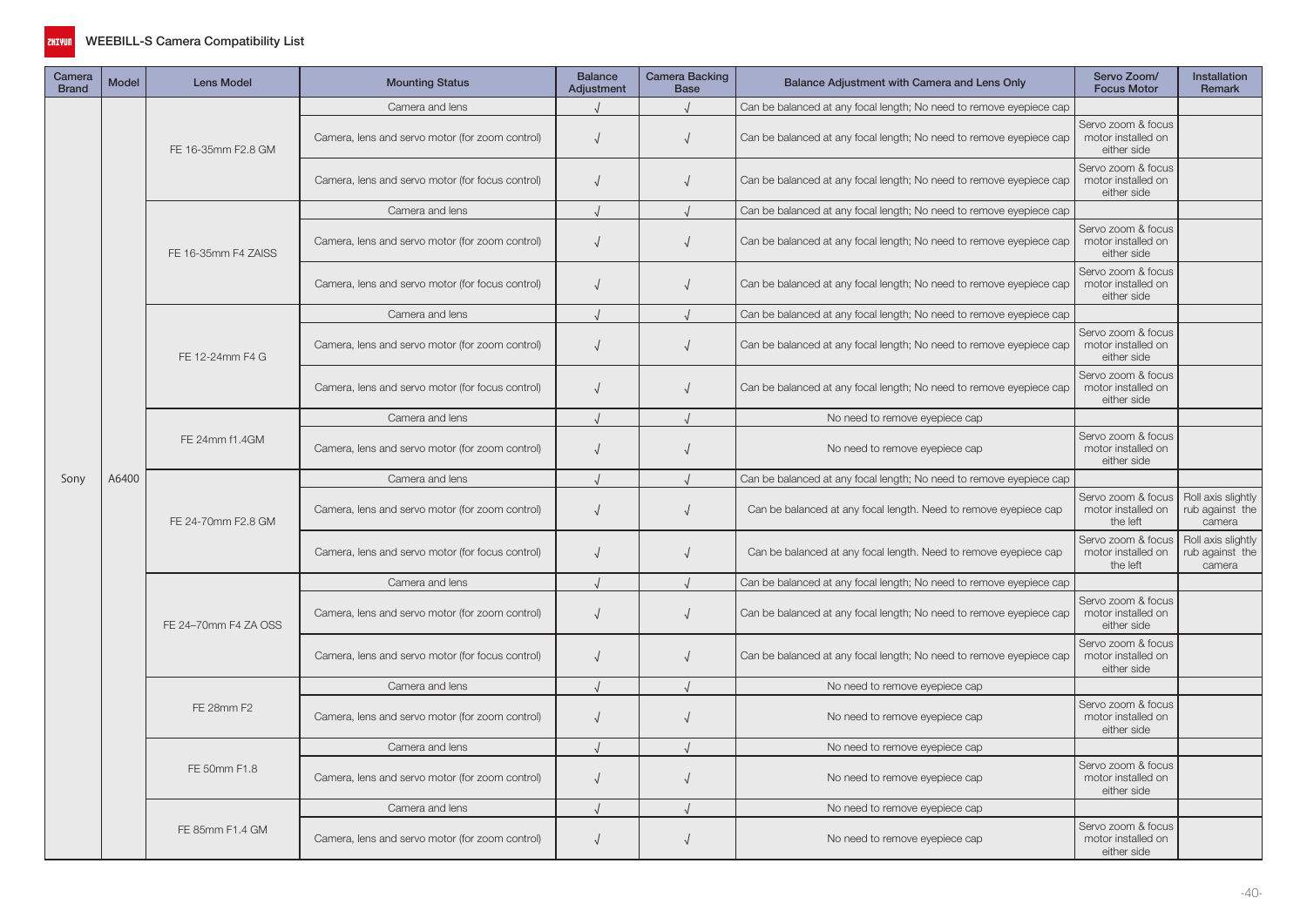

| Camera<br><b>Brand</b> | <b>Model</b> | Lens Model                     | <b>Mounting Status</b>                           | <b>Balance</b><br>Adjustment | <b>Camera Backing</b><br><b>Base</b> | Balance Adjustment with Camera and Lens Only                        | Servo Zoom/<br><b>Focus Motor</b>                                                                                                                                                                                                                                                                   | <b>Installation</b><br>Remark |
|------------------------|--------------|--------------------------------|--------------------------------------------------|------------------------------|--------------------------------------|---------------------------------------------------------------------|-----------------------------------------------------------------------------------------------------------------------------------------------------------------------------------------------------------------------------------------------------------------------------------------------------|-------------------------------|
|                        |              |                                | Camera and lens                                  |                              |                                      | No need to remove eyepiece cap                                      |                                                                                                                                                                                                                                                                                                     |                               |
|                        |              | Distagon T* FE 35mm F1.4 ZA    | Camera, lens and servo motor (for zoom control)  | $\sqrt{ }$                   |                                      | No need to remove eyepiece cap                                      | Servo zoom & focus<br>motor installed on<br>either side                                                                                                                                                                                                                                             |                               |
|                        |              |                                | Camera and lens                                  |                              |                                      | No need to remove eyepiece cap                                      |                                                                                                                                                                                                                                                                                                     |                               |
|                        |              | Sonnar T* FE 35mm F2.8 ZA      | Camera, lens and servo motor (for zoom control)  | $\sqrt{ }$                   |                                      | No need to remove eyepiece cap                                      | Servo zoom & focus<br>motor installed on<br>either side                                                                                                                                                                                                                                             |                               |
|                        |              |                                | Camera and lens                                  |                              |                                      | No need to remove eyepiece cap                                      |                                                                                                                                                                                                                                                                                                     |                               |
|                        |              | Sonnar® T* FE 55mm F1.8 ZA     | Camera, lens and servo motor (for zoom control)  | $\sqrt{ }$                   |                                      | No need to remove eyepiece cap                                      | Servo zoom & focus<br>motor installed on<br>either side                                                                                                                                                                                                                                             |                               |
|                        |              |                                | Camera and lens                                  |                              |                                      | Can be balanced at any focal length; No need to remove eyepiece cap |                                                                                                                                                                                                                                                                                                     |                               |
|                        |              | E 10-18mm F4 OSS               | Camera, lens and servo motor (for zoom control)  | $\sqrt{ }$                   |                                      | Can be balanced at any focal length; No need to remove eyepiece cap | Servo zoom & focus<br>motor installed on<br>the left                                                                                                                                                                                                                                                |                               |
|                        |              |                                | Camera, lens and servo motor (for focus control) | $\sqrt{ }$                   |                                      | Can be balanced at any focal length; No need to remove eyepiece cap | Servo zoom & focus<br>motor installed on<br>the left                                                                                                                                                                                                                                                |                               |
|                        | A6400        |                                | Camera and lens                                  |                              |                                      | Can be balanced at any focal length; No need to remove eyepiece cap |                                                                                                                                                                                                                                                                                                     |                               |
|                        |              | E PZ 18-105mm F4 G OSS         | Camera, lens and servo motor (for zoom control)  | $\sqrt{ }$                   |                                      | Can be balanced at any focal length; No need to remove eyepiece cap | Servo zoom & focus<br>motor installed on<br>either side                                                                                                                                                                                                                                             |                               |
| Sony                   |              |                                | Camera, lens and servo motor (for focus control) | $\sqrt{ }$                   |                                      | Can be balanced at any focal length; No need to remove eyepiece cap | Servo zoom & focus<br>motor installed on<br>either side                                                                                                                                                                                                                                             |                               |
|                        |              | E 18-200mm F3.5-6.3 OSS<br>LE. | Camera and lens                                  |                              |                                      | Can be balanced at any focal length; No need to remove eyepiece cap |                                                                                                                                                                                                                                                                                                     |                               |
|                        |              |                                | Camera, lens and servo motor (for zoom control)  | $\sqrt{ }$                   | $\sqrt{ }$                           | Can be balanced at any focal length; No need to remove eyepiece cap | Servo zoom & focus<br>motor installed on<br>either side                                                                                                                                                                                                                                             |                               |
|                        |              |                                | Camera, lens and servo motor (for focus control) | $\sqrt{ }$                   |                                      | Can be balanced at any focal length; No need to remove eyepiece cap | Servo zoom & focus<br>motor installed on<br>either side<br>Servo zoom & focus<br>motor installed on<br>either side<br>Servo zoom & focus<br>motor installed on<br>either side<br>Servo zoom & focus<br>motor installed on<br>either side<br>Servo zoom & focus<br>motor installed on<br>either side |                               |
|                        |              |                                | Camera and lens                                  |                              |                                      | No need to remove eyepiece cap                                      |                                                                                                                                                                                                                                                                                                     |                               |
|                        |              | Sigma 30mm f/1.4 DC DN         | Camera, lens and servo motor (for zoom control)  | $\sqrt{ }$                   |                                      | No need to remove eyepiece cap                                      |                                                                                                                                                                                                                                                                                                     |                               |
|                        |              |                                | Camera and lens                                  |                              |                                      | No need to remove eyepiece cap                                      |                                                                                                                                                                                                                                                                                                     |                               |
|                        |              | Sigma 50mm f/1.4 DG            | Camera, lens and servo motor (for zoom control)  | $\sqrt{ }$                   |                                      | No need to remove eyepiece cap                                      |                                                                                                                                                                                                                                                                                                     |                               |
|                        |              |                                | Camera and lens                                  |                              |                                      | Can be balanced at any focal length; No need to remove eyepiece cap |                                                                                                                                                                                                                                                                                                     |                               |
|                        |              | Tamron28-75mm f/2.8            | Camera, lens and servo motor (for zoom control)  | $\sqrt{ }$                   | $\sqrt{ }$                           | Can be balanced at any focal length; No need to remove eyepiece cap |                                                                                                                                                                                                                                                                                                     |                               |
|                        |              |                                | Camera, lens and servo motor (for focus control) | $\sqrt{ }$                   |                                      | Can be balanced at any focal length; No need to remove eyepiece cap |                                                                                                                                                                                                                                                                                                     |                               |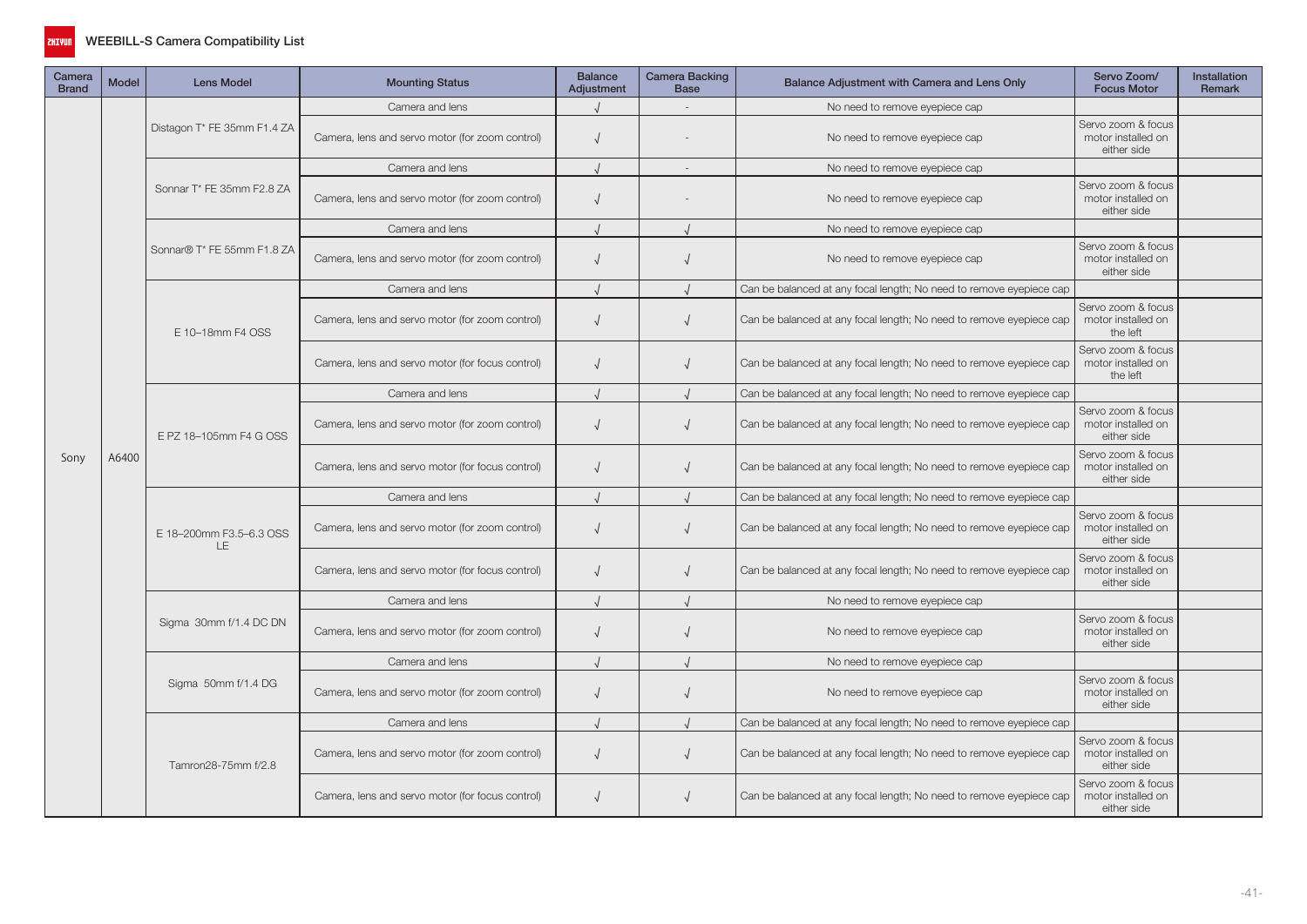

| Camera<br><b>Brand</b> | Model | <b>Lens Model</b>                                    | <b>Mounting Status</b>                           | <b>Balance</b><br>Adjustment | Camera Backing<br><b>Base</b> | Balance Adjustment with Camera and Lens Only                        | Servo Zoom/<br><b>Focus Motor</b>                                                                                                                                                                                                                                                                                                                                                                                                                                                                                                                                                                                                                                                                     | <b>Installation</b><br><b>Remark</b>  |
|------------------------|-------|------------------------------------------------------|--------------------------------------------------|------------------------------|-------------------------------|---------------------------------------------------------------------|-------------------------------------------------------------------------------------------------------------------------------------------------------------------------------------------------------------------------------------------------------------------------------------------------------------------------------------------------------------------------------------------------------------------------------------------------------------------------------------------------------------------------------------------------------------------------------------------------------------------------------------------------------------------------------------------------------|---------------------------------------|
|                        |       |                                                      | Camera and lens                                  |                              |                               | Can be balanced at any focal length; No need to remove eyepiece cap |                                                                                                                                                                                                                                                                                                                                                                                                                                                                                                                                                                                                                                                                                                       |                                       |
|                        |       | sigma18-35mm f/1.8 DC HSM<br>Art (Canon lens adapter | Camera, lens and servo motor (for zoom control)  | $\sqrt{ }$                   | $\sqrt{ }$                    | Can be balanced at any focal length; No need to remove eyepiece cap | Servo zoom & focus<br>motor installed on<br>either side                                                                                                                                                                                                                                                                                                                                                                                                                                                                                                                                                                                                                                               |                                       |
|                        |       |                                                      | Camera, lens and servo motor (for focus control) | $\sqrt{ }$                   | $\sqrt{ }$                    | Can be balanced at any focal length; No need to remove eyepiece cap | Servo zoom & focus<br>motor installed on<br>either side                                                                                                                                                                                                                                                                                                                                                                                                                                                                                                                                                                                                                                               |                                       |
|                        |       |                                                      | Camera and lens                                  |                              |                               | Can be balanced at any focal length; No need to remove eyepiece cap |                                                                                                                                                                                                                                                                                                                                                                                                                                                                                                                                                                                                                                                                                                       |                                       |
|                        |       | FE 16-35mm F2.8 GM                                   | Camera, lens and servo motor (for zoom control)  | $\sqrt{ }$                   |                               | Can be balanced at any focal length; No need to remove eyepiece cap | Servo zoom & focus<br>motor installed on<br>either side                                                                                                                                                                                                                                                                                                                                                                                                                                                                                                                                                                                                                                               |                                       |
|                        |       |                                                      | Camera, lens and servo motor (for focus control) | $\sqrt{ }$                   | $\sqrt{ }$                    | Can be balanced at any focal length; No need to remove eyepiece cap | Servo zoom & focus<br>motor installed on<br>either side                                                                                                                                                                                                                                                                                                                                                                                                                                                                                                                                                                                                                                               |                                       |
|                        |       |                                                      | Camera and lens                                  |                              |                               | Can be balanced at any focal length; No need to remove eyepiece cap |                                                                                                                                                                                                                                                                                                                                                                                                                                                                                                                                                                                                                                                                                                       |                                       |
|                        |       | FE 16-35mm F4 ZAISS                                  | Camera, lens and servo motor (for zoom control)  | $\sqrt{ }$                   |                               | Can be balanced at any focal length; No need to remove eyepiece cap | Servo zoom & focus<br>motor installed on<br>either side                                                                                                                                                                                                                                                                                                                                                                                                                                                                                                                                                                                                                                               |                                       |
|                        |       |                                                      | Camera, lens and servo motor (for focus control) | $\sqrt{ }$                   | $\sqrt{ }$                    | Can be balanced at any focal length; No need to remove eyepiece cap | Servo zoom & focus<br>motor installed on<br>either side<br>Servo zoom & focus<br>motor installed on<br>either side<br>Servo zoom & focus<br>motor installed on<br>either side<br>No need to remove eyepiece cap<br>Servo zoom & focus<br>No need to remove eyepiece cap<br>motor installed on<br>either side<br>Servo zoom & focus<br>motor installed on<br>the left<br>camera<br>Servo zoom & focus<br>motor installed on<br>the left<br>camera<br>Servo zoom & focus<br>motor installed on<br>either side<br>Servo zoom & focus<br>motor installed on<br>either side<br>No need to remove eyepiece cap<br>Servo zoom & focus<br>No need to remove eyepiece cap<br>motor installed on<br>either side |                                       |
|                        |       |                                                      | Camera and lens                                  |                              |                               | Can be balanced at any focal length; No need to remove eyepiece cap |                                                                                                                                                                                                                                                                                                                                                                                                                                                                                                                                                                                                                                                                                                       |                                       |
|                        |       | FE 12-24mm F4 G                                      | Camera, lens and servo motor (for zoom control)  | $\sqrt{ }$                   | $\sqrt{ }$                    | Can be balanced at any focal length; No need to remove eyepiece cap |                                                                                                                                                                                                                                                                                                                                                                                                                                                                                                                                                                                                                                                                                                       |                                       |
| Sony                   | A6400 |                                                      | Camera, lens and servo motor (for focus control) | $\sqrt{ }$                   | $\sqrt{ }$                    | Can be balanced at any focal length; No need to remove eyepiece cap |                                                                                                                                                                                                                                                                                                                                                                                                                                                                                                                                                                                                                                                                                                       |                                       |
|                        |       |                                                      | Camera and lens                                  | $\cdot$                      |                               |                                                                     |                                                                                                                                                                                                                                                                                                                                                                                                                                                                                                                                                                                                                                                                                                       |                                       |
|                        |       | FE 24mm f1.4GM                                       | Camera, lens and servo motor (for zoom control)  | $\sqrt{ }$                   |                               |                                                                     |                                                                                                                                                                                                                                                                                                                                                                                                                                                                                                                                                                                                                                                                                                       |                                       |
|                        |       |                                                      | Camera and lens                                  |                              |                               | Can be balanced at any focal length; No need to remove eyepiece cap |                                                                                                                                                                                                                                                                                                                                                                                                                                                                                                                                                                                                                                                                                                       |                                       |
|                        |       | FE 24-70mm F2.8 GM                                   | Camera, lens and servo motor (for zoom control)  | $\sqrt{ }$                   |                               | Can be balanced at any focal length. Need to remove eyepiece cap    |                                                                                                                                                                                                                                                                                                                                                                                                                                                                                                                                                                                                                                                                                                       | Roll axis slightly<br>rub against the |
|                        |       |                                                      | Camera, lens and servo motor (for focus control) | $\sqrt{ }$                   | $\sqrt{ }$                    | Can be balanced at any focal length. Need to remove eyepiece cap    |                                                                                                                                                                                                                                                                                                                                                                                                                                                                                                                                                                                                                                                                                                       | Roll axis slightly<br>rub against the |
|                        |       |                                                      | Camera and lens                                  |                              |                               | Can be balanced at any focal length; No need to remove eyepiece cap |                                                                                                                                                                                                                                                                                                                                                                                                                                                                                                                                                                                                                                                                                                       |                                       |
|                        |       | FE 24-70mm F4 ZA OSS                                 | Camera, lens and servo motor (for zoom control)  | $\sqrt{ }$                   |                               | Can be balanced at any focal length; No need to remove eyepiece cap |                                                                                                                                                                                                                                                                                                                                                                                                                                                                                                                                                                                                                                                                                                       |                                       |
|                        |       |                                                      | Camera, lens and servo motor (for focus control) | $\sqrt{ }$                   |                               | Can be balanced at any focal length; No need to remove eyepiece cap |                                                                                                                                                                                                                                                                                                                                                                                                                                                                                                                                                                                                                                                                                                       |                                       |
|                        |       |                                                      | Camera and lens                                  |                              |                               |                                                                     |                                                                                                                                                                                                                                                                                                                                                                                                                                                                                                                                                                                                                                                                                                       |                                       |
|                        |       | FE 28mm F2                                           | Camera, lens and servo motor (for zoom control)  | $\sqrt{ }$                   |                               |                                                                     |                                                                                                                                                                                                                                                                                                                                                                                                                                                                                                                                                                                                                                                                                                       |                                       |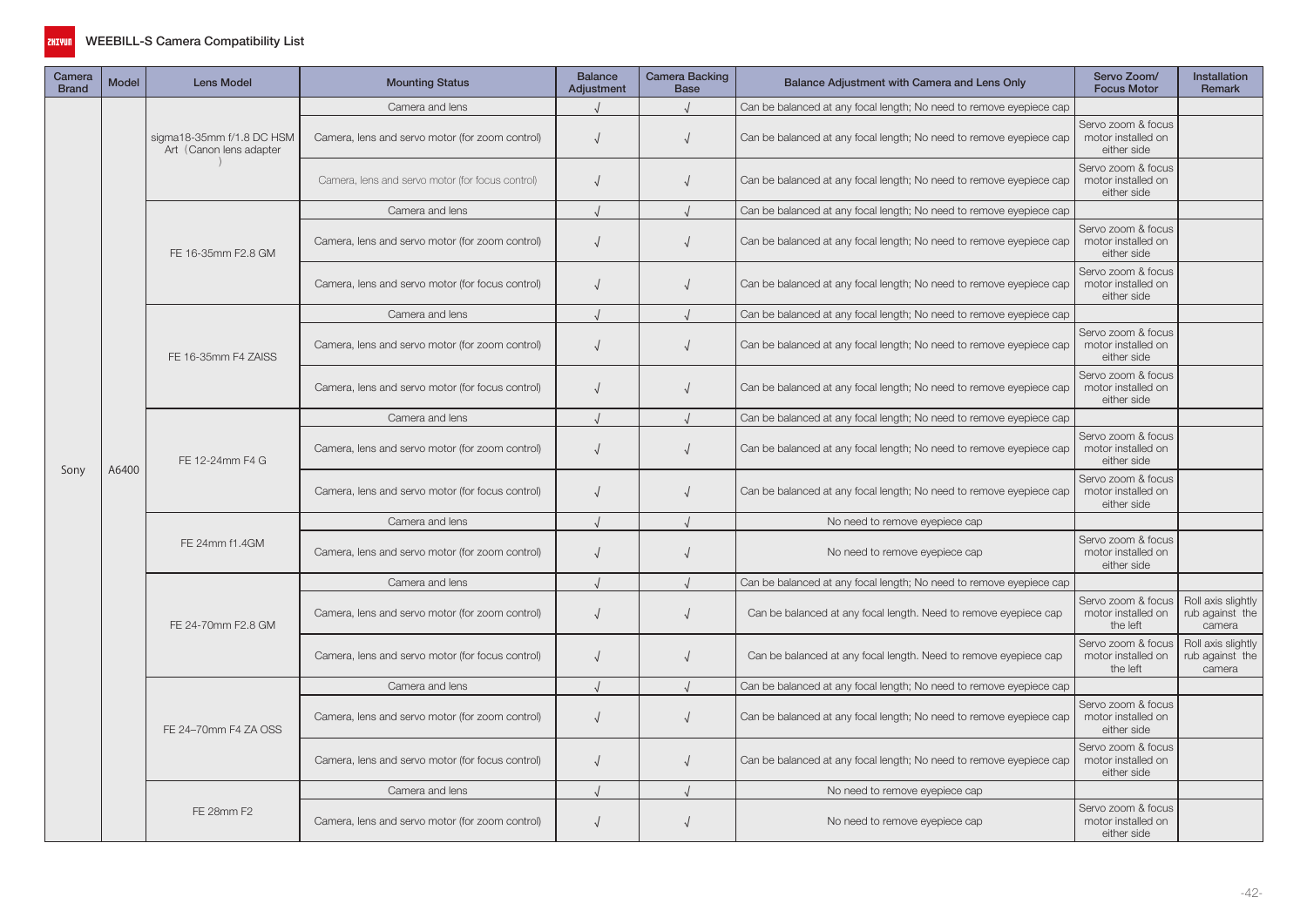

| Camera<br><b>Brand</b> | <b>Model</b> | <b>Lens Model</b>              | <b>Mounting Status</b>                           | <b>Balance</b><br>Adjustment | Camera Backing<br><b>Base</b> | Balance Adjustment with Camera and Lens Only                        | Servo Zoom/<br><b>Focus Motor</b>                                                                                                                                                                                                                                              | <b>Installation</b><br><b>Remark</b> |
|------------------------|--------------|--------------------------------|--------------------------------------------------|------------------------------|-------------------------------|---------------------------------------------------------------------|--------------------------------------------------------------------------------------------------------------------------------------------------------------------------------------------------------------------------------------------------------------------------------|--------------------------------------|
|                        |              |                                | Camera, lens and servo motor (for zoom control)  | $\sqrt{ }$                   |                               | No need to remove eyepiece cap                                      | Servo zoom & focus<br>motor installed on<br>either side                                                                                                                                                                                                                        |                                      |
|                        |              |                                | Camera and lens                                  |                              |                               | No need to remove eyepiece cap                                      |                                                                                                                                                                                                                                                                                |                                      |
|                        |              | FE 50mm F1.8                   | Camera, lens and servo motor (for zoom control)  | $\sqrt{ }$                   |                               | No need to remove eyepiece cap                                      | Servo zoom & focus<br>motor installed on<br>either side                                                                                                                                                                                                                        |                                      |
|                        |              |                                | Camera and lens                                  |                              |                               | No need to remove eyepiece cap                                      |                                                                                                                                                                                                                                                                                |                                      |
|                        |              | FE 85mm F1.4 GM                | Camera, lens and servo motor (for zoom control)  | $\sqrt{ }$                   |                               | No need to remove eyepiece cap                                      | Servo zoom & focus<br>motor installed on<br>either side                                                                                                                                                                                                                        |                                      |
|                        |              |                                | Camera and lens                                  |                              | $\overline{\phantom{a}}$      | No need to remove eyepiece cap                                      |                                                                                                                                                                                                                                                                                |                                      |
|                        |              | Distagon T* FE 35mm F1.4 ZA    | Camera, lens and servo motor (for zoom control)  | $\sqrt{ }$                   |                               | No need to remove eyepiece cap                                      | Servo zoom & focus<br>motor installed on<br>either side                                                                                                                                                                                                                        |                                      |
|                        |              |                                | Camera and lens                                  | $\cdot$                      | $\sim$                        | No need to remove eyepiece cap                                      | Servo zoom & focus<br>motor installed on<br>either side<br>Servo zoom & focus<br>motor installed on<br>either side<br>Servo zoom & focus<br>motor installed on<br>the left<br>Servo zoom & focus<br>motor installed on<br>the left<br>Servo zoom & focus<br>motor installed on |                                      |
|                        | A6400        | Sonnar T* FE 35mm F2.8 ZA      | Camera, lens and servo motor (for zoom control)  | $\sqrt{ }$                   |                               | No need to remove eyepiece cap                                      |                                                                                                                                                                                                                                                                                |                                      |
|                        |              | Sonnar® T* FE 55mm F1.8 ZA     | Camera and lens                                  | $\sqrt{ }$                   |                               | No need to remove eyepiece cap                                      |                                                                                                                                                                                                                                                                                |                                      |
|                        |              |                                | Camera, lens and servo motor (for zoom control)  | $\sqrt{ }$                   |                               | No need to remove eyepiece cap                                      |                                                                                                                                                                                                                                                                                |                                      |
| Sony                   |              |                                | Camera and lens                                  |                              |                               | Can be balanced at any focal length; No need to remove eyepiece cap |                                                                                                                                                                                                                                                                                |                                      |
|                        |              | E 10-18mm F4 OSS               | Camera, lens and servo motor (for zoom control)  | $\sqrt{ }$                   |                               | Can be balanced at any focal length; No need to remove eyepiece cap |                                                                                                                                                                                                                                                                                |                                      |
|                        |              |                                | Camera, lens and servo motor (for focus control) | $\sqrt{ }$                   |                               | Can be balanced at any focal length; No need to remove eyepiece cap |                                                                                                                                                                                                                                                                                |                                      |
|                        |              |                                | Camera and lens                                  |                              |                               | Can be balanced at any focal length; No need to remove eyepiece cap |                                                                                                                                                                                                                                                                                |                                      |
|                        |              | E PZ 18-105mm F4 G OSS         | Camera, lens and servo motor (for zoom control)  | $\sqrt{ }$                   | $\sqrt{ }$                    | Can be balanced at any focal length; No need to remove eyepiece cap | either side                                                                                                                                                                                                                                                                    |                                      |
|                        |              |                                | Camera, lens and servo motor (for focus control) | $\sqrt{ }$                   |                               | Can be balanced at any focal length; No need to remove eyepiece cap | Servo zoom & focus<br>motor installed on<br>either side                                                                                                                                                                                                                        |                                      |
|                        |              |                                | Camera and lens                                  |                              |                               | Can be balanced at any focal length; No need to remove eyepiece cap |                                                                                                                                                                                                                                                                                |                                      |
|                        |              | E 18-200mm F3.5-6.3 OSS<br>LE. | Camera, lens and servo motor (for zoom control)  | $\sqrt{ }$                   |                               | Can be balanced at any focal length; No need to remove eyepiece cap | Servo zoom & focus<br>motor installed on<br>either side                                                                                                                                                                                                                        |                                      |
|                        |              |                                | Camera, lens and servo motor (for focus control) | $\sqrt{ }$                   |                               | Can be balanced at any focal length; No need to remove eyepiece cap | Servo zoom & focus<br>motor installed on<br>either side                                                                                                                                                                                                                        |                                      |
|                        |              |                                | Camera and lens                                  |                              |                               | No need to remove eyepiece cap                                      |                                                                                                                                                                                                                                                                                |                                      |
|                        |              | Sigma 30mm f/1.4 DC DN         | Camera, lens and servo motor (for zoom control)  | $\sqrt{ }$                   |                               | No need to remove eyepiece cap                                      | Servo zoom & focus<br>motor installed on<br>either side                                                                                                                                                                                                                        |                                      |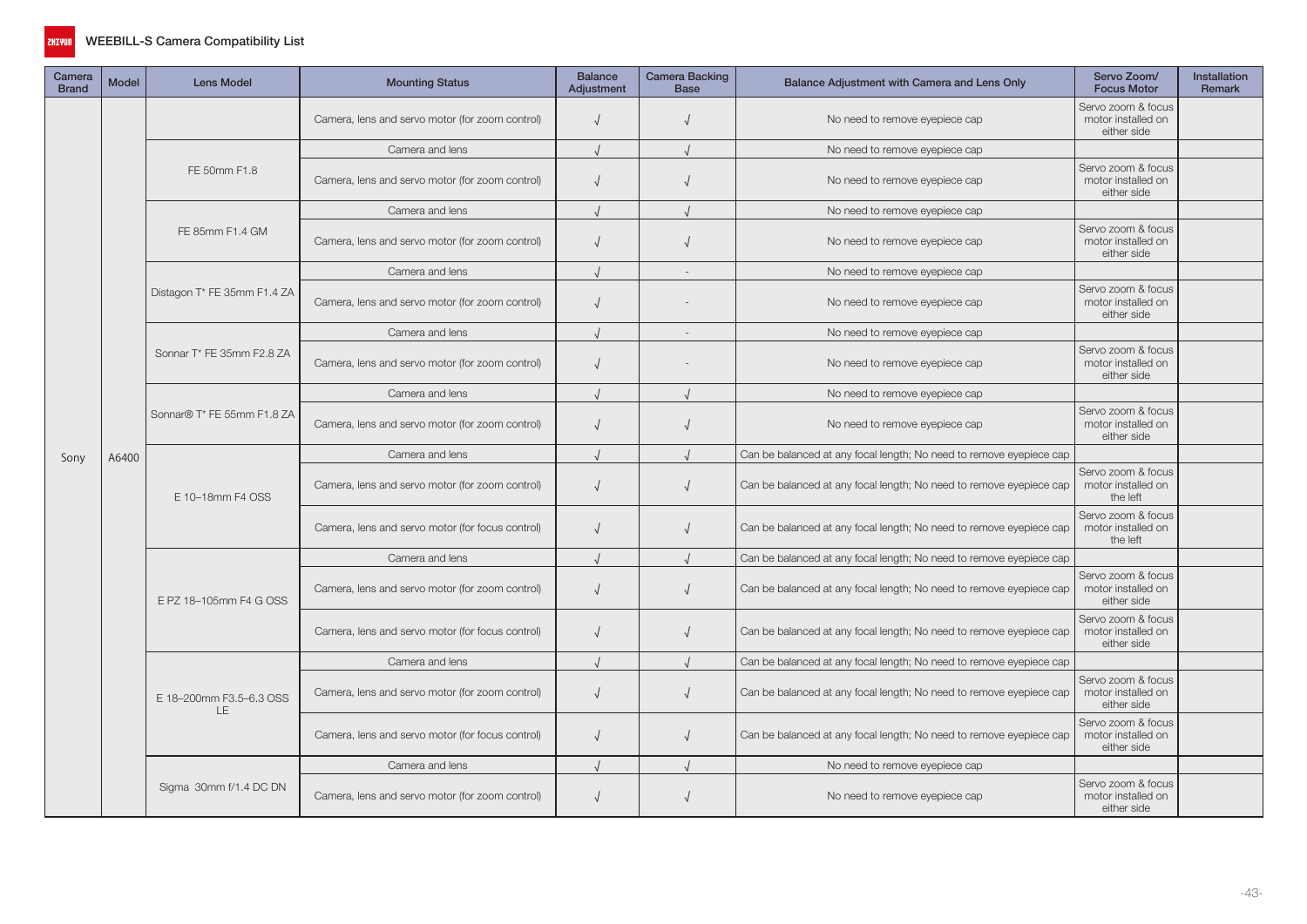

| Camera<br><b>Brand</b> | Model                        | Lens Model                                            | <b>Mounting Status</b>                           | <b>Balance</b><br>Adjustment | <b>Camera Backing</b><br><b>Base</b> | Balance Adjustment with Camera and Lens Only                        | Servo Zoom/<br><b>Focus Motor</b>                       | Installation<br>Remark |
|------------------------|------------------------------|-------------------------------------------------------|--------------------------------------------------|------------------------------|--------------------------------------|---------------------------------------------------------------------|---------------------------------------------------------|------------------------|
|                        |                              |                                                       | Camera and lens                                  |                              |                                      | No need to remove eyepiece cap                                      |                                                         |                        |
|                        |                              | Sigma 50mm f/1.4 DG                                   | Camera, lens and servo motor (for zoom control)  |                              |                                      | No need to remove eyepiece cap                                      | Servo zoom & focus<br>motor installed on<br>either side |                        |
|                        |                              |                                                       | Camera and lens                                  |                              |                                      | Can be balanced at any focal length; No need to remove eyepiece cap |                                                         |                        |
|                        | Tamron28-75mm f/2.8<br>A6400 |                                                       | Camera, lens and servo motor (for zoom control)  |                              |                                      | Can be balanced at any focal length; No need to remove eyepiece cap | Servo zoom & focus<br>motor installed on<br>either side |                        |
| Sony                   |                              |                                                       | Camera, lens and servo motor (for focus control) |                              |                                      | Can be balanced at any focal length; No need to remove eyepiece cap | Servo zoom & focus<br>motor installed on<br>either side |                        |
|                        |                              |                                                       | Camera and lens                                  |                              |                                      | Can be balanced at any focal length; No need to remove eyepiece cap |                                                         |                        |
|                        |                              | sigma18-35mm f/1.8 DC HSM<br>Art (Canon lens adapter) | Camera, lens and servo motor (for zoom control)  |                              |                                      | Can be balanced at any focal length; No need to remove eyepiece cap | Servo zoom & focus<br>motor installed on<br>either side |                        |
|                        |                              |                                                       | Camera, lens and servo motor (for focus control) |                              |                                      | Can be balanced at any focal length; No need to remove eyepiece cap | Servo zoom & focus<br>motor installed on<br>either side |                        |

| Camera<br><b>Brand</b> | <b>Model</b> | <b>Lens Model</b>                                | <b>Mounting Status</b>                           | <b>Balance</b><br>Adjustment | <b>Camera Backing</b><br><b>Base</b>                                | Balance Adjustment with Camera and Lens Only                        | Servo Zoom/<br><b>Focus Motor</b>                       | <b>Installation</b><br>Remark |
|------------------------|--------------|--------------------------------------------------|--------------------------------------------------|------------------------------|---------------------------------------------------------------------|---------------------------------------------------------------------|---------------------------------------------------------|-------------------------------|
|                        |              |                                                  | Camera and lens                                  |                              |                                                                     | Can be balanced at any focal length; No need to remove eyepiece cap |                                                         |                               |
|                        |              | FE 16-35mm F2.8 GM                               | Camera, lens and servo motor (for zoom control)  |                              |                                                                     | Can be balanced at any focal length; No need to remove eyepiece cap | Servo zoom & focus<br>motor installed on<br>either side |                               |
|                        |              | Camera, lens and servo motor (for focus control) |                                                  |                              | Can be balanced at any focal length; No need to remove eyepiece cap | Servo zoom & focus<br>motor installed on<br>either side             |                                                         |                               |
|                        |              |                                                  | Camera and lens                                  |                              |                                                                     | Can be balanced at any focal length; No need to remove eyepiece cap |                                                         |                               |
|                        |              | FE 16-35mm F4 ZAISS                              | Camera, lens and servo motor (for zoom control)  |                              |                                                                     | Can be balanced at any focal length; No need to remove eyepiece cap | Servo zoom & focus<br>motor installed on<br>either side |                               |
| Sony                   | A6000        |                                                  | Camera, lens and servo motor (for focus control) |                              |                                                                     | Can be balanced at any focal length; No need to remove eyepiece cap | Servo zoom & focus<br>motor installed on<br>either side |                               |
|                        |              |                                                  | Camera and lens                                  |                              |                                                                     | Can be balanced at any focal length; No need to remove eyepiece cap |                                                         |                               |
|                        |              | FE 12-24mm F4 G                                  | Camera, lens and servo motor (for zoom control)  |                              |                                                                     | Can be balanced at any focal length; No need to remove eyepiece cap | Servo zoom & focus<br>motor installed on<br>either side |                               |
|                        |              |                                                  | Camera, lens and servo motor (for focus control) |                              |                                                                     | Can be balanced at any focal length; No need to remove eyepiece cap | Servo zoom & focus<br>motor installed on<br>either side |                               |
|                        |              |                                                  | Camera and lens                                  |                              |                                                                     | No need to remove eyepiece cap                                      |                                                         |                               |
|                        |              | FE 24mm f1.4GM                                   | Camera, lens and servo motor (for zoom control)  |                              |                                                                     | No need to remove eyepiece cap                                      | Servo zoom & focus<br>motor installed on<br>either side |                               |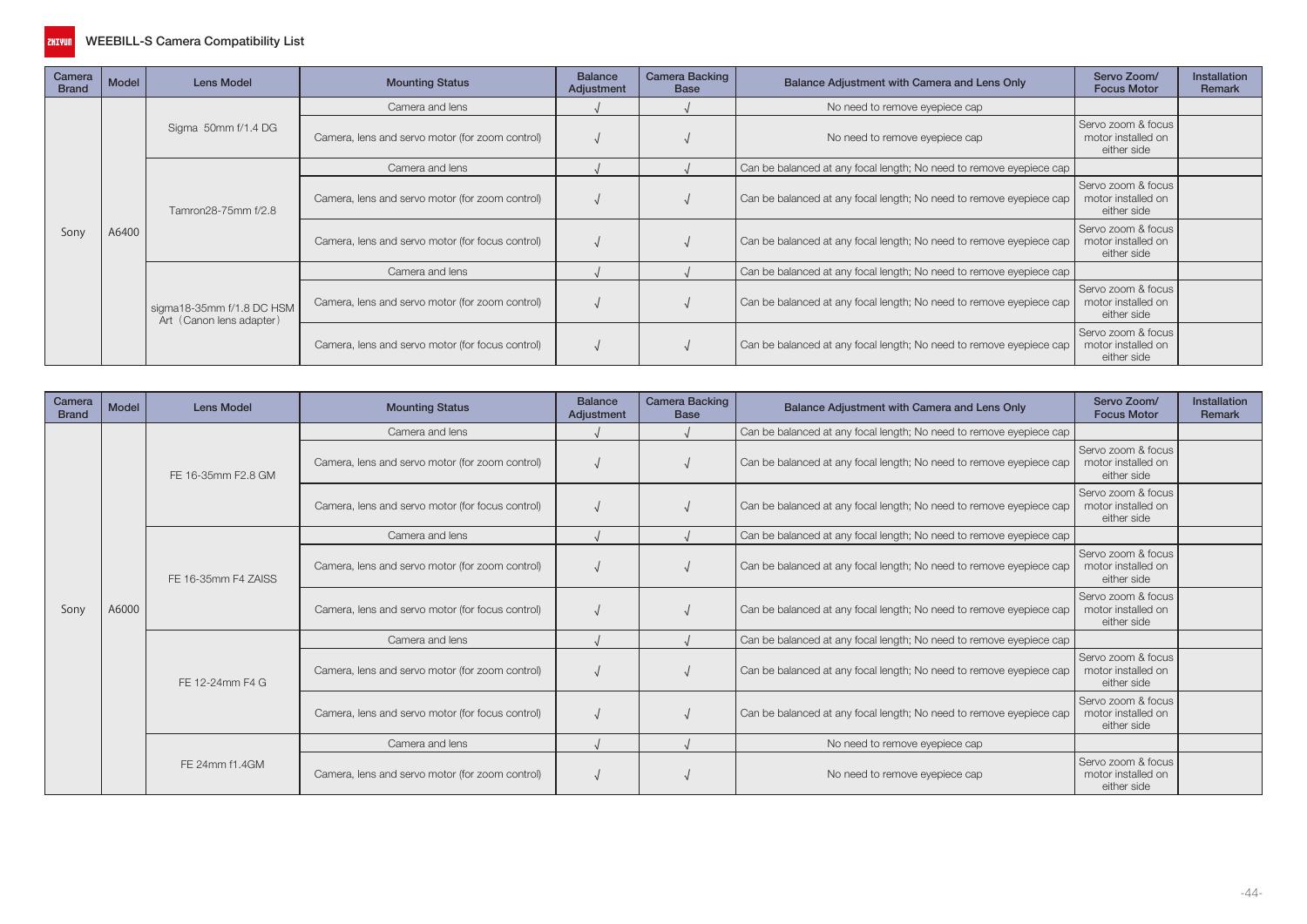

| Camera<br><b>Brand</b> | <b>Model</b> | <b>Lens Model</b>           | <b>Mounting Status</b>                           | <b>Balance</b><br>Adjustment | <b>Camera Backing</b><br><b>Base</b> | Balance Adjustment with Camera and Lens Only                        | Servo Zoom/<br><b>Focus Motor</b>                                                                                                                                                                                                                                                                                                                        | <b>Installation</b><br><b>Remark</b>            |
|------------------------|--------------|-----------------------------|--------------------------------------------------|------------------------------|--------------------------------------|---------------------------------------------------------------------|----------------------------------------------------------------------------------------------------------------------------------------------------------------------------------------------------------------------------------------------------------------------------------------------------------------------------------------------------------|-------------------------------------------------|
|                        |              |                             | Camera and lens                                  |                              |                                      | Can be balanced at any focal length; No need to remove eyepiece cap |                                                                                                                                                                                                                                                                                                                                                          |                                                 |
|                        |              | FE 24-70mm F2.8 GM          | Camera, lens and servo motor (for zoom control)  | $\sqrt{ }$                   |                                      | Can be balanced at any focal length. Need to remove eyepiece cap    | Servo zoom & focus<br>motor installed on<br>the left                                                                                                                                                                                                                                                                                                     | Roll axis slightly<br>rub against the<br>camera |
|                        |              |                             | Camera, lens and servo motor (for focus control) | $\sqrt{ }$                   |                                      | Can be balanced at any focal length. Need to remove eyepiece cap    | Servo zoom & focus<br>motor installed on<br>the left                                                                                                                                                                                                                                                                                                     | Roll axis slightly<br>rub against the<br>camera |
|                        |              |                             | Camera and lens                                  |                              |                                      | Can be balanced at any focal length; No need to remove eyepiece cap |                                                                                                                                                                                                                                                                                                                                                          |                                                 |
|                        |              | FE 24-70mm F4 ZA OSS        | Camera, lens and servo motor (for zoom control)  | $\sqrt{ }$                   |                                      | Can be balanced at any focal length; No need to remove eyepiece cap | Servo zoom & focus<br>motor installed on<br>either side                                                                                                                                                                                                                                                                                                  |                                                 |
|                        |              |                             | Camera, lens and servo motor (for focus control) | $\sqrt{ }$                   |                                      | Can be balanced at any focal length; No need to remove eyepiece cap | Servo zoom & focus<br>motor installed on<br>either side                                                                                                                                                                                                                                                                                                  |                                                 |
|                        |              |                             | Camera and lens                                  |                              |                                      | No need to remove eyepiece cap                                      |                                                                                                                                                                                                                                                                                                                                                          |                                                 |
|                        |              | FE 28mm F2                  | Camera, lens and servo motor (for zoom control)  |                              |                                      | No need to remove eyepiece cap                                      | Servo zoom & focus<br>motor installed on<br>either side                                                                                                                                                                                                                                                                                                  |                                                 |
|                        |              |                             | Camera and lens                                  |                              |                                      | No need to remove eyepiece cap                                      |                                                                                                                                                                                                                                                                                                                                                          |                                                 |
|                        |              | FE 50mm F1.8                | Camera, lens and servo motor (for zoom control)  | $\sqrt{ }$                   |                                      | No need to remove eyepiece cap                                      | Servo zoom & focus<br>motor installed on<br>either side                                                                                                                                                                                                                                                                                                  |                                                 |
| Sony                   | A6000        |                             | Camera and lens                                  |                              |                                      | No need to remove eyepiece cap                                      | Servo zoom & focus<br>motor installed on<br>either side<br>Servo zoom & focus<br>motor installed on<br>either side<br>Servo zoom & focus<br>motor installed on<br>either side<br>Servo zoom & focus<br>motor installed on<br>either side<br>Servo zoom & focus<br>motor installed on<br>the left<br>Servo zoom & focus<br>motor installed on<br>the left |                                                 |
|                        |              | FE 85mm F1.4 GM             | Camera, lens and servo motor (for zoom control)  | $\sqrt{ }$                   |                                      | No need to remove eyepiece cap                                      |                                                                                                                                                                                                                                                                                                                                                          |                                                 |
|                        |              |                             | Camera and lens                                  |                              |                                      | No need to remove eyepiece cap                                      |                                                                                                                                                                                                                                                                                                                                                          |                                                 |
|                        |              | Distagon T* FE 35mm F1.4 ZA | Camera, lens and servo motor (for zoom control)  | $\sqrt{ }$                   |                                      | No need to remove eyepiece cap                                      |                                                                                                                                                                                                                                                                                                                                                          |                                                 |
|                        |              |                             | Camera and lens                                  |                              |                                      | No need to remove eyepiece cap                                      |                                                                                                                                                                                                                                                                                                                                                          |                                                 |
|                        |              | Sonnar T* FE 35mm F2.8 ZA   | Camera, lens and servo motor (for zoom control)  | $\sqrt{ }$                   |                                      | No need to remove eyepiece cap                                      |                                                                                                                                                                                                                                                                                                                                                          |                                                 |
|                        |              |                             | Camera and lens                                  |                              |                                      | No need to remove eyepiece cap                                      |                                                                                                                                                                                                                                                                                                                                                          |                                                 |
|                        |              | Sonnar® T* FE 55mm F1.8 ZA  | Camera, lens and servo motor (for zoom control)  | $\sqrt{ }$                   | $\sqrt{2}$                           | No need to remove eyepiece cap                                      |                                                                                                                                                                                                                                                                                                                                                          |                                                 |
|                        |              |                             | Camera and lens                                  |                              |                                      | Can be balanced at any focal length; No need to remove eyepiece cap |                                                                                                                                                                                                                                                                                                                                                          |                                                 |
|                        |              | E 10-18mm F4 OSS            | Camera, lens and servo motor (for zoom control)  | $\sqrt{ }$                   |                                      | Can be balanced at any focal length; No need to remove eyepiece cap |                                                                                                                                                                                                                                                                                                                                                          |                                                 |
|                        |              |                             | Camera, lens and servo motor (for focus control) | $\sqrt{ }$                   |                                      | Can be balanced at any focal length; No need to remove eyepiece cap |                                                                                                                                                                                                                                                                                                                                                          |                                                 |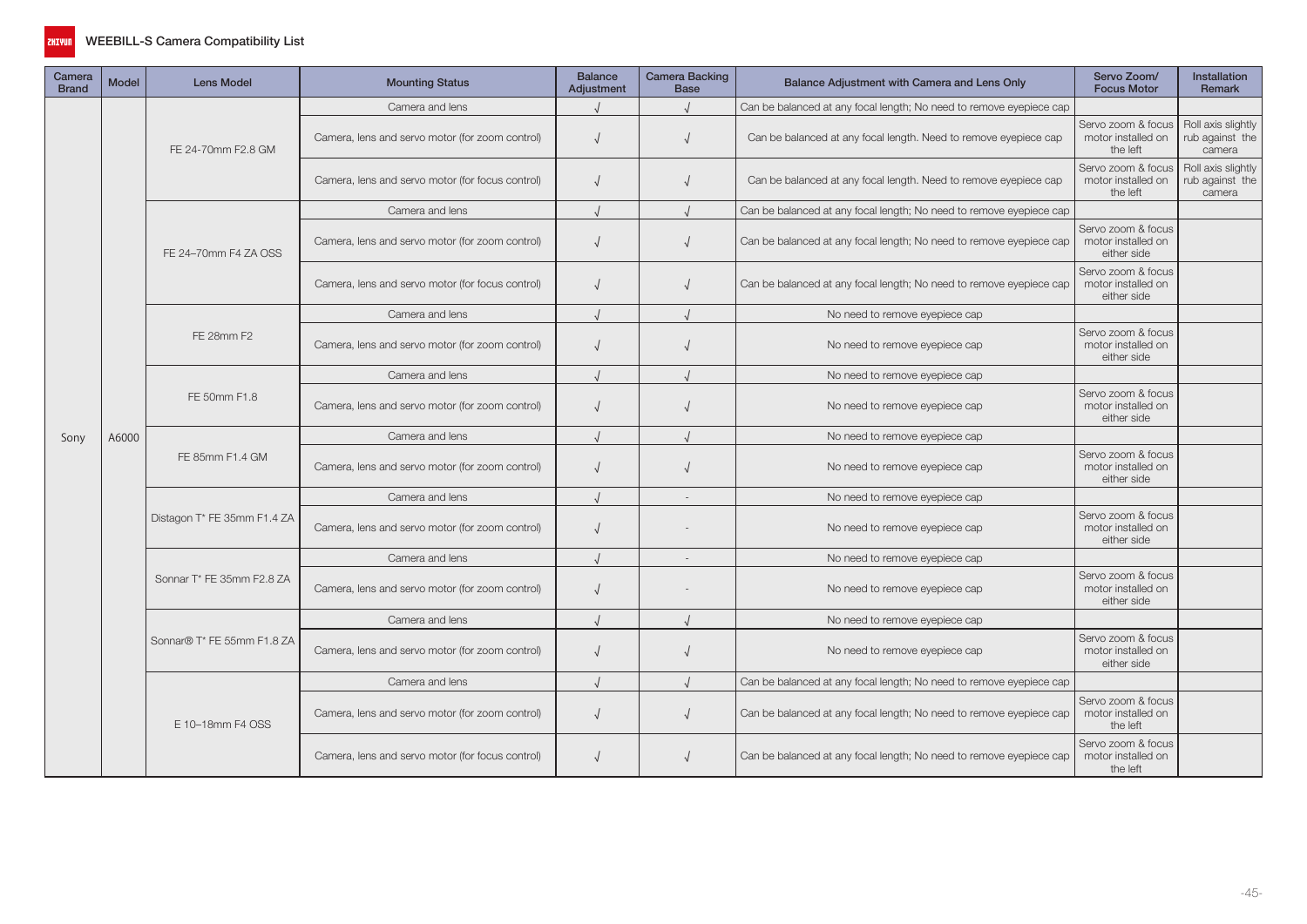

| Camera<br><b>Brand</b> | <b>Model</b> | <b>Lens Model</b>                                     | <b>Mounting Status</b>                           | <b>Balance</b><br>Adjustment | <b>Camera Backing</b><br><b>Base</b> | Balance Adjustment with Camera and Lens Only                        | Servo Zoom/<br><b>Focus Motor</b>                                                                                                                                                                                                                                                                                                                              | <b>Installation</b><br><b>Remark</b> |
|------------------------|--------------|-------------------------------------------------------|--------------------------------------------------|------------------------------|--------------------------------------|---------------------------------------------------------------------|----------------------------------------------------------------------------------------------------------------------------------------------------------------------------------------------------------------------------------------------------------------------------------------------------------------------------------------------------------------|--------------------------------------|
|                        |              |                                                       | Camera and lens                                  |                              |                                      | Can be balanced at any focal length; No need to remove eyepiece cap |                                                                                                                                                                                                                                                                                                                                                                |                                      |
|                        |              | E PZ 18-105mm F4 G OSS                                | Camera, lens and servo motor (for zoom control)  |                              |                                      | Can be balanced at any focal length; No need to remove eyepiece cap | Servo zoom & focus<br>motor installed on<br>either side                                                                                                                                                                                                                                                                                                        |                                      |
|                        | A6000        |                                                       | Camera, lens and servo motor (for focus control) |                              |                                      | Can be balanced at any focal length; No need to remove eyepiece cap | Servo zoom & focus<br>motor installed on<br>either side                                                                                                                                                                                                                                                                                                        |                                      |
|                        |              |                                                       | Camera and lens                                  |                              |                                      | Can be balanced at any focal length; No need to remove eyepiece cap |                                                                                                                                                                                                                                                                                                                                                                |                                      |
|                        |              | E 18-200mm F3.5-6.3 OSS<br>LE                         | Camera, lens and servo motor (for zoom control)  |                              |                                      | Can be balanced at any focal length; No need to remove eyepiece cap | Servo zoom & focus<br>motor installed on<br>either side                                                                                                                                                                                                                                                                                                        |                                      |
|                        |              |                                                       | Camera, lens and servo motor (for focus control) |                              |                                      | Can be balanced at any focal length; No need to remove eyepiece cap | Servo zoom & focus<br>motor installed on<br>either side                                                                                                                                                                                                                                                                                                        |                                      |
|                        |              |                                                       | Camera and lens                                  |                              |                                      | No need to remove eyepiece cap                                      | Servo zoom & focus<br>motor installed on<br>either side<br>Servo zoom & focus<br>motor installed on<br>either side<br>Servo zoom & focus<br>motor installed on<br>either side<br>Servo zoom & focus<br>motor installed on<br>either side<br>Servo zoom & focus<br>motor installed on<br>either side<br>Servo zoom & focus<br>motor installed on<br>either side |                                      |
|                        |              | Sigma 30mm f/1.4 DC DN                                | Camera, lens and servo motor (for zoom control)  |                              |                                      | No need to remove eyepiece cap                                      |                                                                                                                                                                                                                                                                                                                                                                |                                      |
| Sony                   |              |                                                       | Camera and lens                                  |                              |                                      | No need to remove eyepiece cap                                      |                                                                                                                                                                                                                                                                                                                                                                |                                      |
|                        |              | Sigma 50mm f/1.4 DG                                   | Camera, lens and servo motor (for zoom control)  |                              |                                      | No need to remove eyepiece cap                                      |                                                                                                                                                                                                                                                                                                                                                                |                                      |
|                        |              |                                                       | Camera and lens                                  |                              |                                      | Can be balanced at any focal length; No need to remove eyepiece cap |                                                                                                                                                                                                                                                                                                                                                                |                                      |
|                        |              | Tamron28-75mm f/2.8                                   | Camera, lens and servo motor (for zoom control)  |                              |                                      | Can be balanced at any focal length; No need to remove eyepiece cap |                                                                                                                                                                                                                                                                                                                                                                |                                      |
|                        |              |                                                       | Camera, lens and servo motor (for focus control) |                              |                                      | Can be balanced at any focal length; No need to remove eyepiece cap |                                                                                                                                                                                                                                                                                                                                                                |                                      |
|                        |              |                                                       | Camera and lens                                  |                              |                                      | Can be balanced at any focal length; No need to remove eyepiece cap |                                                                                                                                                                                                                                                                                                                                                                |                                      |
|                        |              | sigma18-35mm f/1.8 DC HSM<br>Art (Canon lens adapter) | Camera, lens and servo motor (for zoom control)  |                              |                                      | Can be balanced at any focal length; No need to remove eyepiece cap |                                                                                                                                                                                                                                                                                                                                                                |                                      |
|                        |              |                                                       | Camera, lens and servo motor (for focus control) |                              |                                      | Can be balanced at any focal length; No need to remove eyepiece cap |                                                                                                                                                                                                                                                                                                                                                                |                                      |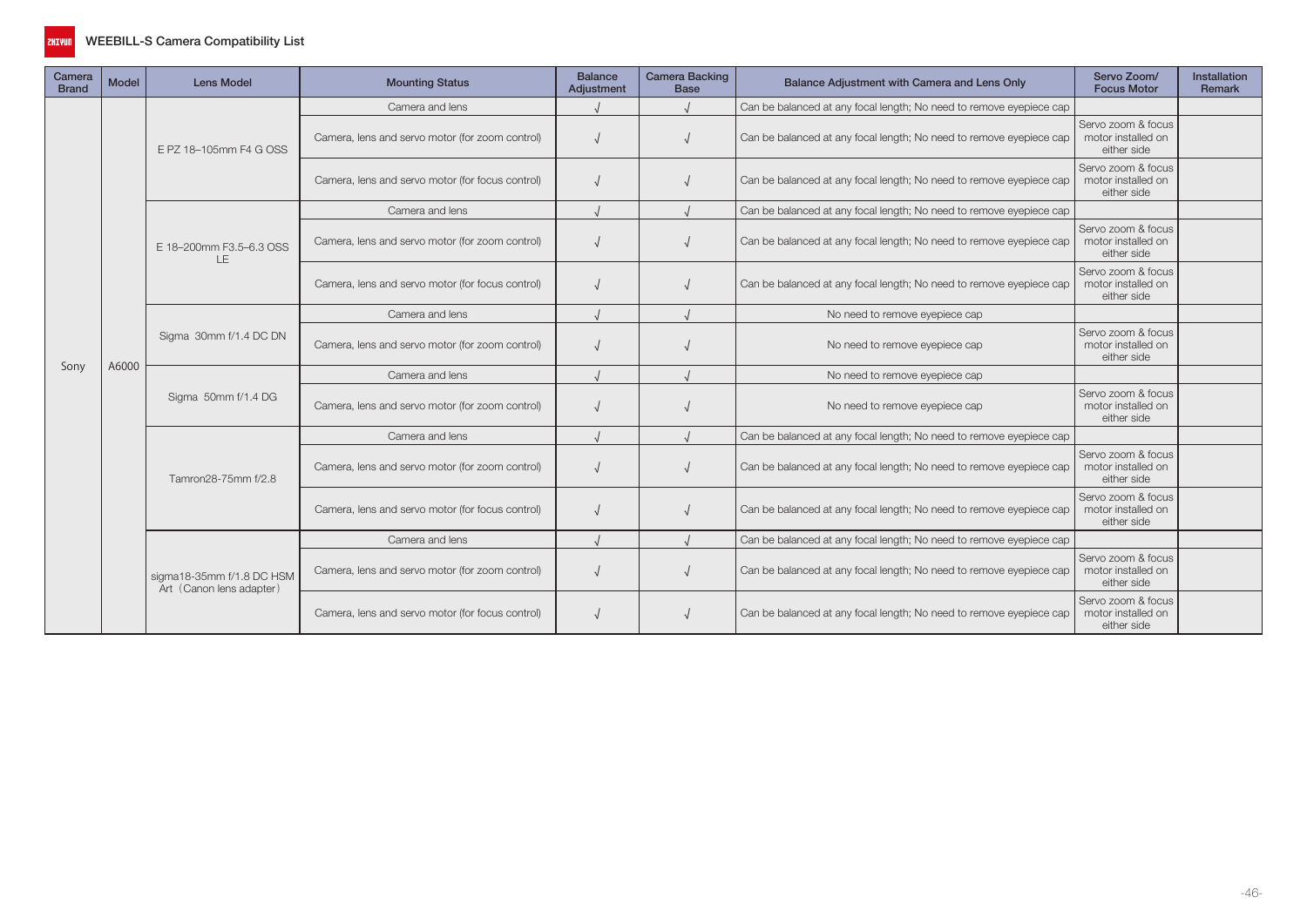

| Camera<br><b>Brand</b> | Model                                | <b>Lens Model</b>                                | <b>Mounting Status</b>                           | <b>Balance</b><br>Adjustment | <b>Camera Backing</b><br><b>Base</b>                                | Balance Adjustment with Camera and Lens Only                        | Servo Zoom/<br><b>Focus Motor</b>                       | <b>Installation</b><br><b>Remark</b> |
|------------------------|--------------------------------------|--------------------------------------------------|--------------------------------------------------|------------------------------|---------------------------------------------------------------------|---------------------------------------------------------------------|---------------------------------------------------------|--------------------------------------|
|                        |                                      |                                                  | Camera and lens                                  |                              |                                                                     | Can be balanced at any focal length; No need to remove eyepiece cap |                                                         |                                      |
|                        |                                      | XF 16-55mm f/2.8 R LM WR                         | Camera, lens and servo motor (for zoom control)  |                              |                                                                     | Can be balanced at any focal length; No need to remove eyepiece cap | Servo zoom & focus<br>motor installed on<br>either side |                                      |
|                        |                                      |                                                  | Camera, lens and servo motor (for focus control) |                              |                                                                     | Can be balanced at any focal length; No need to remove eyepiece cap | Servo zoom & focus<br>motor installed on<br>either side |                                      |
|                        |                                      |                                                  | Camera and lens                                  |                              |                                                                     | Can be balanced at any focal length; No need to remove eyepiece cap |                                                         |                                      |
|                        |                                      | XF 18-55mm f/2.8-4 R OIS                         | Camera, lens and servo motor (for zoom control)  |                              |                                                                     | Can be balanced at any focal length; No need to remove eyepiece cap | Servo zoom & focus<br>motor installed on<br>either side |                                      |
|                        |                                      |                                                  | Camera, lens and servo motor (for focus control) |                              |                                                                     | Can be balanced at any focal length; No need to remove eyepiece cap | Servo zoom & focus<br>motor installed on<br>either side |                                      |
|                        |                                      |                                                  | Camera and lens                                  |                              |                                                                     | Can be balanced at any focal length; No need to remove eyepiece cap |                                                         |                                      |
|                        |                                      | XF 18-135mm f/3.5-5.6 R LM                       | Camera, lens and servo motor (for zoom control)  |                              |                                                                     | Can be balanced at any focal length; No need to remove eyepiece cap | Servo zoom & focus<br>motor installed on<br>either side |                                      |
| <b>FUJIFILM</b>        | OIS WR<br>$X-H1$<br>XF 35mm f/2 R WR | Camera, lens and servo motor (for focus control) |                                                  |                              | Can be balanced at any focal length; No need to remove eyepiece cap | Servo zoom & focus<br>motor installed on<br>either side             |                                                         |                                      |
|                        |                                      |                                                  | Camera and lens                                  |                              |                                                                     | Can be balanced at any focal length; No need to remove eyepiece cap |                                                         |                                      |
|                        |                                      |                                                  | Camera, lens and servo motor (for zoom control)  |                              |                                                                     | Can be balanced at any focal length; No need to remove eyepiece cap | Servo zoom & focus<br>motor installed on<br>either side |                                      |
|                        |                                      |                                                  | Camera and lens                                  |                              |                                                                     | Can be balanced at any focal length; No need to remove eyepiece cap |                                                         |                                      |
|                        |                                      | XF 56mm f/1.2 R                                  | Camera, lens and servo motor (for zoom control)  |                              |                                                                     | Can be balanced at any focal length; No need to remove eyepiece cap | Servo zoom & focus<br>motor installed on<br>either side |                                      |
|                        |                                      |                                                  | Camera and lens                                  |                              |                                                                     | Can be balanced at any focal length; No need to remove eyepiece cap |                                                         |                                      |
|                        |                                      | XC 15-45mm f/3.5-5.6 OIS                         | Camera, lens and servo motor (for zoom control)  |                              |                                                                     | Can be balanced at any focal length; No need to remove eyepiece cap | Servo zoom & focus<br>motor installed on<br>either side |                                      |
|                        |                                      |                                                  | Camera, lens and servo motor (for focus control) |                              |                                                                     | Can be balanced at any focal length; No need to remove eyepiece cap | Servo zoom & focus<br>motor installed on<br>either side |                                      |
|                        |                                      |                                                  | Camera and lens                                  |                              |                                                                     | Can be balanced at any focal length; No need to remove eyepiece cap |                                                         |                                      |
|                        |                                      | Super EBC XF 23mm f/1.4 R                        | Camera, lens and servo motor (for zoom control)  |                              |                                                                     | Can be balanced at any focal length; No need to remove eyepiece cap | Servo zoom & focus<br>motor installed on<br>either side |                                      |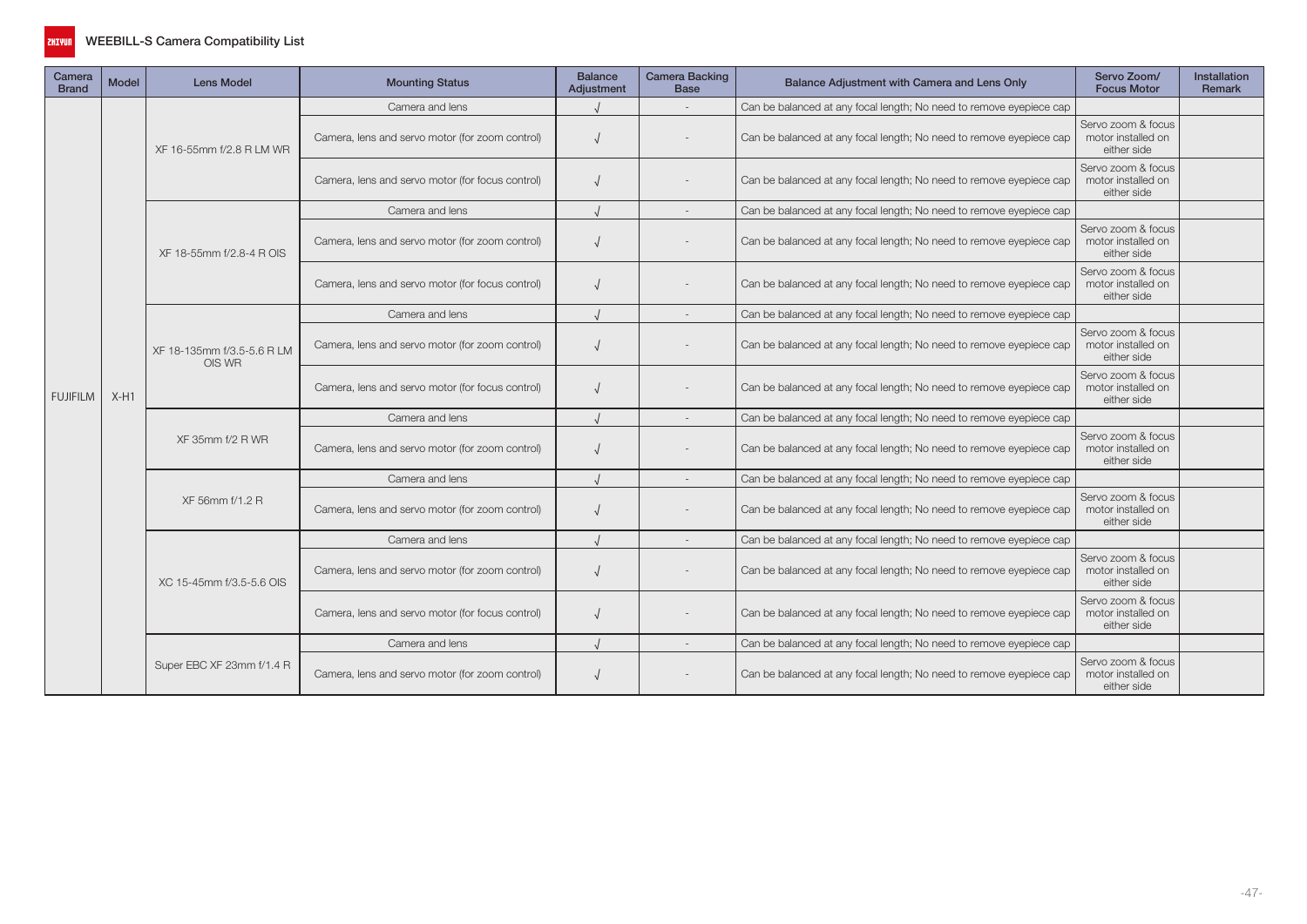

| Camera<br><b>Brand</b> | <b>Model</b> | <b>Lens Model</b>                    | <b>Mounting Status</b>                           | <b>Balance</b><br>Adjustment | <b>Camera Backing</b><br><b>Base</b> | Balance Adjustment with Camera and Lens Only                        | Servo Zoom/<br><b>Focus Motor</b>                       | <b>Installation</b><br>Remark |
|------------------------|--------------|--------------------------------------|--------------------------------------------------|------------------------------|--------------------------------------|---------------------------------------------------------------------|---------------------------------------------------------|-------------------------------|
|                        |              |                                      | Camera and lens                                  |                              |                                      | Can be balanced at any focal length; No need to remove eyepiece cap |                                                         |                               |
|                        |              | XF 16-55mm f/2.8 R LM WR             | Camera, lens and servo motor (for zoom control)  |                              |                                      | Can be balanced at any focal length; No need to remove eyepiece cap | Servo zoom & focus<br>motor installed on<br>either side |                               |
|                        |              |                                      | Camera, lens and servo motor (for focus control) |                              |                                      | Can be balanced at any focal length; No need to remove eyepiece cap | Servo zoom & focus<br>motor installed on<br>either side |                               |
|                        |              |                                      | Camera and lens                                  |                              |                                      | Can be balanced at any focal length; No need to remove eyepiece cap |                                                         |                               |
|                        |              | XF 18-55mm f/2.8-4 R OIS             | Camera, lens and servo motor (for zoom control)  |                              |                                      | Can be balanced at any focal length; No need to remove eyepiece cap | Servo zoom & focus<br>motor installed on<br>either side |                               |
|                        |              |                                      | Camera, lens and servo motor (for focus control) |                              |                                      | Can be balanced at any focal length; No need to remove eyepiece cap | Servo zoom & focus<br>motor installed on<br>either side |                               |
|                        |              |                                      | Camera and lens                                  |                              |                                      | Can be balanced at any focal length; No need to remove eyepiece cap |                                                         |                               |
|                        |              | XF 18-135mm f/3.5-5.6 R LM<br>OIS WR | Camera, lens and servo motor (for zoom control)  |                              |                                      | Can be balanced at any focal length; No need to remove eyepiece cap | Servo zoom & focus<br>motor installed on<br>either side |                               |
| <b>FUJIFILM</b>        | $X-T2$       |                                      | Camera, lens and servo motor (for focus control) |                              |                                      | Can be balanced at any focal length; No need to remove eyepiece cap | Servo zoom & focus<br>motor installed on<br>either side |                               |
|                        |              | XF 35mm f/2 R WR                     | Camera and lens                                  |                              |                                      | Can be balanced at any focal length; No need to remove eyepiece cap |                                                         |                               |
|                        |              |                                      | Camera, lens and servo motor (for zoom control)  |                              |                                      | Can be balanced at any focal length; No need to remove eyepiece cap | Servo zoom & focus<br>motor installed on<br>either side |                               |
|                        |              |                                      | Camera and lens                                  |                              |                                      | Can be balanced at any focal length; No need to remove eyepiece cap |                                                         |                               |
|                        |              | XF 56mm f/1.2 R                      | Camera, lens and servo motor (for zoom control)  |                              |                                      | Can be balanced at any focal length; No need to remove eyepiece cap | Servo zoom & focus<br>motor installed on<br>either side |                               |
|                        |              |                                      | Camera and lens                                  |                              |                                      | Can be balanced at any focal length; No need to remove eyepiece cap |                                                         |                               |
|                        |              | XC 15-45mm f/3.5-5.6 OIS             | Camera, lens and servo motor (for zoom control)  |                              |                                      | Can be balanced at any focal length; No need to remove eyepiece cap | Servo zoom & focus<br>motor installed on<br>either side |                               |
|                        |              |                                      | Camera, lens and servo motor (for focus control) |                              |                                      | Can be balanced at any focal length; No need to remove eyepiece cap | Servo zoom & focus<br>motor installed on<br>either side |                               |
|                        |              |                                      | Camera and lens                                  |                              |                                      | Can be balanced at any focal length; No need to remove eyepiece cap |                                                         |                               |
|                        |              | Super EBC XF 23mm f/1.4 R            | Camera, lens and servo motor (for zoom control)  |                              |                                      | Can be balanced at any focal length; No need to remove eyepiece cap | Servo zoom & focus<br>motor installed on<br>either side |                               |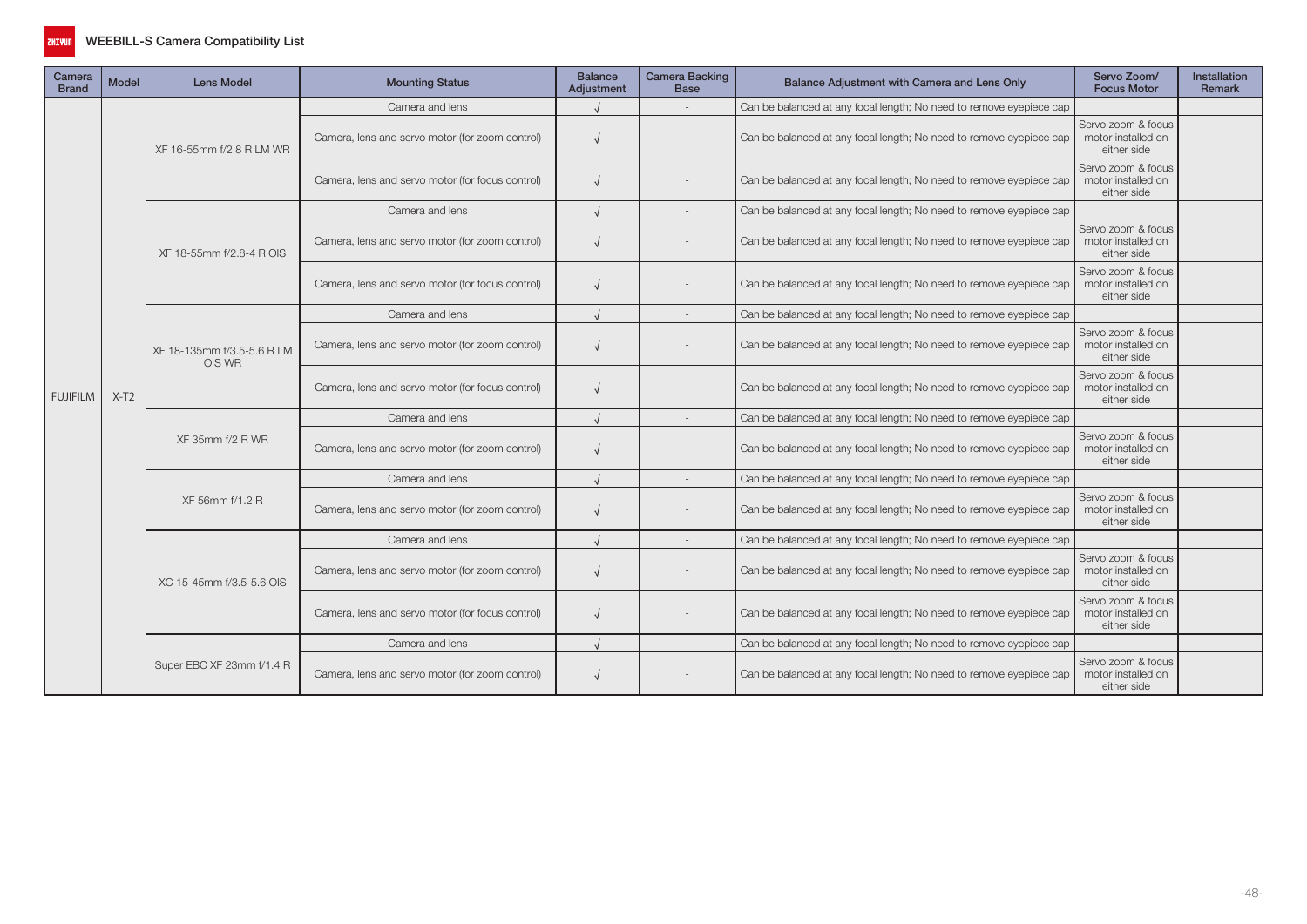

| Camera<br><b>Brand</b> | Model  | <b>Lens Model</b>                    | <b>Mounting Status</b>                           | <b>Balance</b><br>Adjustment | <b>Camera Backing</b><br><b>Base</b> | Balance Adjustment with Camera and Lens Only                        | Servo Zoom/<br><b>Focus Motor</b>                       | <b>Installation</b><br><b>Remark</b> |
|------------------------|--------|--------------------------------------|--------------------------------------------------|------------------------------|--------------------------------------|---------------------------------------------------------------------|---------------------------------------------------------|--------------------------------------|
|                        |        |                                      | Camera and lens                                  |                              |                                      | Can be balanced at any focal length; No need to remove eyepiece cap |                                                         |                                      |
|                        |        | XF 16-55mm f/2.8 R LM WR             | Camera, lens and servo motor (for zoom control)  |                              |                                      | Can be balanced at any focal length; No need to remove eyepiece cap | Servo zoom & focus<br>motor installed on<br>either side |                                      |
|                        |        |                                      | Camera, lens and servo motor (for focus control) |                              |                                      | Can be balanced at any focal length; No need to remove eyepiece cap | Servo zoom & focus<br>motor installed on<br>either side |                                      |
|                        |        |                                      | Camera and lens                                  |                              |                                      | Can be balanced at any focal length; No need to remove eyepiece cap |                                                         |                                      |
|                        |        | XF 18-55mm f/2.8-4 R OIS             | Camera, lens and servo motor (for zoom control)  |                              |                                      | Can be balanced at any focal length; No need to remove eyepiece cap | Servo zoom & focus<br>motor installed on<br>either side |                                      |
|                        |        |                                      | Camera, lens and servo motor (for focus control) |                              |                                      | Can be balanced at any focal length; No need to remove eyepiece cap | Servo zoom & focus<br>motor installed on<br>either side |                                      |
|                        |        |                                      | Camera and lens                                  |                              |                                      | Can be balanced at any focal length; No need to remove eyepiece cap |                                                         |                                      |
|                        |        | XF 18-135mm f/3.5-5.6 R LM<br>OIS WR | Camera, lens and servo motor (for zoom control)  |                              |                                      | Can be balanced at any focal length; No need to remove eyepiece cap | Servo zoom & focus<br>motor installed on<br>either side |                                      |
| <b>FUJIFILM</b>        | $X-T3$ |                                      | Camera, lens and servo motor (for focus control) |                              |                                      | Can be balanced at any focal length; No need to remove eyepiece cap | Servo zoom & focus<br>motor installed on<br>either side |                                      |
|                        |        |                                      | Camera and lens                                  |                              |                                      | Can be balanced at any focal length; No need to remove eyepiece cap |                                                         |                                      |
|                        |        | XF 35mm f/2 R WR                     | Camera, lens and servo motor (for zoom control)  |                              |                                      | Can be balanced at any focal length; No need to remove eyepiece cap | Servo zoom & focus<br>motor installed on<br>either side |                                      |
|                        |        |                                      | Camera and lens                                  |                              |                                      | Can be balanced at any focal length; No need to remove eyepiece cap |                                                         |                                      |
|                        |        | XF 56mm f/1.2 R                      | Camera, lens and servo motor (for zoom control)  |                              |                                      | Can be balanced at any focal length; No need to remove eyepiece cap | Servo zoom & focus<br>motor installed on<br>either side |                                      |
|                        |        |                                      | Camera and lens                                  |                              |                                      | Can be balanced at any focal length; No need to remove eyepiece cap |                                                         |                                      |
|                        |        | XC 15-45mm f/3.5-5.6 OIS             | Camera, lens and servo motor (for zoom control)  |                              |                                      | Can be balanced at any focal length; No need to remove eyepiece cap | Servo zoom & focus<br>motor installed on<br>either side |                                      |
|                        |        |                                      | Camera, lens and servo motor (for focus control) |                              |                                      | Can be balanced at any focal length; No need to remove eyepiece cap | Servo zoom & focus<br>motor installed on<br>either side |                                      |
|                        |        |                                      | Camera and lens                                  |                              |                                      | Can be balanced at any focal length; No need to remove eyepiece cap |                                                         |                                      |
|                        |        | Super EBC XF 23mm f/1.4 R            | Camera, lens and servo motor (for zoom control)  |                              |                                      | Can be balanced at any focal length; No need to remove eyepiece cap | Servo zoom & focus<br>motor installed on<br>either side |                                      |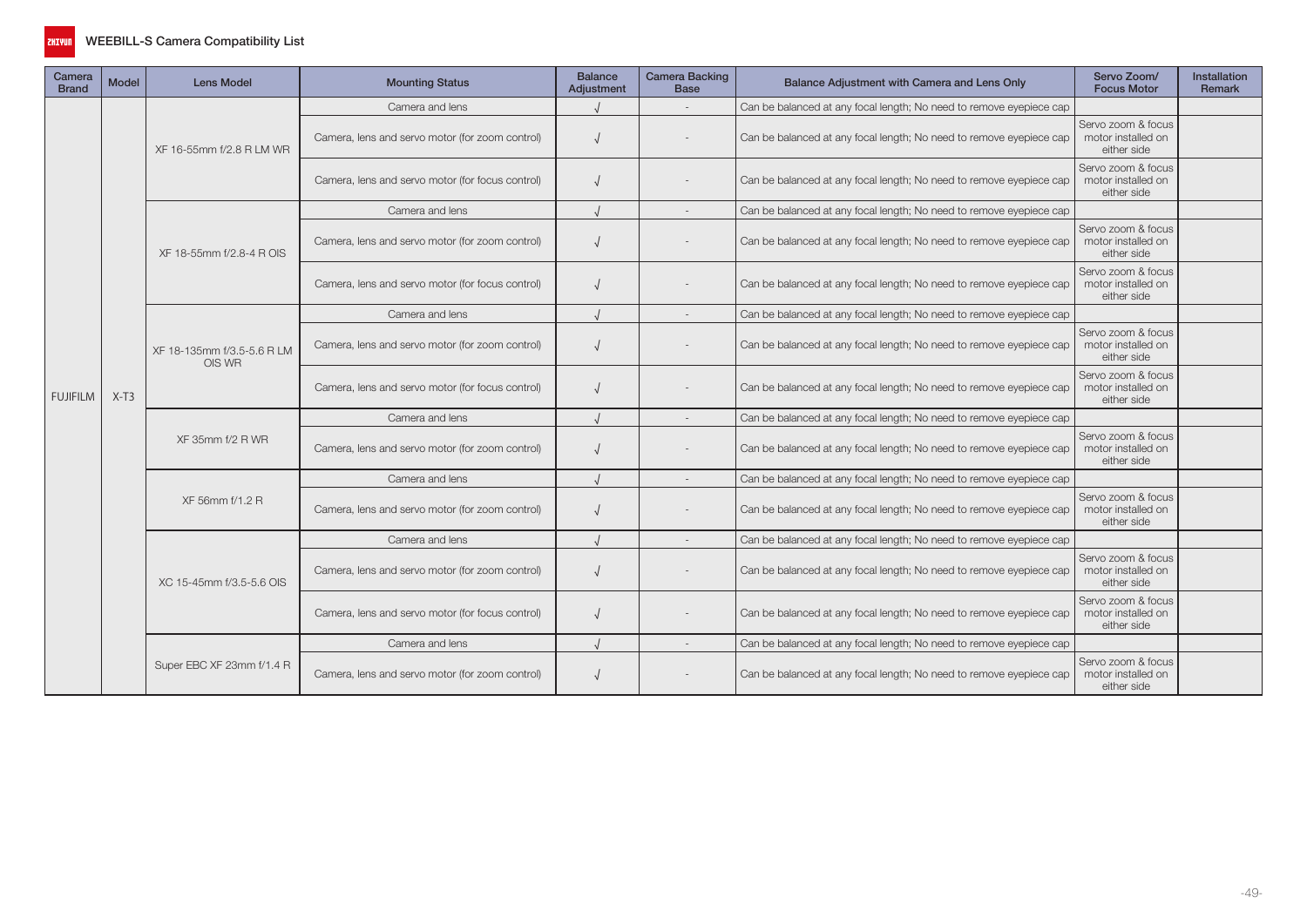

| Camera<br><b>Brand</b> | <b>Model</b> | <b>Lens Model</b>                    | <b>Mounting Status</b>                           | <b>Balance</b><br>Adjustment | <b>Camera Backing</b><br><b>Base</b> | Balance Adjustment with Camera and Lens Only                        | Servo Zoom/<br><b>Focus Motor</b>                       | <b>Installation</b><br>Remark |
|------------------------|--------------|--------------------------------------|--------------------------------------------------|------------------------------|--------------------------------------|---------------------------------------------------------------------|---------------------------------------------------------|-------------------------------|
|                        |              |                                      | Camera and lens                                  |                              |                                      | Can be balanced at any focal length; No need to remove eyepiece cap |                                                         |                               |
|                        |              | XF 16-55mm f/2.8 R LM WR             | Camera, lens and servo motor (for zoom control)  |                              |                                      | Can be balanced at any focal length; No need to remove eyepiece cap | Servo zoom & focus<br>motor installed on<br>either side |                               |
|                        |              |                                      | Camera, lens and servo motor (for focus control) |                              |                                      | Can be balanced at any focal length; No need to remove eyepiece cap | Servo zoom & focus<br>motor installed on<br>either side |                               |
|                        |              |                                      | Camera and lens                                  |                              |                                      | Can be balanced at any focal length; No need to remove eyepiece cap |                                                         |                               |
|                        |              | XF 18-55mm f/2.8-4 R OIS             | Camera, lens and servo motor (for zoom control)  |                              |                                      | Can be balanced at any focal length; No need to remove eyepiece cap | Servo zoom & focus<br>motor installed on<br>either side |                               |
|                        |              |                                      | Camera, lens and servo motor (for focus control) |                              |                                      | Can be balanced at any focal length; No need to remove eyepiece cap | Servo zoom & focus<br>motor installed on<br>either side |                               |
|                        |              |                                      | Camera and lens                                  |                              |                                      | Can be balanced at any focal length; No need to remove eyepiece cap |                                                         |                               |
|                        |              | XF 18-135mm f/3.5-5.6 R LM<br>OIS WR | Camera, lens and servo motor (for zoom control)  |                              |                                      | Can be balanced at any focal length; No need to remove eyepiece cap | Servo zoom & focus<br>motor installed on<br>either side |                               |
| <b>FUJIFILM</b>        | $X-T30$      |                                      | Camera, lens and servo motor (for focus control) |                              |                                      | Can be balanced at any focal length; No need to remove eyepiece cap | Servo zoom & focus<br>motor installed on<br>either side |                               |
|                        |              | XF 35mm f/2 R WR                     | Camera and lens                                  |                              |                                      | Can be balanced at any focal length; No need to remove eyepiece cap |                                                         |                               |
|                        |              |                                      | Camera, lens and servo motor (for zoom control)  |                              |                                      | Can be balanced at any focal length; No need to remove eyepiece cap | Servo zoom & focus<br>motor installed on<br>either side |                               |
|                        |              |                                      | Camera and lens                                  |                              |                                      | Can be balanced at any focal length; No need to remove eyepiece cap |                                                         |                               |
|                        |              | XF 56mm f/1.2 R                      | Camera, lens and servo motor (for zoom control)  |                              |                                      | Can be balanced at any focal length; No need to remove eyepiece cap | Servo zoom & focus<br>motor installed on<br>either side |                               |
|                        |              |                                      | Camera and lens                                  |                              |                                      | Can be balanced at any focal length; No need to remove eyepiece cap |                                                         |                               |
|                        |              | XC 15-45mm f/3.5-5.6 OIS             | Camera, lens and servo motor (for zoom control)  |                              |                                      | Can be balanced at any focal length; No need to remove eyepiece cap | Servo zoom & focus<br>motor installed on<br>either side |                               |
|                        |              |                                      | Camera, lens and servo motor (for focus control) |                              |                                      | Can be balanced at any focal length; No need to remove eyepiece cap | Servo zoom & focus<br>motor installed on<br>either side |                               |
|                        |              |                                      | Camera and lens                                  |                              |                                      | Can be balanced at any focal length; No need to remove eyepiece cap |                                                         |                               |
|                        |              | Super EBC XF 23mm f/1.4 R            | Camera, lens and servo motor (for zoom control)  |                              |                                      | Can be balanced at any focal length; No need to remove eyepiece cap | Servo zoom & focus<br>motor installed on<br>either side |                               |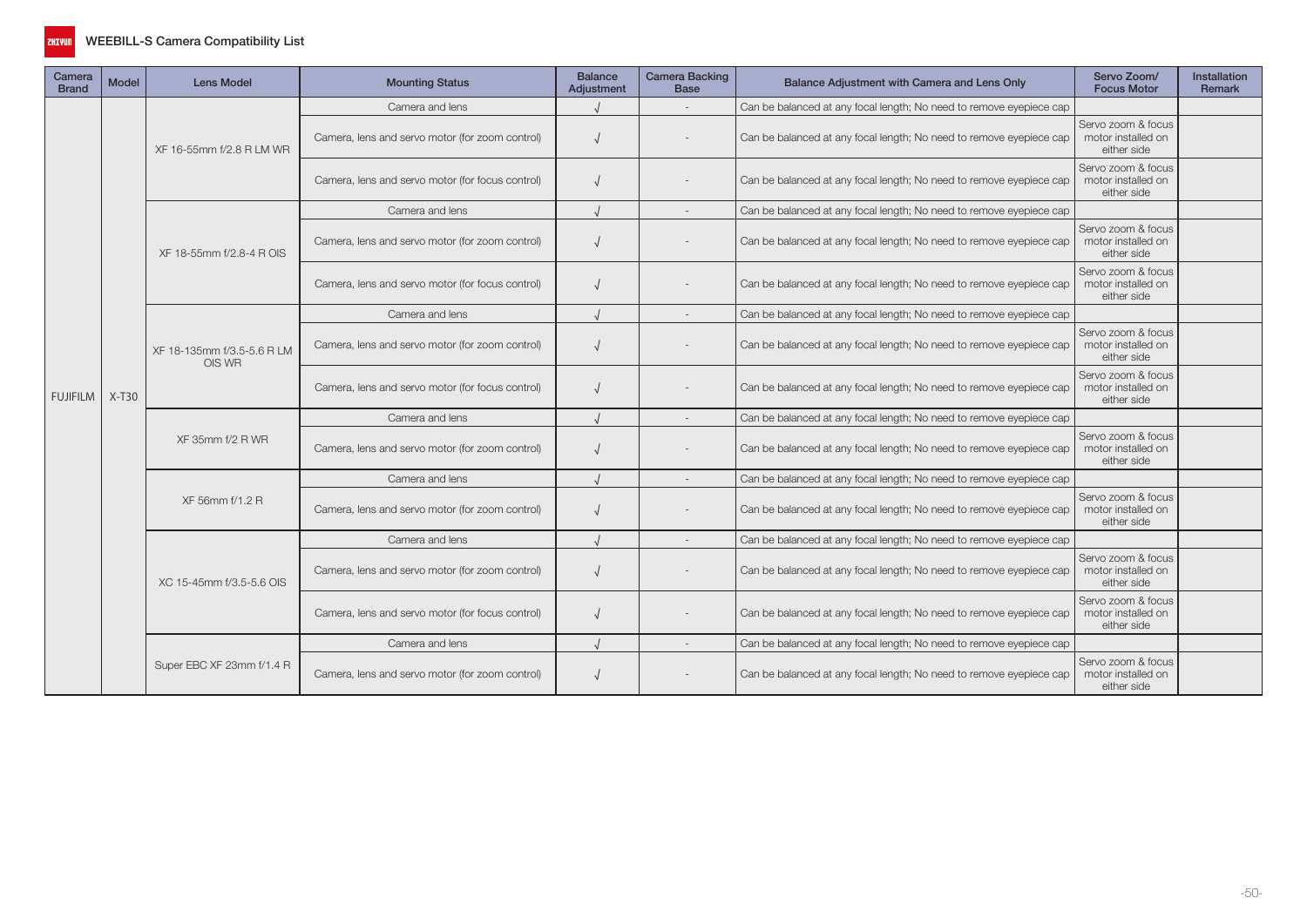

| Camera<br><b>Brand</b> | Model | <b>Lens Model</b>                    | <b>Mounting Status</b>                           | <b>Balance</b><br>Adjustment | <b>Camera Backing</b><br><b>Base</b> | Balance Adjustment with Camera and Lens Only                        | Servo Zoom/<br><b>Focus Motor</b>                       | <b>Installation</b><br>Remark |
|------------------------|-------|--------------------------------------|--------------------------------------------------|------------------------------|--------------------------------------|---------------------------------------------------------------------|---------------------------------------------------------|-------------------------------|
|                        |       | XF 16-55mm f/2.8 R LM WR             | Camera and lens                                  |                              |                                      | Can be balanced at any focal length; No need to remove eyepiece cap |                                                         |                               |
|                        |       |                                      | Camera, lens and servo motor (for zoom control)  |                              |                                      | Can be balanced at any focal length; No need to remove eyepiece cap | Servo zoom & focus<br>motor installed on<br>either side |                               |
|                        |       |                                      | Camera, lens and servo motor (for focus control) |                              |                                      | Can be balanced at any focal length; No need to remove eyepiece cap | Servo zoom & focus<br>motor installed on<br>either side |                               |
|                        |       |                                      | Camera and lens                                  |                              |                                      | Can be balanced at any focal length; No need to remove eyepiece cap |                                                         |                               |
|                        |       | XF 18-55mm f/2.8-4 R OIS             | Camera, lens and servo motor (for zoom control)  |                              |                                      | Can be balanced at any focal length; No need to remove eyepiece cap | Servo zoom & focus<br>motor installed on<br>either side |                               |
|                        |       |                                      | Camera, lens and servo motor (for focus control) |                              |                                      | Can be balanced at any focal length; No need to remove eyepiece cap | Servo zoom & focus<br>motor installed on<br>either side |                               |
|                        |       |                                      | Camera and lens                                  |                              |                                      | Can be balanced at any focal length; No need to remove eyepiece cap |                                                         |                               |
|                        |       | XF 18-135mm f/3.5-5.6 R LM<br>OIS WR | Camera, lens and servo motor (for zoom control)  |                              |                                      | Can be balanced at any focal length; No need to remove eyepiece cap | Servo zoom & focus<br>motor installed on<br>either side |                               |
| FUJIFILM X-T100        |       |                                      | Camera, lens and servo motor (for focus control) |                              |                                      | Can be balanced at any focal length; No need to remove eyepiece cap | Servo zoom & focus<br>motor installed on<br>either side |                               |
|                        |       | XF 35mm f/2 R WR                     | Camera and lens                                  |                              |                                      | Can be balanced at any focal length; No need to remove eyepiece cap |                                                         |                               |
|                        |       |                                      | Camera, lens and servo motor (for zoom control)  |                              |                                      | Can be balanced at any focal length; No need to remove eyepiece cap | Servo zoom & focus<br>motor installed on<br>either side |                               |
|                        |       | XF 56mm f/1.2 R                      | Camera and lens                                  |                              |                                      | Can be balanced at any focal length; No need to remove eyepiece cap |                                                         |                               |
|                        |       |                                      | Camera, lens and servo motor (for zoom control)  |                              |                                      | Can be balanced at any focal length; No need to remove eyepiece cap | Servo zoom & focus<br>motor installed on<br>either side |                               |
|                        |       |                                      | Camera and lens                                  |                              |                                      | Can be balanced at any focal length; No need to remove eyepiece cap |                                                         |                               |
|                        |       | XC 15-45mm f/3.5-5.6 OIS             | Camera, lens and servo motor (for zoom control)  |                              |                                      | Can be balanced at any focal length; No need to remove eyepiece cap | Servo zoom & focus<br>motor installed on<br>either side |                               |
|                        |       |                                      | Camera, lens and servo motor (for focus control) |                              |                                      | Can be balanced at any focal length; No need to remove eyepiece cap | Servo zoom & focus<br>motor installed on<br>either side |                               |
|                        |       |                                      | Camera and lens                                  |                              |                                      | Can be balanced at any focal length; No need to remove eyepiece cap |                                                         |                               |
|                        |       | Super EBC XF 23mm f/1.4 R            | Camera, lens and servo motor (for zoom control)  |                              |                                      | Can be balanced at any focal length; No need to remove eyepiece cap | Servo zoom & focus<br>motor installed on<br>either side |                               |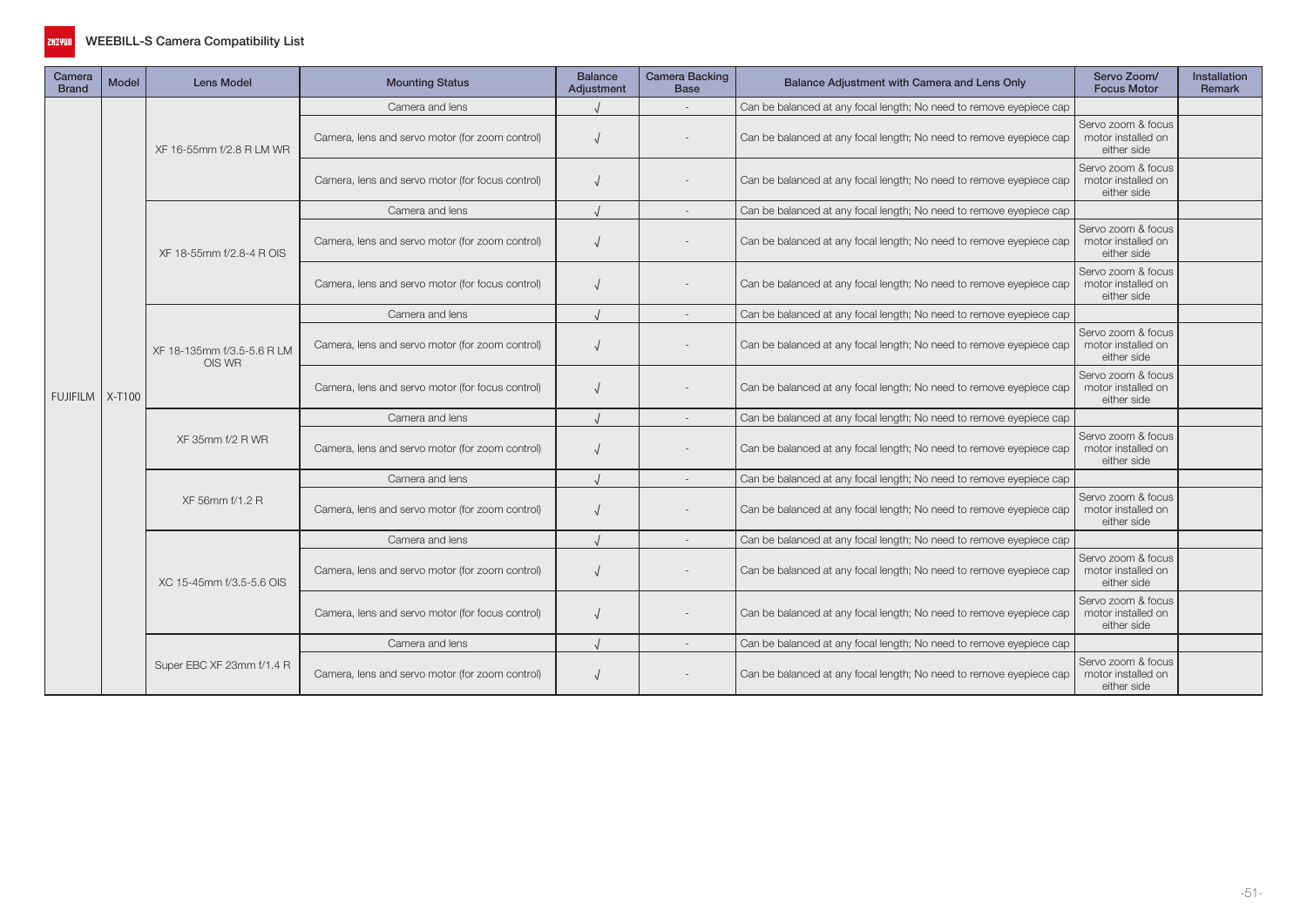

| Camera<br><b>Brand</b> | Model | <b>Lens Model</b>                  | <b>Mounting Status</b>                           | <b>Balance</b><br>Adjustment | <b>Camera Backing</b><br><b>Base</b> | Balance Adjustment with Camera and Lens Only                        | Servo Zoom/<br><b>Focus Motor</b>                       | Installation<br>Remark |
|------------------------|-------|------------------------------------|--------------------------------------------------|------------------------------|--------------------------------------|---------------------------------------------------------------------|---------------------------------------------------------|------------------------|
| Panasonic              | GH5s  | Vario-Elmarit 8-18mm f/2.8-<br>4.0 | Camera and lens                                  |                              |                                      | Can be balanced at any focal length; No need to remove eyepiece cap |                                                         |                        |
|                        |       |                                    | Camera, lens and servo motor (for zoom control)  |                              |                                      | Can be balanced at any focal length; No need to remove eyepiece cap | Servo zoom & focus<br>motor installed on<br>either side |                        |
|                        |       |                                    | Camera, lens and servo motor (for focus control) |                              |                                      | Can be balanced at any focal length; No need to remove eyepiece cap | Servo zoom & focus<br>motor installed on<br>either side |                        |
|                        |       | Vario 12-35mm f/2.8 II             | Camera and lens                                  |                              |                                      | Can be balanced at any focal length; No need to remove eyepiece cap |                                                         |                        |
|                        |       |                                    | Camera, lens and servo motor (for zoom control)  |                              |                                      | Can be balanced at any focal length; No need to remove eyepiece cap | Servo zoom & focus<br>motor installed on<br>either side |                        |
|                        |       |                                    | Camera, lens and servo motor (for focus control) |                              |                                      | Can be balanced at any focal length; No need to remove eyepiece cap | Servo zoom & focus<br>motor installed on<br>either side |                        |
|                        |       | Lumix G 25mm f/1.7                 | Camera and lens                                  |                              |                                      | Can be balanced at any focal length; No need to remove eyepiece cap |                                                         |                        |
|                        |       |                                    | Camera, lens and servo motor (for zoom control)  |                              |                                      | Can be balanced at any focal length; No need to remove eyepiece cap | Servo zoom & focus<br>motor installed on<br>either side |                        |
|                        |       |                                    | Camera and lens                                  |                              |                                      | Can be balanced at any focal length; No need to remove eyepiece cap |                                                         |                        |
|                        |       | MACRO 30mm f/2.8                   | Camera, lens and servo motor (for zoom control)  |                              |                                      | Can be balanced at any focal length; No need to remove eyepiece cap | Servo zoom & focus<br>motor installed on<br>either side |                        |

| Camera<br><b>Brand</b> | Model           | <b>Lens Model</b>                  | <b>Mounting Status</b>                           | <b>Balance</b><br>Adjustment | <b>Camera Backing</b><br><b>Base</b> | Balance Adjustment with Camera and Lens Only                        | Servo Zoom/<br><b>Focus Motor</b>                       | <b>Installation</b><br>Remark |
|------------------------|-----------------|------------------------------------|--------------------------------------------------|------------------------------|--------------------------------------|---------------------------------------------------------------------|---------------------------------------------------------|-------------------------------|
|                        | GH <sub>5</sub> |                                    | Camera and lens                                  |                              |                                      | Can be balanced at any focal length; No need to remove eyepiece cap |                                                         |                               |
|                        |                 | Vario-Elmarit 8-18mm f/2.8-<br>4.0 | Camera, lens and servo motor (for zoom control)  |                              |                                      | Can be balanced at any focal length; No need to remove eyepiece cap | Servo zoom & focus<br>motor installed on<br>either side |                               |
|                        |                 |                                    | Camera, lens and servo motor (for focus control) |                              |                                      | Can be balanced at any focal length; No need to remove eyepiece cap | Servo zoom & focus<br>motor installed on<br>either side |                               |
|                        |                 | Vario 12-35mm f/2.8 II             | Camera and lens                                  |                              |                                      | Can be balanced at any focal length; No need to remove eyepiece cap |                                                         |                               |
|                        |                 |                                    | Camera, lens and servo motor (for zoom control)  |                              |                                      | Can be balanced at any focal length; No need to remove eyepiece cap | Servo zoom & focus<br>motor installed on<br>either side |                               |
| Panasonic              |                 |                                    | Camera, lens and servo motor (for focus control) |                              |                                      | Can be balanced at any focal length; No need to remove eyepiece cap | Servo zoom & focus<br>motor installed on<br>either side |                               |
|                        |                 | Lumix G 25mm f/1.7                 | Camera and lens                                  |                              |                                      | Can be balanced at any focal length; No need to remove eyepiece cap |                                                         |                               |
|                        |                 |                                    | Camera, lens and servo motor (for zoom control)  |                              |                                      | Can be balanced at any focal length; No need to remove eyepiece cap | Servo zoom & focus<br>motor installed on<br>either side |                               |
|                        |                 | MACRO 30mm f/2.8                   | Camera and lens                                  |                              |                                      | Can be balanced at any focal length; No need to remove eyepiece cap |                                                         |                               |
|                        |                 |                                    | Camera, lens and servo motor (for zoom control)  |                              |                                      | Can be balanced at any focal length; No need to remove eyepiece cap | Servo zoom & focus<br>motor installed on<br>either side |                               |